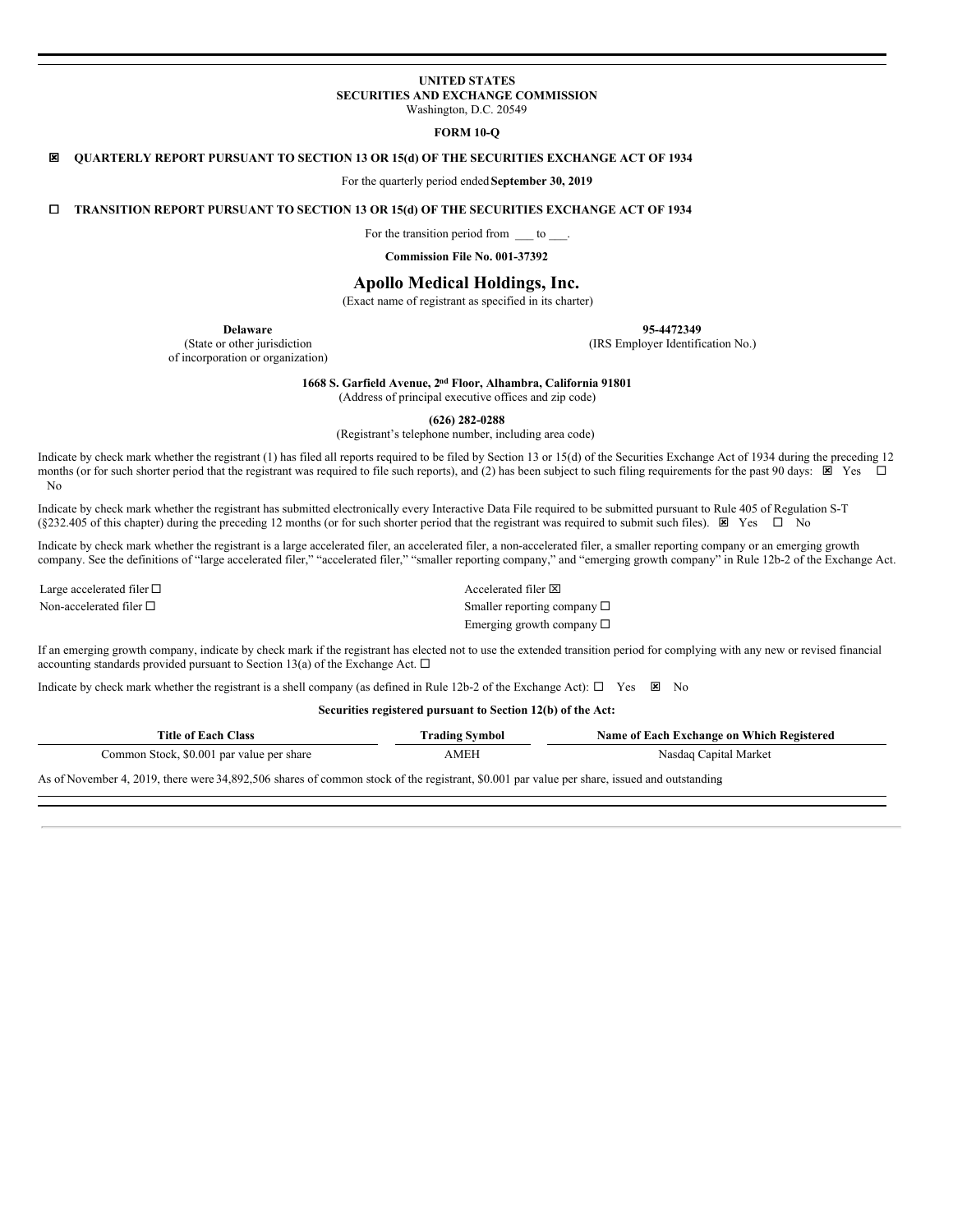# **APOLLO MEDICAL HOLDINGS, INC.**

# **INDEX TO FORM 10-Q FILING**

# **TABLE OF CONTENTS**

<span id="page-1-0"></span>

|           |                                                                                                                  | <b>PAGE</b>    |
|-----------|------------------------------------------------------------------------------------------------------------------|----------------|
|           | <b>Introductory Note</b>                                                                                         | $\overline{3}$ |
|           |                                                                                                                  |                |
|           | <b>PART I</b><br><b>FINANCIAL INFORMATION</b>                                                                    |                |
|           |                                                                                                                  |                |
| Item 1.   | Condensed Consolidated Financial Statements - Unaudited                                                          | $\overline{4}$ |
|           | Balance Sheets as of September 30, 2019 and December 31, 2018                                                    | $\overline{4}$ |
|           | Statements of Income for the Three and Nine Months Ended September 30, 2019 and 2018                             | 6              |
|           | Statements of Mezzanine and Shareholders' Equity for the Three and Nine Months Ended September 30, 2019 and 2018 |                |
|           | Statements of Cash Flows for the Nine Months Ended September 30, 2019 and 2018                                   | $\overline{2}$ |
| Item $2.$ | Management's Discussion and Analysis of Financial Condition and Results of Operations                            | 52             |
| Item 3.   | <b>Quantitative and Qualitative Disclosures about Market Risk</b>                                                | 63             |
| Item 4.   | <b>Controls and Procedures</b>                                                                                   | 64             |
|           |                                                                                                                  |                |
|           | <b>PART II</b><br><b>OTHER INFORMATION</b>                                                                       |                |
|           |                                                                                                                  |                |

| Item 1.  | <b>Legal Proceedings</b>                                    | 65        |
|----------|-------------------------------------------------------------|-----------|
| Item 1A. | <b>Risk Factors</b>                                         | <u>65</u> |
| Item 2.  | Unregistered Sales of Equity Securities and Use of Proceeds | <u>66</u> |
| Item 3.  | <b>Defaults Upon Senior Securities</b>                      | <u>66</u> |
| Item 4.  | <b>Mine Safety Disclosures</b>                              | 67        |
| Item 5.  | <b>Other Information</b>                                    | 67        |
| Item 6.  | <b>Exhibits</b>                                             | 68        |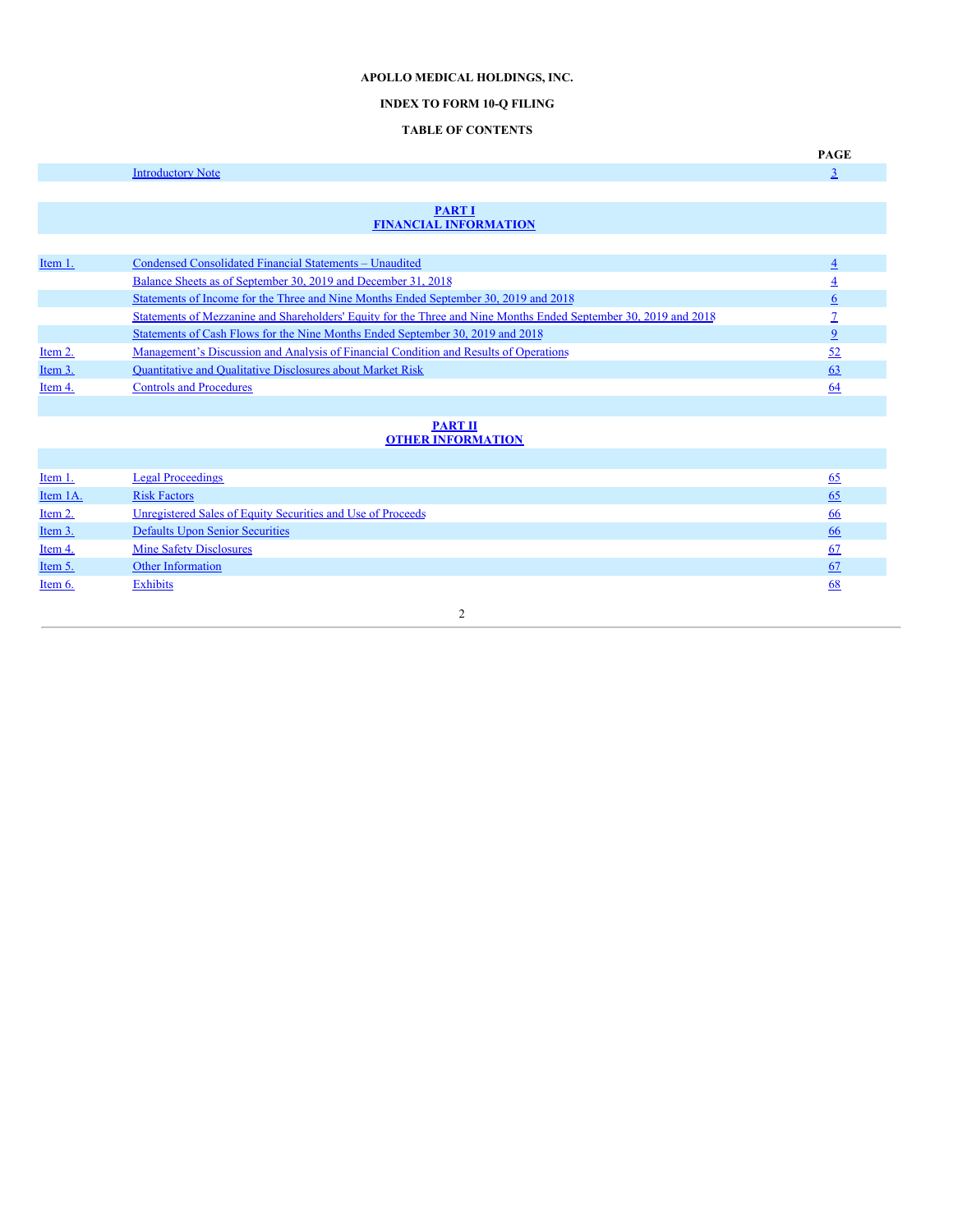# **INTRODUCTORY NOTE**

<span id="page-2-0"></span>Unless the context dictates otherwise, references in this Quarterly Report on Form 10-Q to the "Company," "we," "us," "our," and similar words are references to Apollo Medical Holdings, Inc., a Delaware corporation, and its consolidated subsidiaries and affiliated entities, as appropriate, including its consolidated variable interest entities ("VIEs").

The Centers for Medicare & Medicaid Services ("CMS") have not reviewed any statements contained in this Quarterly Report on Form 10-Q describing the participation of APA ACO, Inc. ("APAACO") in the next generation accountable care organization ("NGACO") model.

Trade names and trademarks of the Company and its subsidiaries referred to herein and their respective logos, are our property. This Quarterly Report on Form 10-Q may contain additional trade names and/or trademarks of other companies, which are the property of their respective owners. We do not intend our use or display of other companies' trade names and/or trademarks, if any, to imply an endorsement or sponsorship of us by such companies, or any relationship with any of these companies.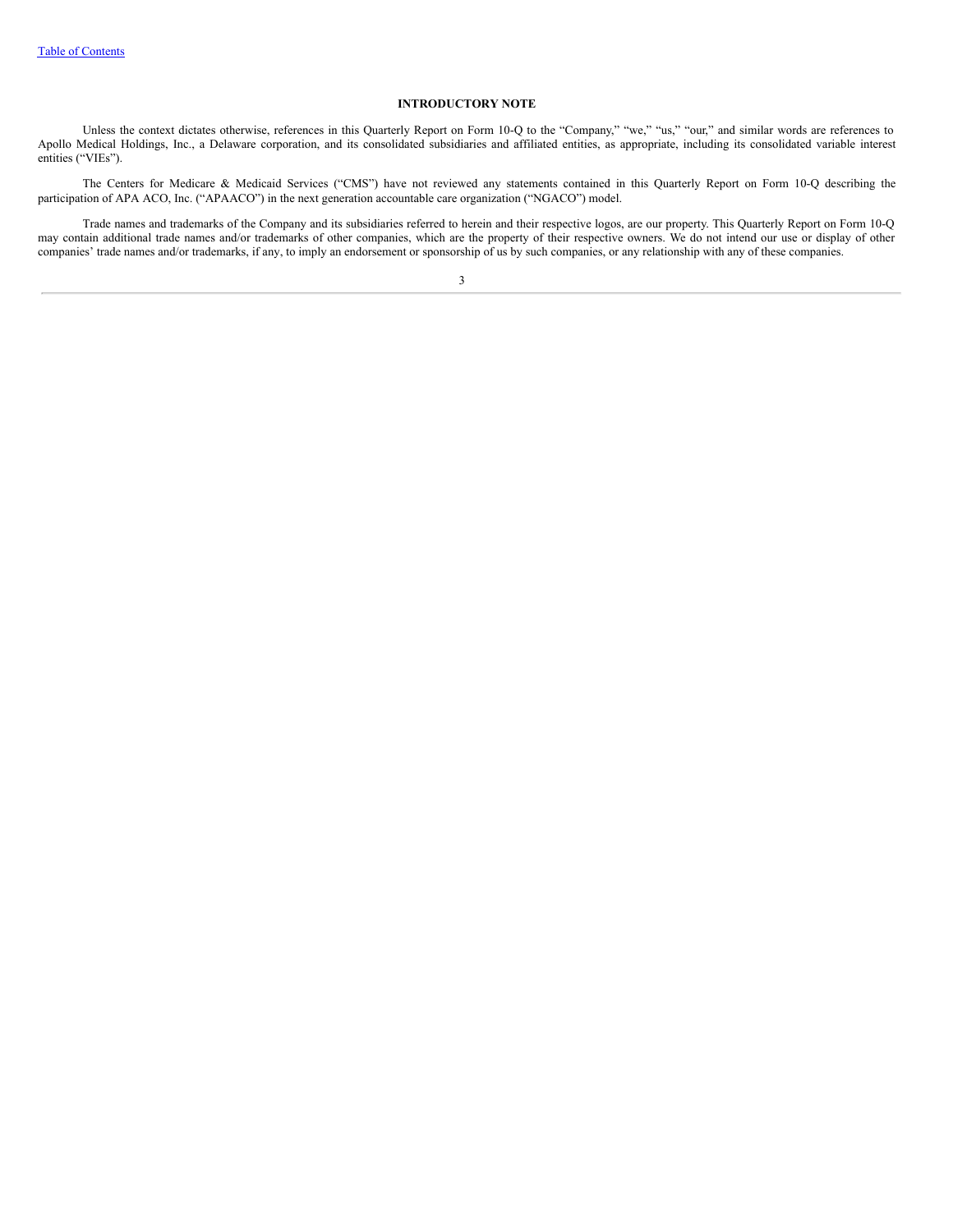# **PART I FINANCIAL INFORMATION**

# <span id="page-3-2"></span><span id="page-3-1"></span><span id="page-3-0"></span>**ITEM 1. FINANCIAL STATEMENTS**

#### **APOLLO MEDICAL HOLDINGS, INC. CONDENSED CONSOLIDATED BALANCE SHEETS (UNAUDITED)**

|                                                                                      | September 30,<br>2019 |    | December 31,<br>2018 |
|--------------------------------------------------------------------------------------|-----------------------|----|----------------------|
|                                                                                      |                       |    |                      |
| <b>Assets</b>                                                                        |                       |    |                      |
|                                                                                      |                       |    |                      |
| <b>Current assets</b>                                                                |                       |    |                      |
| Cash and cash equivalents                                                            | \$<br>230,298,252     | \$ | 106,891,503          |
| Restricted cash                                                                      | 20,150                |    |                      |
| Investment in marketable securities                                                  | 1,154,480             |    | 1,127,102            |
| Receivables, net                                                                     | 19,731,189            |    | 7,127,217            |
| Receivables, net - related parties                                                   | 37,708,178            |    | 49,328,739           |
| Other receivables                                                                    | 15,527,520            |    | 1,003,133            |
| Prepaid expenses and other current assets                                            | 10,495,938            |    | 7,385,098            |
| Loans receivable - related parties                                                   | 6,425,000             |    |                      |
|                                                                                      |                       |    |                      |
| Total current assets                                                                 | 321,360,707           |    | 172,862,792          |
|                                                                                      |                       |    |                      |
| <b>Noncurrent assets</b>                                                             |                       |    |                      |
| Land, property and equipment, net                                                    | 12,427,107            |    | 12,721,082           |
| Intangible assets, net                                                               | 114,166,305           |    | 86,875,883           |
| Goodwill                                                                             | 237,134,772           |    | 185,805,880          |
| Loans receivable - related parties, net of current portion                           | 12,500,000            |    | 17,500,000           |
| Investment in other entities - equity method                                         | 35,840,105            |    | 34,876,980           |
| Investment in a privately held entity that does not report net asset value per share | 896,000               |    | 405,000              |
| Restricted cash                                                                      | 746,104               |    | 745,470              |
| Right-of-use assets                                                                  | 13,540,129            |    |                      |
| Other assets                                                                         | 1,633,153             |    | 1,205,962            |
|                                                                                      |                       |    |                      |
| Total noncurrent assets                                                              | 428,883,675           |    | 340,136,257          |
|                                                                                      |                       |    |                      |
| <b>Total assets</b>                                                                  | \$<br>750,244,382     | S  | 512,999,049          |
| Liabilities, Mezzanine Equity and Stockholders' Equity                               |                       |    |                      |
|                                                                                      |                       |    |                      |

**Current liabilities**

| Accounts payable and accrued expenses | 35,539,917 | S | 25,075,489 |
|---------------------------------------|------------|---|------------|
| Fiduciary accounts payable            | 1,734,142  |   | 1,538,598  |
| Medical liabilities                   | 53,819,647 |   | 33,641,701 |
| Income taxes payable                  | 1,392,492  |   | 11,621,861 |
| Bank loan                             |            |   | 40,257     |
| Dividend payable                      | 271,279    |   |            |
| Finance lease liabilities             | 101,741    |   | 101,741    |
|                                       |            |   |            |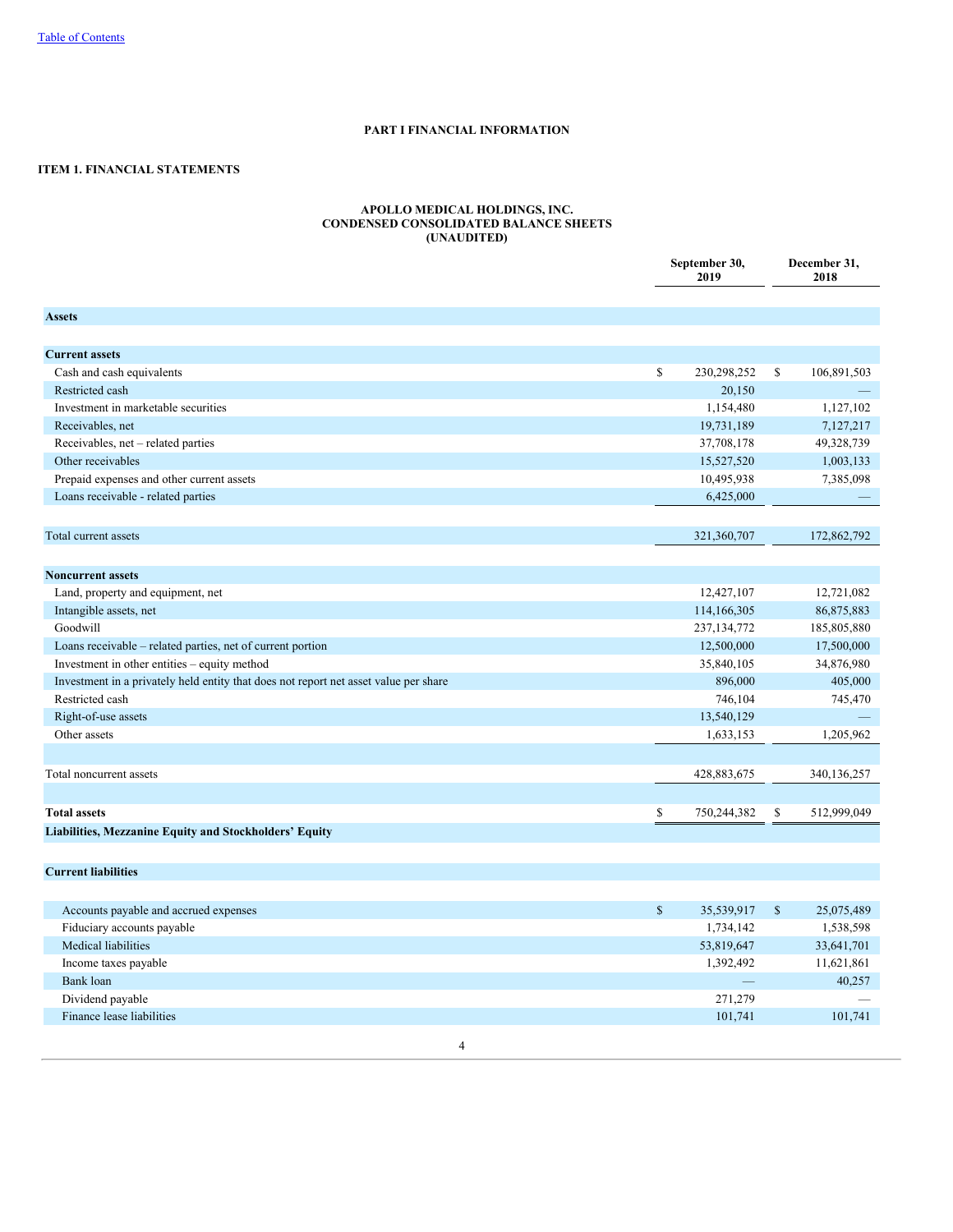## **APOLLO MEDICAL HOLDINGS, INC. CONDENSED CONSOLIDATED BALANCE SHEETS (Continued) (UNAUDITED)**

|                                                                                                                                                                                                                                                        | September 30,<br>2019 | December 31,<br>2018 |
|--------------------------------------------------------------------------------------------------------------------------------------------------------------------------------------------------------------------------------------------------------|-----------------------|----------------------|
| Operating lease liabilities                                                                                                                                                                                                                            | 2,836,010             |                      |
| Current portion of long term debt                                                                                                                                                                                                                      | 9,500,000             |                      |
| Total current liabilities                                                                                                                                                                                                                              | 105,195,228           | 72,019,647           |
|                                                                                                                                                                                                                                                        |                       |                      |
| <b>Noncurrent liabilities</b>                                                                                                                                                                                                                          |                       |                      |
| Lines of credit – related party                                                                                                                                                                                                                        |                       | 13,000,000           |
| Deferred tax liability                                                                                                                                                                                                                                 | 30,199,423            | 19,615,935           |
| Liability for unissued equity shares                                                                                                                                                                                                                   | 1,185,025             | 1,185,025            |
| Finance lease liabilities                                                                                                                                                                                                                              | 441,241               | 517,261              |
| Operating lease liabilities                                                                                                                                                                                                                            | 10,670,364            |                      |
| Long-term debt, net of current portion and deferred financing costs                                                                                                                                                                                    | 234,149,063           |                      |
|                                                                                                                                                                                                                                                        |                       |                      |
| Total noncurrent liabilities                                                                                                                                                                                                                           | 276,645,116           | 34,318,221           |
|                                                                                                                                                                                                                                                        |                       |                      |
| <b>Total liabilities</b>                                                                                                                                                                                                                               | 381,840,344           | 106, 337, 868        |
|                                                                                                                                                                                                                                                        |                       |                      |
| <b>Commitments and Contingencies (Note 11)</b>                                                                                                                                                                                                         |                       |                      |
|                                                                                                                                                                                                                                                        |                       |                      |
|                                                                                                                                                                                                                                                        |                       |                      |
| <b>Mezzanine equity</b>                                                                                                                                                                                                                                | 176,230,074           | 225,117,029          |
| Noncontrolling interest in Allied Physicians of California, a Professional Medical Corporation ("APC")                                                                                                                                                 |                       |                      |
|                                                                                                                                                                                                                                                        |                       |                      |
| <b>Stockholders' equity</b>                                                                                                                                                                                                                            |                       |                      |
| Series A Preferred stock, \$0.001 par value; 5,000,000 shares authorized (inclusive of all preferred stock, including<br>Series B Preferred stock); 1,111,111 issued and zero outstanding at September 30, 2019 and December 31, 2018,<br>respectively |                       |                      |
| Series B Preferred stock, \$0.001 par value; 5,000,000 shares authorized (inclusive of all preferred stock, including                                                                                                                                  |                       |                      |
| Series A Preferred stock); 555,555 issued and zero outstanding at September 30, 2019 and December 31, 2018,<br>respectively                                                                                                                            |                       |                      |
| Common stock, \$0.001 par value; 100,000,000 shares authorized, 34,822,933 and 34,578,040 shares outstanding,<br>excluding 16,959,069 and 1,850,603 treasury shares, at September 30, 2019 and December 31, 2018, respectively                         | 34,823                | 34,578               |
| Additional paid-in capital                                                                                                                                                                                                                             | 165,521,888           | 162,723,051          |
| Retained earnings                                                                                                                                                                                                                                      | 25, 177, 257          | 17,788,203           |
|                                                                                                                                                                                                                                                        | 190,733,968           | 180,545,832          |
|                                                                                                                                                                                                                                                        |                       |                      |
| Noncontrolling interest                                                                                                                                                                                                                                | 1,439,996             | 998,320              |
|                                                                                                                                                                                                                                                        |                       |                      |
| Total stockholders' equity                                                                                                                                                                                                                             | 192,173,964           | 181,544,152          |
|                                                                                                                                                                                                                                                        |                       |                      |
| Total liabilities, mezzanine equity and stockholders' equity                                                                                                                                                                                           | \$<br>750,244,382     | \$<br>512,999,049    |

The accompanying notes are an integral part of these unaudited condensed consolidated financial statements.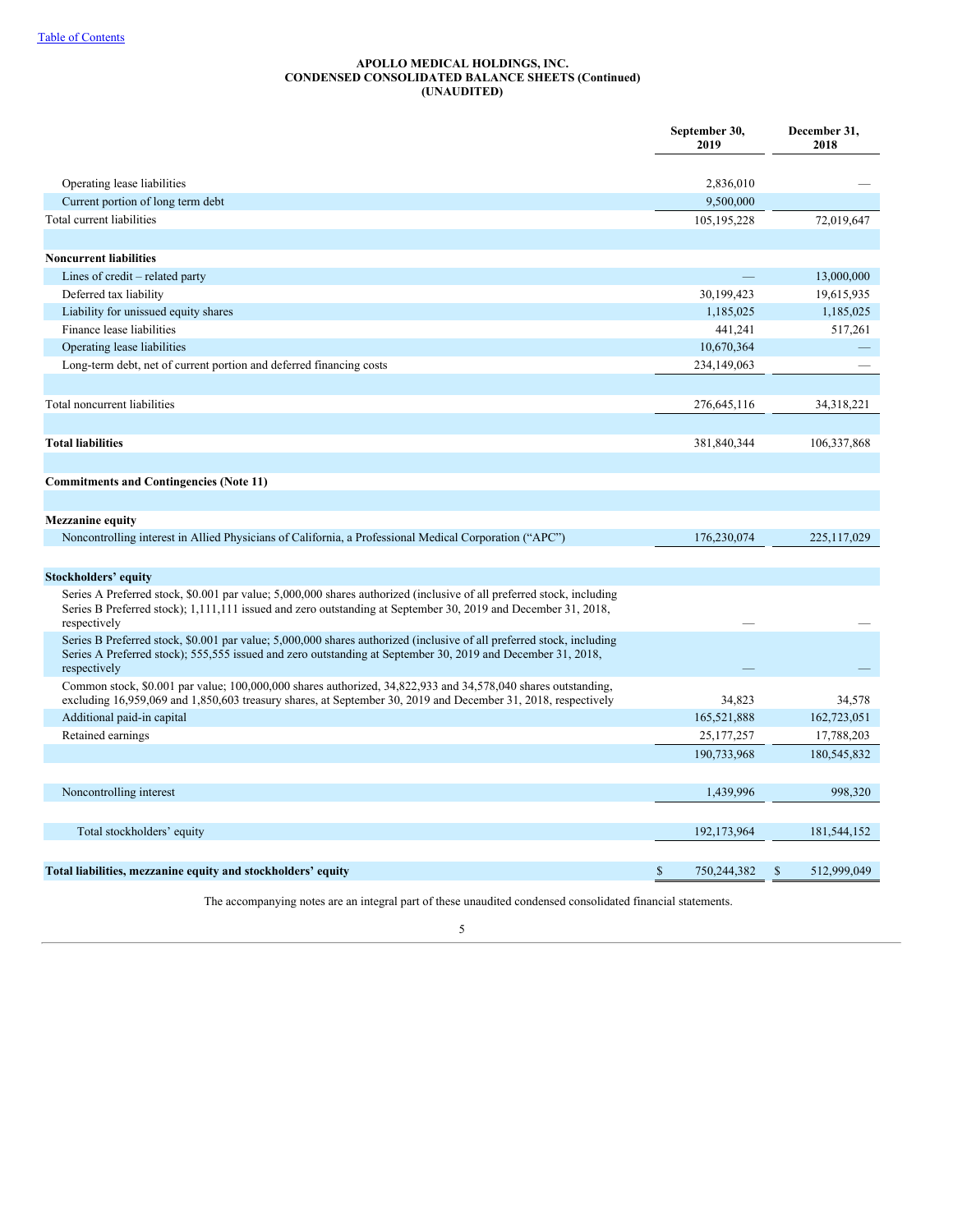#### **APOLLO MEDICAL HOLDINGS, INC. CONDENSED CONSOLIDATED STATEMENTS OF INCOME (UNAUDITED)**

<span id="page-5-0"></span>

|                                                               |              | <b>Three Months Ended</b><br>September 30, |              |              | <b>Nine Months Ended</b><br>September 30, |               |              |              |  |  |
|---------------------------------------------------------------|--------------|--------------------------------------------|--------------|--------------|-------------------------------------------|---------------|--------------|--------------|--|--|
|                                                               |              | 2019                                       |              | 2018         |                                           | 2019          |              | 2018         |  |  |
| Revenue                                                       |              |                                            |              |              |                                           |               |              |              |  |  |
| Capitation, net                                               | \$           | 130,807,706                                | \$           | 90,612,720   | \$                                        | 305,548,176   | \$           | 266,834,186  |  |  |
| Risk pool settlements and incentives                          |              | 11,355,069                                 |              | 57,788,932   |                                           | 32,639,960    |              | 89,641,885   |  |  |
| Management fee income                                         |              | 8,517,586                                  |              | 12,851,178   |                                           | 27,866,805    |              | 37,297,358   |  |  |
| Fee-for-service, net                                          |              | 4,099,660                                  |              | 4,723,809    |                                           | 12,058,762    |              | 15,524,149   |  |  |
| Other income                                                  |              | 1,280,203                                  |              | 752,642      |                                           | 3,753,258     |              | 4,021,480    |  |  |
| Total revenue                                                 |              | 156,060,224                                |              | 166,729,281  |                                           | 381,866,961   |              | 413,319,058  |  |  |
| <b>Operating expenses</b>                                     |              |                                            |              |              |                                           |               |              |              |  |  |
| Cost of services                                              |              | 131,129,813                                |              | 96,268,804   |                                           | 315,925,388   |              | 280,589,061  |  |  |
| General and administrative expenses                           |              | 7,949,814                                  |              | 9,040,336    |                                           | 30,031,329    |              | 31,481,810   |  |  |
| Depreciation and amortization                                 |              | 4,920,429                                  |              | 4,843,037    |                                           | 13,792,581    |              | 14,819,627   |  |  |
| Provision for doubtful accounts                               |              |                                            |              |              |                                           | (1,363,415)   |              |              |  |  |
| Impairment of intangibles                                     |              | 1,994,000                                  |              |              |                                           | 1,994,000     |              |              |  |  |
| Total expenses                                                |              | 145,994,056                                |              | 110,152,177  |                                           | 360, 379, 883 |              | 326,890,498  |  |  |
|                                                               |              |                                            |              |              |                                           |               |              |              |  |  |
| <b>Income from operations</b>                                 |              | 10,066,168                                 |              | 56,577,104   |                                           | 21,487,078    |              | 86,428,560   |  |  |
| Other income (expense)                                        |              |                                            |              |              |                                           |               |              |              |  |  |
| Income (loss) from equity method investments                  |              | 2,053,730                                  |              | (4,215,056)  |                                           | 1,161,791     |              | (2,573,219)  |  |  |
| Interest expense                                              |              | (827,905)                                  |              | (178, 318)   |                                           | (1,349,933)   |              | (374,002)    |  |  |
| Interest income                                               |              | 508,856                                    |              | 418,449      |                                           | 1,305,528     |              | 1,180,990    |  |  |
| Other income                                                  |              | 2,620,485                                  |              | 609,203      |                                           | 2,831,830     |              | 884,948      |  |  |
| Total other income (expense), net                             |              | 4,355,166                                  |              | (3,365,722)  |                                           | 3,949,216     |              | (881, 283)   |  |  |
| Income before provision for income taxes                      |              | 14,421,334                                 |              | 53, 211, 382 |                                           | 25,436,294    |              | 85, 547, 277 |  |  |
| <b>Provision for income taxes</b>                             |              | 3,682,472                                  |              | 14,585,942   |                                           | 6,483,630     |              | 23,338,589   |  |  |
|                                                               |              |                                            |              |              |                                           |               |              |              |  |  |
| <b>Net income</b>                                             |              | 10,738,862                                 |              | 38,625,440   |                                           | 18,952,664    |              | 62,208,688   |  |  |
| Net income attributable to noncontrolling interests           |              | 7,034,688                                  |              | 29,519,043   |                                           | 11,563,610    |              | 48,277,734   |  |  |
|                                                               |              |                                            |              |              |                                           | 7,389,054     |              |              |  |  |
| Net income attributable to Apollo Medical Holdings, Inc.      | $\mathbb{S}$ | 3,704,174                                  | \$           | 9,106,397    | \$                                        |               | \$           | 13,930,954   |  |  |
| Earnings per share - basic                                    | $\mathbb S$  | 0.11                                       | $\mathbb{S}$ | 0.28         | $\mathbb{S}$                              | 0.21          | $\$$         | 0.43         |  |  |
| Earnings per share - diluted                                  | $\mathbb S$  | 0.10                                       | $\mathbb{S}$ | 0.24         | $\mathbb{S}$                              | 0.20          | $\mathbb{S}$ | 0.37         |  |  |
| Weighted average shares of common stock outstanding – basic   |              | 34,643,754                                 |              | 32,917,007   |                                           | 34,555,124    |              | 32,672,793   |  |  |
|                                                               |              |                                            |              |              |                                           |               |              |              |  |  |
| Weighted average shares of common stock outstanding - diluted |              | 37,792,266                                 |              | 38,387,700   |                                           | 37,816,698    |              | 38,010,838   |  |  |

The accompanying notes are an integral part of these unaudited condensed consolidated financial statements.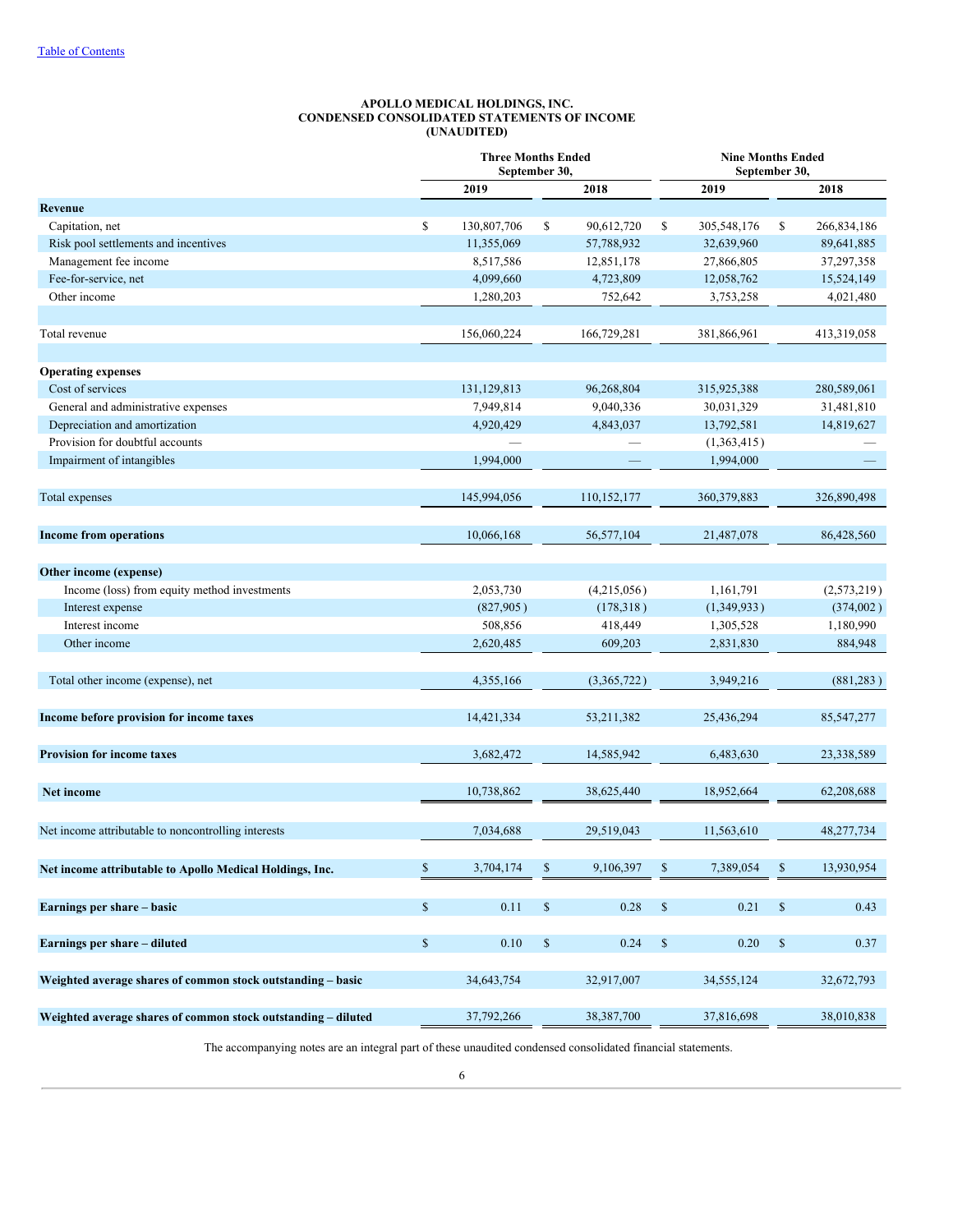#### <span id="page-6-0"></span>**APOLLO MEDICAL HOLDINGS, INC. CONDENSED CONSOLIDATED STATEMENTS OF MEZZANINE AND SHAREHOLDERS' EQUITY (UNAUDITED)**



|                                                              |              | Noncontrolling  | <b>Common Stock Outstanding</b> |   |                | <b>Additional</b> |                 | Retained     |                 | Noncontrolling |                 | Shareholders' |             |
|--------------------------------------------------------------|--------------|-----------------|---------------------------------|---|----------------|-------------------|-----------------|--------------|-----------------|----------------|-----------------|---------------|-------------|
|                                                              |              | <b>Interest</b> | <b>Shares</b>                   |   | Amount         |                   | Paid-in Capital |              | <b>Earnings</b> |                | <b>Interest</b> |               | Equity      |
| Balance January 1, 2019                                      | $\mathbf{s}$ | 225,117,029     | 34,578,040                      | S | 34,578         | <sup>S</sup>      | 162,723,051     | $\mathbf{s}$ | 17,788,203      | $\mathbf{s}$   | 998,320         | $\mathbf{s}$  | 181,544,152 |
| Net income                                                   |              | (3,000,021)     |                                 |   |                |                   |                 |              | 139,664         |                | 410,228         |               | 549,892     |
| Purchase of treasury shares                                  |              | (40,000)        | (93, 451)                       |   | (93)           |                   | 93              |              |                 |                |                 |               |             |
| Shares issued for exercise of options and<br>warrants        |              | 155,000         | 17,516                          |   | 17             |                   | 139,957         |              |                 |                |                 |               | 139,974     |
| Share-based compensation                                     |              | 202,382         | 1,599                           |   | $\overline{c}$ |                   | 142,750         |              |                 |                |                 |               | 142,752     |
| Dividends                                                    |              | (10,000,000)    | $\overline{\phantom{0}}$        |   |                |                   |                 |              |                 |                |                 |               |             |
| Balance at March 31, 2019                                    |              | 212,434,390     | 34,503,704                      |   | 34,504         |                   | 163,005,851     |              | 17,927,867      |                | 1,408,548       |               | 182,376,770 |
| Net income                                                   |              | 6,895,740       |                                 |   |                |                   |                 |              | 3,545,216       |                | 222,975         |               | 3,768,191   |
| Shares issued for exercise of options and<br>warrants        |              | 50,000          | 135,108                         |   | 135            |                   | 757,993         |              |                 |                |                 |               | 758,128     |
| Share-based compensation                                     |              | 202,382         |                                 |   |                |                   | 127,999         |              |                 |                |                 |               | 127,999     |
| Dividends                                                    |              |                 |                                 |   |                |                   |                 |              |                 |                | (941, 588)      |               | (941, 588)  |
| Balance at June 30, 2019                                     | S.           | 219,582,512     | 34,638,812                      | S | 34,639         | S                 | 163,891,843     | S            | 21,473,083      | S              | 689,935         | S             | 186,089,500 |
| Net income                                                   |              | 6,284,627       |                                 |   |                |                   |                 |              | 3,704,174       |                | 750,061         |               | 4,454,235   |
| Shares issued for exercise of options and<br>warrants        |              |                 | 184,121                         |   | 184            |                   | 1,502,044       |              |                 |                |                 |               | 1,502,228   |
| Share-based compensation                                     |              | 202,382         |                                 |   |                |                   | 128,001         |              |                 |                |                 |               | 128,001     |
| Stock subscription                                           |              | 549,998         |                                 |   |                |                   |                 |              |                 |                |                 |               |             |
| Stock issued in connection with<br>acquisition of a business |              | 414,250         |                                 |   |                |                   |                 |              |                 |                |                 |               |             |
| Costs related to issuance of preferred<br>shares             |              | (803, 695)      |                                 |   |                |                   |                 |              |                 |                |                 |               |             |
| <b>Dividends</b>                                             |              | (50,000,000)    |                                 |   |                |                   |                 |              |                 |                |                 |               |             |
| Balance at September 30, 2019                                | S.           | 176,230,074     | 34,822,933                      | S | 34,823         | S                 | 165,521,888     | S            | 25,177,257      | S              | 1,439,996       | S             | 192,173,964 |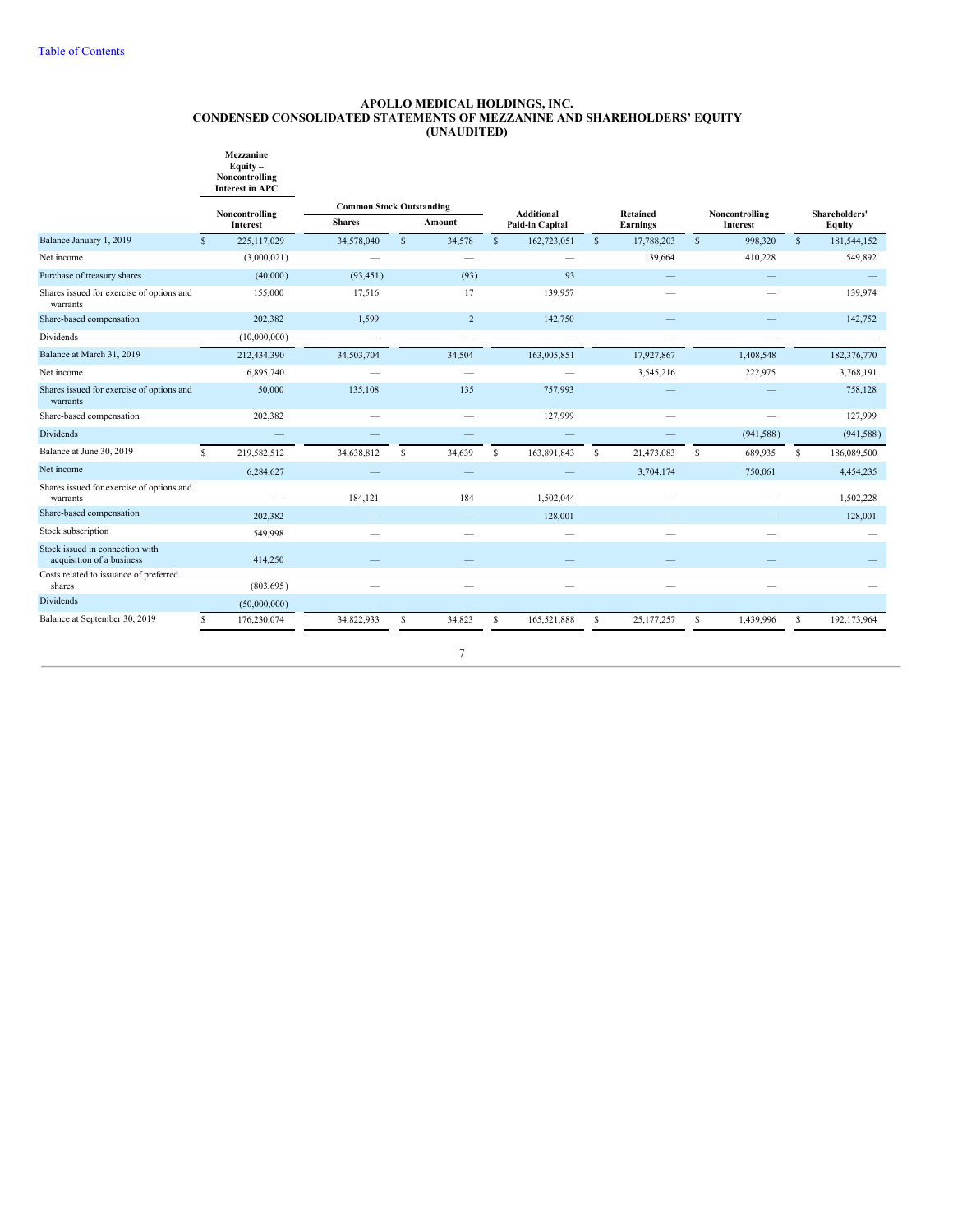# **Mezzanine Equity –**

| Noncontrolling         |  |
|------------------------|--|
| <b>Interest in APC</b> |  |

|                                                            | Noncontrolling                | <b>Common Stock Outstanding</b> |              |                                 | Additional<br>Retained |                 |              | Noncontrolling |              |                 | Shareholders' |               |
|------------------------------------------------------------|-------------------------------|---------------------------------|--------------|---------------------------------|------------------------|-----------------|--------------|----------------|--------------|-----------------|---------------|---------------|
|                                                            | <b>Interest</b>               | <b>Shares</b>                   |              | Amount                          |                        | Paid-in Capital |              | Earnings       |              | <b>Interest</b> |               | <b>Equity</b> |
| Balance January 1, 2018                                    | 172,129,744<br>$\mathcal{S}$  | 32,304,876                      | $\mathbb{S}$ | 32,305                          | $\mathcal{S}$          | 158, 181, 192   | $\mathbf{s}$ | 1,734,531      | $\mathbb{S}$ | 4,235,398       | $\mathbf{s}$  | 164, 183, 426 |
| ASC 606 Adoption                                           | 7,351,434                     |                                 |              |                                 |                        |                 |              | 1,002,468      |              |                 |               | 1,002,468     |
| Net income                                                 | 12,970,752                    |                                 | S            |                                 | S                      |                 |              | 2,160,455      |              | 586,448         |               | 2,746,903     |
| Shares issued for exercise of options and<br>warrants      |                               | 309,826                         |              | 310                             |                        | 1,923,474       |              |                |              |                 |               | 1,923,784     |
| Share-based compensation                                   | 202,382                       | 37,593                          |              | 38                              |                        | 631,524         |              |                |              |                 |               | 631,562       |
| Dividends                                                  | (2,000,000)                   | $\overline{\phantom{0}}$        |              | $\overbrace{\qquad \qquad }^{}$ |                        |                 |              |                |              |                 |               |               |
| Balance at March 31, 2018                                  | 190,654,312                   | 32,652,295                      |              | 32,653                          |                        | 160,736,190     |              | 4,897,454      |              | 4,821,846       |               | 170,488,143   |
| Net income                                                 | 4,857,625                     |                                 |              |                                 |                        |                 |              | 2,664,102      |              | 343,866         |               | 3,007,968     |
| Purchase price adjustment from merger                      |                               |                                 |              |                                 |                        | 868,000         |              |                |              |                 |               | 868,000       |
| Shares issued for exercise of options and<br>warrants      | 200,000                       | 188,875                         |              | 188                             |                        | 423,357         |              |                |              |                 |               | 423,545       |
| Share-based compensation                                   | 202,382                       |                                 |              |                                 |                        |                 |              |                |              |                 |               |               |
| Noncontrolling interest capital charge                     | $\overbrace{\phantom{aaaaa}}$ |                                 |              |                                 |                        |                 |              |                |              | 27,500          |               | 27,500        |
| Balance at June 30, 2018                                   | 195,914,319                   | 32,841,170                      |              | 32,841                          |                        | 162,027,547     |              | 7,561,556      |              | 5,193,212       |               | 174,815,156   |
| Net income                                                 | 29,030,555                    |                                 |              |                                 |                        |                 |              | 9,106,397      |              | 488,488         |               | 9,594,885     |
| Shares issued for exercise of options and<br>warrants      |                               | 184,019                         |              | 184                             |                        | 1,226,532       |              |                |              |                 |               | 1,226,716     |
| Share-based compensation                                   | 202,383                       |                                 |              |                                 |                        |                 |              |                |              |                 |               |               |
| Acquisition of additional shares in<br>consolidated equity |                               |                                 |              |                                 |                        | (443, 384)      |              |                |              | 443,184         |               | (200)         |
| Purchase of treasury shares                                |                               |                                 |              |                                 |                        |                 |              | 432,112        |              |                 |               | 432,112       |
| <b>Dividends</b>                                           |                               |                                 |              |                                 |                        |                 |              |                |              | (942,000)       |               | (942,000)     |
| Balance at September 30, 2018                              | 225, 147, 257<br>£.           | 33,025,189                      | s            | 33,025                          | s                      | 162,810,695     | S            | 17,100,065     | s            | 5,182,884       | s             | 185,126,669   |

The accompanying notes are an integral part of these unaudited condensed consolidated financial statements.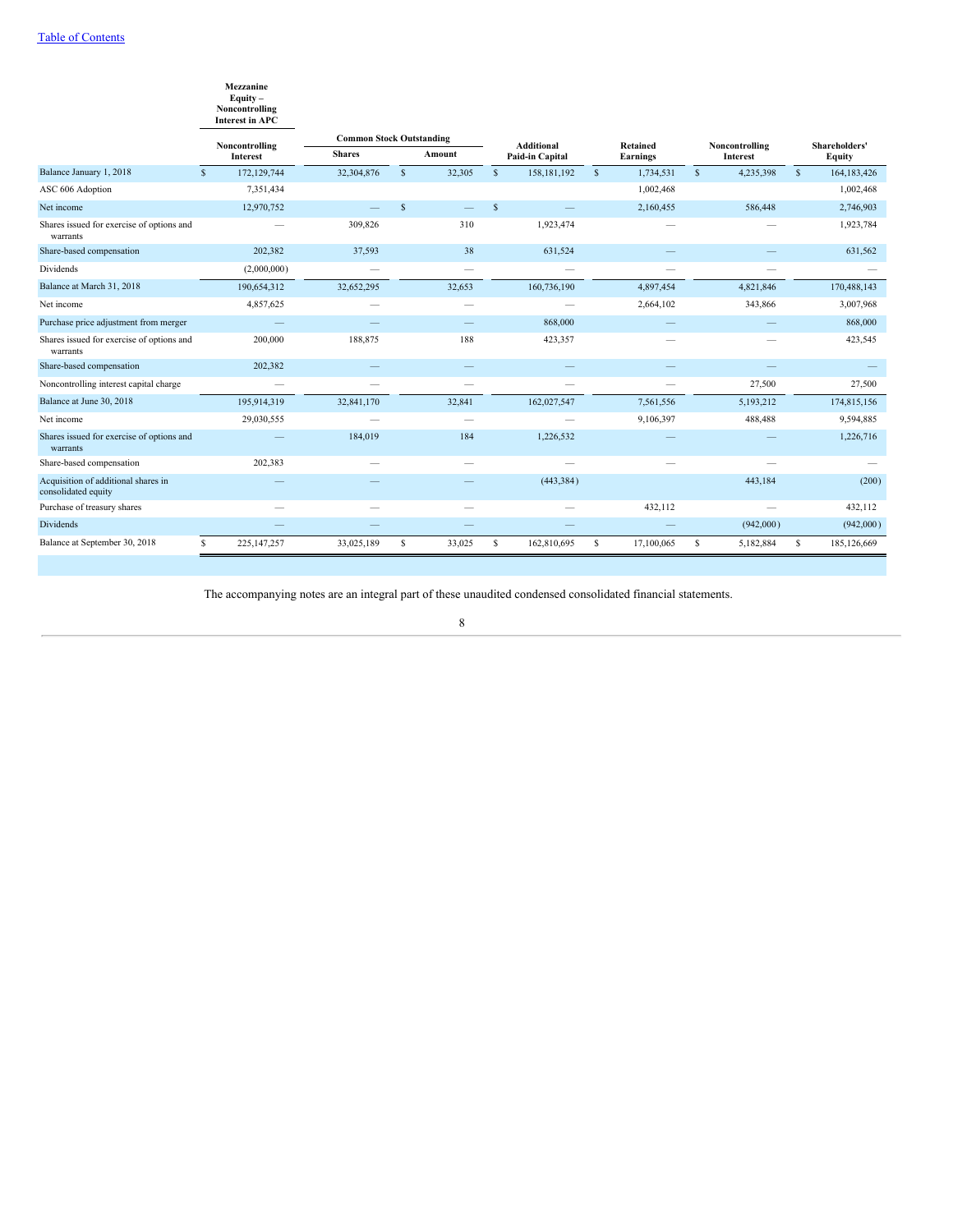#### **APOLLO MEDICAL HOLDINGS, INC. CONDENSED CONSOLIDATED STATEMENTS OF CASH FLOWS (UNAUDITED)**

<span id="page-8-0"></span>

|                                                                                     | <b>Nine Months Ended</b><br>September 30, |   |                |
|-------------------------------------------------------------------------------------|-------------------------------------------|---|----------------|
|                                                                                     | 2019                                      |   | 2018           |
| Cash flows from operating activities                                                |                                           |   |                |
| Net income                                                                          | \$<br>18,952,664                          | S | 62,208,688     |
| Adjustments to reconcile net income to net cash provided by operating activities:   |                                           |   |                |
| Depreciation and amortization                                                       | 13,792,581                                |   | 14,819,627     |
| Impairment of intangible                                                            | 1,994,000                                 |   |                |
| Loss on disposal of property and equipment                                          |                                           |   | 41,782         |
| Provision for doubtful accounts                                                     | (1,363,415)                               |   |                |
| Share-based compensation                                                            | 1,005,898                                 |   | 1,238,708      |
| Gain on loan assumption                                                             | (2,250,000)                               |   |                |
| Unrealized (gain) loss from investment in equity securities                         | (6,283)                                   |   | 10,218         |
| (Income) loss from equity method investments                                        | (1,161,791)                               |   | 2,573,219      |
| Deferred tax                                                                        | (185,699)                                 |   | 7,135,408      |
| Changes in operating assets and liabilities, net of business combinations:          |                                           |   |                |
| Receivable, net                                                                     | 1,905,076                                 |   | 4,484,115      |
| Receivable, net - related parties                                                   | 5,864,052                                 |   | (43,360,966)   |
| Other receivables                                                                   | (13,719,229)                              |   |                |
| Prepaid expenses and other current assets                                           | (2,913,570)                               |   | (80,618)       |
| Right-of-use assets                                                                 | 1,877,353                                 |   |                |
| Other assets                                                                        | (524, 689)                                |   | (26, 931)      |
| Accounts payable and accrued expenses                                               | 4,868,437                                 |   | 31,701,367     |
| Dividends payable                                                                   |                                           |   |                |
| Incentives payable                                                                  |                                           |   | (16,500,000)   |
| Fiduciary accounts payable                                                          | 195,544                                   |   |                |
| Medical liabilities                                                                 | (6,226,426)                               |   | (30, 466, 895) |
| Income taxes payable                                                                | (10, 229, 369)                            |   | (1,912,842)    |
| Operating lease liabilities                                                         | (1,790,313)                               |   |                |
| Net cash provided by operating activities                                           | 10,084,821                                |   | 31,864,880     |
|                                                                                     |                                           |   |                |
| Cash flows from investing activities                                                |                                           |   |                |
| Payments for business acquisitions, net of cash acquired                            | (49, 402, 514)                            |   |                |
| Advances on loans receivable                                                        | (7,425,000)                               |   | (2,500,000)    |
| Purchases of marketable securities                                                  | (21,095)                                  |   | (9,013)        |
| Purchases of investment - equity method                                             | (2,949,000)                               |   | (16,673,840)   |
| Purchases of a privately held entity that does not report net asset value per share |                                           |   | (405,000)      |
| Purchases of property and equipment                                                 | (806, 590)                                |   | (867, 732)     |
| Dividend received                                                                   | 240,000                                   |   | 207,410        |
| Net cash used in investing activities                                               | (60, 364, 199)                            |   | (20, 248, 175) |
| <b>Cash flows from financing activities</b>                                         |                                           |   |                |
| Repayment of bank loan and lines of credit                                          | (52,640,257)                              |   | (375, 485)     |
| Dividends paid                                                                      | (60,670,309)                              |   | (16, 725, 799) |
|                                                                                     |                                           |   |                |
| $\mathbf Q$                                                                         |                                           |   |                |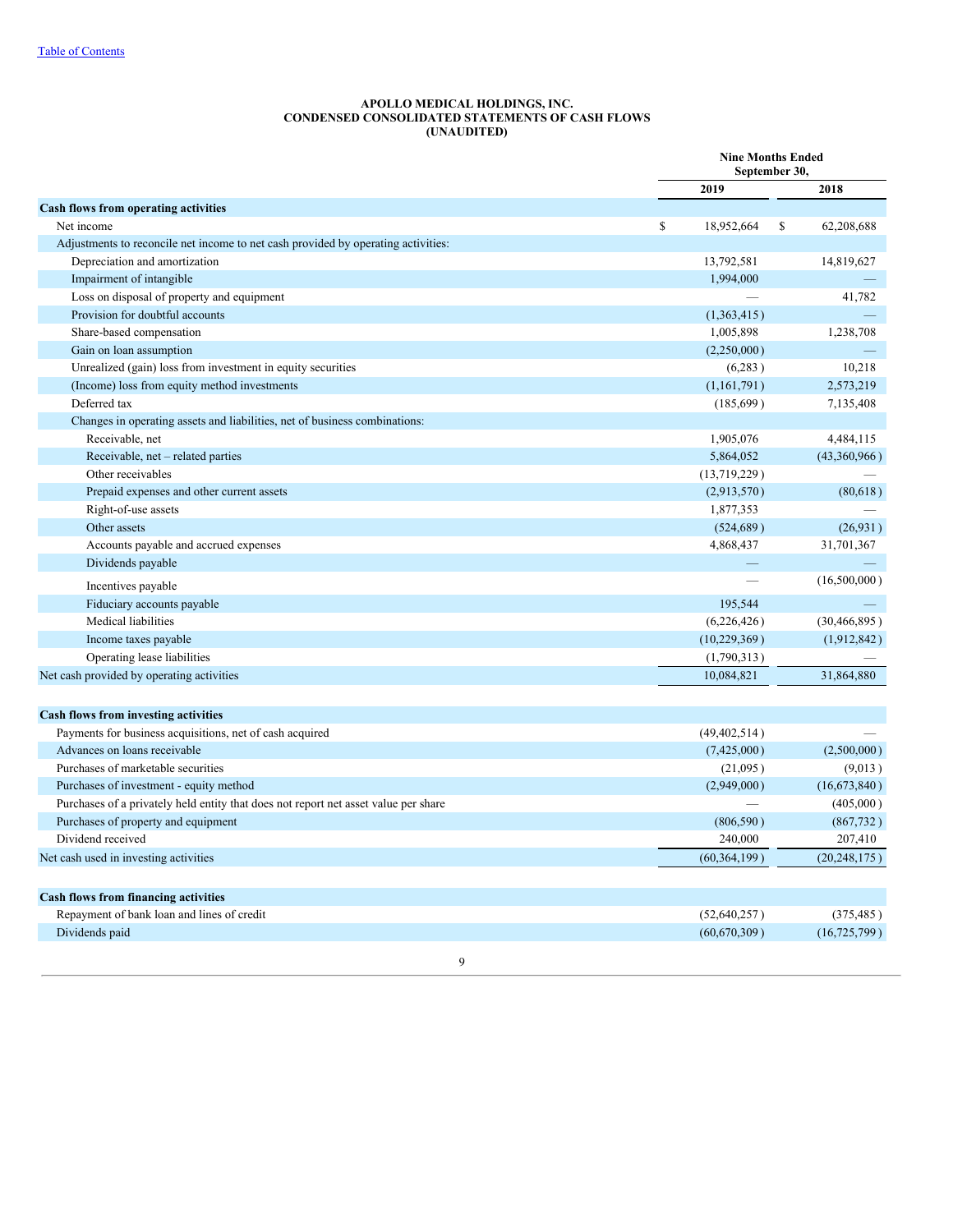| Change in noncontrolling interest capital                               |    |             |              | 27,300      |
|-------------------------------------------------------------------------|----|-------------|--------------|-------------|
| Payment of capital lease obligations                                    |    | (76,020)    |              | (73, 775)   |
| Proceeds from the exercise of stock options and warrants                |    | 2,400,330   |              | 3,574,046   |
| Repurchase of shares                                                    |    | (40,000)    |              |             |
| Borrowings on line of credit and long-term debt                         |    | 289,600,000 |              | 8,000,000   |
| Proceeds from common stock offering                                     |    | 754,998     |              | 200,000     |
| Cost of debt and equity issuance costs                                  |    | (5,621,831) |              |             |
| Net cash provided by (used in) financing activities                     |    | 173,706,911 |              | (5,373,713) |
| Net increase in cash, cash equivalents and restricted cash              |    | 123,427,533 |              | 6,242,992   |
| Cash, cash equivalents and restricted cash, beginning of period         |    | 107,636,973 |              | 118,500,095 |
| Cash, cash equivalents and restricted cash, end of period               | \$ | 231,064,506 | <sup>S</sup> | 124,743,087 |
| Supplementary disclosures of cash flow information:                     |    |             |              |             |
| Cash paid for income taxes                                              | S. | 17,900,000  | S            | 18,032,590  |
| Cash paid for interest                                                  |    | 999,582     |              | 287,332     |
|                                                                         |    |             |              |             |
| Supplemental disclosures of non-cash investing and financing activities |    |             |              |             |
| Cashless exercise of stock options                                      | \$ |             | \$           | 47          |
| Deferred tax liability adjustment to goodwill                           | \$ | 11,539,600  | \$           | 1,110,456   |
| Dividend declared included in dividend payable                          | \$ | 271,279     | \$           |             |
| APC stock issued in exchange for AMG                                    | \$ | 414,250     | $\mathbf S$  |             |

Refer to Note 16 for supplemental cash flow information related to the adoption of ASC 842.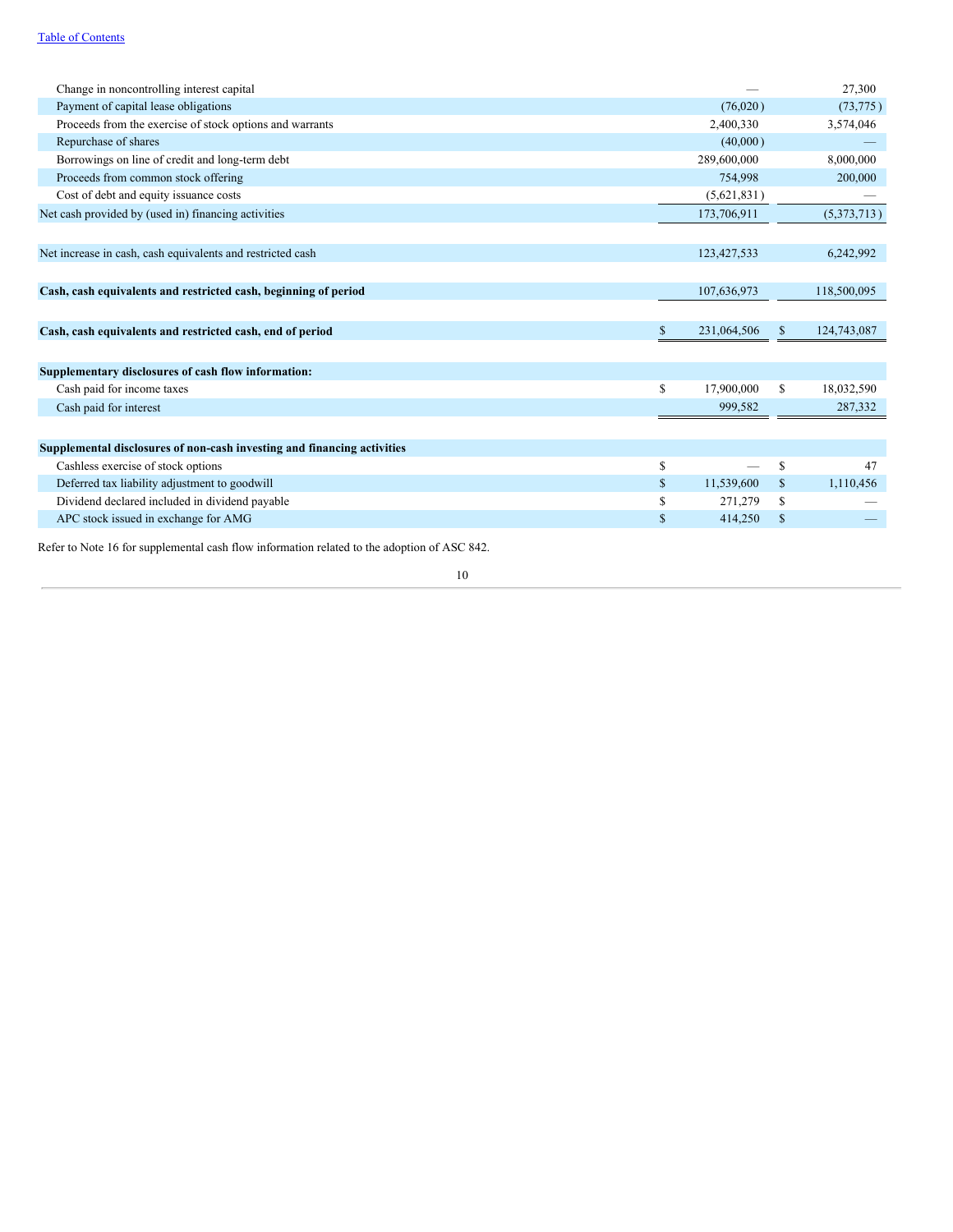# **APOLLO MEDICAL HOLDINGS, INC. CONDENSED CONSOLIDATED STATEMENTS OF CASH FLOWS (UNAUDITED)**

The following table provides a reconciliation of cash, cash equivalents, and restricted cash reported within the condensed consolidated balance sheets that sum to the total amounts of cash, cash equivalents, and restricted cash shown in the condensed consolidated statements of cash flows.

|                                                                                        | <b>Nine Months Ended</b><br>September 30, |             |
|----------------------------------------------------------------------------------------|-------------------------------------------|-------------|
|                                                                                        | 2019                                      | 2018        |
| Cash and cash equivalents                                                              | 230, 298, 252                             | 119,779,499 |
| Restricted cash – short-term - distributions to former NMM shareholders                | 20,150                                    | 4,218,176   |
| Restricted cash – letters of credit                                                    | 746,104                                   | 745,412     |
| Total cash, cash equivalents, and restricted cash shown in the statement of cash flows | 231,064,506                               | 124,743,087 |

The accompanying notes are an integral part of these unaudited condensed consolidated financial statements.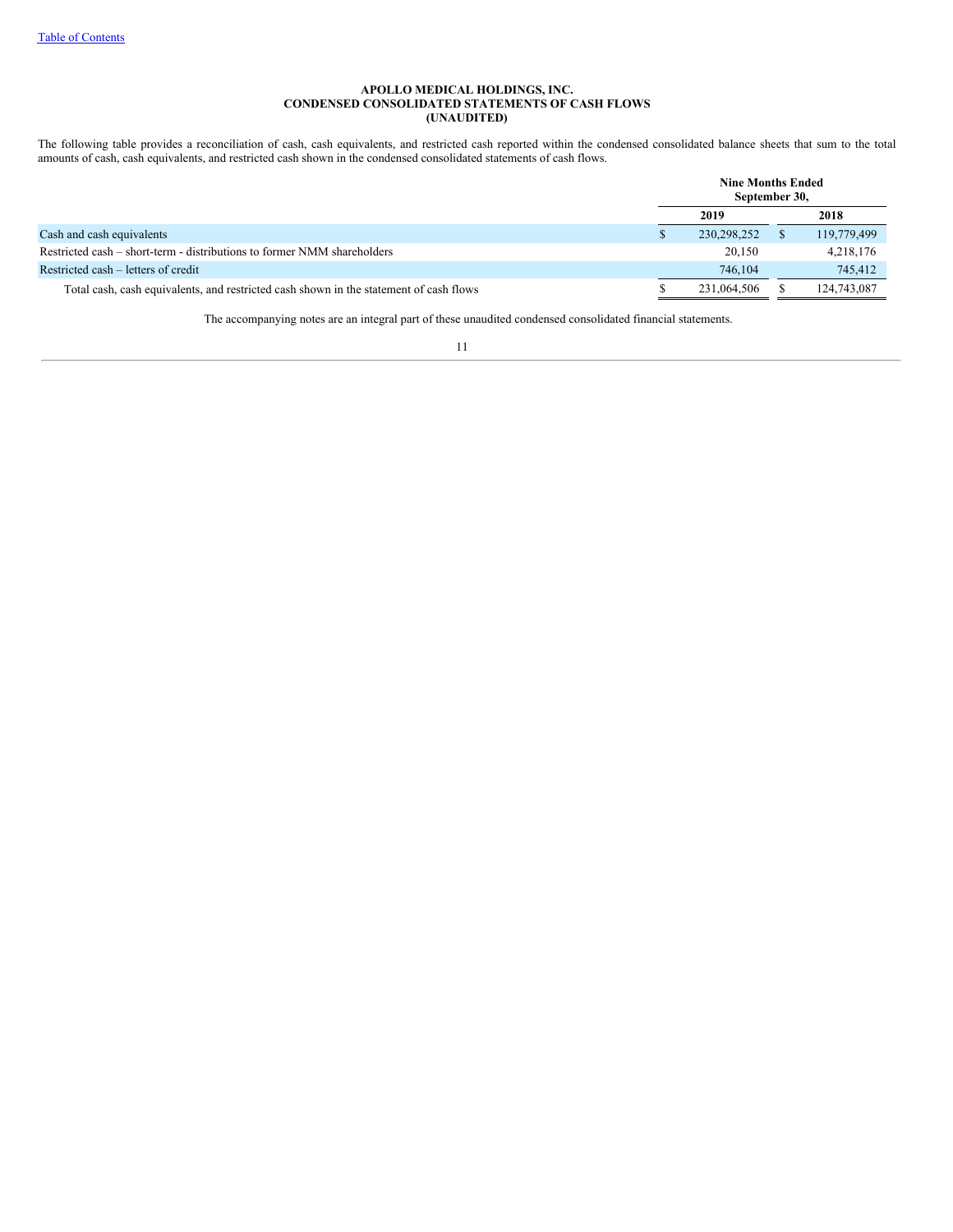## **APOLLO MEDICAL HOLDINGS, INC. NOTES TO CONDENSED CONSOLIDATED FINANCIAL STATEMENTS (UNAUDITED)**

#### **1. Description of Business**

#### **Overview**

Apollo Medical Holdings, Inc. ("ApolloMed"), entered into an Agreement and Plan of Merger dated as of December 21, 2016 (as amended on March 30, 2017 and October 17, 2017) (the "Merger Agreement") among ApolloMed, Apollo Acquisition Corp., a California corporation and wholly-owned subsidiary of ApolloMed, Network Medical Management, Inc. ("NMM"), and Kenneth Sim, M.D. in his capacity as the representative of the shareholders of NMM, pursuant to which ApolloMed effected a merger with NMM (the "Merger"). The Merger closed and became effective on December 8, 2017 (the "Closing"). As a result of the Merger, NMM is now a wholly-owned subsidiary of ApolloMed and the former NMM shareholders own a majority of the issued and outstanding common stock of ApolloMed. For accounting purposes, the Merger is treated as a "reverse acquisition," and NMM is considered the accounting acquirer and ApolloMed is the accounting acquiree. Accordingly, as of the Closing, NMM's historical results of operations replaced ApolloMed's historical results of operations for all periods prior to the Merger, and the results of operations of both companies are included in the accompanying condensed consolidated financial statements for all periods following the Merger.

The combined company, following the Merger, together with its affiliated physician groups and consolidated entities (collectively, the "Company"), is a physician-centric integrated population health management company providing coordinated, outcomes-based medical care in a cost-effective manner and serving patients in California, the majority of whom are covered by private or public insurance provided through Medicare, Medicaid and health maintenance organizations ("HMOs"). A small portion of the Company's revenue is generated from non-insured patients. The Company provides care coordination services to each major constituent of the healthcare delivery system, including patients, families, primary care physicians, specialists, acute care hospitals, alternative sites of inpatient care, physician groups and health plans. The Company's physician network consists of primary care physicians, specialist physicians and hospitalists. The Company operates primarily through the following subsidiaries of ApolloMed: NMM, Apollo Medical Management, Inc. ("AMM"), APA ACO, Inc. ("APAACO") and Apollo Care Connect, Inc. ("Apollo Care Connect"), and their consolidated entities.

NMM was formed in 1994 as a management service organization ("MSO") for the purposes of providing management services to medical companies and independent practice associations ("IPAs"). The management services include primarily billing, collection, accounting, administrative, quality assurance, marketing, compliance and education.

Allied Physicians of California IPA, a Professional Medical Corporation d.b.a. Allied Pacific of California IPA ("APC") was incorporated on August 17, 1992 for the purpose of arranging health care services as an IPA. APC has contracts with various HMOs and other licensed health care service plans as defined in the California Knox-Keene Health Care Service Plan Act of 1975. Each HMO negotiates a fixed amount per member per month ("PMPM") that is to be paid to APC. In return, APC arranges for the delivery of health care services by contracting with physicians or professional medical corporations for primary care and specialty care services. APC assumes the financial risk of the cost of delivering health care services in excess of the fixed amounts received. Some of the risk is transferred to the contracted physicians or professional corporations. The risk is also minimized by stop-loss provisions in contracts with HMOs.

On July 1, 1999, APC entered into an amended and restated management and administrative services agreement with NMM (the initial management services agreement was entered into in 1997) for an initial fixed term of 30 years. In accordance with relevant accounting guidance, APC is determined to be a variable interest entity ("VIE") of the Company as NMM is the primary beneficiary with the ability to direct the activities (excluding clinical decisions) that most significantly affect APC's economic performance through its majority representation on the APC Joint Planning Board; therefore APC is consolidated by NMM.

On September 11, 2019, ApolloMed completed a series of agreements with two of its affiliates, AP-AMH and APC as follows;

1. The Company loaned AP-AMH \$545.0 million pursuant to a ten-year secured loan agreement. The loan bears interest at a rate of10% per annum simple interest, is not prepayable (except in certain limited circumstances), requires quarterly payments of interest only in arrears, and is secured by a first priority security interest in all of AP-AMH's assets, including the shares of APC Series A Preferred Stock to be purchased by AP-AMH. To the extent that AP-AMH is unable to make any interest payment when due because it has received dividends on the APC Series A Preferred Stock insufficient to pay in full such interest payment, then the outstanding principal amount of the loan will be increased by the amount of any such accrued but unpaid interest, and any such increased principal amounts will bear interest at the rate of 10.75% per annum simple interest.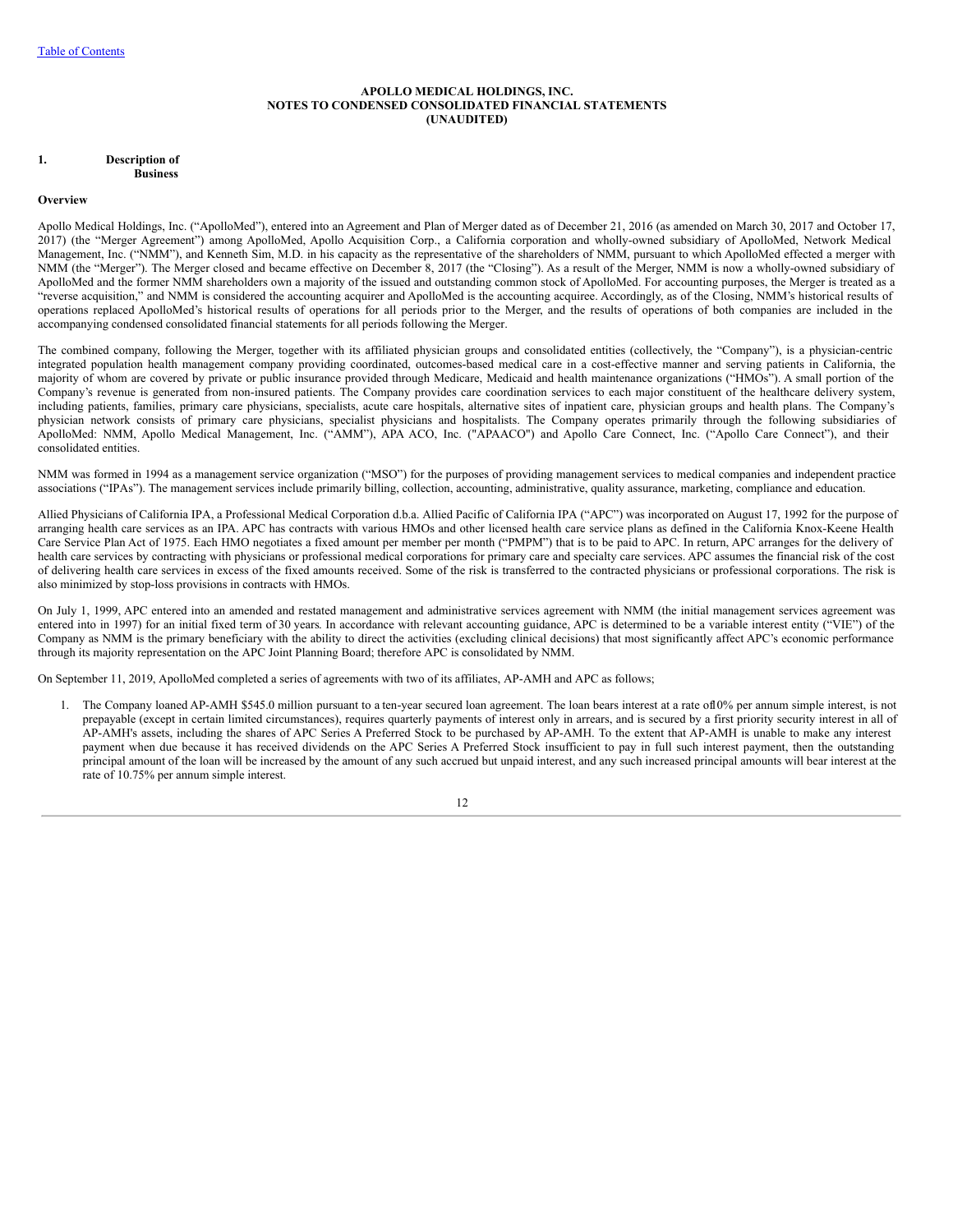- 2. AP-AMH purchased 1,000,000 shares of APC Series A Preferred Stock for aggregate consideration of \$545.0 million in a private placement. Under the terms of the APC Certificate of Determination of Preferences of Series A Preferred Stock (the "Certificate of Determination"), AP-AMH is entitled to receive preferential, cumulative dividends that accrue on a daily basis and that are equal to the sum of (i) APC's net income from Healthcare Services (as defined in the Certificate of Determination), plus (ii) any dividends received by APC from certain of APC's affiliated entities, less (iii) any Retained Amounts (as defined in the Certificate of Determination).
- 3. APC purchased 15,015,015 shares of the Company's common stock for total consideration of\$300.0 million in private placement. In connection therewith, the Company granted APC certain registration rights with respect to the Company's common stock that APC purchased, and APC agreed that APC votes in excess of 9.99% of the Company's then outstanding shares will be voted by proxy given to the Company's management, and that those proxy holders will cast the excess votes in the same proportion as all other votes cast on any specific proposal coming before the Company's stockholders.
- 4. The Company licensed to AP-AMH the right to use certain tradenames for certain specified purposes for a fee equal to a percentage of the aggregate gross revenues of AP-AMH. The license fee is payable out of any Series A Preferred Stock dividends received by AP-AMH from APC.
- 5. Through its subsidiary, NMM, the Company agreed to provide certain administrative services to AP-AMH for a fee equal to a percentage of the aggregate gross revenues of AP-AMH. The administrative fee also is payable out of any APC Series A Preferred Stock dividends received by AP-AMH from APC.

As of a result of the transaction, APC's ownership in ApolloMed increased to32.54% at September 30, 2019 from 4.82% at December 31, 2018.

Concourse Diagnostic Surgery Center, LLC ("CDSC") was formed on March 25, 2010 in the state of California. CDSC is an ambulatory surgery center in City of Industry, California. Its facility is Medicare Certified and accredited by the Accreditation Association for Ambulatory Healthcare, Inc. During 2011, APC invested \$0.6 million for a 41.59% ownership interest in CDSC. APC's ownership percentage in CDSC's capital stock increased to43.43% on July 31, 2016. CDSC is consolidated as a VIE by APC as it was determined that APC has a controlling financial interest in CDSC and is the primary beneficiary of CDSC.

APC-LSMA Designated Shareholder Medical Corporation ("APC-LSMA") was formed on October 15, 2012 as a designated shareholder professional corporation. Dr. Thomas Lam, a shareholder and the Chief Executive Officer and Chief Financial Officer of APC and Co-Chief Executive Officer of ApolloMed, is a nominee shareholder of APC. APC makes all investment decisions on behalf of APC-LSMA, funds all investments and receives all distributions from the investments. APC has the obligation to absorb losses and right to receive benefits from all investments made by APC-LSMA. APC-LSMA's sole function is to act as the nominee shareholder for APC in other California medical professional corporations. Therefore, APC-LSMA is controlled and consolidated by APC as the primary beneficiary of this VIE. The only activity of APC-LSMA is to hold the investments in medical corporations, including the IPA lines of business of LaSalle Medical Associates ("LMA"), Pacific Medical Imaging and Oncology Center, Inc. ("PMIOC"), Diagnostic Medical Group ("DMG") and AHMC International Cancer Center, a Medical Corporation ("ICC"). APC-LSMA also holds a 100% ownership interest in Maverick Medical Group, Inc. ("MMG"), Alpha Care Medical Group, Inc. ("Alpha Care"), Accountable Health Care IPA, a Professional Medical Corporation ("Accountable Health Care"), and AMG, a Professional Medical Corporation ("AMG").

Alpha Care, an IPA which the Company acquired on May 31, 2019, has been operating in California since 1993 is a risk bearing organization engaged in providing professional services under capitation arrangements with its contracted health plans through a provider network consisting of primary care and specialty care physicians. Alpha Care specializes in delivering high-quality healthcare to over 170,000 enrollees, as of September 30, 2019, and focuses on Medi-Cal/Medicaid, Commercial, and Medicare and Dual Eligible members in the Riverside and San Bernardino counties of Southern California.

Accountable Health Care is a California based IPA that has served the local community in the greater Los Angeles County area through a network of physicians and health care providers for more than 20 years. Accountable Health Care currently has a network of over 400 primary care physicians and 700 specialty care physicians, and five community and regional hospital medical centers that provide quality health care services to more than 89,000 members of three federally qualified health plans and multiple product lines, including Medi-Cal, Commercial, Medicare and the California Healthy Families program. On August 30, 2019, APC and APC-LSMA, acquired the remaining outstanding shares of capital stock (comprising 75%) and as such as of September 30, 2019, Accountable Health Care is 100% owned (see Note 3 and Note 5).

AMG is a network of family practice clinics operating out ofthree main locations in Southern California. AMG provides professional and post-acute care services to Medicare, Medi-Cal/Medicaid, and Commercial patients through its networks of doctors and nurse practitioners. On September 10, 2019, APC-LSMA, a holding company of APC, agreed to purchase and acquire 100% of the

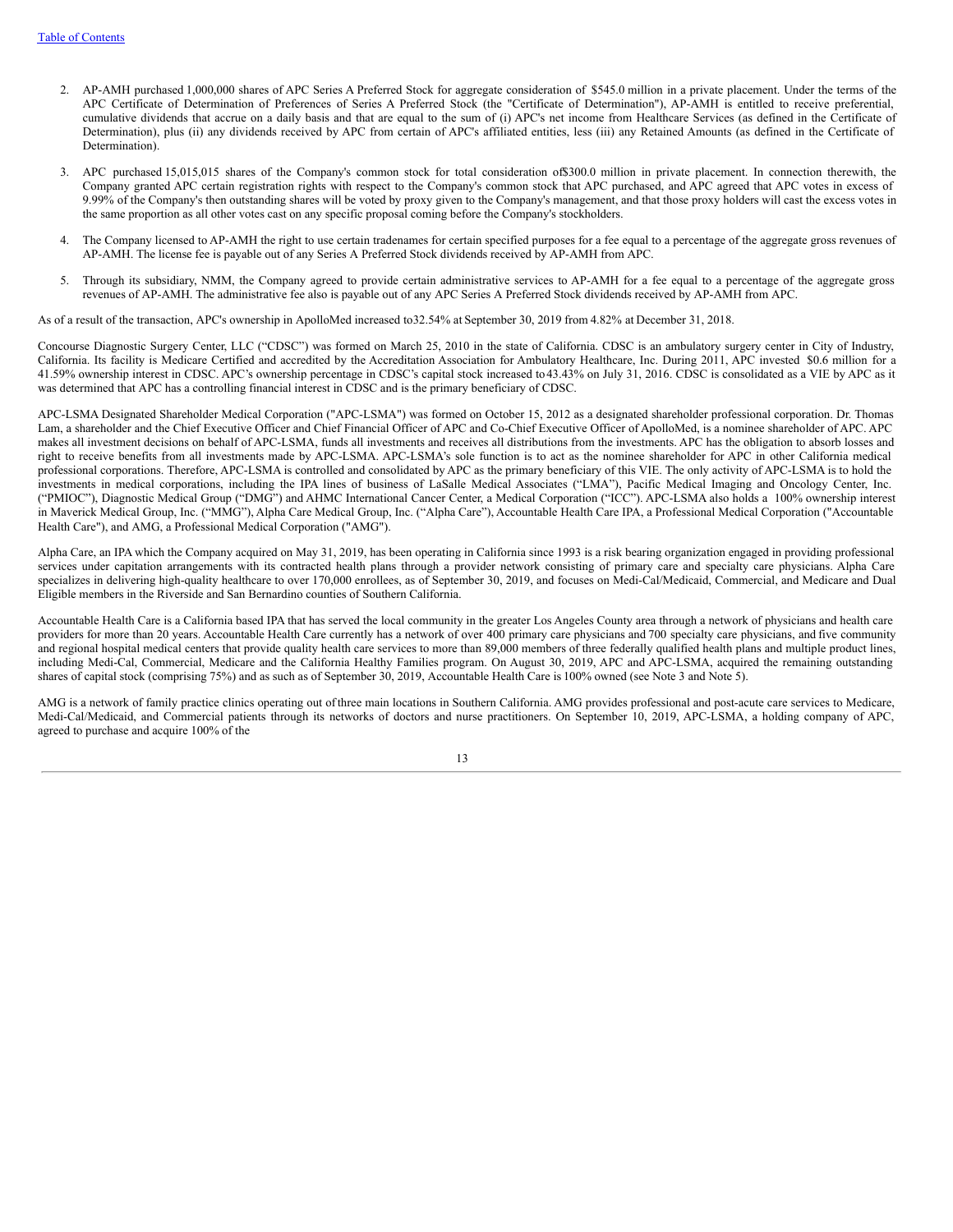aggregate issued and outstanding shares of capital stock of AMG for\$1.2 million in cash and \$0.4 million of APC common stock (see Note 3).

ICC was formed on September 2, 2010 in the state of California. ICC is a professional medical corporation that has entered into agreements with HMOs, IPAs, medical groups and other purchasers of medical services for the arrangement of services to subscribers or enrollees. On November 15, 2016, APC-LSMA, a holding company of APC, agreed to purchase and acquire from ICC 40% of the aggregate issued and outstanding shares of capital stock of ICC for\$0.4 million in cash. Certain requirements to complete the investment transaction were completed in August 2017 and effective on October 31, 2017, ICC was consolidated by APC as a VIE as it was determined that APC is the primary beneficiary of ICC through its obligation to absorb losses and right to receive benefits that could potentially be significant to ICC.

Universal Care Acquisition Partners, LLC ("UCAP"), a 100% owned subsidiary of APC, was formed on June 4, 2014, for the purpose of holding an investment in Universal Care, Inc. ("UCI").

APAACO, jointly owned by NMM and AMM, began participating in the next generation accountable care organization model ("NGACO Model") of the Centers for Medicare & Medicaid Services ("CMS") in January 2017. The NGACO Model is a new CMS program that allows provider groups to assume higher levels of financial risk and potentially achieve a higher reward from participating in this new attribution-based risk sharing model. In addition to APAACO, NMM and AMM operated three accountable care organizations ("ACOs") that participated in the Medicare Shared Savings Program ("MSSP"), with the goal of improving the quality of patient care and outcomes through a more efficient and coordinated approach among providers. MSSP revenues are uncertain, and, if such amounts are payable by CMS, they will be paid on an annual basis significantly after the time earned, and are contingent on various factors, including achievement of the minimum savings rate for the relevant period. Such payments are earned and made on an "all or nothing" basis.

AMM, a wholly-owned subsidiary of ApolloMed, manages affiliated medical groups, which consist of ApolloMed Hospitalists, a Medical Corporation ("AMH"), a hospitalist company, Southern California Heart Centers, a Medical Corporation ("SCHC"), Bay Area Hospitalist Associates, Inc. ("BAHA"), a Medical Corporation, ApolloMed Care Clinic, a Professional Corporation ("ACC") and AKM Medical Group, Inc. ("AKM"). AMH provides hospitalist, intensivist and physician advisor services. SCHC is a specialty clinic that focuses on cardiac care and diagnostic testing. BAHA, ACC and AKM are no longer active to any material extent.

Apollo Care Connect, a wholly-owned subsidiary of ApolloMed, provides a cloud and mobile-based population health management platform that includes digital care plans, a case management module, connectivity with multiple healthcare tracking devices and the ability to integrate with multiple electronic health records to capture clinical data.

AP-AMH Medical Corporation ("AP-AMH") was formed on May 7, 2019 as a designated shareholder professional corporation. Dr. Thomas Lam, a shareholder, and the Chief Executive Officer and Chief Financial Officer of APC and Co-Chief Executive Officer of ApolloMed, is the sole shareholder of AP-AMH. ApolloMed makes all the decisions on behalf of AP-AMH and funds and receives all the distributions from its operations. ApolloMed has the rights to receive benefits from the operations of AP-AMH and has the option, but not the obligation, to cover losses. Therefore, AP-AMH is controlled and consolidated by ApolloMed as the primary beneficiary of this VIE.

## **2. Basis of Presentation**

#### **Basis of Presentation**

The accompanying condensed consolidated balance sheet at December 31, 2018, has been derived from audited consolidated financial statements, but does not include all disclosures required by accounting principles generally accepted in the United States of America ("U.S. GAAP"). The accompanying unaudited condensed consolidated financial statements as of September 30, 2019 and for the three and nine months ended September 30, 2019 and 2018, have been prepared in accordance with U.S. GAAP for interim financial information and with the instructions to Form 10-Q and Article 8 of Regulation S-X. Accordingly, they do not include all of the information and footnotes required by U.S. GAAP for complete financial statements, and should be read in conjunction with the audited consolidated financial statements and related notes to the financial statements included in the Company's Annual Report on Form 10-K for the year ended December 31, 2018 as filed with the U.S. Securities and Exchange Commission ("SEC") on March 18, 2019. In the opinion of management, all material adjustments (consisting of normal recurring adjustments) considered necessary for a fair presentation have been made to the condensed consolidated financial statements. The condensed consolidated financial statements include all material adjustments (consisting of normal recurring accruals) necessary to make the condensed consolidated financial statements not misleading as required by Regulation S-X, Rule 10-01. Operating results for the three and nine months ended September 30, 2019 are not necessarily indicative of the results that may be expected for the year endingDecember 31, 2019 or any future periods.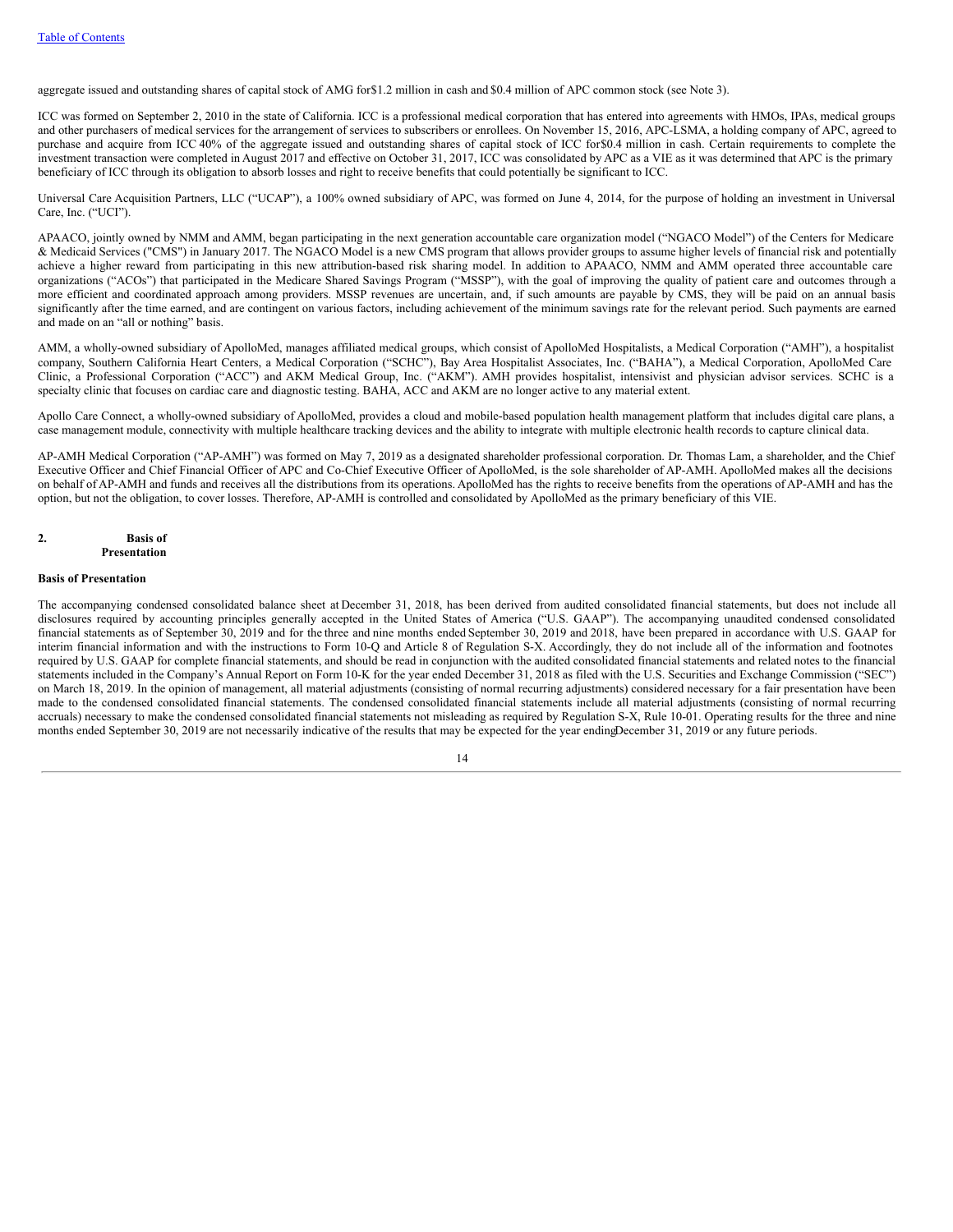#### **Principles of Consolidation**

The condensed consolidated balance sheets as of September 30, 2019 and December 31, 2018, and the condensed consolidated statements of income for the three and nine months ended September 30, 2019 and 2018, include the accounts of ApolloMed, its consolidated subsidiaries NMM, AMM, APAACO, Apollo Care Connect; ApolloMed's consolidated VIE, AP-AMH; NMM's consolidated VIE, APC; APC's subsidiary, UCAP; and APC's consolidated VIEs, CDSC, APC-LSMA, ICC, and Alpha Care. Effective on September 1, 2019, the condensed consolidated balance sheets as of September 30, 2019 and the condensed consolidated statements of income for the three and nine months ended September 30, 2019, also include the accounts of Accountable Health Care.

All material intercompany balances and transactions have been eliminated in consolidation.

#### *Use of Estimates*

The preparation of the condensed consolidated financial statements and related disclosures in conformity with U.S. GAAP requires management to make estimates and assumptions that affect the reported amounts of assets and liabilities and disclosure of contingent assets and liabilities at the date of the condensed consolidated financial statements and the reported amounts of revenues and expenses during the reporting period. Significant items subject to such estimates and assumptions include collectability of receivables, recoverability of long-lived and intangible assets, business combination and goodwill valuation and impairment, accrual of medical liabilities (incurred, but not reported ("IBNR") claims), determination of full-risk and shared-risk revenue and receivables (including constraints and completion factors including historical medical loss ratios ("MLR")), income taxes, valuation of share-based compensation and right-of-use ("ROU") assets and lease liabilities. Management evaluates its estimates and assumptions on an ongoing basis using historical experience and other factors, including the current economic environment, and makes adjustments when facts and circumstances dictate. As future events and their effects cannot be determined with precision, actual results could differ materially from those estimates and assumptions.

## *Reportable Segments*

The Company operates as one reportable segment, the healthcare delivery segment, and implements and operates innovative health care models to create a patient-centered, physician-centric experience. The Company reports its condensed consolidated financial statements in the aggregate, including all activities in one reportable segment.

#### *Reclassifications*

Certain amounts disclosed in prior period financial statements have been reclassified to conform to the current period presentation. These reclassifications had no material effect on the Company's reported revenue, net income, cash flows or total assets.

#### *Cash and Cash Equivalents*

The Company's cash and cash equivalents primarily consist of money market funds and certificates of deposit. The Company considers all highly liquid investments that are both readily convertible into known amounts of cash and mature within ninety days from their date of purchase to be cash equivalents.

The Company maintains its cash in deposit accounts with several banks, which at times may exceed the insured limits of the Federal Deposit Insurance Corporation ("FDIC"). The Company believes it is not exposed to any significant credit risk with respect to its cash, cash equivalents and restricted cash. As of September 30, 2019, the Company's deposit accounts with banks exceeded the FDIC's insured limit by approximately \$248.7 million. The Company has not experienced any losses to date and performs ongoing evaluations of these financial institutions to limit the Company's concentration of risk exposure.

# *Investments in Marketable Securities*

The appropriate classification of investments is determined at the time of purchase and such designation is reevaluated at each balance sheet date. Investments in marketable debt securities have been classified and accounted for as held-to-maturity based on management's investment intentions relating to these securities. Held-to-maturity marketable securities are stated at amortized cost, which approximates fair value. As of September 30, 2019 and December 31, 2018, short-term marketable securities in the amount of approximately \$1.2 million, consist of certificates of deposit with various financial institutions, reported at par value plus accrued interest, with maturity dates from four months to twelve months (see fair value measurements of financial instruments below). Investments in certificates of deposits are classified as Level 1 investments in the fair value hierarchy.

# *Receivables and Receivables – Related Parties*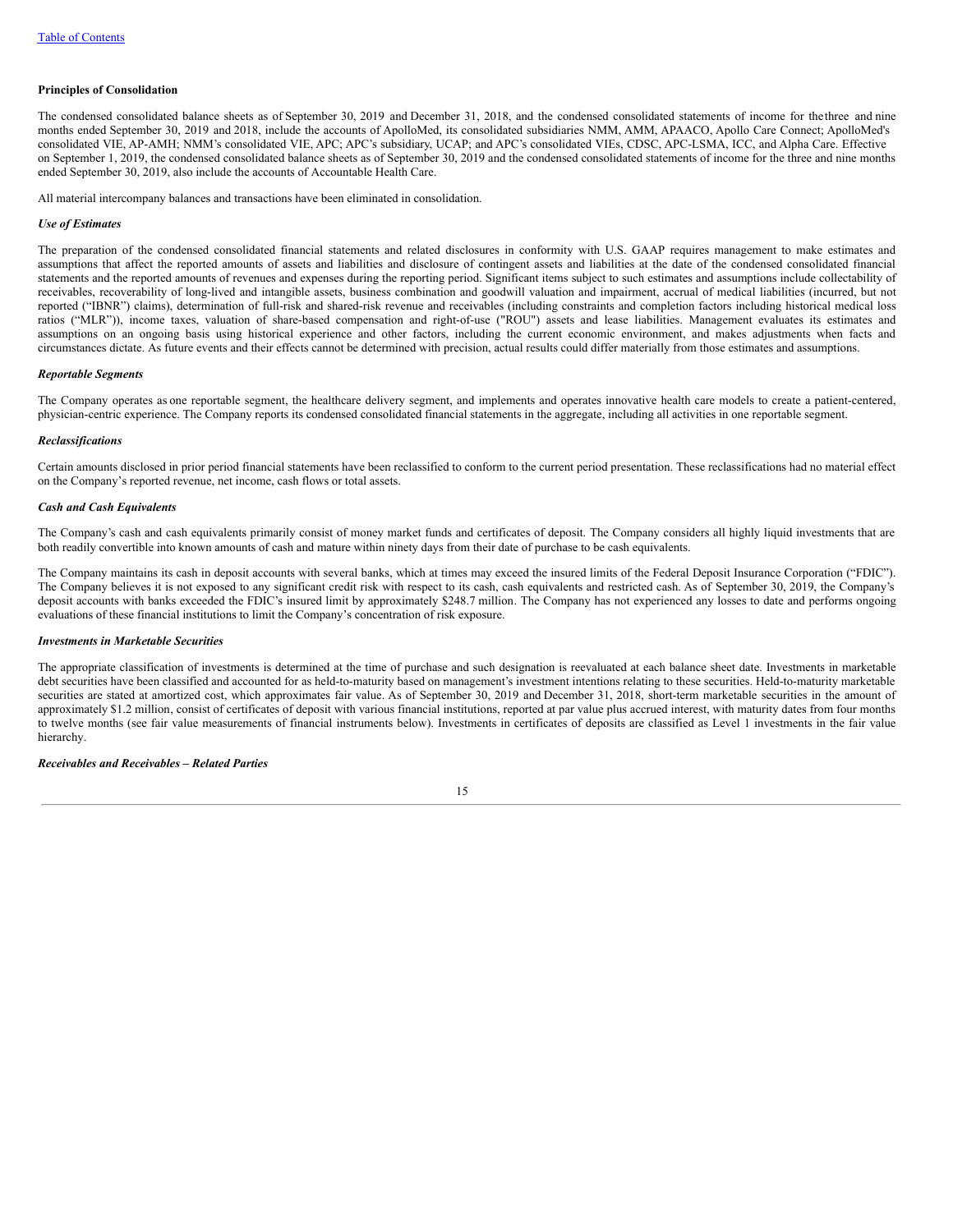The Company's receivables are comprised of accounts receivable, capitation and claims receivable, risk pool settlements and incentive receivables, management fee income and other receivables. Accounts receivable are recorded and stated at the amount expected to be collected.

The Company's receivables – related parties are comprised of risk pool settlements, management fee income and incentive receivables, and other receivables. Receivables – related parties are recorded and stated at the amount expected to be collected.

Capitation and claims receivable relate to each health plan's capitation, is received by the Company in the month following the month of service. Risk pool settlements and incentive receivables mainly consist of the Company's full risk pool receivable that is recorded quarterly based on reports received from our hospital partners and management's estimate of the Company's portion of the estimated risk pool surplus for open performance years. Settlement of risk pool surplus or deficits occurs approximately 18 months after the risk pool performance year is completed. During the nine months ended September 30, 2019, recoverable claims paid related to the2019 APAACO performance year to be administered following instructions from CMS, fee-for-services ("FFS") reimbursement for patient care, certain expense reimbursements, transportation reimbursements from the hospitals, and stop loss insurance premium reimbursements are included in "Other receivables" in the accompanying condensed consolidated balance sheet.

The Company maintains reserves for potential credit losses on accounts receivable. Management reviews the composition of accounts receivable and analyzes historical bad debts, customer concentrations, customer credit worthiness, current economic trends and changes in customer payment patterns to evaluate the adequacy of these reserves. The Company also regularly analyzes the ultimate collectability of accounts receivable after certain stages of the collection cycle using a look-back analysis to determine the amount of receivables subsequently collected and adjustments are recorded when necessary. Reserves are recorded primarily on a specific identification basis.

Receivables are recorded when the Company is able to determine amounts receivable under these contracts and/or agreements based on information provided and collection is reasonably likely to occur. The Company continuously monitors its collections of receivables and its policy is to write off receivables when they are determined to be uncollectible. As of September 30, 2019 and December 31, 2018, the Company's allowance for doubtful accounts was approximately\$2.9 million and approximately \$4.3 million, respectively.

#### *Concentrations of Risks*

The Company disaggregates revenue from contracts by service type and payor type. This level of detail provides useful information pertaining to how the Company generates revenue by significant revenue stream and by type of direct contracts. The consolidated statements of income present disaggregated revenue by service type. The following table presents disaggregated revenue generated by each payor type for the three and nine months ended September 30, 2019 and 2018:

| Three Months Ended September 30, | 2019             |              | 2018        |
|----------------------------------|------------------|--------------|-------------|
|                                  |                  |              |             |
| Commercial                       | \$<br>25,429,304 | $\mathbb{S}$ | 28,463,636  |
| Medicare                         | 60,737,135       |              | 79,117,660  |
| Medicaid                         | 61,189,161       |              | 47,318,190  |
| Other third parties              | 8,704,624        |              | 11,829,795  |
| Revenue                          | 156,060,224      |              | 166,729,281 |
|                                  |                  |              |             |
|                                  |                  |              |             |
|                                  | 2019             |              | 2018        |
| Nine Months Ended September 30,  |                  |              |             |
| Commercial                       | \$<br>75,883,004 | $\mathbb{S}$ | 83,830,517  |
| Medicare                         | 155,729,758      |              | 186,449,517 |
| Medicaid                         | 122,836,562      |              | 109,870,854 |
| Other third parties              | 27,417,637       |              | 33,168,170  |
| Revenue                          | 381,866,961      |              | 413,319,058 |

The Company had major payors that contributed the following percentages of net revenue: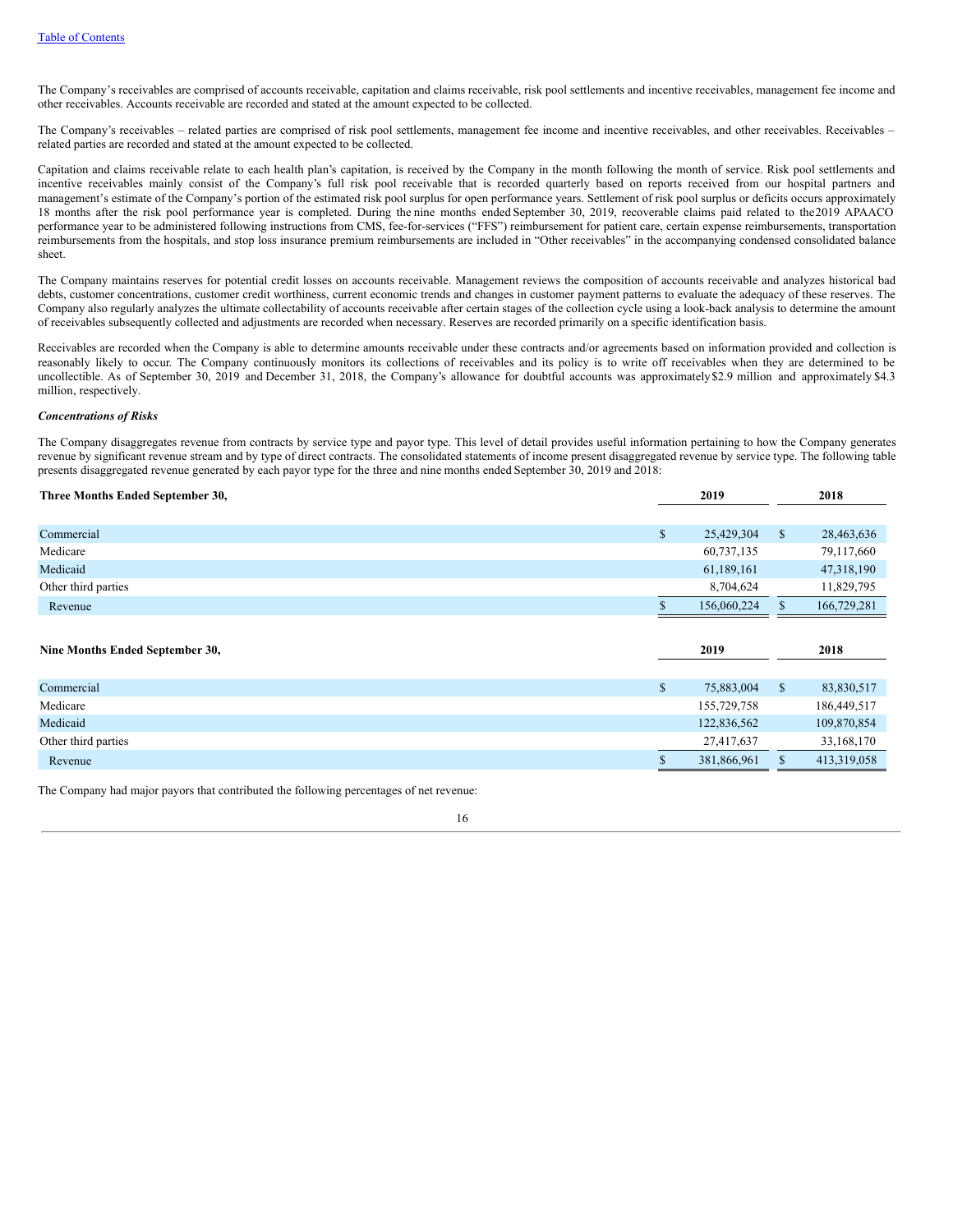|         | For the Three Months Ended<br>September 30, |          |
|---------|---------------------------------------------|----------|
|         | 2019                                        | 2018     |
| Payor A | 12.0%                                       | 14.8%    |
| Payor B | $11.7\%$                                    | $18.4\%$ |
| Payor C | $\ast$                                      | 12.7%    |
| Payor D | $12.0\%$                                    | $16.7\%$ |
| Payor E | 19.9%                                       | $*$      |

|               | For the Nine Months Ended September 30, |          |  |
|---------------|-----------------------------------------|----------|--|
|               | 2019                                    | 2018     |  |
|               |                                         |          |  |
| Payor A       | $14.3\%$                                | 13.4%    |  |
| Payor $\rm B$ | $13.3\%$                                | $16.9\%$ |  |
| Payor C       | $10.0\%$                                | 13.1%    |  |
| Payor D       | $\ast$                                  | 15.6%    |  |
| Payor E       | $11.0\%$                                | $*$      |  |

#### \* Less than 10% of total net revenues

The Company had major payors that contributed to the following percentages of receivables and receivables – related parties before the allowance for doubtful accounts:

|                   | As of<br>September 30,<br>2019 | As of<br>December 31,<br>2018 |
|-------------------|--------------------------------|-------------------------------|
|                   |                                |                               |
| Payor $\rm E$     | $18.1\%$                       | $\ast$                        |
| Payor $\mathbf F$ | 28.0%                          | 34.1%                         |
| Payor G           | $29.1\%$                       | 42.2%                         |

\* Less than 10% of total receivables and receivables - related parties, net

# **Fair Value Measurements of Financial Instruments**

The Company's financial instruments consist of cash and cash equivalents, fiduciary cash, restricted cash, investment in marketable securities, receivables, loans receivable, accounts payable, certain accrued expenses, capital lease obligations, and long-term debt. The carrying values of the financial instruments classified as current in the accompanying condensed consolidated balance sheets are considered to be at their fair values, due to the short maturity of these instruments. The carrying amounts of the loan receivables – long term, capital lease obligations and long term debt approximate fair value as they bear interest at rates that approximate current market rates for debt with similar maturities and credit quality.

Financial Accounting Standards Board ("FASB") ASC 820, *Fair Value Measurement* ("ASC 820"), applies to all financial assets and financial liabilities that are measured and reported on a fair value basis and requires disclosure that establishes a framework for measuring fair value and expands disclosure about fair value measurements. ASC 820 establishes a fair value hierarchy for disclosures of the inputs to valuations used to measure fair value.

This hierarchy prioritizes the inputs into three broad levels as follows:

*Level 1* —Inputs are unadjusted quoted prices in active markets for identical assets or liabilities that can be accessed at the measurement date.

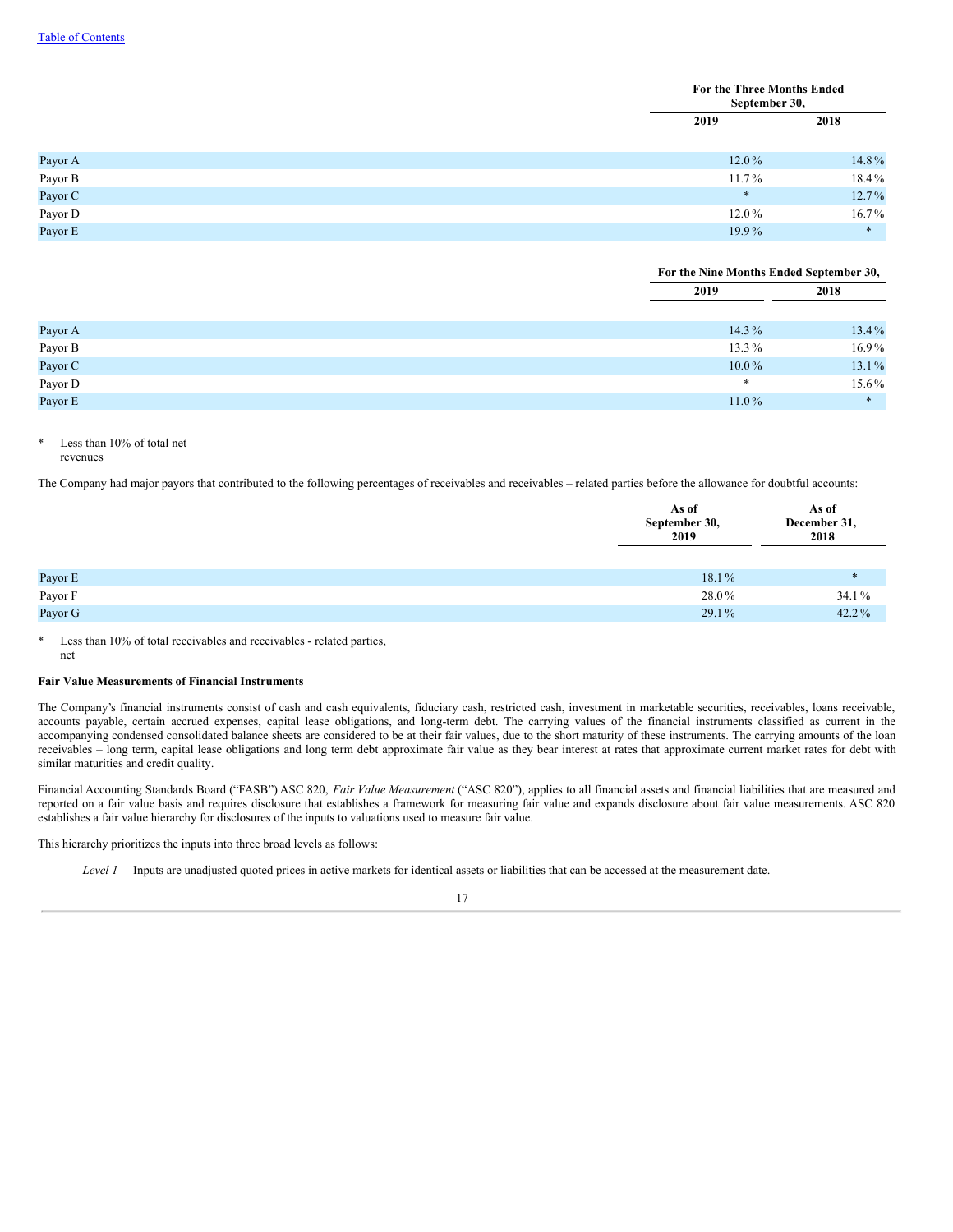*Level 2* —Inputs include quoted prices for similar assets and liabilities in active markets, quoted prices for identical or similar assets or liabilities in markets that are not active, inputs other than quoted prices that are observable for the asset or liability (i.e., interest rates and yield curves), and inputs that are derived principally from or corroborated by observable market data by correlation or other means (market corroborated inputs).

*Level 3* —Unobservable inputs that reflect assumptions about what market participants would use in pricing the asset or liability. These inputs would be based on the best information available, including the Company's own data.

The carrying amounts and fair values of the Company's financial instruments as ofSeptember 30, 2019 are presented below:

|                                                 | <b>Fair Value Measurements</b> |                |     |         |  |                                 |   |             |
|-------------------------------------------------|--------------------------------|----------------|-----|---------|--|---------------------------------|---|-------------|
|                                                 |                                | <b>Level 1</b> |     | Level 2 |  | Level 3                         |   | Total       |
| Assets                                          |                                |                |     |         |  |                                 |   |             |
| Money market funds*                             |                                | 194,428,575    | S   |         |  | $\hspace{0.1mm}-\hspace{0.1mm}$ | S | 194,428,575 |
| Marketable securities - certificates of deposit |                                | 1,087,197      |     | _       |  | $-$                             |   | 1,087,197   |
| Marketable securities – equity securities       |                                | 67,283         |     | _       |  | $\overline{\phantom{a}}$        |   | 67,283      |
|                                                 |                                |                |     |         |  |                                 |   |             |
| Total                                           |                                | 195,583,055    | \$. |         |  | $\overline{\phantom{a}}$        |   | 195,583,055 |

The carrying amounts and fair values of the Company's financial instruments as ofDecember 31, 2018 are presented below:

|                                                 | <b>Fair Value Measurements</b> |            |   |                                 |  |                                 |   |            |
|-------------------------------------------------|--------------------------------|------------|---|---------------------------------|--|---------------------------------|---|------------|
|                                                 |                                | Level 1    |   | Level 2                         |  | Level 3                         |   | Total      |
| Assets                                          |                                |            |   |                                 |  |                                 |   |            |
| Money market funds*                             |                                | 85,500,745 | S | $\hspace{0.1mm}-\hspace{0.1mm}$ |  | $\hspace{0.1mm}-\hspace{0.1mm}$ | ъ | 85,500,745 |
| Marketable securities – certificates of deposit |                                | 1,066,103  |   | $-$                             |  | $-$                             |   | 1,066,103  |
| Marketable securities – equity securities       |                                | 60,999     |   | $\overline{\phantom{a}}$        |  |                                 |   | 60,999     |
|                                                 |                                |            |   |                                 |  |                                 |   |            |
| Total                                           |                                | 86,627,847 | S |                                 |  |                                 |   | 86,627,847 |

# \* *Included in cash and cash equivalents*

There were no Level 2 or Level 3 inputs measured on a recurring basis for the nine months ended September 30, 2019.

There have been no changes in Level 1, Level 2, or Level 3 classification and no changes in valuation techniques for these assets for the three andnine months ended September 30, 2019.

# *Intangible Assets and Long-Lived Assets*

Intangible assets with finite lives include network-payor relationships, management contracts and member relationships and are stated at cost, less accumulated amortization and impairment losses. These intangible assets are amortized on the accelerated method using the discounted cash flow rate.

Intangible assets with finite lives also include a patient management platform, as well as trade names and trademarks, whose valuations were determined using the cost to recreate method and the relief from royalty method, respectively. These assets are stated at cost, less accumulated amortization and impairment losses, and are amortized using the straight-line method.

Finite-lived intangibles and long-lived assets are reviewed for impairment whenever events or changes in circumstances indicate that the carrying amount of an asset may not be recoverable. If the expected future cash flows from the use of such assets (undiscounted and without interest charges) are less than the carrying value, a write-down would be recorded to reduce the carrying value of the asset to its estimated fair value. Fair value is determined based on appropriate valuation techniques. The Company determined that there was no impairment of its finite-lived intangible or long-lived assets during thenine months ended September 30, 2019 and 2018.

# *Goodwill and Indefinite-Lived Intangible Assets*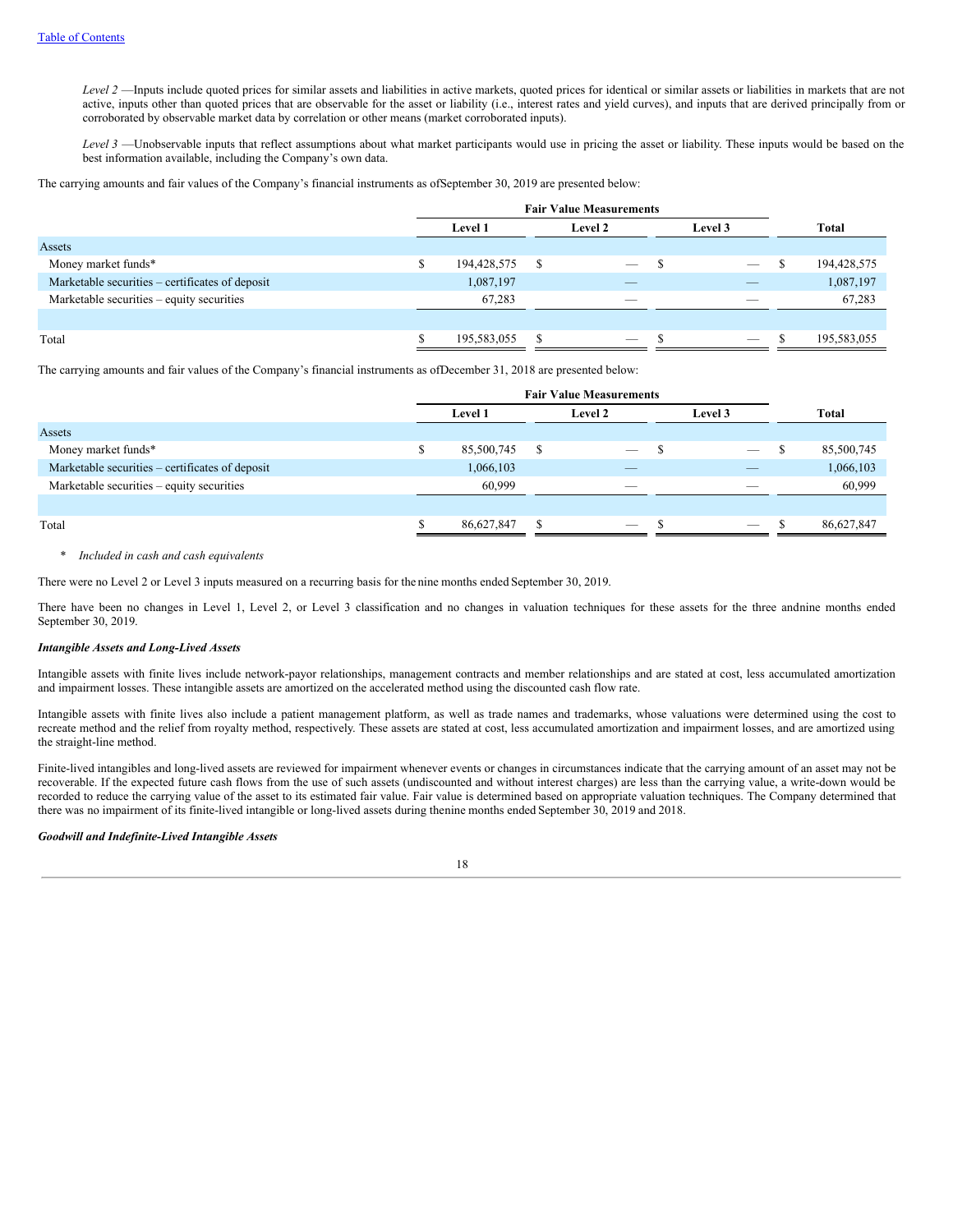Under ASC 350,*Intangibles – Goodwill and Other*("ASC 350"), goodwill and indefinite-lived intangible assets are reviewed at least annually for impairment.

At least annually, at the Company's fiscal year end, or sooner if events or changes in circumstances indicate that an impairment has occurred, the Company performs a qualitative assessment to determine whether it is more likely than not that the fair value of each reporting unit is less than its carrying amount as a basis for determining whether it is necessary to complete quantitative impairment assessments for each of the Company's three main reporting units (1) management services, (2) IPAs, and (3) ACOs. The Company is required to perform a quantitative goodwill impairment test only if the conclusion from the qualitative assessment is that it is more likely than not that a reporting unit's fair value is less than the carrying value of its assets. Should this be the case, a quantitative analysis is performed to identify whether a potential impairment exists by comparing the estimated fair values of the reporting units with their respective carrying values, including goodwill.

An impairment loss is recognized if the implied fair value of the asset being tested is less than its carrying value. In this event, the asset is written down accordingly. The fair values of goodwill are determined using valuation techniques based on estimates, judgments and assumptions management believes are appropriate in the circumstances.

At least annually, indefinite-lived intangible assets are tested for impairment. Impairment for intangible assets with indefinite lives exists if the carrying value of the intangible asset exceeds its fair value. The fair values of indefinite-lived intangible assets are determined using valuation techniques based on estimates, judgments and assumptions management believes are appropriate in the circumstances.

The Company had no impairment of its goodwill or definite-lived intangible assets during thenine months ended September 30, 2019 and 2018. However, during the three months ended September 30, 2019, the Company wrote off indefinite-lived intangible assets of \$2.0 million related to Medicare licenses it acquired as part of the Merger. The Company will no longer utilize the licenses and as such will not receive future economic benefits.

#### *Investments in Other Entities - Equity Method*

The Company accounts for certain investments using the equity method of accounting when it is determined that the investment provides the Company with the ability to exercise significant influence, but not control, over the investee. Significant influence is generally deemed to exist if the Company has an ownership interest in the voting stock of the investee of between 20% and 50%, although other factors, such as representation on the investee's board of directors, are considered in determining whether the equity method of accounting is appropriate. Under the equity method of accounting, the investment, originally recorded at cost, is adjusted to recognize the Company's share of net earnings or losses of the investee and is recognized in the accompanying condensed consolidated statements of income under "Income (loss) from equity method investments" and also is adjusted by contributions to and distributions from the investee. Equity method investments are subject to impairment evaluation. On March 31, 2019, the Company recognized an impairment loss of \$0.3 million related to its investment in Pacific Ambulatory Surgery Center, LLC ("PASC") (included in loss from equity method investments in the accompanying condensed consolidated statements of income) as the Company does not expect to recover its investment (see Note 5).

#### *Medical Liabilities*

APC, including Alpha Care and Accountable Health Care, APAACO and MMG are responsible for integrated care that the associated physicians and contracted hospitals provide to its enrollees. APC, including Alpha Care and Accountable Health Care, APAACO and MMG provide integrated care to HMOs, Medicare and Medi-Cal enrollees through a network of contracted providers under sub-capitation and direct patient service arrangements. Medical costs for professional and institutional services rendered by contracted providers are recorded as cost of services expenses in the accompanying condensed consolidated statements of income.

An estimate of amounts due to contracted physicians, hospitals, and other professional providers is included in medical liabilities in the accompanying condensed consolidated balance sheets. Medical liabilities include claims reported as of the balance sheet date and estimates IBNR claims. Such estimates are developed using actuarial methods and are based on numerous variables, including the utilization of health care services, historical payment patterns, cost trends, product mix, seasonality, changes in membership, and other factors. The estimation methods and the resulting reserves are periodically reviewed and updated. Many of the medical contracts are complex in nature and may be subject to differing interpretations regarding amounts due for the provision of various services. Such differing interpretations may not come to light until a substantial period of time has passed following the contract implementation.

*Revenue Recognition*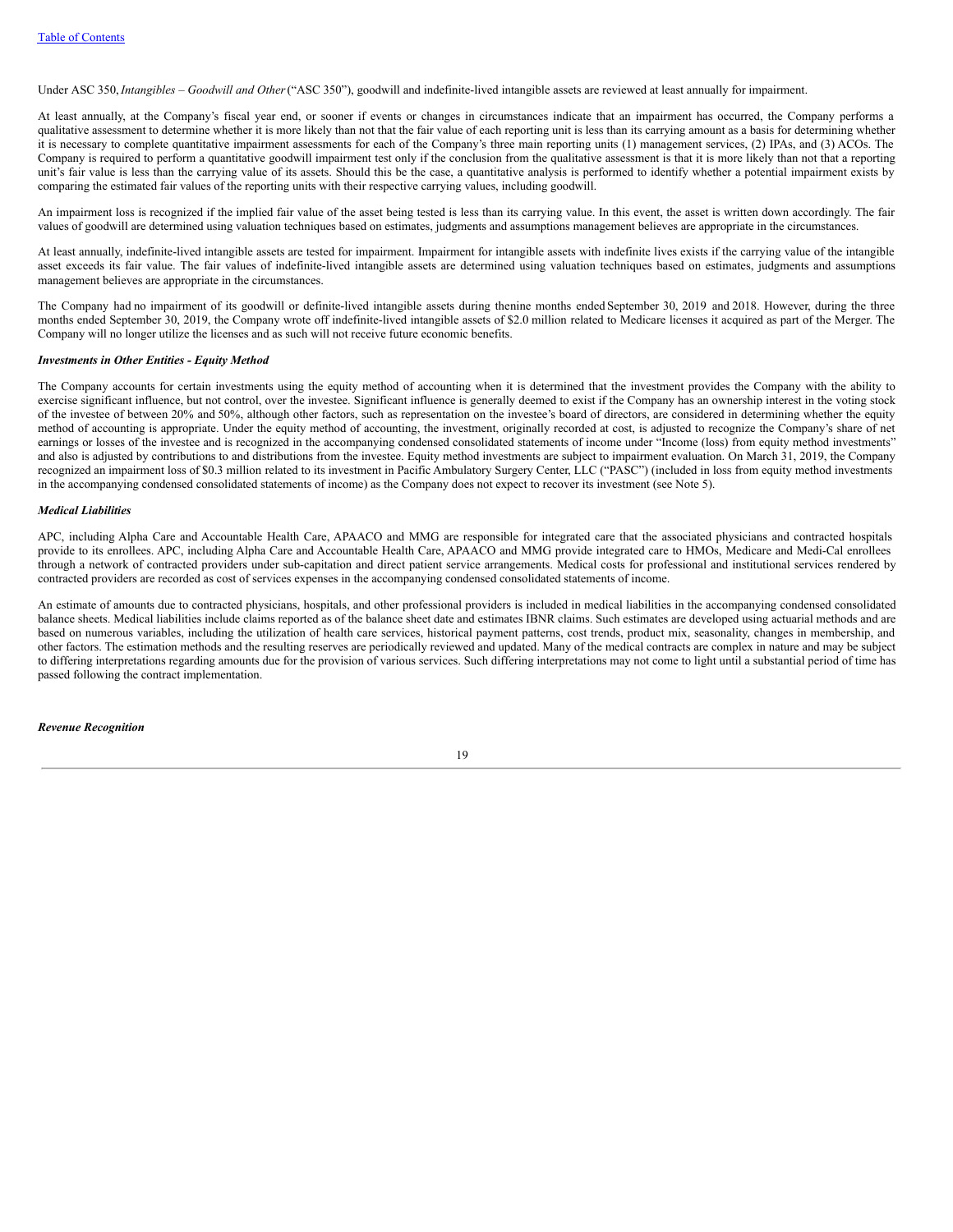The Company adopted Accounting Standards Update ("ASU") 2014-9, "Revenue from Contracts with Customers (Topic 606)" on January 1, 2018 and recognizes revenue in accordance with the applicable guidance.

The Company receives payments from the following sources for services rendered: (i) commercial insurers; (ii) the federal government under the Medicare program administered by CMS; (iii) state governments under the Medicaid and other programs; (iv) other third party payors (e.g., hospitals and IPAs); and (v) individual patients and clients.

#### *Nature of Services and Revenue Streams*

Revenue primarily consists of capitation revenue, risk pool settlements and incentives, NGACO All-Inclusive Population-Based Payments ("AIPBP"), management fee income, and FFS revenue. Revenue is recorded in the period in which services are rendered or the period in which the Company is obligated to provide services. The form of billing and related risk of collection for such services may vary by type of revenue and the customer. The following is a summary of the principal forms of the Company's billing arrangements and how revenue is recognized for each.

#### *Capitation, net*

Managed care revenues of the Company consist primarily of capitated fees for medical services provided by the Company under a capitated arrangement directly made with various managed care providers including HMOs. Capitation revenue is typically prepaid monthly to the Company based on the number of enrollees selecting the Company as their healthcare provider. Capitation revenue is recognized in the month in which the Company is obligated to provide services to plan enrollees under contracts with various health plans. Minor ongoing adjustments to prior months' capitation, primarily arising from contracted HMOs finalizing their monthly patient eligibility data for additions or subtractions of enrollees, are recognized in the month they are communicated to the Company. Additionally, Medicare pays capitation using a "Risk Adjustment" model, which compensates managed care organizations and providers based on the health status (acuity) of each individual enrollee. Health plans and providers with higher acuity enrollees will receive more and those with lower acuity enrollees will receive less. Under Risk Adjustment, capitation is determined based on health severity, measured using patient encounter data. Capitation is paid on a monthly basis based on data submitted for the enrollee for the preceding year and is adjusted in subsequent periods after the final data is compiled. Positive or negative capitation adjustments are made for Medicare enrollees with conditions requiring more or less healthcare services than assumed in the interim payments. Since the Company cannot reliably predict these adjustments, periodic changes in capitation amounts earned as a result of Risk Adjustment are recognized when those changes are communicated by the health plans to the Company.

PMPM managed care contracts generally have a term of one year or longer. All managed care contracts have a single performance obligation that constitutes a series for the provision of managed healthcare services for a population of enrolled members for the duration of the contract. The transaction price for PMPM contracts is variable as it primarily includes PMPM fees associated with unspecified membership that fluctuates throughout the contract. In certain contracts, PMPM fees also include adjustments for items such as performance incentives, performance guarantees and risk shares. The Company generally estimates the transaction price using the most likely amount methodology and amounts are only included in the net transaction price to the extent that it is probable that a significant reversal of cumulative revenue will not occur once any uncertainty is resolved. The majority of the Company's net PMPM transaction price relates specifically to the Company's efforts to transfer the service for a distinct increment of the series (e.g. day or month) and is recognized as revenue in the month in which members are entitled to service.

# *Risk Pool Settlements and Incentives*

APC and Accountable Health Care enter into full risk capitation arrangements with certain health plans and local hospitals, which are administered by a third party, where the hospital is responsible for providing, arranging and paying for institutional risk and APC and Accountable Health Care are responsible for providing, arranging and paying for professional risk. Under a full risk pool sharing agreement, APC and Accountable Health Care generally receive a percentage of the net surplus from the affiliated hospital's risk pools with HMOs after deductions for the affiliated hospital's costs. Advance settlement payments are typically made quarterly in arrears if there is a surplus. Risk pool settlements under arrangements with health plans and hospitals are recognized using the most likely amount methodology and amounts are only included in revenue to the extent that it is probable that a significant reversal of cumulative revenue will not occur once any uncertainty is resolved. The assumptions for historical MLR, IBNR completion factor and constraint percentages were used by management in applying the most likely amount method.

Under capitated arrangements with certain HMOs, APC participates in one or more shared risk arrangements relating to the provision of institutional services to enrollees (shared risk arrangements) and thus can earn additional revenue or incur losses based upon the enrollees' utilization of institutional services. Shared risk capitation arrangements are entered into with certain health plans, which are administered by the health plan, where APC is responsible for rendering professional services, but the health plan does not enter into a capitation arrangement with a hospital and therefore the health plan retains the institutional risk.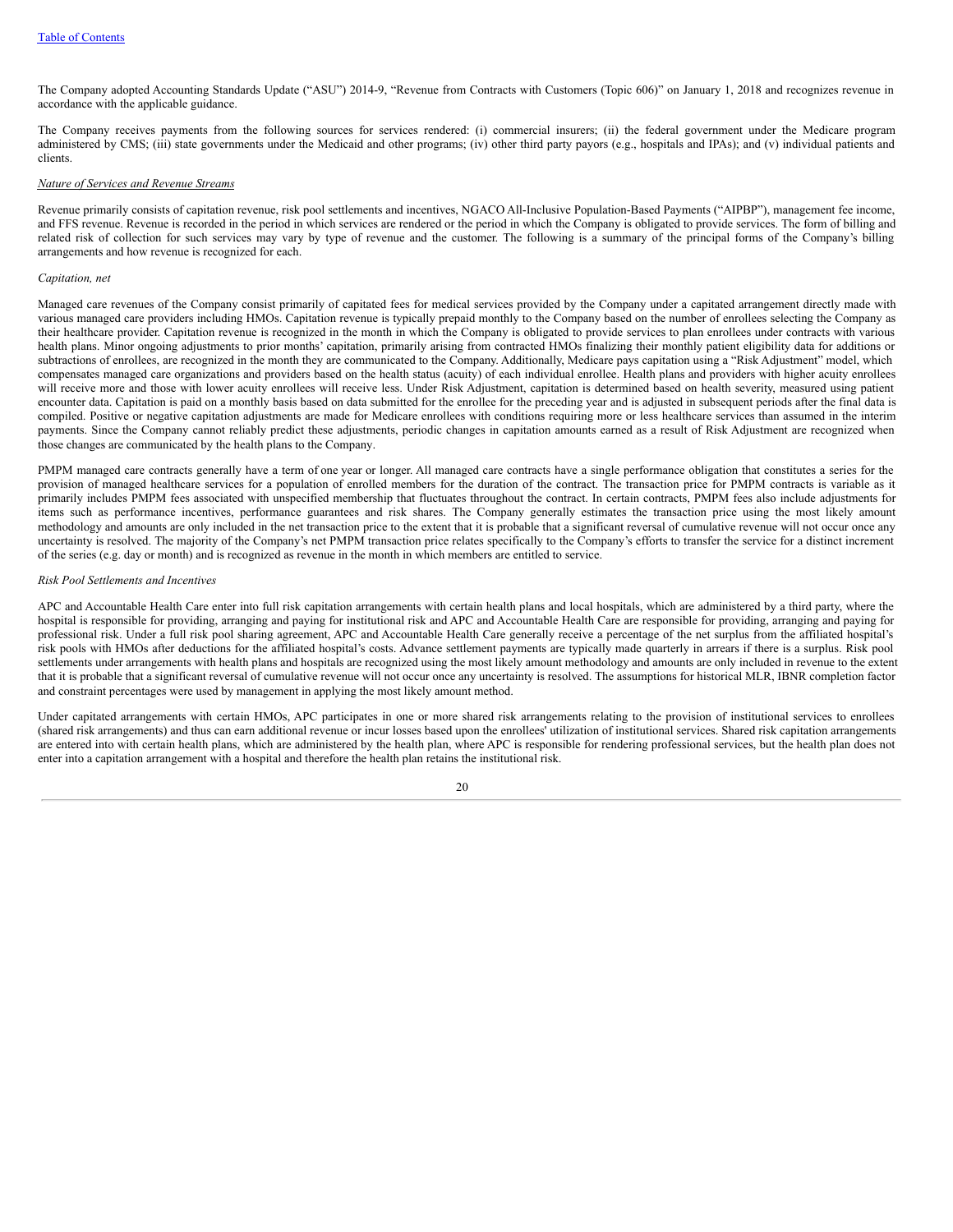Shared risk deficits, if any, are not payable until and unless (and only to the extent of any) risk sharing surpluses are generated. At the termination of the HMO contract, any accumulated deficit will be extinguished.

Risk pool settlements under arrangements with HMOs are recognized, using the most likely amount methodology, and only included in revenue to the extent that it is probable that a significant reversal of cumulative revenue will not occur. Given the lack of access to the health plans' data and control over the members assigned to APC, the adjustments and/or the withheld amounts are unpredictable and as such APC's risk share revenue is deemed to be fully constrained until APC is notified of the amount by the health plan. Final settlement of risk pools for a given contract year generally occur in the third or fourth quarter of the following year.

In addition to risk-sharing revenues, the Company also receives incentives under "pay-for-performance" programs for quality medical care, based on various criteria. As an incentive to control enrollee utilization and to promote quality care, certain HMOs have designed the quality incentive programs and commercial generic pharmacy incentive programs to compensate the Company for efforts it takes to improve the quality of services and for efficient and effective use of pharmacy supplemental benefits provided to the HMOs' members. The incentive programs track specific performance measures and calculate payments to the Company based on the performance measures. Incentives earned under "pay-for-performance" programs are recognized using the most likely amount methodology. However, as the Company does not have sufficient insight from the health plans on the amount and timing of the shared risk pool and incentive payments, these amounts are considered to be fully constrained and only recorded when such payments are known and/or received.

Generally, for the foregoing arrangements, the final settlement is dependent on each distinct day's performance within the annual measurement period, but cannot be allocated to specific days until the full measurement period has occurred and performance can be assessed. As such, this is a form of variable consideration estimated at contract inception and updated through the measurement period (i.e. the contract year), to the extent the risk of reversal does not exist and the consideration is not constrained.

#### *NGACO AIPBP Revenue*

APAACO and CMS entered into a Next Generation ACO Model Participation Agreement (the "Participation Agreement") with an initial term oftwo performance years through December 31, 2018, which has been extended for another two renewal years.

For each performance year, the Company shall submit to CMS its selections for risk arrangement; the amount of the profit/loss cap; alternative payment mechanism; benefits enhancements, if any; and its decision regarding voluntary alignment under the NGACO Model. The Company must obtain CMS consent before voluntarily discontinuing any benefit enhancement during a performance year.

Under the NGACO Model, CMS aligns beneficiaries to the Company to manage (direct care and pay providers) based on a budgetary benchmark established with CMS. The Company is responsible for managing medical costs for these beneficiaries. The beneficiaries will receive services from physicians and other medical service providers that are both in-network and out-of-network. The Company receives capitation from CMS on a monthly basis to pay claims from in-network providers. The Company records such capitation received from CMS as revenue as the Company is primarily responsible and liable for managing the patient care and for satisfying provider obligations, is assuming the credit risk for the services provided by in-network providers through its arrangement with CMS, and has control of the funds, the services provided and the process by which the providers are ultimately paid. Claims from out-of-network providers are processed and paid by CMS and the Company's shared savings or losses in managing the services provided by out-of-network providers are generally determined on an annual basis after reconciliation with CMS. Pursuant to the Company's risk share agreement with CMS, the Company will be eligible to receive the savings or be liable for the deficit according to the budget established by CMS based on the Company's efficiency in managing how the beneficiaries aligned to the Company by CMS are served by in-network and out-of-network providers. The Company's savings or losses on providing such services are both capped by CMS, and are subject to significant estimation risk, whereby payments can vary significantly depending upon certain patient characteristics and other variable factors. Accordingly, the Company recognizes such surplus or deficit upon substantial completion of reconciliation and determination of the amounts. The Company records NGACO capitation revenues monthly. Excess over claims paid plus an estimate for the related IBNR (see Note 8) and monthly capitation received are deferred and recorded as a liability until actual claims are paid or incurred. CMS will determine if there were any excess capitation paid for the performance year and the excess is refunded to CMS. Further, in accordance with the guidance in ASC 606-10-55-36 through 55-40 on principal versus agent considerations, the Company records such revenues in the gross amount of consideration.

For each performance year, CMS shall pay the Company in accordance with the alternative payment mechanism, if any, for which CMS has approved the Company; the risk arrangement for which the Company has been approved by CMS; and as otherwise provided in the Participation Agreement. Following the end of each performance year and at such other times as may be required under the Participation Agreement, CMS will issue a settlement report to the Company setting forth the amount of any shared

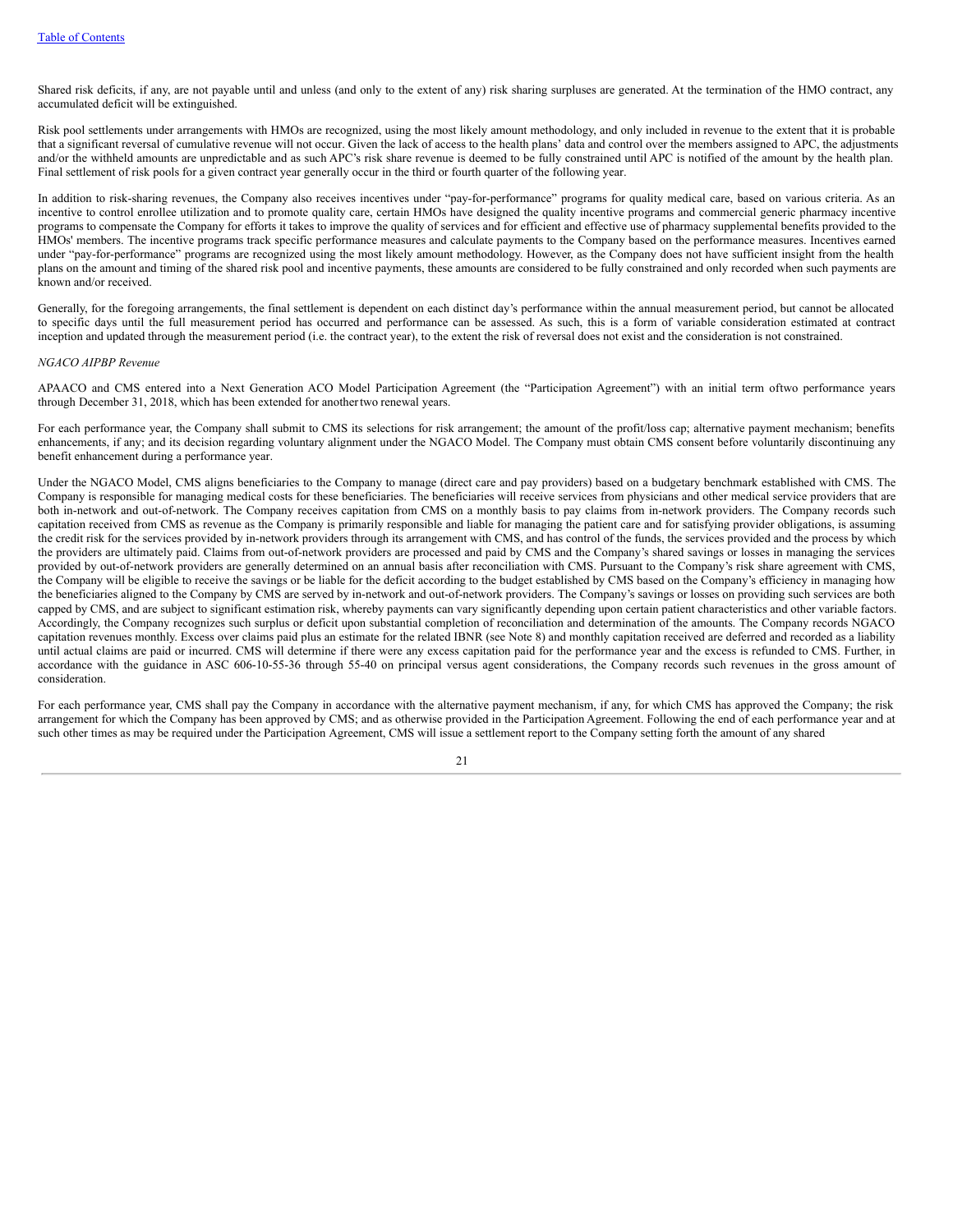savings or shared losses and the amount of other monies. If CMS owes the Company shared savings or other monies, CMS shall pay the Company in full within30 days after the date on which the relevant settlement report is deemed final, except as provided in the Participation Agreement. If the Company owes CMS shared losses or other monies owed as a result of a final settlement, the Company shall pay CMS in full within 30 days after the relevant settlement report is deemed final. If the Company fails to pay the amounts due to CMS in full within 30 days after the date of a demand letter or settlement report, CMS shall assess simple interest on the unpaid balance at the rate applicable to other Medicare debts under current provisions of law and applicable regulations. In addition, CMS and the U.S. Department of the Treasury may use any applicable debt collection tools available to collect any amounts owed by the Company.

The Company participates in the AIPBP track of the NGACO Model. Under the AIPBP track, CMS estimates the total annual expenditures for APAACO's assigned patients and pays that projected amount to the Company in monthly installments, and the Company is responsible for all Part A and Part B costs for in-network participating providers and preferred providers contracted by the Company to provide services to the assigned patients

As APAACO does not have sufficient insight into the financial performance of the shared risk pool with CMS because of unknown factors related to IBNR, risk adjustment factors, stop loss provisions, among other factors, an estimate cannot be developed. Due to these limitations, APAACO cannot determine the amount of surplus or deficit that will likely be recognized in the future and therefore this shared risk pool revenue is considered fully constrained.

For performance year 2018, the Company received monthly AIPBP payments at a rate of approximately\$7.3 million per month from CMS that started in February 2018, which was reduced to \$5.5 million per month beginning October 1, 2018. The Company will need to continue to comply with all terms and conditions in the Participation Agreement and various regulatory requirements to be eligible to participate in the AIPBP mechanism and/or NGACO Model. The Company continues to be eligible in receiving AIPBP payments under the NGACO Model for performance year 2019, with the effective date of the performance year beginning April 1, 2019. The monthly AIPBP payments received by the Company for performance year 2019 was approximately \$8.3 million per month for the period beginning April 1, 2019 through August 30, 2019. Subsequently, CMS adjusted the AIPBP payments to approximately \$3.7 million for the period starting September 1, 2019 based on CMS' updated estimate of total claims to be incurred. The Company has received approximately \$45.0 million in total AIPBP payments for the nine months ended September 30, 2019 of which \$36.5 million has been recognized as revenue. The Company also recorded assets of approximately \$11.4 million related to recoverable claims paid during thenine months ended September 30, 2019 which will be administered following instructions from CMS and \$3.0 million related to final settlement of the 2017 performance year. These balances are included in "Other receivables" in the accompanying condensed consolidated balance sheet.

#### *Management Fee Income*

Management fee income encompasses fees paid for management, physician advisory, healthcare staffing, administrative and other non-medical services provided by the Company to IPAs, hospitals and other healthcare providers. Such fees may be in the form of billings at agreed-upon hourly rates, percentages of revenue or fee collections, or amounts fixed on a monthly, quarterly or annual basis. The revenue may include variable arrangements measuring factors such as hours staffed, patient visits or collections per visit against benchmarks, and, in certain cases, may be subject to achieving quality metrics or fee collections. The Company recognizes such variable supplemental revenues in the period when such amounts are determined to be fixed and therefore contractually obligated as payable by the customer under the terms of the respective agreement. The Company's Management Services Agreement ("MSA") revenue also includes revenue sharing payments from the Company's partners based on their non-medical services.

The Company provides a significant service of integrating the services selected by the Company's clients into one overall output for which the client has contracted. Therefore, such management contracts generally contain a single performance obligation. The nature of the Company's performance obligation is to stand ready to provide services over the contractual period. Also, the Company's performance obligation forms a series of distinct periods of time over which the Company stands ready to perform. The Company's performance obligation is satisfied as the Company completes each period's obligations.

Consideration from management contracts is variable in nature because the majority of the fees are generally based on revenue or collections, which can vary from period to period. The Company has control over pricing. Contractual fees are invoiced to the Company's clients generally monthly and payment terms are typically due within 30 days. The variable consideration in the Company's management contracts meets the criteria to be allocated to the distinct period of time to which it relates because (i) it is due to the activities performed to satisfy the performance obligation during that period and (ii) it represents the consideration to which the Company expects to be entitled.

The Company's management contracts generally have long terms (e.g.,ten years), although they may be terminated earlier under the terms of the respective contracts. Since the remaining variable consideration will be allocated to a wholly unsatisfied promise

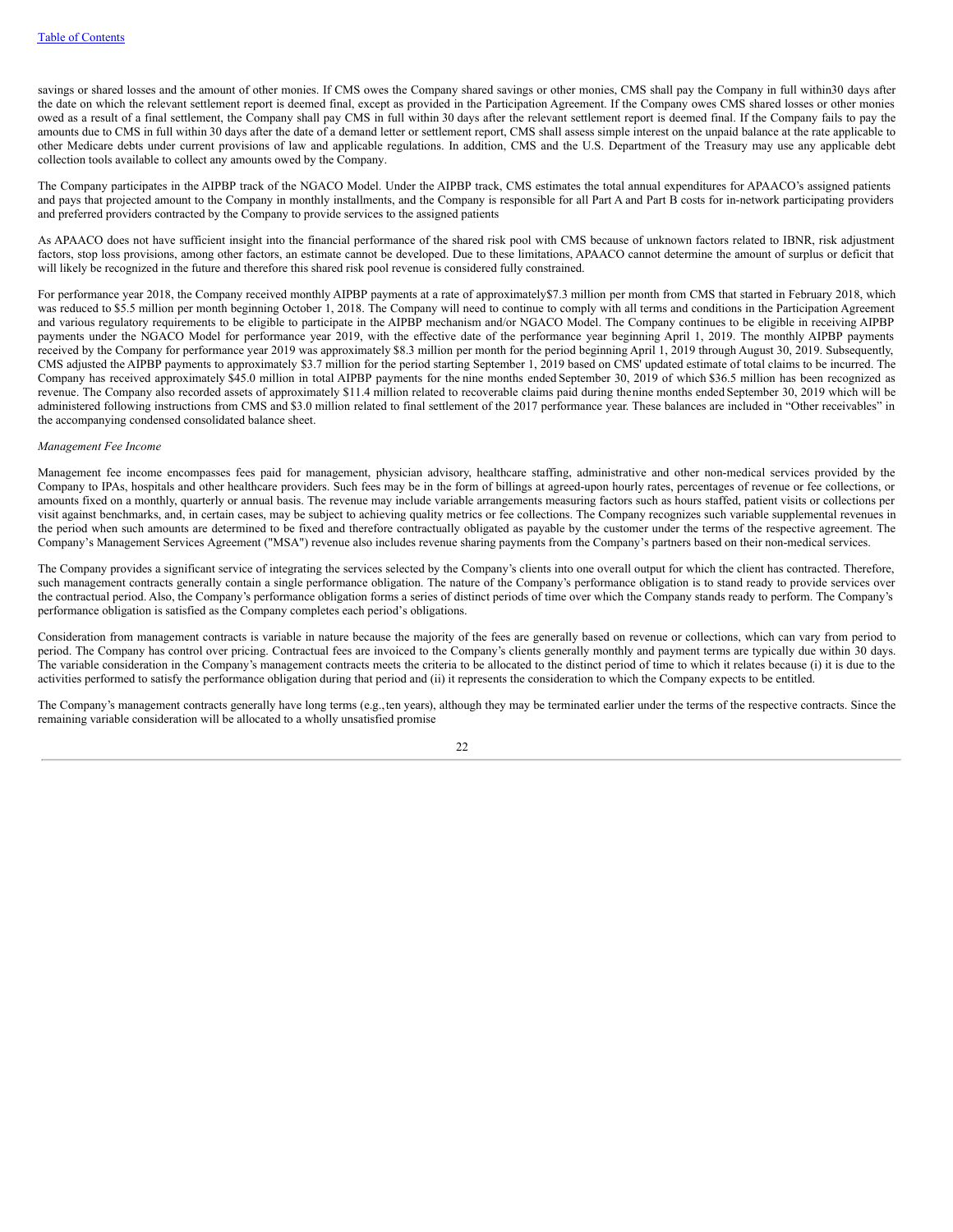that forms part of a single performance obligation recognized under the series guidance, the Company has applied the optional exemption to exclude disclosure of the allocation of the transaction price to remaining performance obligations.

#### *Fee-for-Services Revenue*

FFS revenue represents revenue earned under contracts in which the Company bills and collects the professional component of charges for medical services rendered by the Company's contracted physicians and employed physicians. Under the FFS arrangements, the Company bills the hospitals and third-party payors for the physician staffing and further bills patients or their third-party payors for patient care services provided and receives payment. FFS revenue related to the patient care services is reported net of contractual allowances and policy discounts and are recognized in the period in which the services are rendered to specific patients. All services provided are expected to result in cash flows and are therefore reflected as net revenue in the condensed consolidated financial statements. The recognition of net revenue (gross charges less contractual allowances) from such services is dependent on such factors as proper completion of medical charts following a patient visit, the forwarding of such charts to the Company's billing center for medical coding and entering into the Company's billing system and the verification of each patient's submission or representation at the time services are rendered as to the payor(s) responsible for payment of such services. Revenue is recorded based on the information known at the time of entering of such information into the Company's billing systems as well as an estimate of the revenue associated with medical services.

The Company is responsible for confirming member eligibility, performing program utilization review, potentially directing payment to the provider and accepting the financial risk of loss associated with services rendered, as specified within the Company's client contracts. The Company has the ability to adjust contractual fees with clients and possess the financial risk of loss in certain contractual obligations. These factors indicate the Company is the principal and, as such, the Company records gross fees contracted with clients in revenues.

Consideration from FFS arrangements is variable in nature because fees are based on patient encounters, credits due to clients and reimbursement of provider costs, all of which can vary from period to period. Patient encounters and related episodes of care and procedures qualify as distinct goods and services, provided simultaneously together with other readily available resources, in a single instance of service, and thereby constitute a single performance obligation for each patient encounter and, in most instances, occur at readily determinable transaction prices. As a practical expedient, the Company adopted a portfolio approach for the FFS revenue stream to group together contracts with similar characteristics and analyze historical cash collections trends. The contracts within the portfolio share the characteristics conducive to ensuring that the results do not materially differ under the new standard if it were to be applied to individual patient contracts related to each patient encounter. Accordingly, there was no change in the Company's method to recognize revenue under ASC 606 from the previous accounting guidance.

Estimating net FFS revenue is a complex process, largely due to the volume of transactions, the number and complexity of contracts with payors, the limited availability at times of certain patient and payor information at the time services are provided, and the length of time it takes for collections to fully mature. These expected collections are based on fees and negotiated payment rates in the case of third-party payors, the specific benefits provided for under each patient's healthcare plans, mandated payment rates in the case of Medicare and Medicaid programs, and historical cash collections (net of recoveries) in combination with expected collections from third party payors.

The relationship between gross charges and the transaction price recognized is significantly influenced by payor mix, as collections on gross charges may vary significantly, depending on whether and with whom the patients the Company provides services to in the period are insured and the Company's contractual relationships with those payors. Payor mix is subject to change as additional patient and payor information is obtained after the period services are provided. The Company periodically assesses the estimates of unbilled revenue, contractual adjustments and discounts, and payor mix by analyzing actual results, including cash collections, against estimates. Changes in these estimates are charged or credited to the consolidated statement of income in the period that the assessment is made. Significant changes in payor mix, contractual arrangements with payors, specialty mix, acuity, general economic conditions and health care coverage provided by federal or state governments or private insurers may have a significant impact on estimates and significantly affect the results of operations and cash flows.

#### *Contract Assets*

Typically, revenues and receivables are recognized once the Company has satisfied its performance obligation. Accordingly, the Company's contract assets are comprised of receivables and receivables – related parties. Generally, the Company does not have material amounts of other contract assets.

The Company's billing and accounting systems provide historical trends of cash collections and contractual write-offs, accounts receivable agings and established fee adjustments from third-party payors. These estimates are recorded and monitored monthly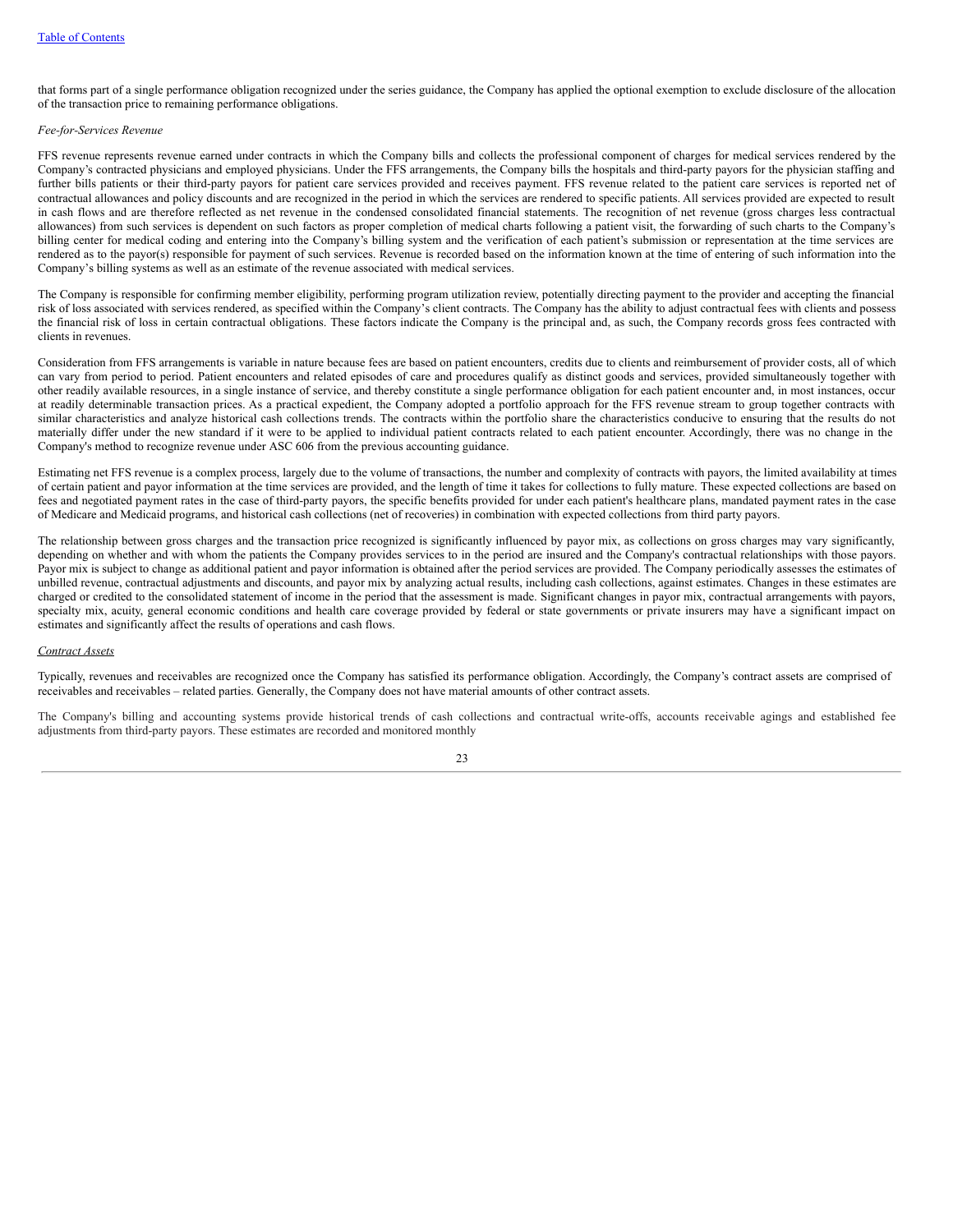as revenues are recognized. The principal exposure for uncollectible fee for service visits is from self-pay patients and, to a lesser extent, for co-payments and deductibles from patients with insurance.

#### *Contract Liabilities (Deferred Revenue)*

Contract liabilities are recorded when cash payments are received in advance of the Company's performance, or in the case of the Company's NGACO, the excess of AIPBP capitation received and the actual claims paid or incurred. The Company's contract liability balance was \$17.0 million and \$9.1 million as of September 30, 2019 and December 31, 2018, respectively, and is presented within "Accounts payable and accrued expenses" in the accompanying condensed consolidated balance sheets. During the nine months ended September 30, 2019, \$0.5 million of the Company's contract liability accrued in2018 has been recognized as revenue.

#### *Leases*

On January 1, 2019, the Company adopted ASU 2016-2, "Leases (Topic 842)." Refer to "Recent Accounting Pronouncements" below and to Note 16 – Leases for further details.

The Company determines if an arrangement is a lease at inception. Operating leases are included in "Right-of-use assets" and "Operating lease liabilities" in the accompanying condensed consolidated balance sheets. Finance leases are included in "Land, property and equipment, net" and "Finance lease liabilities" in the accompanying condensed consolidated balance sheets.

Operating lease ROU assets and operating lease liabilities are recognized based on the present value of the future minimum lease payments over the lease term at commencement date. As none of the Company's leases provide an implicit rate, the Company uses its incremental borrowing rate based on the information available at commencement date in determining the present value of future payments. The Company's lease terms may include options to extend or terminate the lease when it is reasonably certain that it will exercise that option. Lease expense for minimum lease payments is recognized on a straight-line basis over the lease term.

# *Income Taxes*

Federal and state income taxes are computed at currently enacted tax rates less tax credits using the asset and liability method. Deferred taxes are adjusted both for items that do not have tax consequences and for the cumulative effect of any changes in tax rates from those previously used to determine deferred tax assets or liabilities. Tax provisions include amounts that are currently payable, changes in deferred tax assets and liabilities that arise because of temporary differences between the timing of when items of income and expense are recognized for financial reporting and income tax purposes, changes in the recognition of tax positions and any changes in the valuation allowance caused by a change in judgment about the realizability of the related deferred tax assets. A valuation allowance is established when necessary to reduce deferred tax assets to amounts expected to be realized.

The Company uses a recognition threshold of more-likely-than-not and a measurement attribute on all tax positions taken or expected to be taken in a tax return in order to be recognized in the condensed consolidated financial statements. Once the recognition threshold is met, the tax position is then measured to determine the actual amount of benefit to recognize in the condensed consolidated financial statements.

#### *Share-Based Compensation*

The Company maintains a stock-based compensation program for employees, non-employees, directors and consultants. The value of share-based awards such as options is recognized as compensation expense on a cumulative straight-line basis over the vesting period of the awards, adjusted for expected forfeitures. From time to time, the Company issues shares of its common stock to its employees, directors and consultants, which shares may be subject to the Company's repurchase right (but not obligation) that lapses based on time-based and performance-based vesting schedules.

The Company accounts for share-based awards granted to persons other than employees and directors under ASC 505-50*Equity-Based Payments to Non-Employees*. As such the fair value of such shares of stock is periodically re-measured using an appropriate valuation model and income or expense is recognized over the vesting period.

# *Basic and Diluted Earnings Per Share*

Basic earnings per share ("EPS") is computed by dividing net income attributable to holders of the Company's common stock by the weighted average number of shares of common stock outstanding during the periods presented. Diluted earnings per share is computed using the weighted average number of shares of common stock outstanding plus the effect of dilutive securities

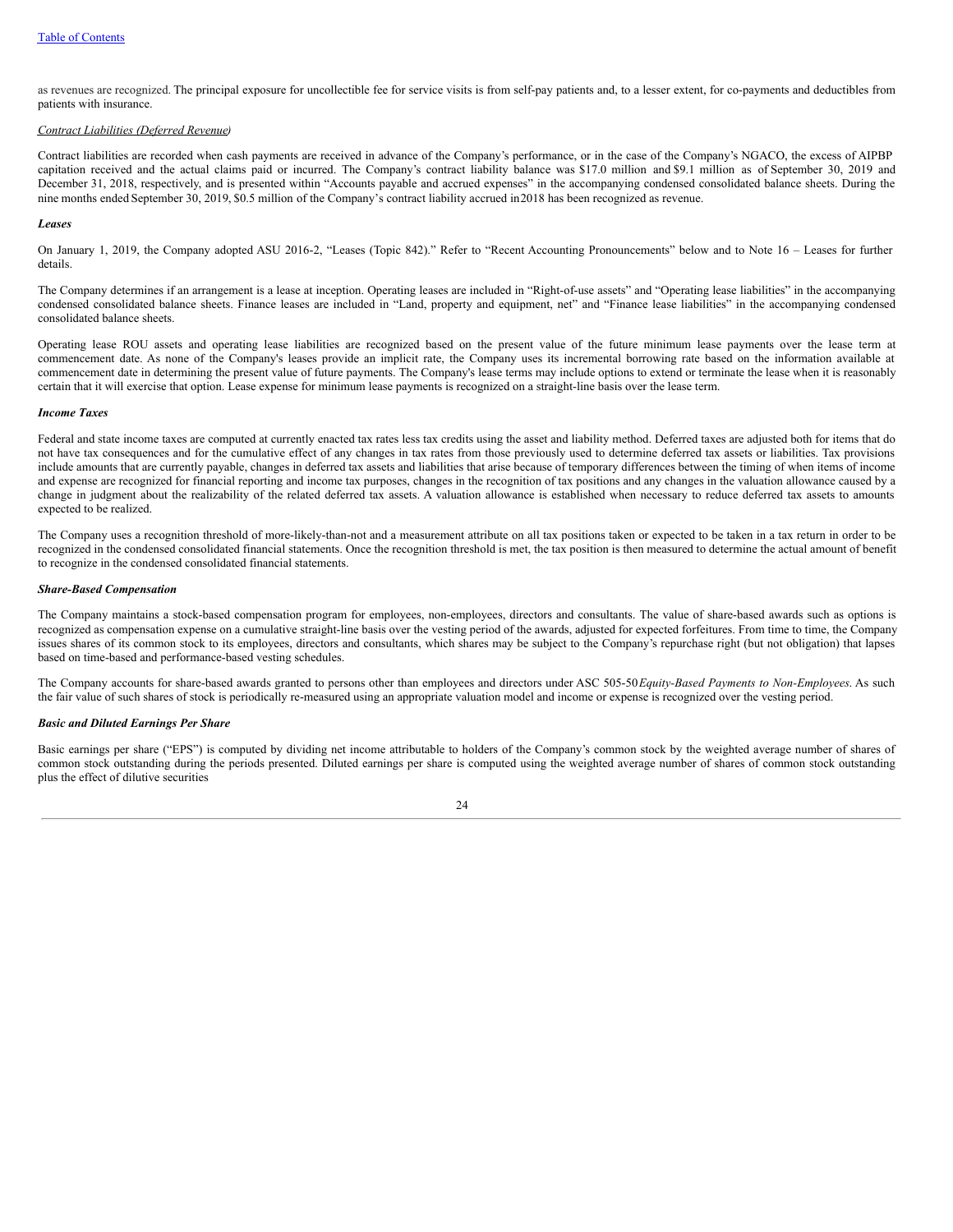outstanding during the periods presented, using the treasury stock method. Refer to Note 14 for a discussion of shares treated as treasury shares for accounting purposes.

#### *Noncontrolling Interests*

The Company consolidates entities in which the Company has a controlling financial interest. The Company consolidates subsidiaries in which the Company holds, directly or indirectly, more than 50% of the voting rights, and VIEs in which the Company is the primary beneficiary. Noncontrolling interests represent third-party equity ownership interests (including certain VIEs) in the Company's consolidated entities. The amount of net income attributable to noncontrolling interests is disclosed in the condensed consolidated statements of income.

#### *Mezzanine Equity*

Pursuant to APC's shareholder agreements, in the event of a disqualifying event, as defined in the agreements, APC could be required to repurchase the shares from the respective shareholders based on certain triggers outlined in the shareholder agreements. As the redemption feature of the shares is not solely within the control of APC, the equity of APC does not qualify as permanent equity and has been classified as mezzanine or temporary equity. Accordingly, the Company recognizes noncontrolling interests in APC as mezzanine equity in the condensed consolidated financial statements. APC's shares are not redeemable and it was not probable that the shares would become redeemable as of September 30, 2019 and December 31, 2018.

#### *Recent Accounting Pronouncements*

In February 2016, the FASB issued ASU No. 2016-2, "Leases (Topic 842)" ("ASC 842"), which amends the existing accounting standards for leases to increase transparency and comparability among organizations by requiring the recognition of ROU assets and lease liabilities on the balance sheet. Most prominent among the changes in the standard is the recognition of ROU assets and lease liabilities by lessees for those leases classified as operating leases. Under the standard, disclosures are required to meet the objective of enabling users of financial statements to assess the amount, timing, and uncertainty of cash flows arising from leases.

The Company adopted ASC 842 effective January 1, 2019 using the following practical expedients as permitted under the transition guidance within the new standard; (i) not reassess whether any expired or existing contracts are or contain leases; not reassess the lease classification for any expired or existing leases; not reassess initial direct costs for existing leases; and (ii) use hindsight in determining the lease term and in assessing impairment of the entity's ROU assets. The Company has also implemented additional internal controls to enable future preparation of financial information in accordance with ASC 842.

The standard had a material impact on our consolidated balance sheets, but did not materially impact our consolidated results of operations and had no impact on cash flows. The most significant impact was the recognition of ROU assets of \$9.0 million and lease liabilities of \$8.9 million for operating leases, while our accounting for finance leases remained substantially unchanged. The 2018 comparative information has not been restated and continues to be reported under the accounting standards in effect for that period (ASC 840). Refer to Note 16 – Leases for further details.

ASC 842 provides a number of optional practical expedients in transition. The Company elected: (1) the "package of practical expedients", which permits it not to reassess under the new standard its prior conclusions about lease identification, lease classification, and initial direct costs, and (2) the use-of-hindsight in determining the lease term and in assessing impairment of ROU assets. In addition, ASC 842 provides practical expedients for an entity's ongoing accounting that the Company has elected, comprised of the following: (1) the election for classes of underlying asset to not separate non-lease components from lease components, and (2) the election for short-term lease recognition exemption for all leases that qualify. Refer to Note 16 – Leases for further details.

In June 2016, the FASB issued ASU No. 2016-13, "Financial Instruments-Credit Losses (Topic 326)-Measurement of Credit Losses on Financial Instruments" ("ASU 2016- 13"). The new standard requires entities to measure all expected credit losses for financial assets held at the reporting date based on historical experience, current conditions and reasonable and supportable forecasts. ASU 2016-13 will become effective for fiscal years beginning after December 15, 2019, with early adoption permitted. The Company is currently evaluating the impact ASU 2016-13 will have on the condensed consolidated financial statements.

In July 2017, the FASB issued ASU No. 2017-11, "Earnings Per Share (Topic 260): Distinguishing Liabilities from Equity (Topic 480); Derivatives and Hedging (Topic 815): (Part 1) Accounting for Certain Financial Instruments with Down Round Features, (Part II) Replacement of the Indefinite Deferral for Mandatorily Redeemable Financial Instruments of Certain Nonpublic Entities and Certain Mandatorily Redeemable Non-controlling Interests with a Scope Exception" ("ASU 2017-11"). The amendments in Part I of this update change the classification analysis of certain equity-linked financial instruments (or embedded features) with down round features. When determining whether certain financial instruments should be classified as liabilities or equity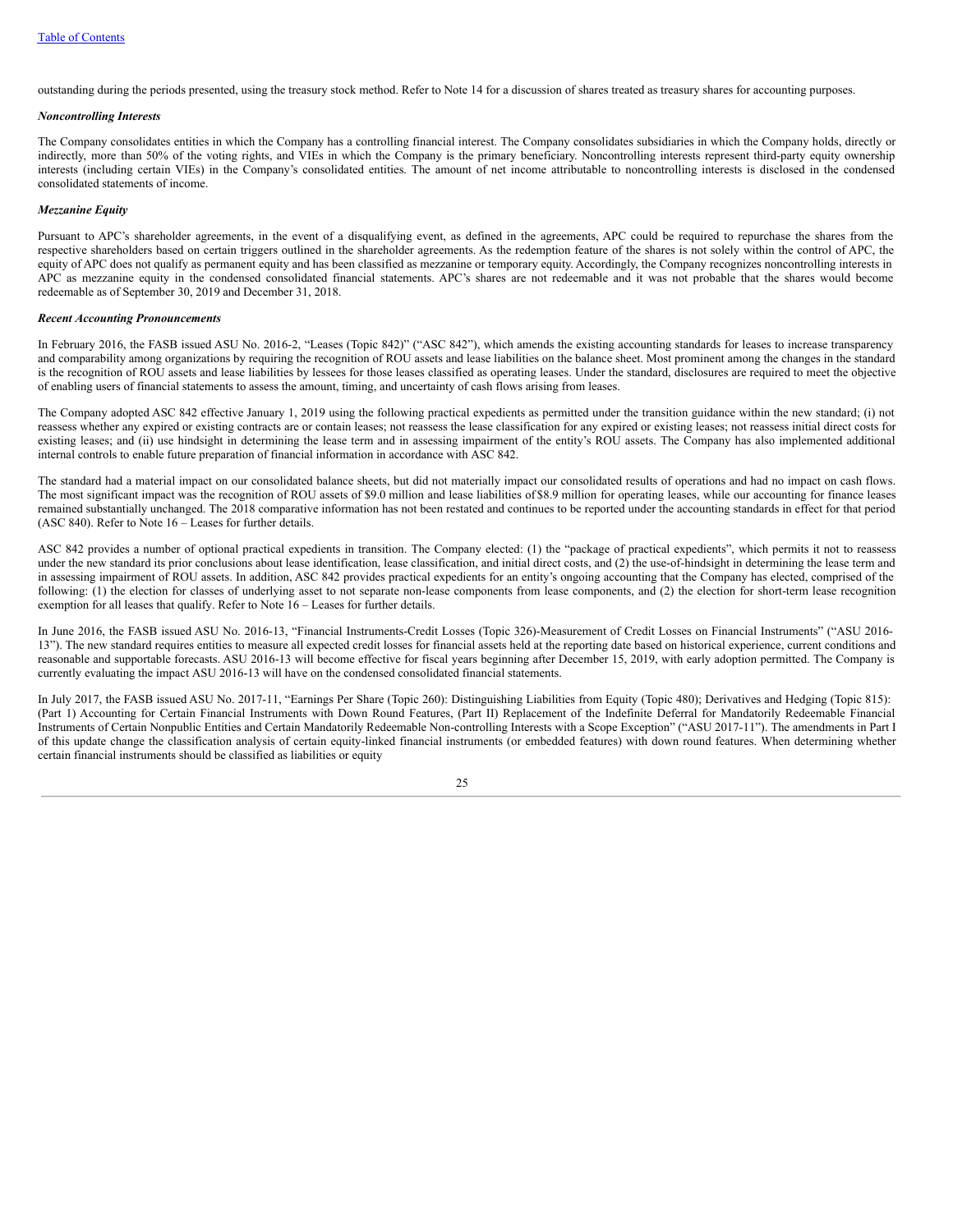instruments, a down round feature no longer precludes equity classification when assessing whether the instrument is indexed to an entity's own stock. The amendments also clarify existing disclosure requirements for equity-classified instruments. The amendments in Part 1 of this update are effective for fiscal years, and interim periods within those fiscal years, beginning after December 15, 2018. Early adoption is permitted, including adoption in any interim period. If an entity early adopts the amendments in an interim period, any adjustments should be reflected as of the beginning of the fiscal year that includes that interim period. The Company adopted ASU 2017-11 on January 1, 2019. The adoption of ASU 2017-11 did not have a material impact on the Company's condensed consolidated financial statements.

In October 2018, the FASB issued ASU No. 2018-17, "Consolidation (Topic 810): Targeted Improvements to Related Party Guidance for Variable Interest Entities" ("ASU 2018-17"). This ASU reduces the cost and complexity of financial reporting associated with consolidation of variable interest entities (VIEs). A VIE is an organization in which consolidation is not based on a majority of voting rights. The new guidance supersedes the private company alternative for common control leasing arrangements issued in 2014 and expands it to all qualifying common control arrangements. The amendments in this ASU are effective for fiscal years beginning after December 15, 2019, and interim periods within those fiscal years. The Company is currently assessing the impact the adoption of ASU 2018-17 will have on the Company's condensed consolidated financial statements.

With the exception of the new standards discussed above, there have been no other new accounting pronouncements that have significance, or potential significance, to the Company's financial position, results of operations and cash flows.

#### **3. Business Combination and Goodwill**

# *Alpha Care Medical Group*

On May 31, 2019, APC and APC-LSMA completed their acquisition of 100% of the capital stock of Alpha Care from Dr. Kevin Tyson for an aggregate purchase price of approximately \$45.1 million in cash, subject to post-closing adjustments. As part of the transaction the Company deposited\$2.0 million into an escrow account for potential post-closing adjustments. As of September 30, 2019 no post-closing adjustment is expected to be paid to Dr. Tyson and the full amount of the escrow account is expected to be returned to the Company. As such, the escrow amount is presented within Prepaid expenses and other current assets in the accompanying condensed consolidated balance sheets.

The following table summarizes the estimated fair values of the assets acquired and liabilities assumed, as of the acquisition date:

|                                        |        | Preliminary<br><b>Balance Sheet</b> |  |  |
|----------------------------------------|--------|-------------------------------------|--|--|
| <b>Assets acquired</b>                 |        |                                     |  |  |
| Cash and cash equivalents              | \$     | 3,568,554                           |  |  |
| Accounts receivable, net               |        | 10,335,664                          |  |  |
| Other current assets                   |        | 2,004,649                           |  |  |
| Network relationship intangible assets |        | 29,858,000                          |  |  |
| Goodwill                               |        | 24,637,507                          |  |  |
| <b>Accounts Payable</b>                |        | (2,273,753)                         |  |  |
| Deferred tax liabilities               |        | (8,355,343)                         |  |  |
| <b>Medical liabilities</b>             |        | (14,719,714)                        |  |  |
| Net assets acquired                    |        | 45,055,564                          |  |  |
|                                        |        |                                     |  |  |
| Cash paid                              | ጦ<br>ъ | 45,055,564                          |  |  |

#### *Accountable Health Care, IPA*

On August 30, 2019, APC and APC-LSMA, acquired the remaining outstanding shares of capital stock (comprising 75%) in Accountable Health Care in exchange for \$7.3 million. In addition to the payment of \$7.3 million APC assumed all assets and liabilities of Accountable Health Care, including loans payable to NMM and APC of\$15.4 million, which has been eliminated upon consolidation and contributed the25% investment totaling \$2.4 million, total purchase price was\$25.1 million (see Note 5).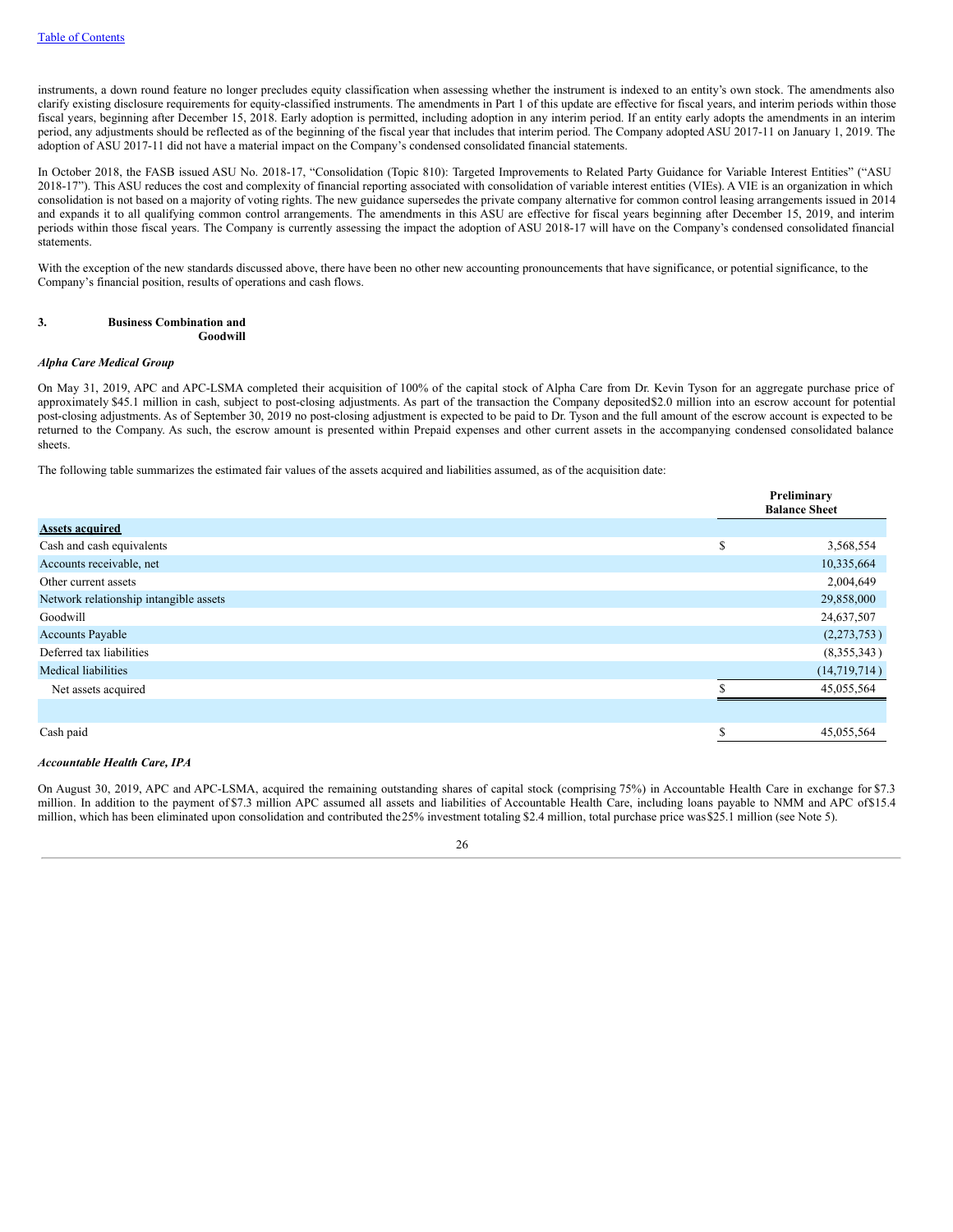The following table summarizes the estimated fair values of the assets acquired and liabilities assumed, as of the acquisition date:

|                                        |              | Preliminary<br><b>Balance Sheet</b> |
|----------------------------------------|--------------|-------------------------------------|
| <b>Assets acquired</b>                 |              |                                     |
| Cash and cash equivalents              | \$           | 581,965                             |
| Accounts receivable, net               |              | 5,150,060                           |
| Other current assets                   |              | 198,056                             |
| Network relationship intangible assets |              | 11,411,000                          |
| Goodwill                               |              | 25,604,917                          |
| <b>Accounts Payable</b>                |              | (2,993,325)                         |
| Deferred tax liabilities               |              | (3,193,209)                         |
| <b>Medical liabilities</b>             |              | (11,684,658)                        |
| Subordinated Loan                      |              | (15, 408, 138)                      |
| Net asset acquired                     |              | 9,666,668                           |
|                                        |              |                                     |
| Equity investment contributed          | $\mathbb{S}$ | 2,416,668                           |
| Cash paid                              | S            | 7,250,000                           |

The Company also completed one additional acquisition on September 10, 2019 for total consideration of\$1.7 million, of which \$0.4 million was in the form of APC common stock. The business combination did not meet the quantitative thresholds to require separate disclosures based on the Company's consolidated net assets, investments and net income.

The acquisitions were accounted for under the purchase method of accounting. The purchase consideration of the acquired company was allocated to acquired tangible and intangible assets and liabilities based upon their fair values. The excess of the purchase consideration over the fair value of the net tangible and identifiable intangible assets acquired were recorded as goodwill. The determination of the fair value of assets and liabilities acquired requires the Company to make estimates and use valuation techniques when market value is not readily available. The results of operations of the company acquired have been included in the Company's financial statements from the date of acquisition. Transaction costs associated with business acquisitions are expensed as they are incurred.

At the time of acquisition, the Company estimates the amount of the identifiable intangible assets based on a valuation and the facts and circumstances available at the time. The Company determines the final value of the identifiable intangible assets as soon as information is available, but not more than 12 months from the date of acquisition.

Goodwill is not deductible for tax purposes.

The change in the carrying value of goodwill for thenine months ended September 30, 2019 is as follows;

| ۰D | 185,805,880   |
|----|---------------|
|    |               |
|    | 24,637,507    |
|    | 1,086,468     |
|    | 25,604,917    |
|    |               |
|    | 237, 134, 772 |
|    |               |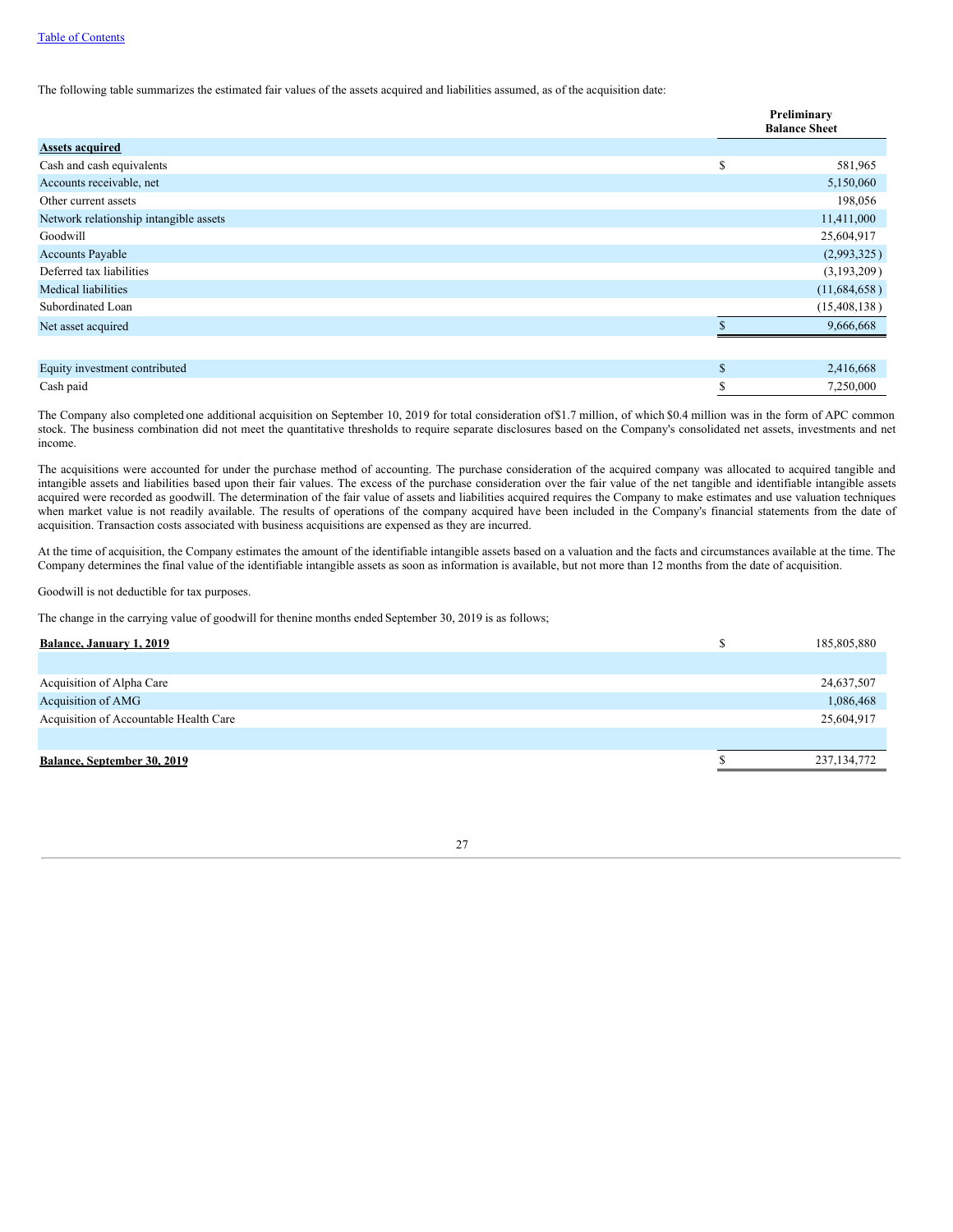#### **4. Intangible Assets, Net**

At September 30, 2019, the Company's intangible assets, net, consisted of the following:

|                              | Useful<br>Life<br>(Years) | <b>Gross</b><br>September 30,<br>2019 |             | Accumulated<br>Amortization |   |             | <b>Net</b><br>September 30,<br>2019 |
|------------------------------|---------------------------|---------------------------------------|-------------|-----------------------------|---|-------------|-------------------------------------|
| Indefinite lived assets:     |                           |                                       |             |                             |   |             |                                     |
| Medicare license             | N/A                       | \$                                    |             | $\overline{\phantom{m}}$    | S |             |                                     |
| Amortized intangible assets: |                           |                                       |             |                             |   |             |                                     |
| Network relationships        | $11 - 15$                 |                                       | 151,152,000 | (57, 503, 773)              |   | 93,648,227  |                                     |
| Management contracts         | 15                        |                                       | 22,832,000  | (9,146,391)                 |   | 13,685,609  |                                     |
| Member relationships         | 12                        |                                       | 6.696.000   | (2,086,523)                 |   | 4,609,477   |                                     |
| Patient management platform  | 5                         |                                       | 2,060,000   | (755, 333)                  |   | 1,304,667   |                                     |
| Tradename/trademarks         | 20                        |                                       | 1.011.000   | (92,675)                    |   | 918,325     |                                     |
|                              |                           |                                       | 183,751,000 | (69, 584, 695)              |   | 114,166,305 |                                     |

At December 31, 2018, the Company's intangible assets, net, consisted of the following:

|                              | <b>Useful</b><br>Life<br>(Years) |          | <b>Gross</b><br>December 31.<br>2018 |   |                                 |               |            |  |  |  | Accumulated<br>Amortization |  |  |  |  |  | <b>Net</b><br>December 31,<br>2018 |
|------------------------------|----------------------------------|----------|--------------------------------------|---|---------------------------------|---------------|------------|--|--|--|-----------------------------|--|--|--|--|--|------------------------------------|
| Indefinite lived assets:     |                                  |          |                                      |   |                                 |               |            |  |  |  |                             |  |  |  |  |  |                                    |
| Medicare license             | N/A                              | \$       | 1,994,000                            | S | $\hspace{0.1mm}-\hspace{0.1mm}$ | S             | 1,994,000  |  |  |  |                             |  |  |  |  |  |                                    |
| Amortized intangible assets: |                                  |          |                                      |   |                                 |               |            |  |  |  |                             |  |  |  |  |  |                                    |
| Network relationships        | $11 - 15$                        |          | 109,883,000                          |   | (48,361,773)                    |               | 61,521,227 |  |  |  |                             |  |  |  |  |  |                                    |
| Management contracts         | 15                               |          | 22,832,000                           |   | (7,447,581)                     |               | 15,384,419 |  |  |  |                             |  |  |  |  |  |                                    |
| Member relationships         | 12                               |          | 6.696.000                            |   | (1,289,667)                     |               | 5,406,333  |  |  |  |                             |  |  |  |  |  |                                    |
| Patient management platform  | 5                                |          | 2,060,000                            |   | (446,333)                       |               | 1,613,667  |  |  |  |                             |  |  |  |  |  |                                    |
| Tradename/trademarks         | 20                               |          | 1,011,000                            |   | (54,763)                        |               | 956,237    |  |  |  |                             |  |  |  |  |  |                                    |
|                              |                                  | <b>D</b> | 144,476,000                          |   | (57,600,117)                    | <sup>\$</sup> | 86,875,883 |  |  |  |                             |  |  |  |  |  |                                    |

Included in depreciation and amortization on the accompanying condensed consolidated statements of income is amortization expense of\$4.3 million and \$4.2 million (excluding \$0.1 million of amortization expense for exclusivity incentives) for the three months endedSeptember 30, 2019 and 2018, respectively, and \$12.0 million and \$12.8 million (excluding \$0.3 million of amortization expense for exclusivity incentives) for the nine months ended September 30, 2019 and 2018, respectively.

During the three and nine months ended September 30, 2019, the Company wrote off indefinite-lived intangible assets of\$2.0 million related to Medicare licenses it acquired as part of the Merger. The Company will no longer utilize these licenses and as such the Company will not receive future economic benefits.

Future amortization expense is estimated to be as follows for the following years endingDecember 31:

|                                                           | Amount       |             |
|-----------------------------------------------------------|--------------|-------------|
| 2019 (excluding the nine months ended September 30, 2019) | $\mathbb{S}$ | 4,212,000   |
| 2020                                                      |              | 15,757,000  |
| 2021                                                      |              | 14,436,000  |
| 2022                                                      |              | 13,559,000  |
| 2023                                                      |              | 12,341,000  |
| Thereafter                                                |              | 53,861,000  |
|                                                           |              |             |
| Total                                                     | ሖ            | 114,166,000 |

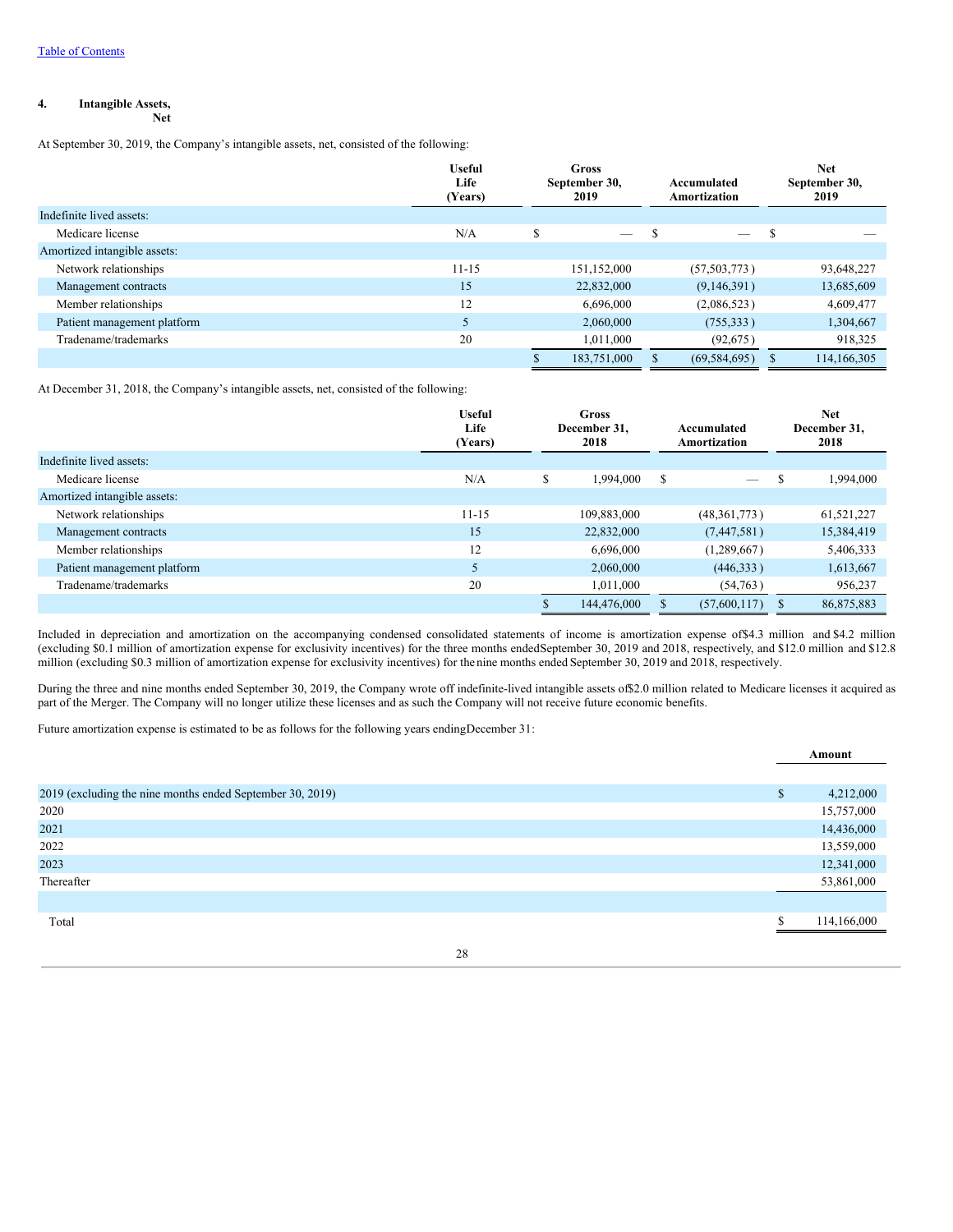#### **5. Investments in Other Entities - Equity Method**

# *Equity Method Investment Summary*

Investments in other entities – equity method consisted of the following:

|                                                   |   | September 30,<br>2019 |               | December 31,<br>2018 |
|---------------------------------------------------|---|-----------------------|---------------|----------------------|
| LaSalle Medical Associates – IPA Line of Business | S | 6,426,903             | <sup>\$</sup> | 7,054,888            |
| Pacific Medical Imaging & Oncology Center, Inc.   |   | 1,542,506             |               | 1,359,494            |
| Universal Care, Inc.                              |   | 8,794,659             |               | 2,635,945            |
| Accountable Health Care - related party           |   |                       |               | 4,977,957            |
| Diagnostic Medical Group                          |   | 2,714,008             |               | 2,257,346            |
| Pacific Ambulatory Surgery Center, LLC            |   |                       |               | 285,198              |
| 531 W. College, LLC – related party               |   | 16,139,073            |               | 16,273,152           |
| MWN, LLC – related party                          |   | 222,956               |               | 33,000               |
|                                                   |   | 35,840,105            | <b>S</b>      | 34,876,980           |

#### *LaSalle Medical Associates -* IPA Line of Business

Founded by Dr. Albert Arteaga in 1996, LaSalle Medical Associates ("LMA") operates four neighborhood medical centers employing more than 120 dedicated healthcare professionals, treating children, adults and seniors in San Bernardino County, California. LMA's patients are primarily served by Medi-Cal. LMA is also an IPA of independently contracted doctors, hospitals and clinics, delivering high quality care to more than 319,000 patients in Fresno, Kings, Los Angeles, Madera, Riverside, San Bernardino and Tulare Counties. During 2012, APC-LSMA and LMA entered into a share purchase agreement whereby APC-LSMA invested \$5.0 million for a 25% interest in LMA's IPA line of business. NMM has a management services agreement with LMA. APC accounts for its investment in LMA under the equity method as APC has the ability to exercise significant influence, but not control over LMA's operations. For the three months ended September 30, 2019 and 2018, APC recorded losses and income from this investment of \$0.4 million and \$0.2 million, respectively, in the accompanying condensed consolidated statements of income. For the nine months ended September 30, 2019 and 2018, APC recorded losses from this investment of \$2.8 million and \$0.8 million, respectively, in the accompanying condensed consolidated statements of income. During the period ended September 30, 2019, the Company contributed \$2.1 million to LMA as part of its 25% interest. The accompanying condensed consolidated balance sheets include the related investment balance of \$6.4 million and \$7.1 million at September 30, 2019 and December 31, 2018, respectively.

LMA's summarized balance sheets at September 30, 2019 and December 31, 2018 and summarized statements of operations for the nine months ended September 30, 2019 and 2018 with respect to its IPA line of business are as follows:

## Balance Sheets

|                           |    | September 30,<br>2019 |            |              | December 31,<br>2018 |
|---------------------------|----|-----------------------|------------|--------------|----------------------|
| <b>Assets</b>             |    |                       |            |              |                      |
|                           |    |                       |            |              |                      |
| Cash and cash equivalents |    | \$                    | 3,237,833  | $\mathbb{S}$ | 18,444,702           |
| Receivables, net          |    |                       | 7,778,735  |              | 2,897,337            |
| Other current assets      |    |                       | 3,526,319  |              | 5,459,442            |
| Loan receivable           |    |                       | 2,250,000  |              | 1,250,000            |
| Restricted cash           |    |                       | 680,216    |              | 667,414              |
|                           |    |                       |            |              |                      |
| Total assets              |    | $\triangle$           | 17,473,103 | $\mathbb{S}$ | 28,718,895           |
|                           | 29 |                       |            |              |                      |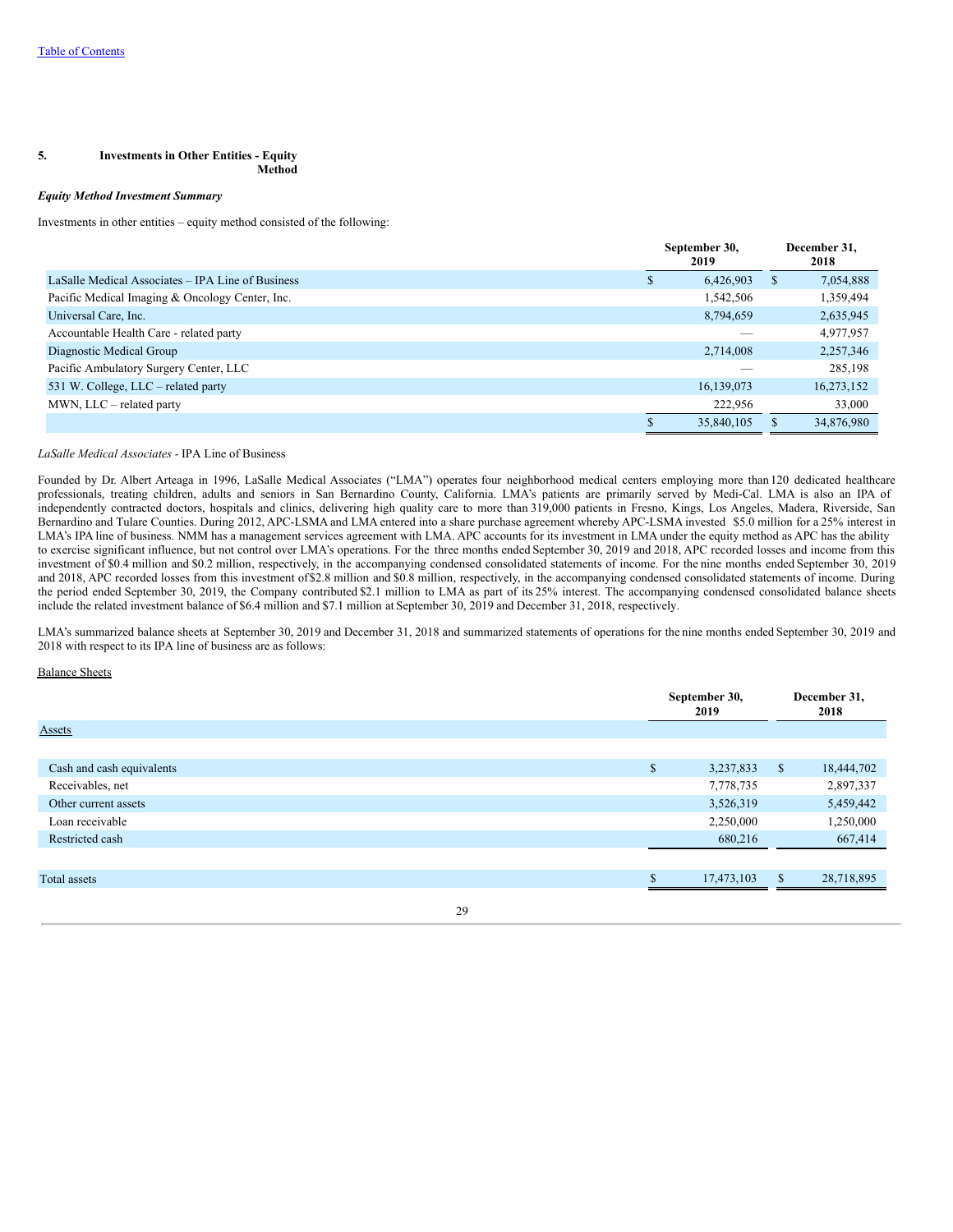#### Liabilities and Stockholders' (Deficit) Equity

|                                                      |     | September 30,<br>2019                                       |               |                                                      |  |  |  |  |  |  |  |  |  |  |  |  |  |  |  |  |  |  |  |  |  |  |  |  |  |  |  |  |  |  |  |  |  |  |  |  |  |  |  |  |  | December 31,<br>2018 |
|------------------------------------------------------|-----|-------------------------------------------------------------|---------------|------------------------------------------------------|--|--|--|--|--|--|--|--|--|--|--|--|--|--|--|--|--|--|--|--|--|--|--|--|--|--|--|--|--|--|--|--|--|--|--|--|--|--|--|--|--|----------------------|
| Current liabilities                                  | \$  | 22,953,961                                                  | <sup>\$</sup> | 26,837,814                                           |  |  |  |  |  |  |  |  |  |  |  |  |  |  |  |  |  |  |  |  |  |  |  |  |  |  |  |  |  |  |  |  |  |  |  |  |  |  |  |  |  |                      |
| Stockholders' (deficit) equity                       |     | (5,480,858)                                                 |               | 1,881,081                                            |  |  |  |  |  |  |  |  |  |  |  |  |  |  |  |  |  |  |  |  |  |  |  |  |  |  |  |  |  |  |  |  |  |  |  |  |  |  |  |  |  |                      |
|                                                      |     |                                                             |               |                                                      |  |  |  |  |  |  |  |  |  |  |  |  |  |  |  |  |  |  |  |  |  |  |  |  |  |  |  |  |  |  |  |  |  |  |  |  |  |  |  |  |  |                      |
| Total liabilities and stockholders' (deficit) equity | \$  | 17,473,103                                                  | <sup>\$</sup> | 28,718,895                                           |  |  |  |  |  |  |  |  |  |  |  |  |  |  |  |  |  |  |  |  |  |  |  |  |  |  |  |  |  |  |  |  |  |  |  |  |  |  |  |  |  |                      |
| <b>Statements of Operations</b>                      |     |                                                             |               |                                                      |  |  |  |  |  |  |  |  |  |  |  |  |  |  |  |  |  |  |  |  |  |  |  |  |  |  |  |  |  |  |  |  |  |  |  |  |  |  |  |  |  |                      |
|                                                      |     |                                                             |               |                                                      |  |  |  |  |  |  |  |  |  |  |  |  |  |  |  |  |  |  |  |  |  |  |  |  |  |  |  |  |  |  |  |  |  |  |  |  |  |  |  |  |  |                      |
|                                                      |     | <b>Nine Months</b><br><b>Ended</b><br>September 30,<br>2019 |               | <b>Nine Months</b><br>Ended<br>September 30,<br>2018 |  |  |  |  |  |  |  |  |  |  |  |  |  |  |  |  |  |  |  |  |  |  |  |  |  |  |  |  |  |  |  |  |  |  |  |  |  |  |  |  |  |                      |
| Revenues                                             | \$. | 144,569,818                                                 | S             | 177,696,760                                          |  |  |  |  |  |  |  |  |  |  |  |  |  |  |  |  |  |  |  |  |  |  |  |  |  |  |  |  |  |  |  |  |  |  |  |  |  |  |  |  |  |                      |
| Expenses                                             |     | 155,581,757                                                 |               | 180,445,655                                          |  |  |  |  |  |  |  |  |  |  |  |  |  |  |  |  |  |  |  |  |  |  |  |  |  |  |  |  |  |  |  |  |  |  |  |  |  |  |  |  |  |                      |
|                                                      |     |                                                             |               |                                                      |  |  |  |  |  |  |  |  |  |  |  |  |  |  |  |  |  |  |  |  |  |  |  |  |  |  |  |  |  |  |  |  |  |  |  |  |  |  |  |  |  |                      |

# *Pacific Medical Imaging and Oncology Center, Inc.*

Incorporated in California in 2004, PMIOC provides comprehensive diagnostic imaging services using state-of-the-art technology. PMIOC offers high quality diagnostic services such as MRI/MRA, PET/CT, CT, nuclear medicine, ultrasound, digital x-rays, bone densitometry and digital mammography at its facilities.

In July 2015, APC-LSMA and PMIOC entered into a share purchase agreement whereby APC-LSMA invested\$1.2 million for a 40% ownership interest in PMIOC.

Pursuant to an Ancillary Service Contract with APC, PMIOC provides covered services on behalf of APC to enrollees under APC's health plans. Under the Ancillary Service Contract, APC paid PMIOC fees of approximately \$0.7 million and \$0.7 million, for the three months ended September 30, 2019 and 2018, respectively, and fees of approximately \$2.1 million and \$1.9 million for the nine months ended September 30, 2019 and 2018, respectively. APC accounts for its investment in PMIOC under the equity method of accounting as APC has the ability to exercise significant influence, but not control over PMIOC's operations. During the three months ended September 30, 2019 and 2018, APC recorded income from this investment of approximately\$31,230 and \$4,990, respectively, in the accompanying condensed consolidated statements of income. For the nine months ended September 30, 2019 and 2018, APC recorded income from this investment of\$0.2 million and \$41,571, respectively, in the accompanying condensed consolidated statements of income. The accompanying condensed consolidated balance sheets include the related investment balances of \$1.5 million and \$1.4 million at September 30, 2019 and December 31, 2018, respectively.

#### *Universal Care, Inc.*

UCI is a privately held health plan that has been in operation since 1985. UCI holds a license under the California Knox-Keene Health Care Services Plan Act to operate as a full-service health plan. UCI contracts with CMS under the Medicare Advantage Prescription Drug Program.

On August 10, 2015, UCAP purchased 100,000 shares of UCI class A-2 voting common stock from UCI for\$10.0 million, which shares comprise 48.9% of UCI's total outstanding shares and 50% of UCI's voting common stock. APC accounts for its investment in UCI under the equity method of accounting as APC has the ability to exercise significant influence, but not control over UCI's operations. During the three months ended September 30, 2019 and 2018, the Company recorded income and losses from this investment of approximately \$0.6 million and \$4.6 million, respectively, in the accompanying condensed consolidated statements of income. During the nine months ended September 30, 2019 and 2018, the Company recorded income and losses from this investment of approximately\$6.2 million and \$2.9 million, respectively, in the accompanying condensed consolidated statements of income. The accompanying condensed consolidated balance sheets include the related investment balances of \$8.8 million and \$2.6 million at September 30, 2019 and December 31, 2018, respectively.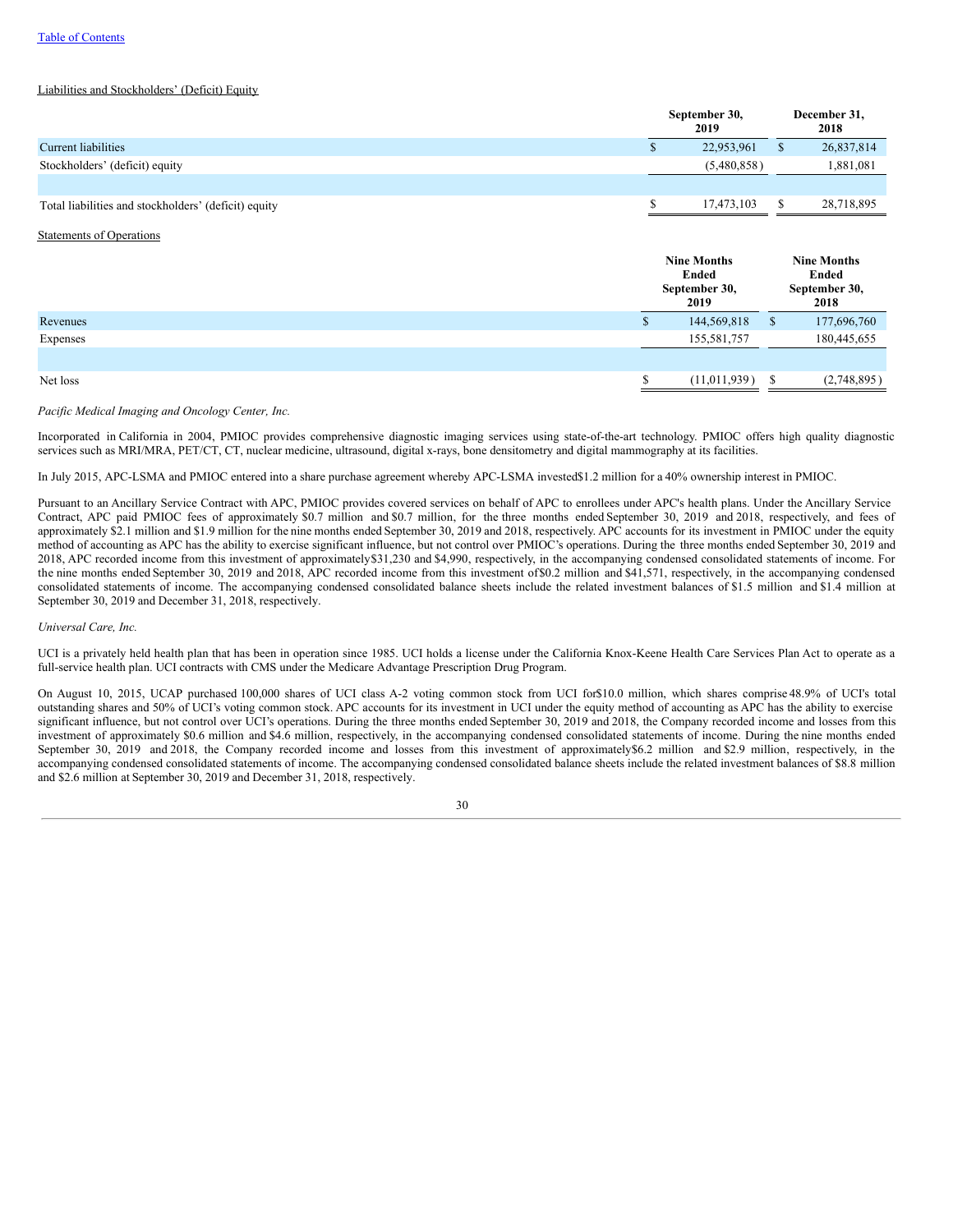UCI's balance sheets at September 30, 2019 and December 31, 2018 and statements of income for the nine months ended September 30, 2019 and 2018 are as follows:

# Balance Sheets

|                             | September 30,<br>2019 |              | December 31,<br>2018 |
|-----------------------------|-----------------------|--------------|----------------------|
| <b>Assets</b>               |                       |              |                      |
|                             |                       |              |                      |
| Cash                        | \$<br>29,568,915      | $\mathbb{S}$ | 27,812,520           |
| Receivables, net            | 62,787,671            |              | 46,978,703           |
| Other current assets        | 33,786,968            |              | 18,670,350           |
| Other assets                | 10,799,827            |              | 661,621              |
| Property and equipment, net | 3,319,680             |              | 2,786,996            |
|                             |                       |              |                      |
| Total assets                | \$<br>140,263,061     | $\mathbb{S}$ | 96,910,190           |

# Liabilities and Stockholders' Deficit

|                                             | September 30,<br>2019 |              | December 31,<br>2018 |  |  |
|---------------------------------------------|-----------------------|--------------|----------------------|--|--|
| <b>Current liabilities</b>                  | 120,698,226           | <sup>S</sup> | 89,731,133           |  |  |
| Other liabilities                           | 25,067,577            |              | 25,024,043           |  |  |
| Stockholders' deficit                       | (5,502,742)           |              | (17,844,986)         |  |  |
|                                             |                       |              |                      |  |  |
| Total liabilities and stockholders' deficit | 140.263.061           |              | 96,910,190           |  |  |

#### Statements of Income

|                                         |     | <b>Nine Months</b><br>Ended<br>September 30,<br>2019 |   | <b>Nine Months</b><br>Ended<br>September 30,<br>2018 |
|-----------------------------------------|-----|------------------------------------------------------|---|------------------------------------------------------|
| Revenues                                | аħ. | 372,181,425                                          | S | 240,633,955                                          |
| Expenses                                |     | 370,597,312                                          |   | 246, 765, 335                                        |
|                                         |     |                                                      |   |                                                      |
| Income before benefit from income taxes |     | 1,584,113                                            |   | (6, 131, 380)                                        |
| Benefit from income taxes               |     | (11,010,394)                                         |   | (130,023)                                            |
|                                         |     |                                                      |   |                                                      |
| Net income (loss)                       |     | 12,594,507                                           |   | (6,001,357)                                          |
|                                         |     |                                                      |   |                                                      |

#### *Accountable Health Care – Related Party*

Accountable Health Care is a California professional medical corporation that has served the local community in the greater Los Angeles County area through a network of physicians and health care providers for more than 20 years. Accountable Health Care currently has a network of over 400 primary and 700 specialty care physicians, and five community and regional hospital medical centers that provide quality health care services to more than 89,000 members of three federally qualified health plans and multiple product lines, including Medi-Cal, Commercial, Medicare and Healthy Families.

On September 21, 2018, APC and NMM each exercised their option to convert their respective\$5.0 million loans into shares of Accountable Health Care capital stock (see Note 6). As a result, APC's \$5.0 million loan was converted into a25% equity interest with the remaining \$5.0 million loan held by NMM to be converted into an equity interest that will be determined based on a third party valuation of Accountable Health Care's current enterprise value. APC accounts for its investment in Accountable Health Care under the equity method of accounting. On August 30, 2019 APC and APC-LSMA, in connection with the settlement of a dispute with Dr. Jayatilaka, acquired the remaining outstanding shares of capital stock (comprising 75%) in Accountable Health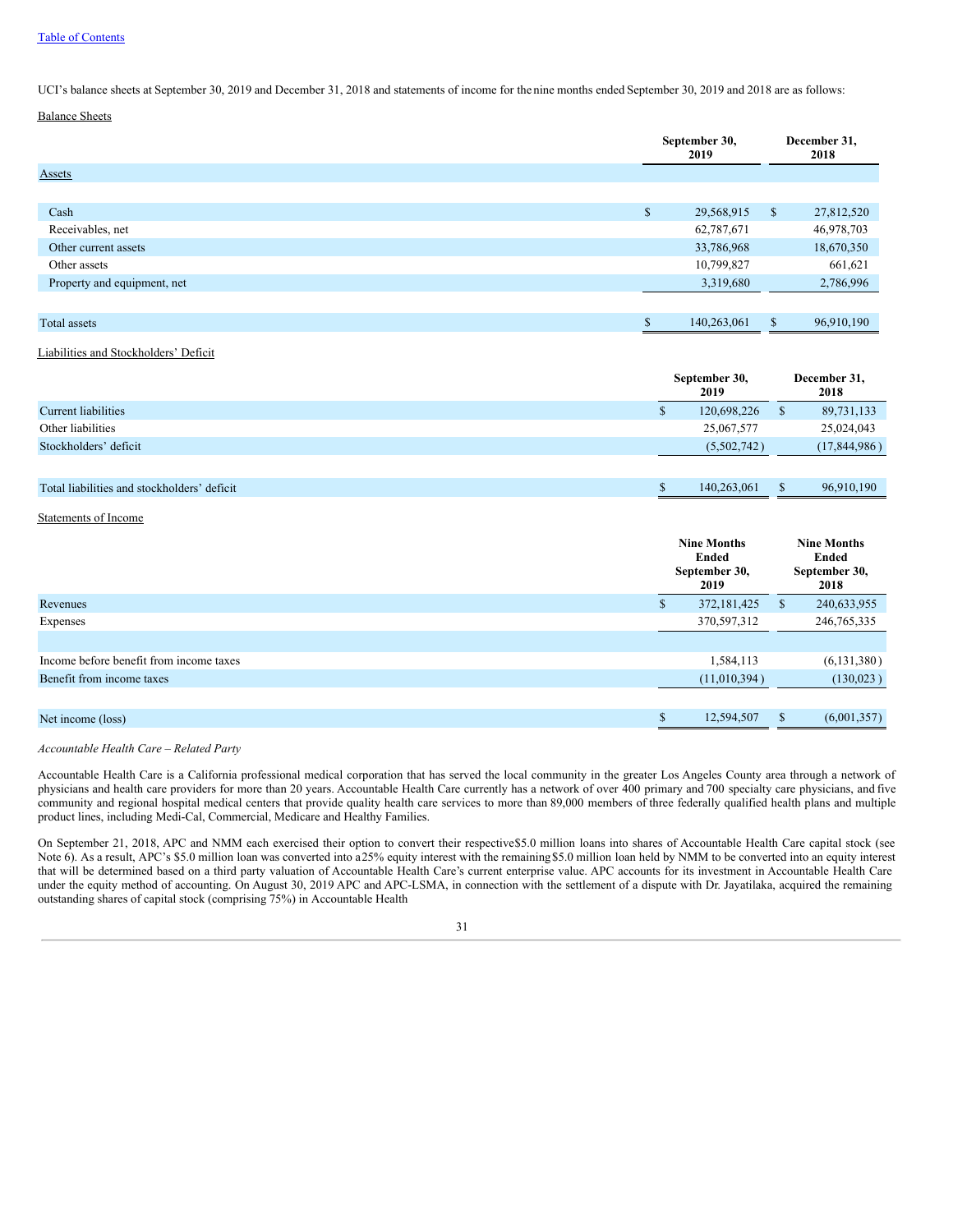Care in exchange for \$7.3 million. In addition to the payment of \$7.3 million APC assumed all liabilities and assets of Accountable Health Care (See Note 3).

The Company recognized a gain of approximately \$1.8 million as a result of the transaction , which represented the difference between the fair value of the25% ownership held and the Company's basis at the time of acquisition. Such gain is included in income from equity method investment in the accompanying condensed consolidated statements of income.

Effective September 1, 2019, Accountable Health Care's financial result is included in the condensed consolidated balance sheets as of September 30, 2019 and the condensed consolidated statements of income for the three and nine months ended September 30, 2019.

#### *Diagnostic Medical Group*

On May 14, 2016, David C.P. Chen M.D., Inc., a California professional corporation doing business as Diagnostic Medical Group ("DMG"), David C.P. Chen M.D., individually and APC-LSMA, entered into a share purchase agreement whereby APC-LSMA acquired a 40% ownership interest in DMG for total cash consideration of\$1.6 million.

APC accounts for its investment in DMG under the equity method of accounting as APC has the ability to exercise significant influence, but not control over DMG's operations. For the three months ended September 30, 2019 and 2018, APC recorded income from this investment of\$0.3 million and \$0.2 million, respectively, in the condensed consolidated statements of income. For the nine months ended September 30, 2019 and 2018, APC recorded income from this investment of\$0.7 million and \$0.9 million, respectively, in the condensed consolidated statements of income. During the nine months ended September 30, 2019 the Company received dividends from its investment in DMG of \$0.2 million. The accompanying condensed consolidated balance sheets include the related investment balances of\$2.7 million and \$2.3 million as of September 30, 2019 and December 31, 2018, respectively.

# *Pacific Ambulatory Surgery Center, LLC*

PASC, a California limited liability company, is a multi-specialty outpatient surgery center that is certified to participate in the Medicare program and is accredited by the Accreditation Association for Ambulatory Health Care. PASC has entered into agreements with healthcare service plans, IPAs, medical groups and other purchasers of healthcare services for the provision of outpatient surgery center services to health plan subscribers and enrollees. On November 15, 2016, PASC and APC, entered into a membership interest purchase agreement whereby PASC sold 40% of its aggregate issued and outstanding membership interests to APC for total consideration of\$0.8 million.

During the nine months ended September 30, 2019, the Company recognized an impairment loss of\$0.3 million related to its investment in PASC as the Company does not believe it will recover its investment balance. Such impairment loss is included in loss from equity method investment in the accompanying condensed consolidated statements of income.

APC accounted for its investment in PASC under the equity method of accounting as APC has the ability to exercise significant influence, but not control over PASC's operations. For the three and nine months ended September 30, 2018, APC recorded income from this investment of\$0.1 million and \$0.3 million, respectively, in the accompanying condensed consolidated statements of income. The accompanying condensed consolidated balance sheets include the related investment balance of \$0.3 million as of December 31, 2018.

#### *531 W. College LLC – Related Party*

In June 2018, College Street Investment LP, a California limited partnership ("CSI"), APC and NMM entered into an operating agreement to govern the limited liability company, 531 W. College, LLC and the conduct of its business, and to specify their relative rights and obligations. CSI, APC and NMM, each owns 50%, 25% and 25%, respectively, of member units based on initial capital contributions of \$16.7 million, \$8.3 million, and \$8.3 million, respectively.

On June 29, 2018, 531 W. College, LLC closed its purchase of a non-operational hospital located in Los Angeles from Societe Francaise De Bienfaisance Mutuelle De Los Angeles, a California nonprofit corporation, for a total purchase price of \$33.3 million. On April 23, 2019, NMM and APC entered into an agreement whereby NMM assigned and APC assumed NMM's 25% membership interest in 531 W. College, LLC for approximately \$8.3 million. Subsequently, APC has a 50% ownership in 531 W. College LLC with a total investment balance of approximately \$16.1 million.

APC accounts for its investment in 531 W. College, LLC under the equity method of accounting as APC has the ability to exercise significant influence, but not control over the operations of this joint venture. APC's investment is presented as an investment in other entities - equity method in the accompanying condensed consolidated balance sheet as of September 30, 2019 and December 31, 2018.

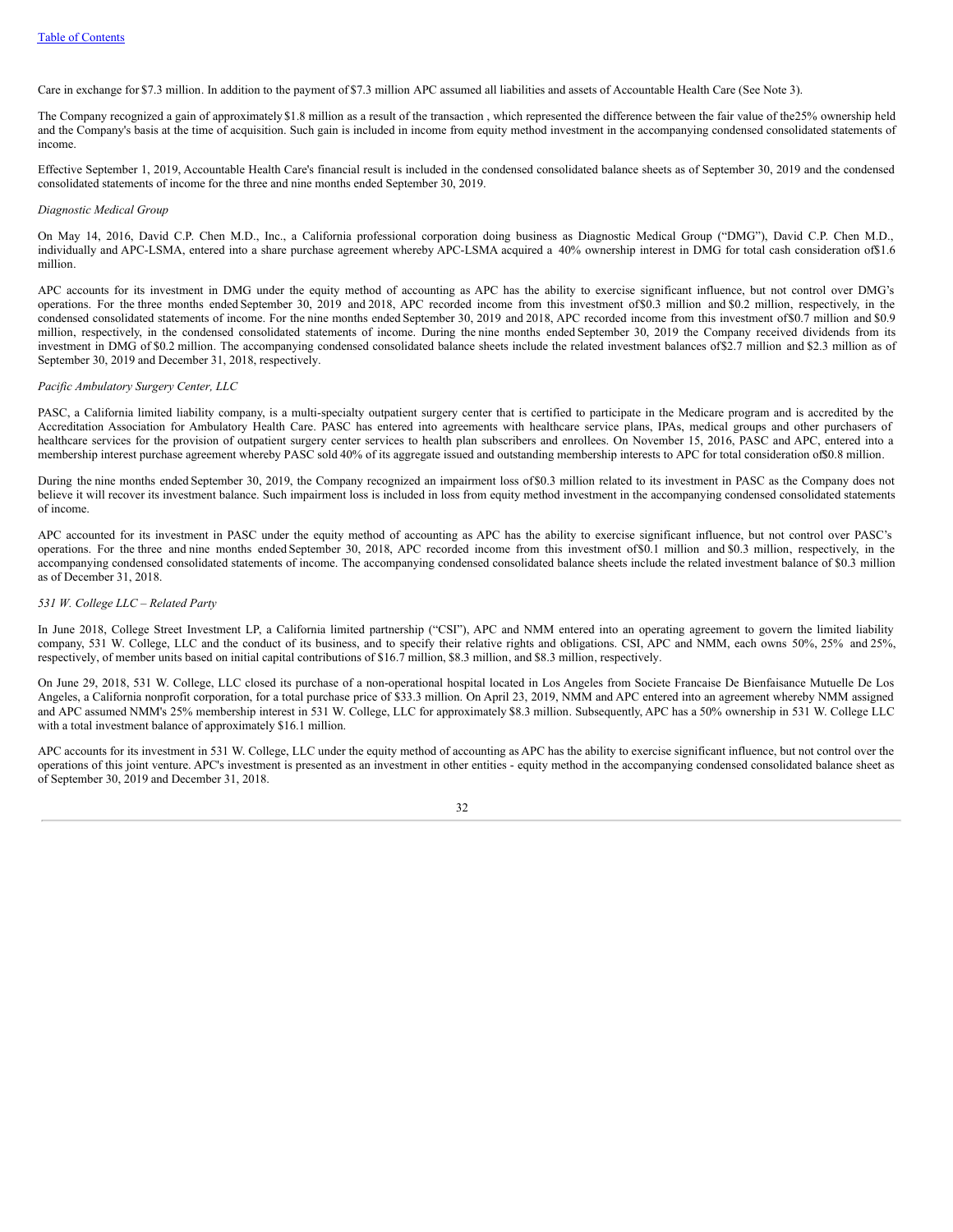For the three and nine months ended September 30, 2019, APC recorded losses from its investment in 531 W. College LLC of \$0.1 million, respectively, in the accompanying condensed consolidated statements of income. The accompanying condensed consolidated balance sheets include the related investment balance of \$16.1 million and \$16.3 million, respectively, related to APC's investment atSeptember 30, 2019 and APC's and NMM's investments at December 31, 2018.

531 W. College LLC's balance sheets at September 30, 2019 and December 31, 2018 and statements of operations for the nine months ended September 30, 2019 and 2018 are as follows:

## Balance Sheet

|                                       |              | September 30,<br>2019 |              | December 31,<br>2018 |
|---------------------------------------|--------------|-----------------------|--------------|----------------------|
| <b>Assets</b>                         |              |                       |              |                      |
|                                       |              |                       |              |                      |
| Cash                                  | $\mathbb{S}$ | 31,986                | $\mathbb{S}$ | 158,088              |
| Other current assets                  |              | 24,750                |              | 16,137               |
| Other assets                          |              | 70,000                |              | 70,000               |
|                                       |              |                       |              |                      |
| Property and equipment, net           | $\mathbb{S}$ | 33,412,652            | $\mathbb{S}$ | 33,394,792           |
|                                       |              |                       |              |                      |
| Total assets                          | \$           | 33,539,388            | $\mathbb{S}$ | 33,639,017           |
|                                       |              |                       |              |                      |
| Liabilities and Members' Equity       |              |                       |              |                      |
|                                       |              |                       |              |                      |
| <b>Current liabilities</b>            | $\mathbb{S}$ | 1,261,243             | $\mathbb{S}$ | 1,007,413            |
| Stockholders' equity                  |              | 32,278,145            |              | 32,631,604           |
|                                       |              |                       |              |                      |
| Total liabilities and members' equity | \$           | 33,539,388            | \$           | 33,639,017           |
| <b>Statements of Operation</b>        |              |                       |              |                      |

|                      | <b>Nine Months</b><br>Ended<br>September 30,<br>2019 | <b>Nine Months</b><br>Ended<br>September 30,<br>2018 |
|----------------------|------------------------------------------------------|------------------------------------------------------|
| Revenues             | $-$                                                  | _                                                    |
| Expenses             | 779,958                                              | 181,359                                              |
| Loss from operations | (779, 958)                                           | (181, 359)                                           |
|                      |                                                      |                                                      |
| Other Income         | $\sigma$<br>426,500                                  | 25,650<br><sup>S</sup>                               |
|                      |                                                      |                                                      |
| Net loss             | $\sigma$<br>(353, 458)                               | (155,709)<br>$^{\circ}$                              |

#### *MWN LLC – Related Party*

On December 18, 2018, NMM, 6 Founders LLC, a California limited liability company doing business as Pacific6 Enterprises ("Pacific6"), and Health Source MSO Inc., a California corporation ("HSMSO") entered into an operating agreement to govern MWN Community Hospital, LLC and the conduct of its business and to specify their relative rights and obligations. NMM, Pacific6, and HSMSO each owns 33.3% of the membership shares based on each member's initial capital contributions of \$3,000 and working capital contributions of \$30,000. During the nine months ended September 30, 2019, NMM invested an additional\$0.3 million for working capital purposes. For thethree and nine months ended September 30, 2019, APC recorded losses from its investment in MWN LLC of\$0.1 million, respectively, in the accompanying condensed consolidated statements of income. The accompanying condensed consolidated balance sheets include the related investment balance of \$0.2 million and \$33,000 as of September 30, 2019 and December 31, 2018, respectively.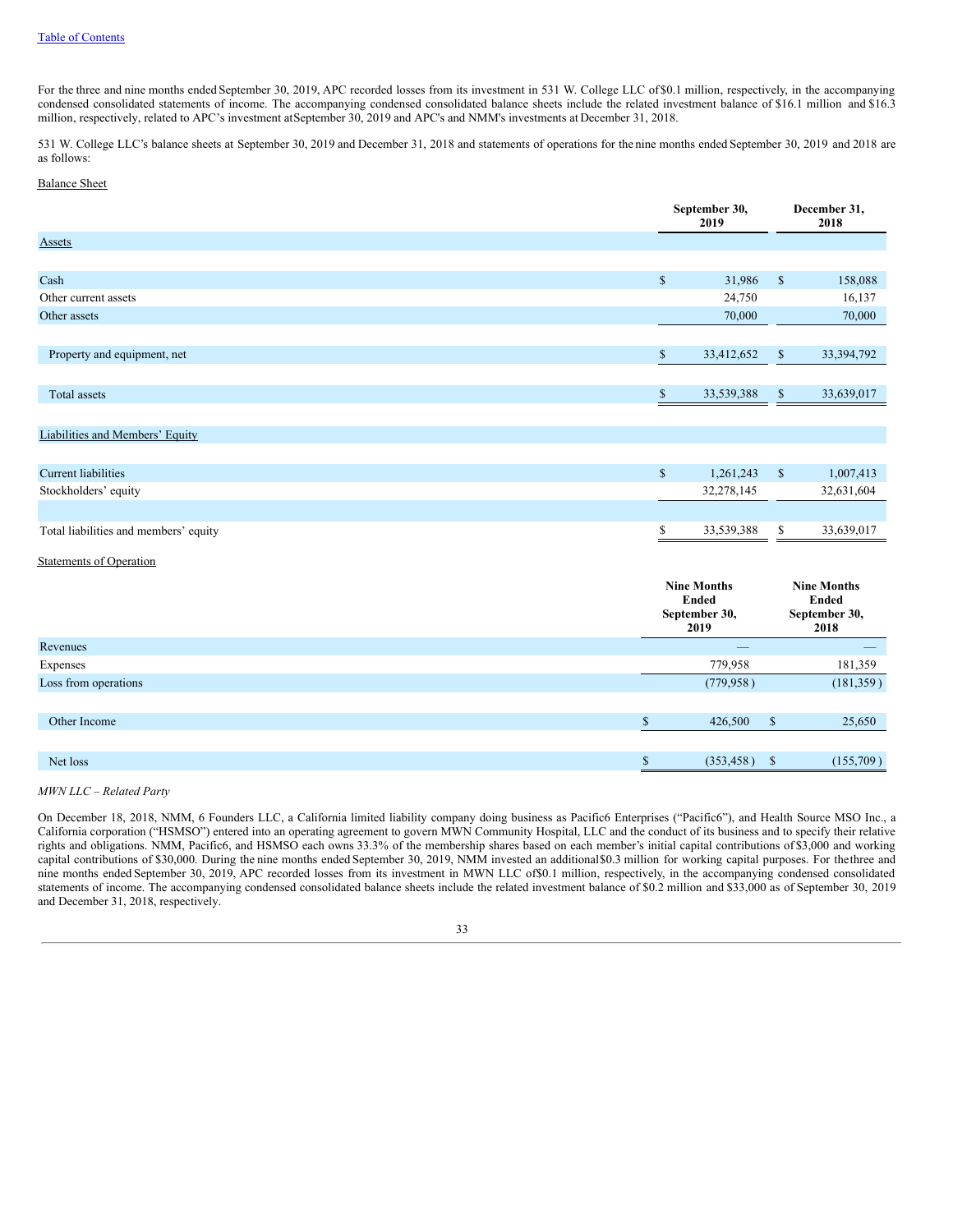#### *Investment in privately held entity that does not report net asset value per share*

#### *MediPortal, LLC*

In May 2018, APC purchased 270,000 membership interests of MediPortal LLC, a New York limited liability company, for \$0.4 million or \$1.50 per membership interest, which represented an approximately 2.8% ownership interest. In connection with the initial purchase, APC received a5-year warrant to purchase an additional270,000 membership interests. Additionally, APC received a 5-year option to purchase an additional380,000 membership interests and a 5-year warrant to purchase 480,000 membership interests, which MediPortal LLC will grant APC upon completion of its health portal. As of September 30, 2019, the health portal has not been completed. As APC does not have the ability to exercise significant influence, and lacks control, over the investee, this investment is accounted for using a measurement alternative which allows the investment to be measured at cost, adjusted for observable price changes and impairments, with changes recognized in net income.

#### *AchievaMed*

On July 1, 2019, NMM and AchievaMed, Inc. a California corporation ("AchievaMed") entered into an agreement in which NMM would purchase50% of the aggregate shares of capital stock of AchievaMed over a period of time not to exceed five years. As a result of this transaction NMM invested\$0.5 million for a 10% interest. The related investment balance of \$0.5 million is included in "Investment in a privately held entity that does not report net asset value per share" in the accompanying condensed consolidated balance sheet as of September 30, 2019.

#### **6. Loan Receivable – Related Parties**

# *Dr. Albert Arteaga*

On June 28, 2019, APC entered into a convertible secured promissory note with Dr. Albert H. Arteaga, M.D. ("Dr. Arteaga"), Chief Executive Officer of LMA, to loan\$6.4 million to Dr. Arteaga. Interest on the loan accrues at a rate that is equal to the prime rate plus 1% (6.00% as of September 30, 2019) and payable in monthly installments of interest only on the first day of each month until the maturity date of June 28, 2020, at which time, all outstanding principal and accrued interest thereon shall be due and payable in full. The note is secured by certain shares of LMA common stock held by Dr. Arteaga.

At any time on or before December 31, 2019, and upon written notice by APC to Dr. Arteaga, APC has the right, but not the obligation, to convert the entire outstanding principal amount of this note into shares of LMA common stock which equal 21.25% of the aggregate then-issued and outstanding shares of LMA common stock to be held by APC's designee, which may include APC-LSMA. If converted, APC-LSMA and APC's designee will collectively own 46.25% of the equity of LMA with the remaining 53.75% to be owned by Dr. Arteaga. The entire note receivable has been classified under loans receivable - related parties on the condensed consolidated balance sheets in the amount of \$6.4 million as of September 30, 2019.

# *Accountable Health Care IPA*

On August 30, 2019, APC and APC-LSMA acquired the remaining outstanding shares of capital stock (comprising 75%) in Accountable Health Care in exchange for \$7.3 million. In addition to the payment of \$7.3 million APC assumed all assets and liabilities of Accountable Health Care, these liabilities include the loan payable due to NMM of \$5.0 million and the remaining loan receivable of \$7.3 million originally to be paid to George M. Jayatilaka, M.D.. As a result of the net loans assumed, APC recognized a gain of \$2.3 million recorded in other income in the accompanying condensed consolidated statements of income. All loan payables and receivables has been eliminated upon consolidation. (See Note 3)

#### *Universal Care, Inc.*

In 2015, APC advanced \$5.0 million on behalf of UCAP to UCI for working capital purposes. On June 29, 2018 and November 28, 2018, APC advanced an additional \$2.5 million and \$5.0 million, respectively. These subordinated loans accrue interest at the prime rate plus1.00%, or 6.00%, as of September 30, 2019 and 6.50% as of December 31, 2018, with interest to be paid monthly. The repayment schedule is based on certain contingent criteria, and accordingly, the entire note receivable has been classified under loans receivable - related parties on the condensed consolidated balance sheets in the amount of \$12.5 million as of September 30, 2019 and December 31, 2018.

#### **7. Accounts Payable and Accrued Expenses**

The Company's accounts payable and accrued expenses consisted of the following:

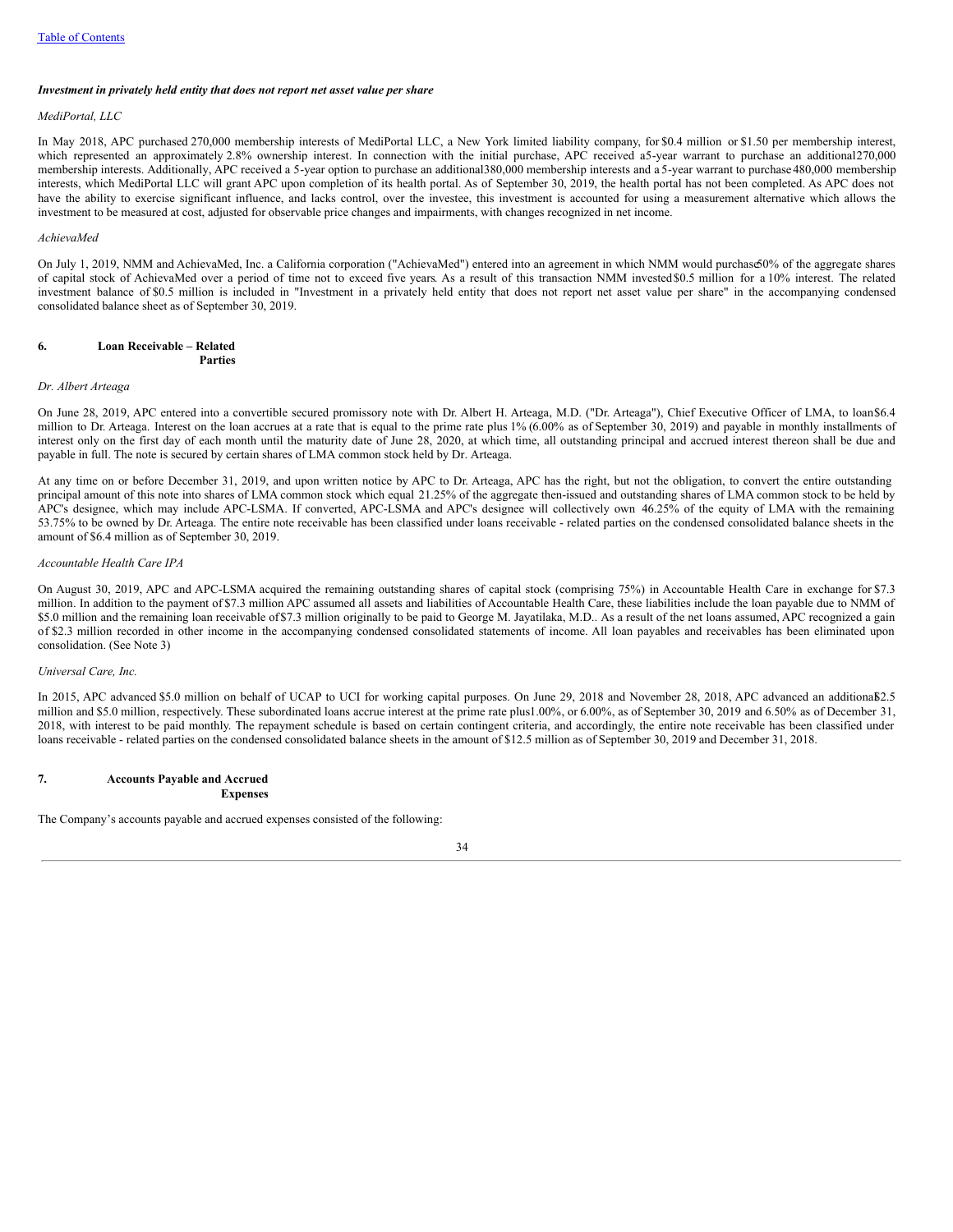|                                     | September 30,<br>2019 |              | December 31,<br>2018 |
|-------------------------------------|-----------------------|--------------|----------------------|
| Accounts payable                    | 4,353,117             | <sup>S</sup> | 4,481,544            |
| Capitation payable                  | 2,603,636             |              | 300,000              |
| Subcontractor IPA risk pool payable | 3,171,030             |              | 2,532,750            |
| Professional fees                   | 3,523,226             |              | 2,251,741            |
| Due to related parties              | 482,552               |              | 1,488,313            |
| Accrued compensation                | 4,427,951             |              | 4,996,906            |
| <b>Contract liabilities</b>         | 16,978,405            |              | 9,024,235            |
|                                     |                       |              |                      |
|                                     | 35,539,917            |              | 25,075,489           |

# **8. Medical Liabilities**

The Company's medical liabilities consisted of the following:

|                                                     | September 30,<br>2019 |   | December 31,<br>2018 |
|-----------------------------------------------------|-----------------------|---|----------------------|
| <b>Balance, beginning of period</b>                 | 33,641,701            | S | 63,972,318           |
| Acquired (see Note 3)                               | 26,404,372            |   |                      |
| Claims paid for previous period                     | (49, 164, 084)        |   | (36, 549, 348)       |
| Incurred health care costs                          | 178,472,645           |   | 209,002,961          |
| Claims paid for current period                      | (135,580,214)         |   | (167, 537, 480)      |
| Payment to CMS based on APAACO 2017 year settlement |                       |   | (34, 464, 826)       |
| Adjustments                                         | 45,227                |   | (781, 924)           |
|                                                     |                       |   |                      |
| <b>Balance, end of period</b>                       | 53,819,647            |   | 33,641,701           |

# **9. Credit Facility, Bank Loan and Lines of**

**Credit**

# *Credit Facility*

The Company's credit facility consisted of the following:

|                                   | September 30, 2019 |             |
|-----------------------------------|--------------------|-------------|
|                                   |                    |             |
| Term loan A                       | S                  | 190,000,000 |
| Revolver loan                     |                    | 60,000,000  |
| Total debt                        |                    | 250,000,000 |
|                                   |                    |             |
| Less: Current portion of debt     |                    | (9,500,000) |
| Less: Unamortized financing costs |                    | (6,350,937) |
|                                   |                    |             |
| Long-term debt                    |                    | 234,149,063 |

The following table presents scheduled maturities of the Company's credit facility as of September 30, 2019: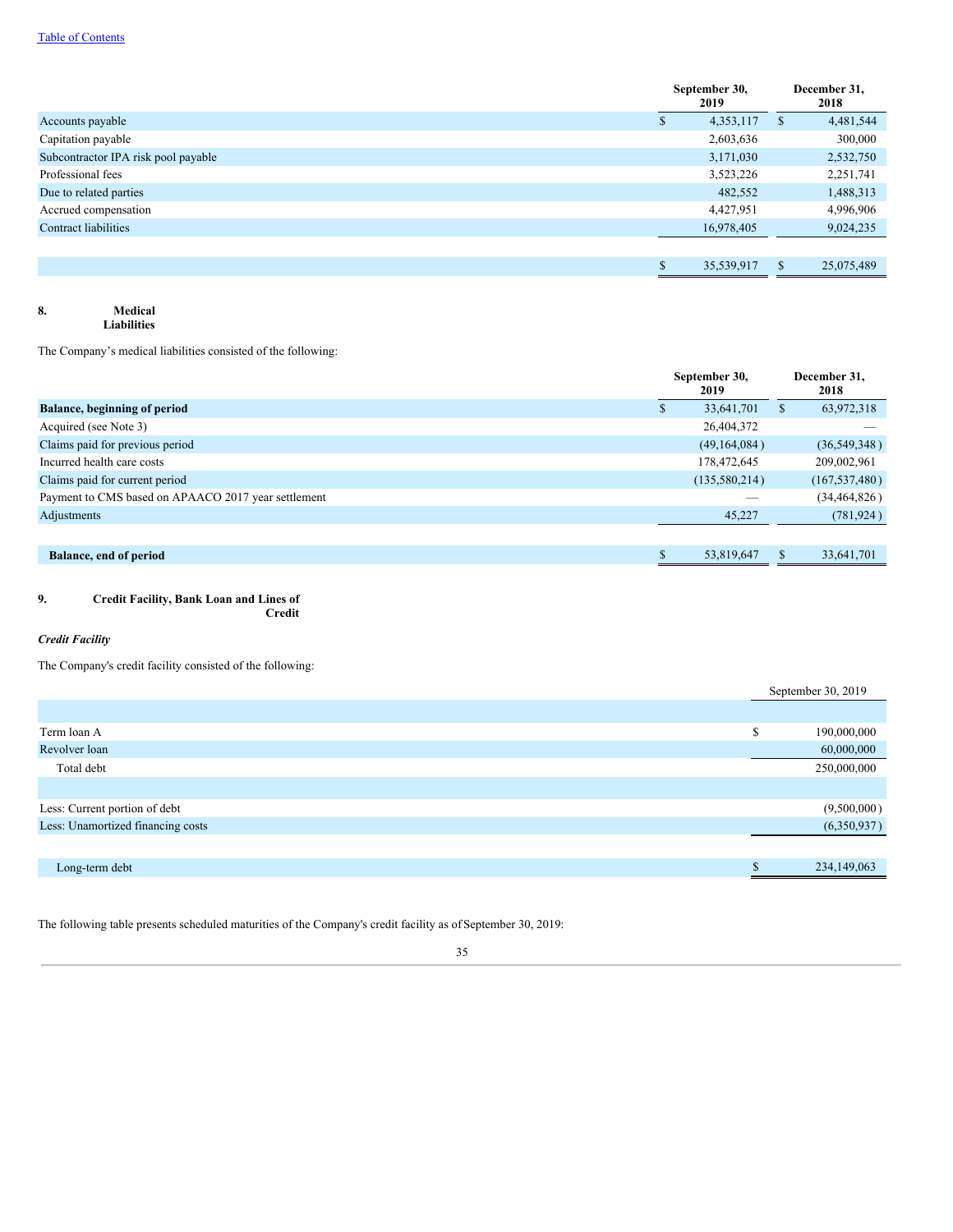|                                                           | Amount |             |
|-----------------------------------------------------------|--------|-------------|
| 2019 (excluding the nine months ended September 30, 2019) |        | 2,375,000   |
| 2020                                                      |        | 9,500,000   |
| 2021                                                      |        | 10,687,500  |
| 2022                                                      |        | 14,250,000  |
| 2023                                                      |        | 15,437,500  |
| Thereafter                                                |        | 197,750,000 |
|                                                           |        |             |
| Total                                                     |        | 250,000,000 |

#### *Credit Agreement*

On September 11, 2019, the Company entered into a secured credit agreement (the "Credit Agreement") with SunTrust Bank, in its capacity as administrative agent for the lenders (in such capacity, the "Agent"), as a lender, an issuer of letters of credit and as swingline lender, and Preferred Bank, JPMorgan Chase Bank, N.A., MUFG Union Bank, N.A., Royal Bank of Canada, Fifth Third Bank and City National Bank, as lenders (the "Lenders"). In connection with the closing of the Credit Agreement, the Company, its subsidiary, NMM, and the Agent entered into a Guaranty and Security Agreement (the "Guaranty and Security Agreement"), pursuant to which, among other things, NMM guaranteed the obligations of the Company under the Credit Agreement.

The Credit Agreement provides for a five-year revolving credit facility to the Company of \$100.0 million ("Revolver Loan"), which includes a letter of credit subfacility of up to \$25.0 million. The Credit Agreement also provides for a term loan of\$190.0 million, ("Term Loan A"). The unpaid principal amount of the term loan is payable in quarterly installments on the last day of each fiscal quarter commencing on December 31, 2019. The principal payment for each of the first eight fiscal quarters is \$2.4 million, for the following eight fiscal quarters thereafter is \$3.6 million and for the following three fiscal quarters thereafter is \$4.8 million. The remaining principal payment on the term loan is due on September 11, 2024.

The proceeds of the term loan and up to \$60.0 million of the revolving credit facility may be used to (i) finance a portion of the\$545.0 million loan made by the Company to AP-AMH Medical Corporation, a California professional medical corporation ("AP-AMH"), concurrently with the closing of the Credit Agreement (the "AP-AMH Loan") as described in the May 13, 2019, Current Report and the August 29, 2019, Current Report, (ii) refinance certain indebtedness of the Company and its subsidiaries and, indirectly, APC, (iii) pay transaction costs and expenses arising in connection with the Credit Agreement, the AP-AMH Loan and certain other related transactions and (iv) provide for working capital, capital expenditures and other general corporate purposes. The remainder of the revolving credit facility will be used to finance future acquisitions and investments and to provide for working capital needs, capital expenditures and other general corporate purposes.

The Company is required to pay an annual facility fee of0.20% to 0.35% on the available commitments under the Credit Agreement, regardless of usage, with the applicable fee determined on a quarterly basis based on the Company's leverage ratio. The Company is also required to pay customary fees as specified in a separate fee agreement between the Company and SunTrust Robinson Humphrey, Inc., the lead arranger of the Credit Agreement.

Amounts borrowed under the Credit Agreement will bear interest at an annual rate equal to either, at the Company's option, (a) the rate for Eurocurrency deposits for the corresponding deposits of U.S. dollars appearing on Reuters Screen LIBOR01 Page ("LIBOR"), adjusted for any reserve requirement in effect, plus a spread of from 2.00% to 3.00%, as determined on a quarterly basis based on the Company's leverage ratio, or (b) a base rate, plus a spread of1.00% to 2.00%, as determined on a quarterly basis based on the Company's leverage ratio. The base rate is defined in a manner such that it will not be less than LIBOR. The Company will pay fees for standby letters of credit at an annual rate equal to 2.00% to 3.00%, as determined on a quarterly basis based on the Company's leverage ratio, plus facing fees and standard fees payable to the issuing bank on the respective letter of credit. Loans outstanding under the Credit Agreement may be prepaid at any time without penalty, except for LIBOR breakage costs and expenses. If LIBOR ceases to be reported, the Credit Agreement requires the Company and the Agent to endeavor to establish a commercially reasonable alternative rate of interest and until they are able to do so, all borrowings must be at the base rate.

The Credit Agreement requires the Company and its subsidiaries to comply with various affirmative covenants, including, without limitation, furnishing updated financial and other information, preserving existence and entitlements, maintaining properties and insurance, complying with laws, maintaining books and records, requiring any new domestic subsidiary meeting a materiality threshold specified in the Credit Agreement to become a guarantor thereunder and paying obligations. The Credit Agreement requires the Company and its subsidiaries to comply with, and to use commercially reasonable efforts to the extent permitted by

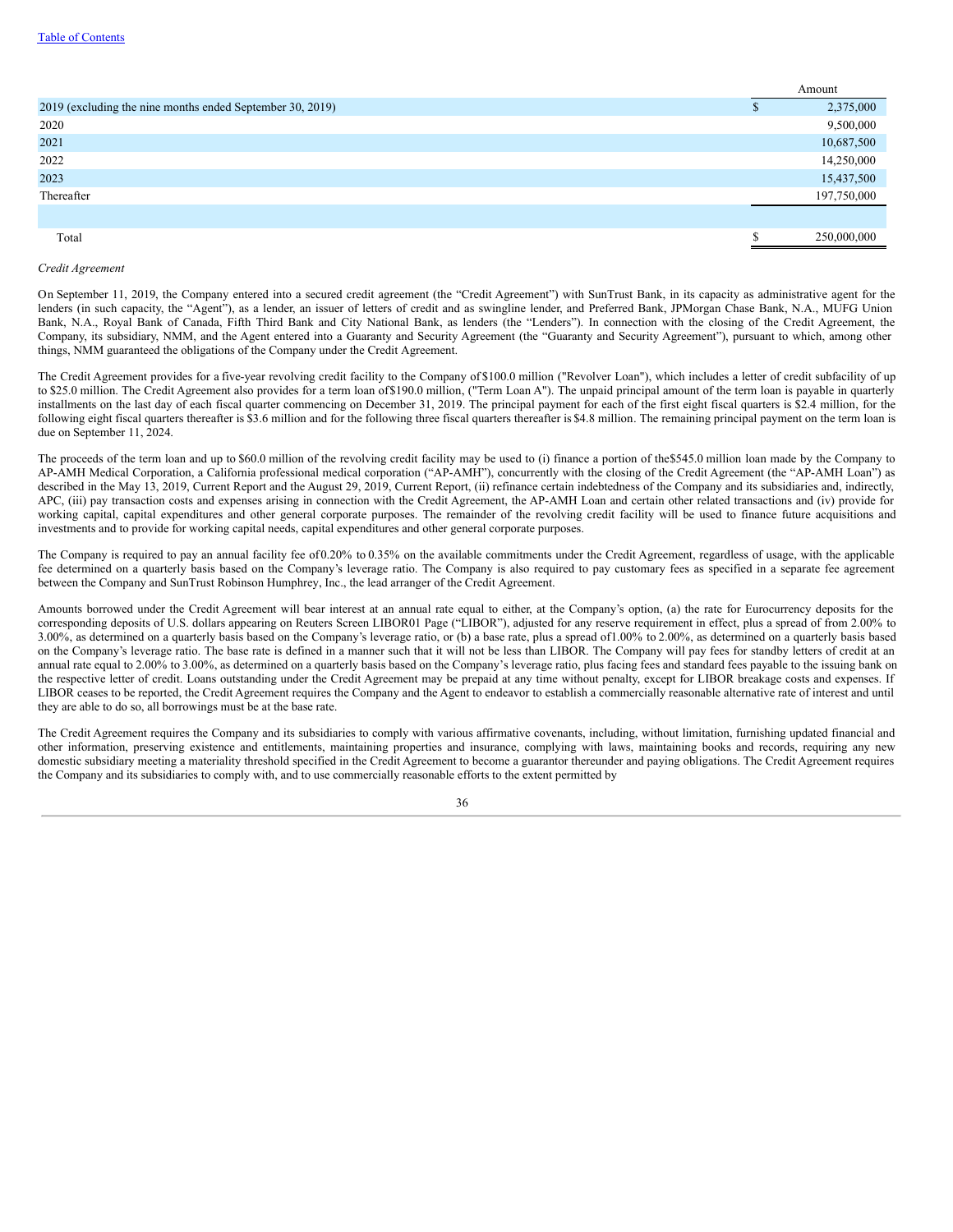law to cause certain material associated practices of the Company, including APC, to comply with, restrictions on liens, indebtedness and investments (including restrictions on acquisitions by the Company), subject to specified exceptions. The Credit Agreement also contains various other negative covenants binding the Company and its subsidiaries, including, without limitation, restrictions on fundamental changes, dividends and distributions, sales and leasebacks, transactions with affiliates, burdensome agreements, use of proceeds, maintenance of business, amendments of organizational documents, accounting changes and prepayments and modifications of subordinated debt.

The Credit Agreement requires the Company to comply with two key financial ratios, each calculated on a consolidated basis. The Company must maintain a maximum consolidated leverage ratio of not greater than 3.75 to 1.00 as of the last day of each fiscal quarter. The maximum consolidated leverage ratio decreases by0.25 each year, until it is reduced to 3.00 to 1.00 for each fiscal quarter ending after September 30, 2022. The Company must maintain a minimum consolidated interest coverage ratio of not less than 3.25 to 1.00 as of the last day of each fiscal quarter. As ofSeptember 30, 2019, the Company was in compliance with the covenants relating to its credit facility.

Pursuant to the Guaranty and Security Agreement, the Company and NMM have granted the Lenders a security interest in all of their assets, including, without limitation, all stock and other equity issued by their subsidiaries (including NMM) and all rights with respect to the AP-AMH Loan. The Guaranty and Security Agreement requires the Company and NMM to comply with various affirmative and negative covenants, including, without limitation, covenants relating to maintaining perfected security interests, providing information and documentation to the Agent, complying with contractual obligations relating to the collateral, restricting the sale and issuance of securities by their respective subsidiaries and providing the Agent access to the collateral.

The Credit Agreement contains events of default, including, without limitation, failure to make a payment when due, default on various covenants in the Credit Agreement, breach of representations or warranties, cross-default on other material indebtedness, bankruptcy or insolvency, occurrence of certain judgments and certain events under the Employee Retirement Income Security Act of 1974 aggregating more than \$10.0 million, invalidity of the loan documents, any lien under the Guaranty and Security Agreement ceasing to be valid and perfected, any change in control, as defined in the Credit Agreement, an event of default under the AP-AMH Loan, failure by APC to pay dividends in cash for any period of two consecutive fiscal quarters, failure by AP-AMH to pay cash interest to the Company, or if any modification is made to the Certificate of Determination or the Special Purpose Shareholder Agreement that directly or indirectly restricts, conditions, impairs, reduces or otherwise limits the payment of the Series A Preferred dividend by APC to AP-AMH. In addition, it will constitute an event of default under the Credit Agreement if APC uses all or any portion of the consideration received by APC from AP-AMH on account of AP-AMH's purchase of Series A Preferred Stock for any purpose other than certain specific approved uses described in the following sentence, unless not less than 50.01% of all holders of common stock of APC at such time approve such use; provided that APC may use up to\$50.0 million in the aggregate of such consideration for any purpose without any requirement to obtain such approval of the holders of common stock of APC. The approved uses include (i) any permitted investment, (ii) any dividend or distribution to the holders of the common stock of APC, (iii) any repurchase of common stock of APC, (iv) paying taxes relating to or arising from certain assets and transactions, or (v) funding losses, deficits or working capital support on account of certain non-healthcare assets in an amount not to exceed \$125.0 million. If any event of default occurs and is continuing under the Credit Agreement, the Lenders may terminate their commitments, and may require the Company and its guarantors to repay outstanding debt and/or to provide a cash deposit as additional security for outstanding letters of credit. In addition, the Agent, on behalf of the Lenders, may pursue remedies under the Guaranty and Security Agreement, including, without limitation, transferring pledged securities of the Company's subsidiaries in the name of the Agent and exercising all rights with respect thereto (including the right to vote and to receive dividends), collect on pledged accounts, instruments and other receivables (including the AP-AMH Loan), and all other rights provided by law or under the loan documents and the AP-AMH Loan.

In the ordinary course of business, certain of the Lenders under the Credit Agreement and their affiliates have provided to the Company and its subsidiaries and the associated practices, and may in the future provide, (i) investment banking, commercial banking (including pursuant to certain existing business loan and credit agreements being terminated in connection with entering into the Credit Agreement), cash management, foreign exchange or other financial services, and (ii) services as a bond trustee and other trust and fiduciary services, for which they have received compensation and may receive compensation in the future.

#### *Deferred Financing Costs*

The Company recorded deferred financing costs of\$6.4 million related to the issuance of the Credit Facility. This amount was recorded as a direct reduction of the carrying amount of the related debt liability. The deferred financing costs will be amortized over the life of the Credit Facility using the effective interest rate method.

*Ef ective Interest Rate*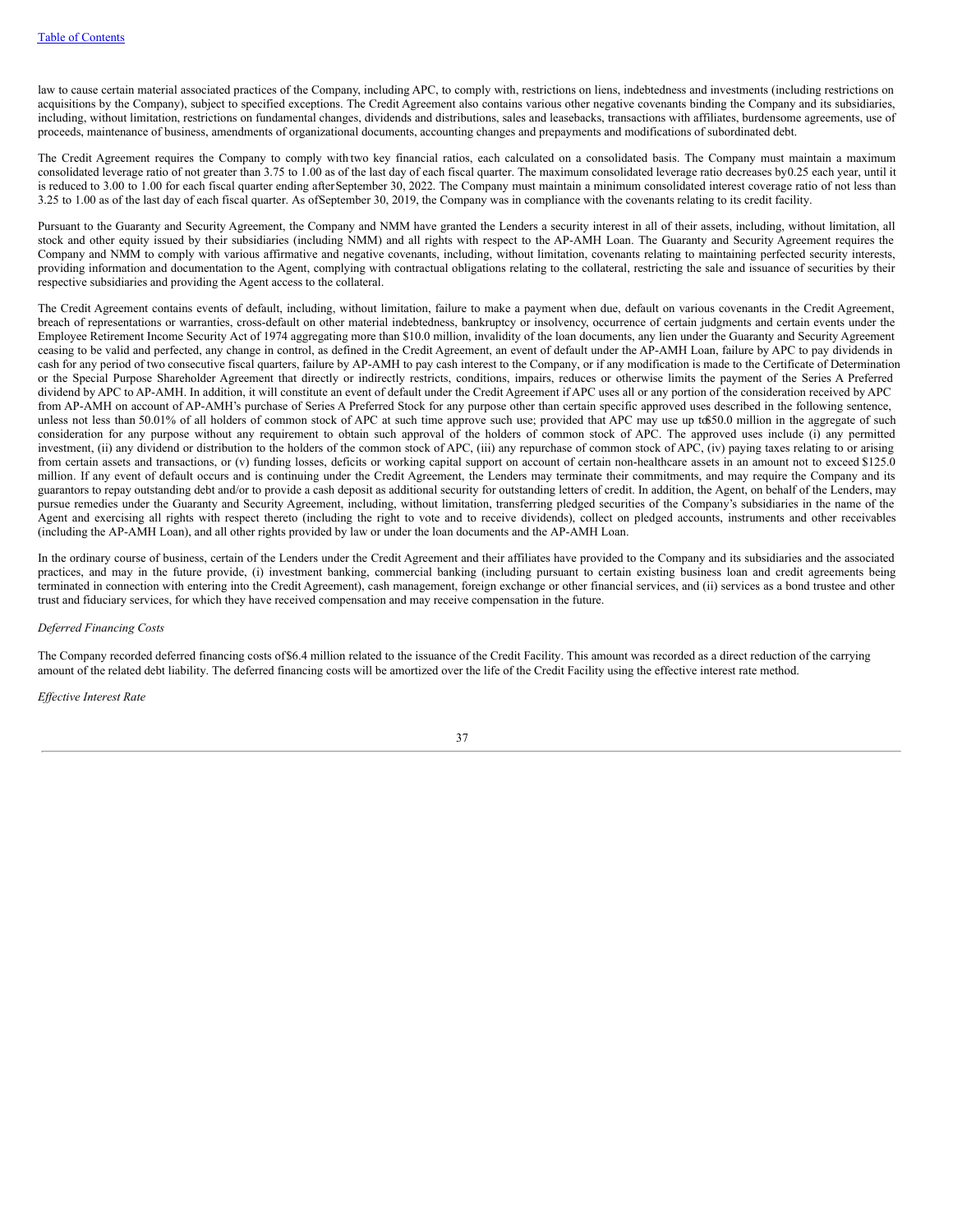The Company's average effective interest rate on its total debt during thethree and nine months ended September 30, 2019 was 1.02% and 0.56%, respectively.

#### *Bank Loan*

In December 2010, ICC obtained a loan of\$4.6 million from a financial institution. The loan bears interest based on the Wall Street Journal "prime rate", or5.50% per annum, as of December 31, 2018. The loan was collateralized by the medical equipment ICC owns and guaranteed by one of ICC's shareholders. The loan matured on December 31, 2018 and final payment was made in January 2019.

#### *Lines of Credit – Related Party*

#### *NMM Business Loan*

On June 14, 2018, NMM amended its promissory note agreement with Preferred Bank ("NMM Business Loan Agreement"), which provides for loan availability of up t\$20.0 million with a maturity date ofJune 22, 2020. One of the Company's board members is the chairman and CEO of Preferred Bank. The NMM Business Loan Agreement was subsequently amended on September 1, 2018 to temporarily increase the loan availability from\$20.0 million to \$27.0 million for the period fromSeptember 1, 2018 through January 31, 2019, further extended to October 31, 2019 to facilitate the issuance of an additional standby letter of credit for the benefit of CMS. The interest rate is based on the Wall Street Journal "prime rate" plus 0.125%, or 5.125% as of September 30, 2019 and 5.625% as of December 31, 2018. The loan was guaranteed by Apollo Medical Holdings, Inc. and is collateralized by substantially all of the assets of NMM. The amounts outstanding as of June 30, 2019 of \$5.0 million was fully repaid on September 11, 2019.

On September 5, 2018, NMM entered into a non-revolving line of credit agreement with Preferred Bank, which provides for loan availability of up to\$20.0 million with a maturity date of September 5, 2019. This credit facility was subsequently amended on April 17, 2019 and July 29, 2019 to reduce the loan availability from \$20.0 million to \$16.0 million and from \$16.0 million to \$2.2 million, respectively. The interest rate is based on the Wall Street Journal "prime rate" plus0.125%, or 5.125% as of September 30, 2019 and 5.625% as of December 31, 2018. The line of credit is guaranteed by Apollo Medical Holdings, Inc. and is collateralized by substantially all assets of NMM. NMM obtained this line of credit to finance potential acquisitions. Each drawdown from the line of credit is converted into a five-year term loan with monthly principal payments plus interest based on a five-year amortization schedule.

On September 11, 2019, the NMM Business Loan Agreement, dated as ofJune 14, 2018, between NMM and Preferred Bank, as amended, and the Line of Credit Agreement, dated as of September 5, 2018, between NMM and Preferred Bank, as amended, was terminated in connection with the closing of the Credit Facility. Certain letters of credit issued by Preferred Bank under the Line of Credit Agreement was terminated and reissued under the Credit Agreement. These outstanding letters of credit totaled \$14.8 million as of September 30, 2019 and the Company has \$10.2 million available under the revolving credit facility.

## *APC Business Loan*

On June 14, 2018, APC amended its promissory note agreement with Preferred Bank, which provides for loan availability of up to\$10.0 million with a maturity date ofJune 22, 2020. This credit facility was subsequently amended onApril 17, 2019 and June 11, 2019 to increase the loan availability from\$10.0 million to \$40.0 million and extend the maturity date through December 31, 2020. On August 1, 2019 and September 10, 2019, this credit facility was further amended to increase loan availability from\$40.0 million to \$43.8 million, and decrease loan availability from\$43.8 million to \$4.1 million, respectively. This decrease further limited the purpose of the indebtedness under APC Business Loan Agreement to the issuance of standby letters of credit, and added as a permitted lien the security interest in all of its assets granted by APC in favor of NMM under a Security Agreement dated on or about September 11, 2019 securing APC's obligations to NMM under, and as required pursuant to, that certain Management Services Agreement dated as of July 1, 1999, as amended. The interest rate is based on the Wall Street Journal "prime rate" plus 0.125%, or 5.125% and 5.625% as of September 30, 2019 and December 31, 2018, respectively.

In May 2019, the Company drew down \$39.6 million for capital to acquire Alpha Care. On September 11, 2019 in connection with the closing of the APC transaction (see Note 1) the outstanding amount was fully repaid.

No amounts were outstanding under the APC Business Loan Agreement as of September 30, 2019 and December 31, 2018. As of September 30, 2019 and December 31, 2018, availability under this line of credit was \$0.0 million and \$9.7 million, respectively.

## *Standby Letters of Credit*

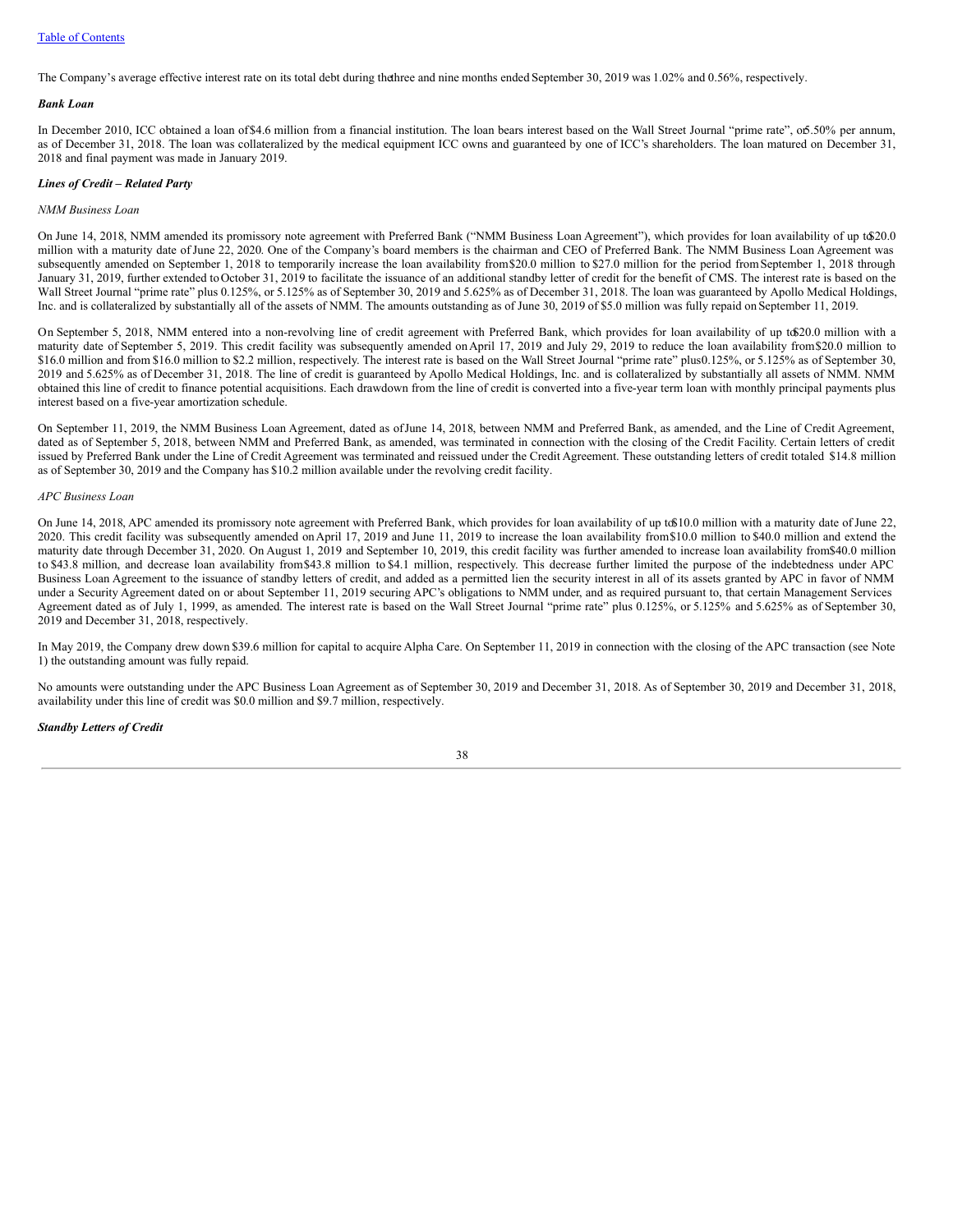On March 3, 2017, APAACO established an irrevocable standby letter of credit with Preferred Bank (through the NMM Business Loan Agreement) for\$6.7 million for the benefit of CMS. The letter of credit expired on December 31, 2018 and was automatically extended without amendment for additional one - year periods from the present or any future expiration date, unless notified by the institution to terminate prior to 90 days from any expiration date. APAACO may continue to draw from the letter of credit for one year following the bank's notification of non-renewal. As of September 30, 2019, CMS has released the Company from this obligation.

On October 2, 2018, APAACO established a second irrevocable standby letter of credit with Preferred Bank (through the NMM Business Loan Agreement) for\$6.6 million for the benefit of CMS. The letter of credit expires on December 31, 2019 and is automatically extended without amendment for additional one - year periods from the present or any future expiration date, unless notified by the institution to terminate prior to 90 days from any expiration date. APAACO may continue to draw from the letter of credit for one year following the bank's notification of non-renewal. This standby letter of credit was subsequently amended on August 14, 2019 to increase amount from \$6.6 million to \$14.8 million and extended expiration date on December 31, 2020 with all other terms and conditions remain unchanged. In connection with the closing of the Credit Facility, this letter of credit was terminated and reissued under the Credit Agreement.

APC established irrevocable standby letters of credit with Preferred Bank under the APC Business Loan Agreement for a total of\$0.3 million for the benefit of certain health plans. The standby letters of credit are automatically extended without amendment for additional one-year periods from the present or any future expiration date, unless notified by the institution in advance of the expiration date that the letter will be terminated.

Alpha Care established irrevocable standby letters of credit with Preferred Bank under the APC Business Loan Agreement for a total of \$3.8 million for the benefit of certain health plans. The standby letters of credit are automatically extended without amendment for additional one-year periods from the present or any future expiration date, unless notified by the institution in advance of the expiration date that the letter will be terminated.

#### **10. Mezzanine and Stockholders' Equity**

#### *Mezzanine*

Pursuant to the shareholder agreements that APC has entered into with its shareholders, in the event of certain disqualifying events specified in the agreements (e.g., the shareholder's death, disability or retirement from the practice of medicine or breach of physician or other agreements with APC), APC has the option to purchase the shares of APC capital stock held by such shareholder for a purchase price specified therein. As APC's shares of capital stock are redeemable upon the occurrence of events that are not solely within APC's control, such APC shares are classified as mezzanine or temporary equity rather than as permanent equity. Accordingly, the Company recognizes noncontrolling interests in APC as mezzanine equity in the condensed consolidated financial statements. APC's shares are not redeemable and it is not probable that the shares will become redeemable as of September 30, 2019 and December 31, 2018.

On December 18, 2018, the Company entered into a settlement agreement and mutual release with former APCN-ACO, Inc. shareholders to repurchase all the equity interests in APC previously held by these shareholders. APC paid approximately \$1.7 million to repurchase 1,662,571 shares of common stock.

## *Stockholders' Equity*

As of the date of this Report, 480,212 holdback shares have not been issued to certain former NMM shareholders who were NMM shareholders at the time of closing of the Merger, as they have yet to submit properly completed letters of transmittal to ApolloMed in order to receive their pro rata portion of ApolloMed common stock and warrants as contemplated under the Merger Agreement. Pending such receipt, such former NMM shareholders have the right to receive, without interest, their pro rata share of dividends or distributions with a record date after the effectiveness of the Merger. The condensed consolidated financial statements have treated such shares of common stock as outstanding, given the receipt of the letter of transmittal is considered perfunctory and the Company is legally obligated to issue these shares in connection with the Merger.

See options and warrants section below for common stock issued upon exercise of stock options and stock purchase warrants.

#### *Options*

The Company's outstanding stock options consisted of the following: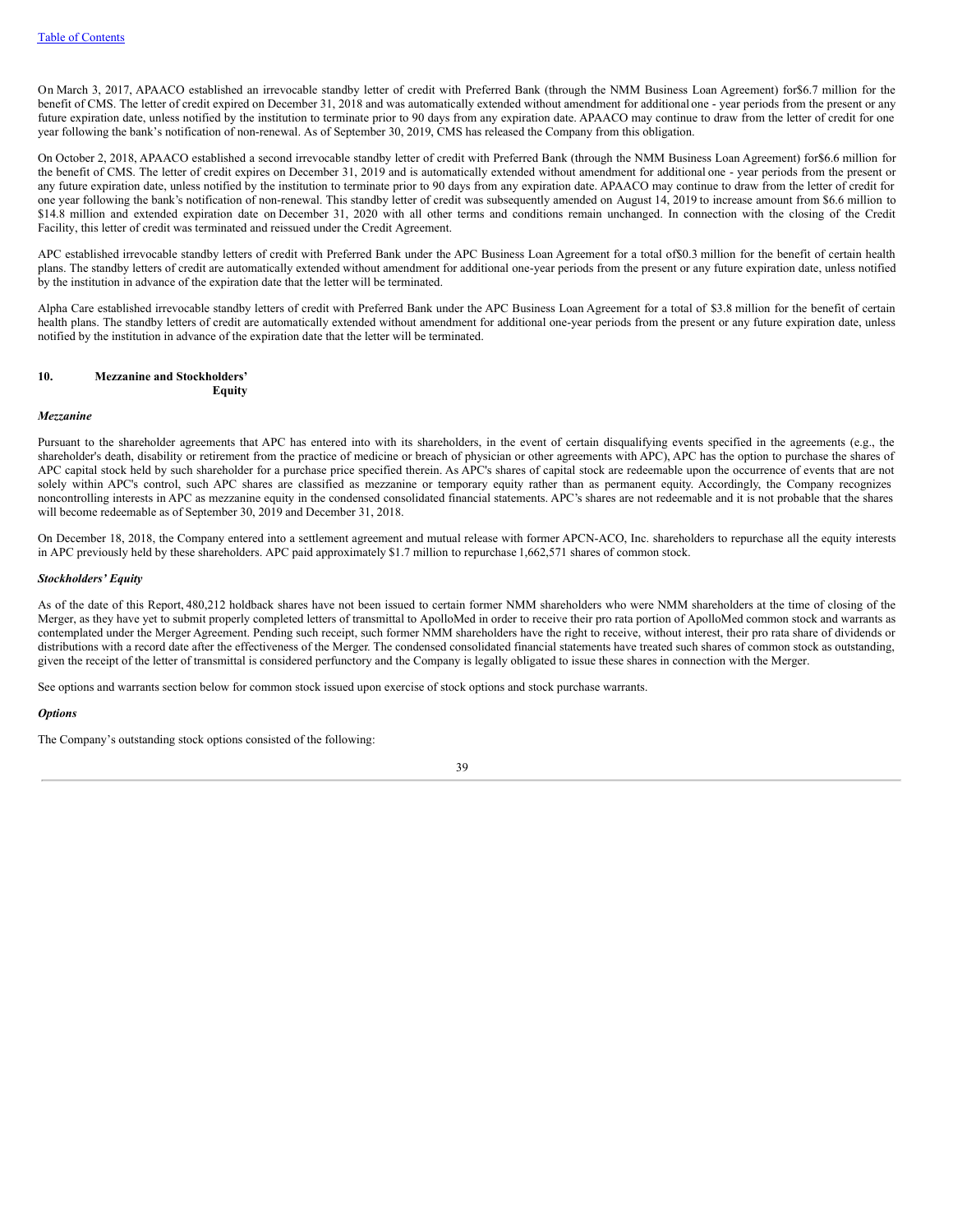|                                           | <b>Shares</b> |               | Weighted<br>Average<br><b>Exercise Price</b> | Weighted<br>Average<br>Remaining<br>Contractual<br>Term<br>(Years) |     | Aggregate<br><b>Intrinsic</b><br>Value<br>(in millions) |
|-------------------------------------------|---------------|---------------|----------------------------------------------|--------------------------------------------------------------------|-----|---------------------------------------------------------|
| Options outstanding at January 1, 2019    | 647,240       | <sup>\$</sup> | 5.62                                         | 4.13                                                               | \$  | 9.2                                                     |
| Options granted                           | 123,378       |               | 17.80                                        | _                                                                  |     | _                                                       |
| Options exercised                         | (203, 524)    |               | 5.77                                         |                                                                    |     | 2.4                                                     |
| Options forfeited                         |               |               |                                              |                                                                    |     |                                                         |
| Options outstanding at September 30, 2019 | 567,094       | \$.           | 8.22                                         | 3.60                                                               |     | 5.4                                                     |
|                                           |               |               |                                              |                                                                    |     |                                                         |
| Options exercisable at September 30, 2019 | 466,216       | \$.           | 5.07                                         | 2.74                                                               | \$. | 5.3                                                     |

During the nine months ended September 30, 2019 and 2018, stock options were exercised for203,524 and 366,454 shares, respectively, of the Company's common stock, which resulted in proceeds of approximately \$1.2 million and \$1.5 million, respectively. The exercise price range from \$1.50 to \$10.00 per share for the exercises during the nine months ended September 30, 2019 and ranged from \$0.01 to \$10.00 per share for the exercises during the nine months ended September 30, 2018.

During the nine months ended September 30, 2018 stock options were exercised pursuant to the cashless exercise provision of the option agreement, with respect to60,536 shares of the Company's common stock, which resulted in the Company issuing 47,576 net shares.

During the nine months ended September 30, 2019, the Company granted 45,000 and 78,378 five year stock options to certain ApolloMed board members and executives, with exercise price of \$18.11 and \$17.62, respectively, which were recognized at fair value, as determined using the Black-Scholes option pricing model and the following assumptions:

| September 30, 2019           | <b>Board Members</b> | <b>Executives</b> |  |  |
|------------------------------|----------------------|-------------------|--|--|
| <b>Expected Term</b>         | 3.0 years            | 4.0 years         |  |  |
| Expected volatility          | $100.27\%$           | 91.04%            |  |  |
| Risk-free interest rate      | $2.51\%$             | $1.55\%$          |  |  |
| Market value of common stock | 18.11                | 17.62             |  |  |
| Annual dividend yield        | $-$ %                | $-$ %             |  |  |
| Forfeiture rate              | $0\%$                | $0\%$             |  |  |

During the three and nine months ended September 30, 2019, the Company recorded approximately \$0.1 million and \$0.4 million of share-based compensation expense associated with the issuance of restricted shares of common stock and vesting of stock options which is included in General and administrative expenses in the accompanying condensed consolidated statement of income, respectively.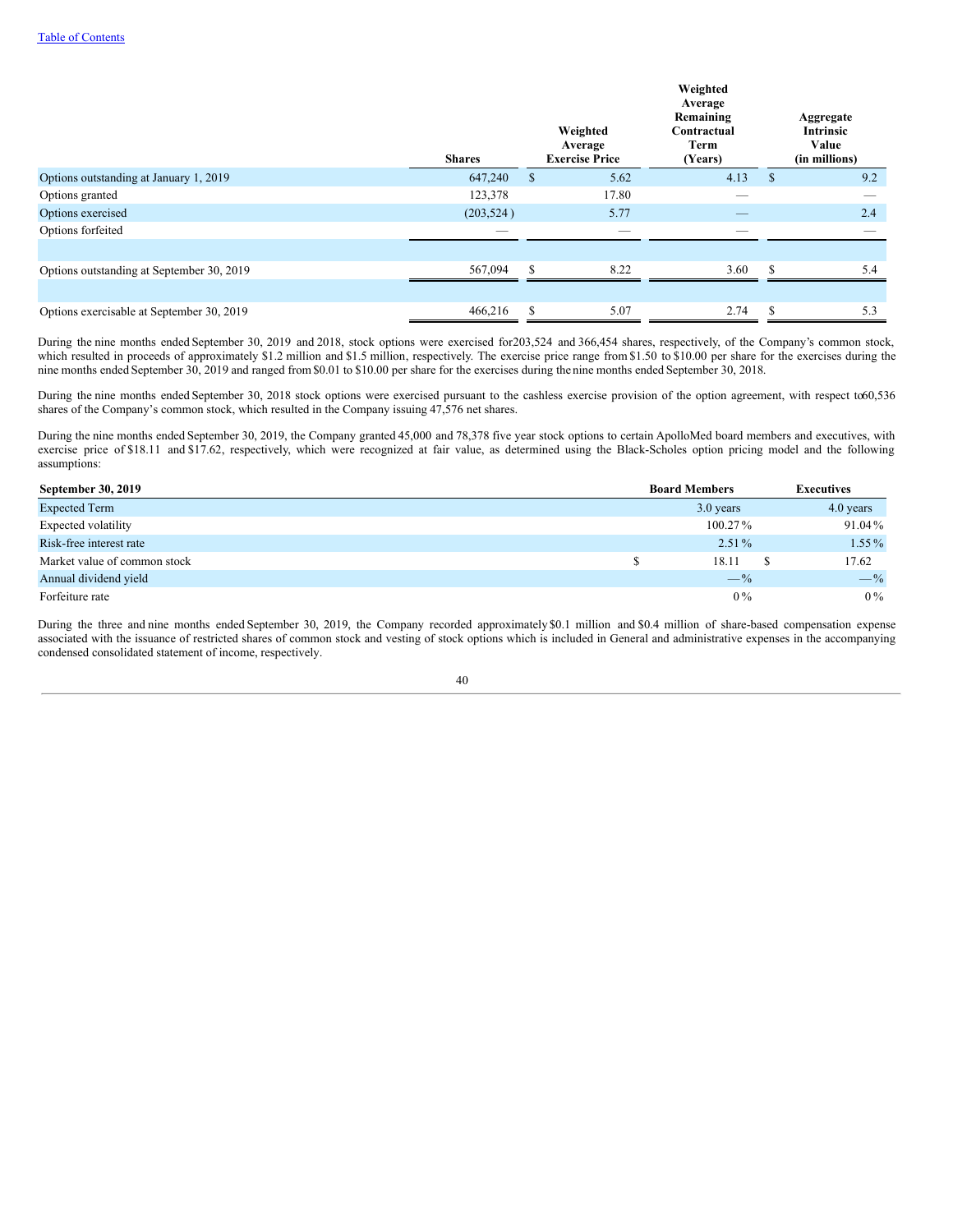Outstanding stock options granted to primary care physicians to purchase shares of APC's common stock consisted of the following:

|                                                           | <b>Shares</b>            | Weighted<br>Average<br><b>Exercise Price</b> |       | Weighted<br>Average<br>Remaining<br>Contractual<br>Term<br>(Years) |                    | Aggregate<br><b>Intrinsic</b><br>Value<br>(in millions) |
|-----------------------------------------------------------|--------------------------|----------------------------------------------|-------|--------------------------------------------------------------------|--------------------|---------------------------------------------------------|
| Options outstanding at January 1, 2019                    | 853,800                  | S                                            | 0.167 | 0.75                                                               | $\mathbf{\hat{s}}$ | 0.5                                                     |
| Options granted                                           | $\overline{\phantom{a}}$ |                                              | __    | _                                                                  |                    | __                                                      |
| Options exercised                                         |                          |                                              |       |                                                                    |                    |                                                         |
| Options expired/forfeited                                 |                          |                                              |       |                                                                    |                    |                                                         |
|                                                           |                          |                                              |       |                                                                    |                    |                                                         |
| Options outstanding and exercisable at September 30, 2019 | 853,800                  | S                                            | 0.167 | 0.00                                                               | <sup>\$</sup>      | 0.5                                                     |

The aggregate intrinsic value is calculated as the difference between the exercise price and the estimated fair value of common stock as ofSeptember 30, 2019.

Share-based compensation expense related to option awards granted to primary care physicians to purchase shares of APC's common stock, are recognized over their respective vesting periods, and consisted of the following:

|                                   |              | <b>Three Months Ended</b><br>September 30, |         |  |  |
|-----------------------------------|--------------|--------------------------------------------|---------|--|--|
|                                   | 2019         |                                            | 2018    |  |  |
| Share-based compensation expense: |              |                                            |         |  |  |
|                                   |              |                                            |         |  |  |
| General and administrative        | \$           | $\mathbb{S}$<br>202,382                    | 202,382 |  |  |
|                                   |              |                                            |         |  |  |
|                                   | \$           | 202,382<br>$\mathbb{S}$                    | 202,382 |  |  |
|                                   |              |                                            |         |  |  |
|                                   |              | <b>Nine Months Ended</b><br>September 30,  |         |  |  |
|                                   | 2019         |                                            | 2018    |  |  |
| Share-based compensation expense: |              |                                            |         |  |  |
|                                   |              |                                            |         |  |  |
| General and administrative        | $\mathbb{S}$ | 607,146<br>$\mathbb{S}$                    | 607,146 |  |  |
|                                   |              |                                            |         |  |  |
|                                   | \$           | 607,146<br>\$                              | 607,146 |  |  |

## *Restricted Stock Awards*

During the three and nine months ended September 30, 2019, the Company granted restricted stock awards totaling117,766 shares to certain executives which are earned based on service conditions. The grant date fair value is that day's closing market price of the Company's common stock. The grant date fair value of the restricted stock was \$2.1 million to be recognized on a straight-line basis over the awards' vesting period ofthree years.

#### *Warrants*

The Company's outstanding warrants consisted of the following: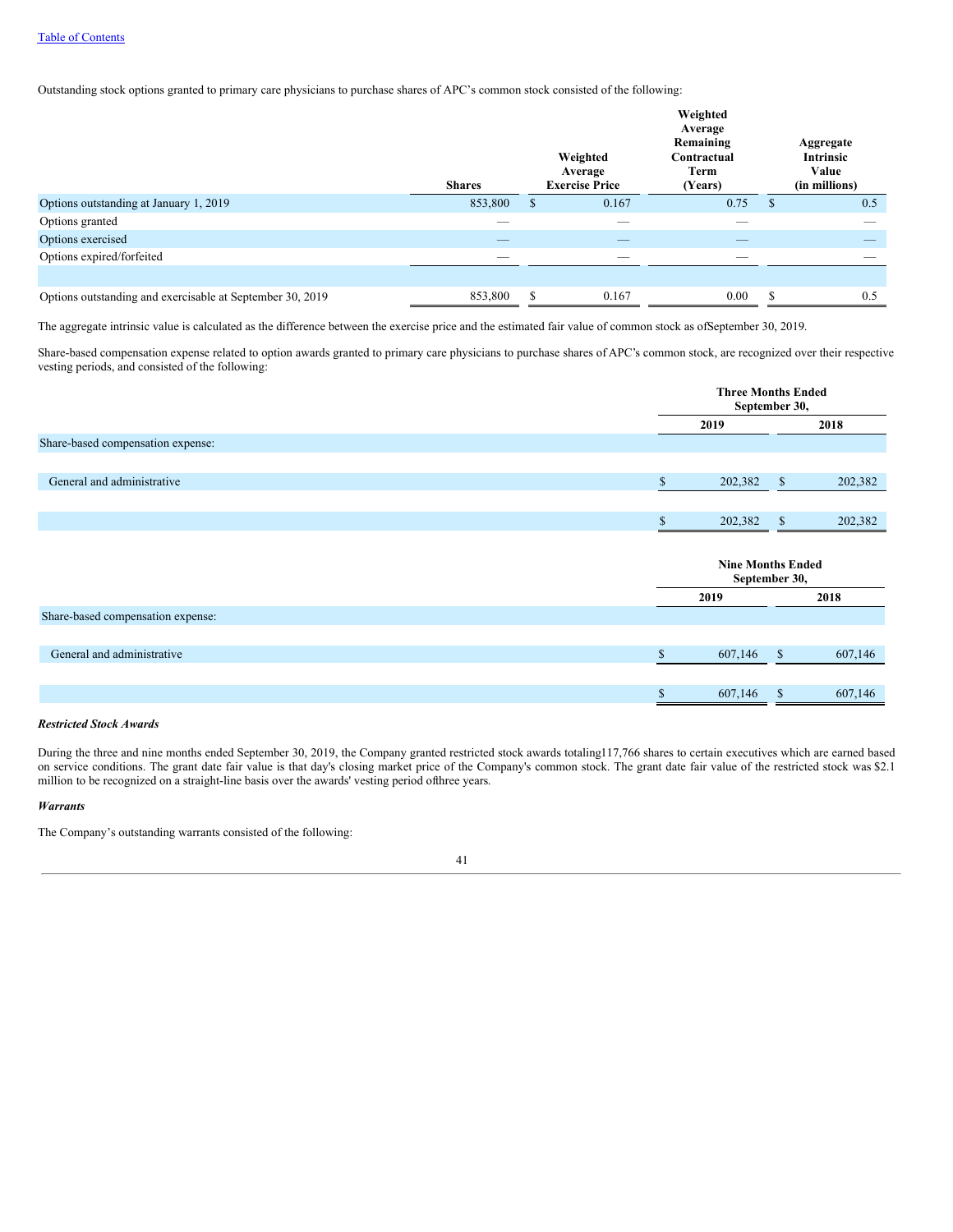|                                            |                         | Weighted<br>Average<br><b>Exercise Price</b><br><b>Shares</b> |                                                             |                          | Weighted<br>Average<br>Remaining<br>Contractual<br>Term<br>(Years) |               |                                                                     |       | Aggregate<br>Intrinsic<br>Value<br>(in millions) |  |  |  |  |  |  |     |
|--------------------------------------------|-------------------------|---------------------------------------------------------------|-------------------------------------------------------------|--------------------------|--------------------------------------------------------------------|---------------|---------------------------------------------------------------------|-------|--------------------------------------------------|--|--|--|--|--|--|-----|
| Warrants outstanding at January 1, 2019    |                         | 3,331,995<br>$\mathbb{S}$                                     |                                                             | 9.93                     | 2.97                                                               |               | $\mathsf{\$}$                                                       | 33.1  |                                                  |  |  |  |  |  |  |     |
| Warrants granted                           |                         | -                                                             |                                                             | $\overline{\phantom{a}}$ |                                                                    | -             |                                                                     |       |                                                  |  |  |  |  |  |  |     |
| Warrants exercised                         |                         | (133, 221)                                                    |                                                             | 9.21                     |                                                                    |               |                                                                     |       |                                                  |  |  |  |  |  |  | 1.4 |
| Warrants expired/forfeited                 |                         |                                                               |                                                             |                          |                                                                    |               |                                                                     |       |                                                  |  |  |  |  |  |  |     |
|                                            |                         |                                                               |                                                             |                          |                                                                    |               |                                                                     |       |                                                  |  |  |  |  |  |  |     |
| Warrants outstanding at September 30, 2019 |                         | 3,198,774<br>\$                                               |                                                             | 9.96                     | 2.26                                                               |               | \$                                                                  | 24.5  |                                                  |  |  |  |  |  |  |     |
| <b>Exercise Price Per</b><br><b>Share</b>  | Warrants<br>Outstanding |                                                               | Weighted<br>Average<br>Remaining<br><b>Contractual Life</b> |                          | Warrants<br>Exercisable                                            |               | Weighted<br>Average<br><b>Exercise Price</b><br>Per<br><b>Share</b> |       |                                                  |  |  |  |  |  |  |     |
| $\mathbb{S}$<br>9.00                       | 971,165                 |                                                               | 1.04                                                        |                          | 971,165                                                            | $\mathsf{\$}$ |                                                                     | 9.00  |                                                  |  |  |  |  |  |  |     |
| 10.00                                      | 1,399,667               |                                                               | 2.55                                                        |                          | 1,399,667                                                          |               |                                                                     | 10.00 |                                                  |  |  |  |  |  |  |     |
| 11.00                                      | 827,942                 |                                                               | 3.19                                                        |                          | 827,942                                                            |               |                                                                     | 11.00 |                                                  |  |  |  |  |  |  |     |
| $$9.00 - 11.00$                            |                         |                                                               | 2.26                                                        |                          |                                                                    |               |                                                                     | 9.96  |                                                  |  |  |  |  |  |  |     |
|                                            | 3,198,774               |                                                               |                                                             |                          | 3,198,774                                                          | \$            |                                                                     |       |                                                  |  |  |  |  |  |  |     |

During the nine months ended September 30, 2019 and 2018, common stock warrants were exercised for133,221 and 268,663 shares, respectively, of the Company's common stock, which resulted in proceeds of approximately \$1.2 million and \$2.1 million, respectively. The exercise price ranged from \$9.00 to \$11.00 per share for the exercises during the nine months ended September 30, 2019 and \$4.00 to \$11.00 during the nine months ended September 30, 2018.

## *Treasury Stock*

APC owned 16,790,576 and 1,682,110 shares of ApolloMed's common stock as of September 30, 2019 and December 31, 2018, which are legally issued and outstanding but excluded from shares of common stock outstanding in the condensed consolidated financial statements, as such shares are treated as treasury shares for accounting purposes. Pursuant to the closing of the APC transaction (see Note 1) and issuance of the Holdback Shares (see Note 14), 15,015,015 of shares purchased and 93,451 shares issued to APC, respectively, are treated as treasury shares. The remaining treasury shares of 168,493 were repurchased from the former APCN-ACO, Inc. shareholders in2018.

## *Dividends*

During the nine months ended September 30, 2019 and 2018, APC paid dividends of \$59.7 million and \$2.0 million, respectively.

During the nine months ended September 30, 2019, CDSC paid dividends of \$1.2 million.

#### **11. Commitments and Contingencies**

## *Regulatory Matters*

Laws and regulations governing the Medicare program and healthcare generally are complex and subject to interpretation. The Company believes that it is in compliance with all applicable laws and regulations and is not aware of any pending or threatened investigations involving allegations of potential wrongdoing. While no regulatory inquiries have been made, compliance with such laws and regulations can be subject to future government review and interpretation as well as significant regulatory action including fines, penalties, and exclusion from the Medicare and Medi-Cal programs.

As risk-bearing organizations, APC, Alpha Care and Accountable Health Care are required to comply with California DMHC regulations, including maintenance of minimum working capital, tangible net equity ("TNE"), cash-to-claims ratio and claims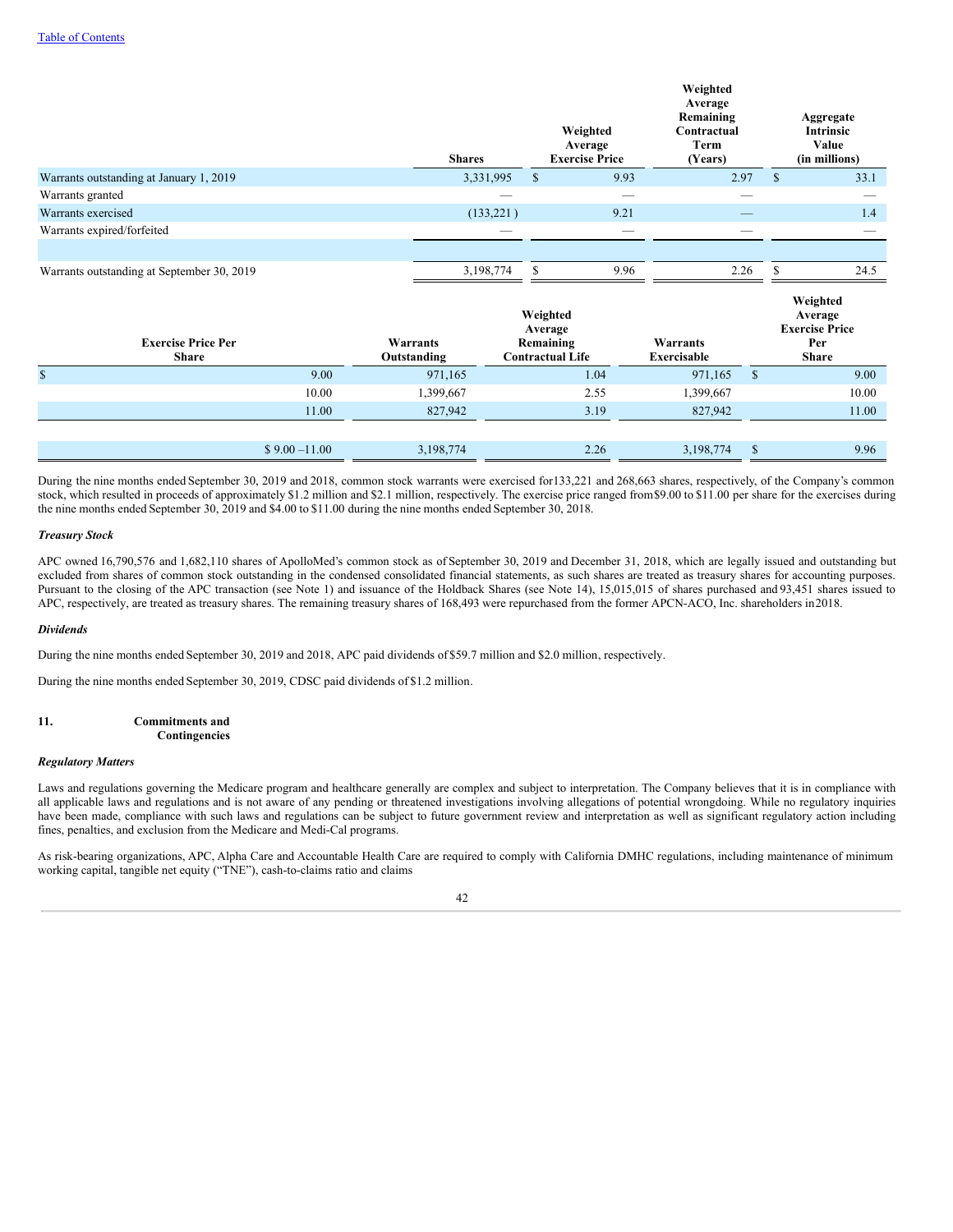payment requirements prescribed by the California DMHC. TNE is defined as net equity less intangibles, less non-allowable assets (which include unsecured amounts due from affiliates), plus subordinated obligations.

Many of the Company's payor and provider contracts are complex in nature and may be subject to differing interpretations regarding amounts due for the provision of medical services. Such differing interpretations may not come to light until a substantial period of time has passed following contract implementation. Liabilities for claims disputes are recorded when the loss is probable and can be estimated. Any adjustments to reserves are reflected in current operations.

#### *Af ordable Care Act*

The Patient Protection and Affordable Care Act ("PPACA") has made significant changes to the United States health care system. The legislation impacted multiple aspects of the health care system, including many provisions that change payments from Medicare, Medicaid and insurance companies. Under this legislation, 33 states have expanded their Medicaid programs to cover previously uninsured childless adults, and four additional states voted in 2018 to expand Medicaid or to elect a governor that pledged to expand Medicaid. In addition, many uninsured individuals have had the opportunity to purchase health insurance via state-based marketplaces, state-based marketplaces using a federal platform, state-partnership marketplaces or the federally-facilitated marketplace. PPACA also implemented a number of health insurance market reforms, such as allowing children to remain on their parents' health insurance until age 26 or prohibiting certain plans from denying coverage based on pre-existing conditions. Nationally, these reforms have reduced the number of uninsured individuals.

It is unclear what changes may be made to PPACA with the divided Congress, current presidential administration, and pending litigation over the validity of PPACA. The Administration has promulgated rules to broaden the availability of coverage options that do not comply with the full range of PPACA requirements for individual market coverage, namely Association Health Plans and Short-Term Limited-Duration Insurance. The Administration has also provided additional guidance on state PPACA waivers. These executive actions have been or may be challenged in court. In addition, the Tax Cuts and Jobs Act ("TCJA"), passed in December 2017, eliminates the individual mandate penalty under PPACA, effective January 1, 2019. The individual mandate penalty was included in PPACA to address concerns that other market reforms expanding access to coverage might produce adverse selection and higher premiums. The extent to which the repeal of the individual mandate penalty will impact the uninsured rate and 2019 premiums is unclear at this juncture. On December 14, 2018, the United States District Court for the Northern District of Texas ruled that the individual mandate without the penalty is unconstitutional and that PPACA is therefore invalid in its entirety. Litigation on this issue is ongoing, with the administration indicating it will continue implementing PPACA pending any appeals, the court ordering expedited briefing on a potential stay and certification of an interlocutory appeal, and pending litigation in the United States District Court for the District of Maryland to ensure continued implementation of PPACA. This litigation along with any future legislative changes to PPACA or other federal and state legislation could have a material impact on the operations of the Company. The Company is continuing to monitor the legislative environment and developments in pending litigation for risks and uncertainties.

#### *Standby Letters of Credit*

As part of the APAACO participation with CMS, the Company must provide a financial guarantee to CMS, the guarantee generally must be in an amount equal to2% of the Company's benchmark Medicare Part A and Part B expenditures. The Company has established an irrevocable standby letter of credit with Preferred Bank of \$14.8 million for the 2018 and 2019 performance years (see Note 9).

APC established irrevocable standby letters of credit with a financial institution for a total of\$0.3 million for the benefit of certain health plans. The standby letters of credit are automatically extended without amendment for additional one-year periods from the present or any future expiration date, unless notified by the institution in advance of the expiration date that the letter will be terminated (see Note 9).

Alpha Care established irrevocable standby letters of credit with a financial institution for a total of \$3.8 million for the benefit of certain health plans. The standby letters of credit are automatically extended without amendment for additional one-year periods from the present or any future expiration date, unless notified by the institution in advance of the expiration date that the letter will be terminated. (see Note 9).

#### *Litigation*

From time to time, the Company is involved in various legal proceedings and other matters arising in the normal course of its business. The resolution of any claim or litigation is subject to inherent uncertainty and could have a material adverse effect on the Company's financial condition, cash flows or results of operations.

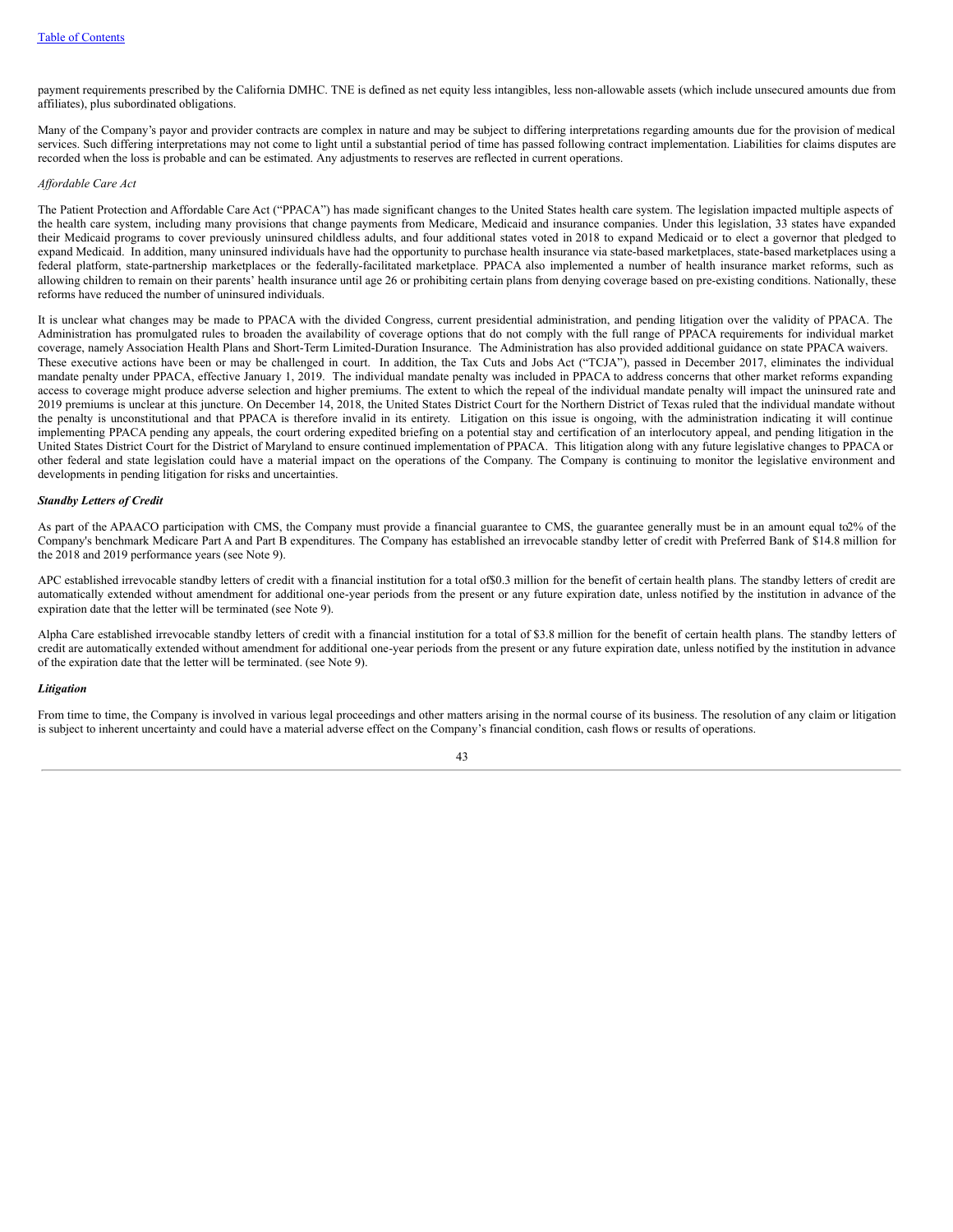#### *Prospect Medical Systems*

On or about March 23, 2018 and April 3, 2018, a Demand for Arbitration and an Amended Demand for Arbitration were filed by Prospect Medical Group, Inc. and Prospect Medical Systems, Inc. (collectively, "Prospect") against MMG, ApolloMed and AMM with Judicial Arbitration Mediation Services in California, arising out of MMG's purported business plans, seeking damages in excess of \$5.0 million, and alleging breach of contract, violation of unfair competition laws, and tortious interference with Prospect's current and future economic relationships with its health plans and their members. MMG, ApolloMed and AMM dispute the allegations and intend to vigorously defend against this matter. The resolution of this matter and any potential range of loss in excess of any current accrual cannot be reasonably determined or estimated at this time primarily because the matter has not been fully arbitrated and presents unique regulatory and contractual interpretation issues.

#### *Liability Insurance*

The Company believes that its insurance coverage is appropriate based upon the Company's claims experience and the nature and risks of the Company's business. In addition to the known incidents that have resulted in the assertion of claims, the Company cannot be certain that its insurance coverage will be adequate to cover liabilities arising out of claims asserted against the Company, the Company's affiliated professional organizations or the Company's affiliated hospitalists in the future where the outcomes of such claims are unfavorable. The Company believes that the ultimate resolution of all pending claims, including liabilities in excess of the Company's insurance coverage, will not have a material adverse effect on the Company's financial position, results of operations or cash flows; however, there can be no assurance that future claims will not have such a material adverse effect on the Company's business. Contracted physicians are required to obtain their own insurance coverage.

Although the Company currently maintains liability insurance policies on a claims-made basis, which are intended to cover malpractice liability and certain other claims, the coverage must be renewed annually, and may not continue to be available to the Company in future years at acceptable costs, and on favorable terms.

#### **12. Related Party Transactions**

On November 16, 2015, UCAP entered into a subordinated note receivable agreement with UCI, a48.9% owned equity method investee (See Note 5), in the amount of\$5.0 million. On June 28, 2018 and November 28, 2018, UCAP entered into two additional subordinated note receivable agreements with UCI in the amount o\$2.5 million and \$5.0 million, respectively (see Note 6).

During the three and nine months ended September 30, 2019 and 2018, NMM earned approximately \$4.4 million and \$6.1 million, respectively, and \$12.9 million and \$16.0 million, respectively, in management fees from LMA, which is accounted for under the equity method based on25% equity ownership interest held by APC in LMA's IPA line of business (see Note 5).

During the three and nine months ended September 30, 2019 and 2018, APC paid approximately \$0.7 million, respectively, and \$2.1 million and \$1.9 million, respectively, to PMIOC for provider services, which is accounted for under the equity method based on 40% equity ownership interest held by APC (see Note 5).

During the three and nine months ended September 30, 2019 and 2018, APC paid approximately \$2.0 million and \$1.7 million, respectively, and \$5.8 million and \$5.5 million, respectively, to DMG for provider services, which is accounted for under the equity method based on 40% equity ownership interest held by APC (see Note 5).

During the three and nine months ended September 30, 2019 and 2018, APC paid approximately \$0.1 million, respectively, and \$0.2 million, respectively, to Advanced Diagnostic Surgery Center for services as a provider. Advanced Diagnostic Surgery Center shares common ownership with certain board members of APC.

During the three and nine months ended September 30, 2019 and 2018, APC paid an aggregate of approximately \$6.7 million and \$7.3 million, respectively, and \$23.1 million and \$29.2 million, respectively, to shareholders of APC for provider services, which include approximately \$1.8 million and \$2.4 million, respectively, and \$6.9 million and \$9.8 million, respectively, to shareholders who are also officers of APC.

During the three and nine months ended September 30, 2019 and 2018, NMM paid approximately\$0.3 million, respectively and \$0.8 million, respectively, to Medical Property Partners ("MPP") for an office lease. MPP shares common ownership with certain board members of NMM.

During the three and nine months ended September 30, 2018, APC paid \$0.1 million and \$0.2 million, respectively, to Tag-2 Medical Investment Group, LLC ("Tag-2") for an office lease. Tag-2 shares common ownership with certain board members of APC.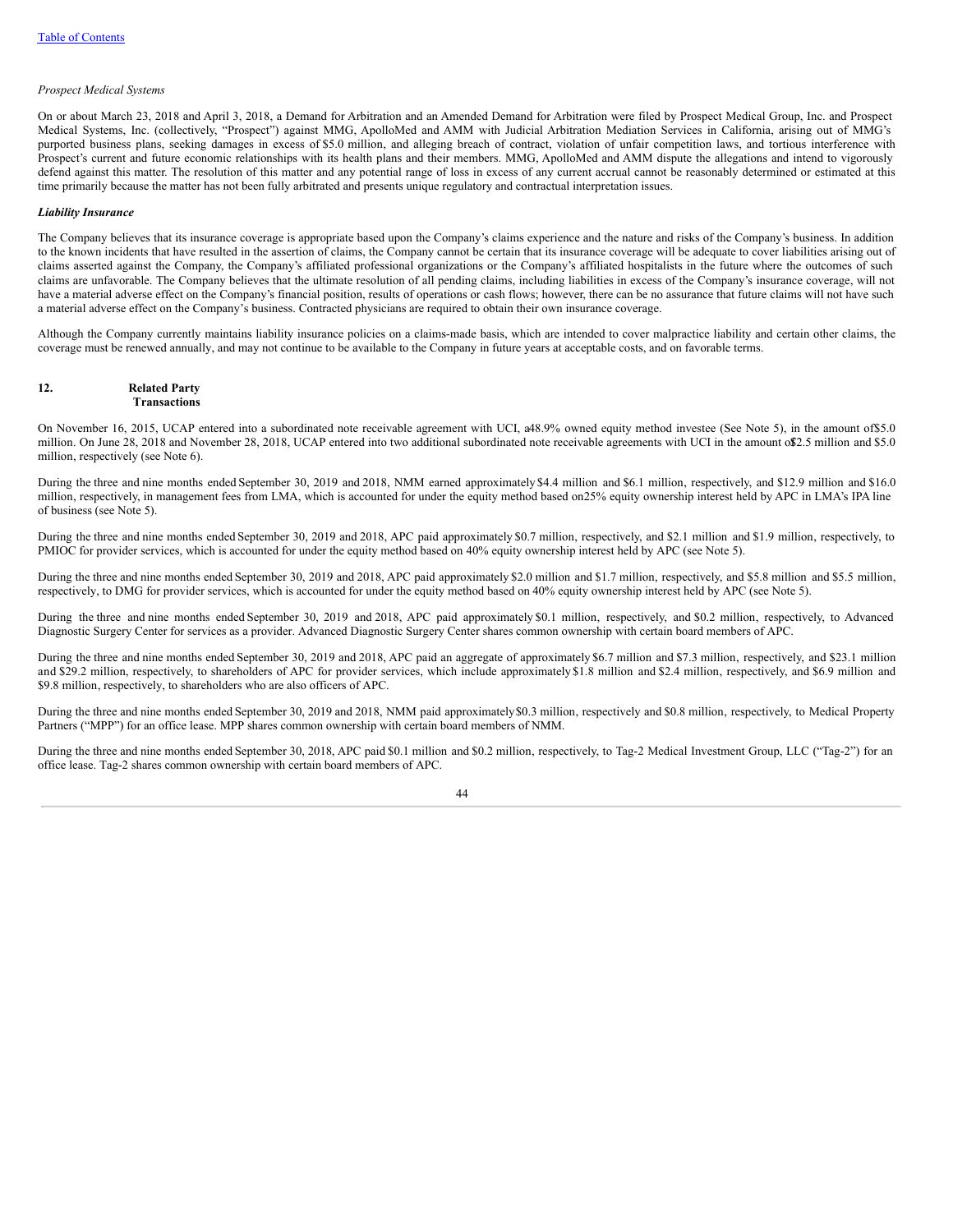During the three and nine months ended September 30, 2019 and 2018, the Company paid approximately \$0.1 million and \$0.2 million, respectively, and \$0.3 million, respectively, to Critical Quality Management Corp ("CQMC") for an office lease. CQMC shares common ownership with certain board members of APC.

During the three and nine months ended September 30, 2019 and 2018, SCHC paid approximately \$0.1 million, respectively, and \$0.3 million, respectively, to Numen, LLC ("Numen") for an office lease. Numen is owned by a shareholder of APC.

During the three and nine months ended September 30, 2019, NMM paid approximately \$0.3 million, respectively, to AchievaMed, Inc., for an office lease. NMM has an investment in AchievaMed (see Note 5).

The Company has agreements with HSMSO, Aurion Corporation ("Aurion"), and AHMC Healthcare ("AHMC") for services provided to the Company. One of the Company's board members is an officer of AHMC, HSMSO and Aurion. Aurion is also partially owned by one of the Company's board members. The following table sets forth fees incurred and income earned related to AHMC, HSMSO and Aurion Corporation:

|                                 | Three Months Ended September 30, |            |  | Nine Months Ended September 30, |  |             |  |             |
|---------------------------------|----------------------------------|------------|--|---------------------------------|--|-------------|--|-------------|
|                                 |                                  | 2019       |  | 2018                            |  | 2019        |  | 2018        |
| AHMC – Risk pool and Capitation |                                  | 11.215,000 |  | 35,771,000                      |  | 39,165,000  |  | 69,169,000  |
| HSMSO – Management fees, net    |                                  | (160,000)  |  | (1,311,000)                     |  | (1,075,000) |  | (2,786,000) |
| Aurion – Management fees        |                                  | (76,000)   |  | (78,000)                        |  | (232,000)   |  | (242,000)   |
|                                 |                                  |            |  |                                 |  |             |  |             |
| Net total                       |                                  | 10.979,000 |  | 34,382,000                      |  | 37,858,000  |  | 66,141,000  |

The Company and AHMC has a risk sharing agreement with certain AHMC hospitals to share the surplus and deficits of each of the hospital pools. During thethree and nine months ended September 30, 2019 and 2018, the Company has recognized risk pool revenue under this agreement of\$11.0 million and \$45.2 million respectively and \$31.9 million and \$71.8 million, respectively, for which \$34.0 million and \$44.2 million remain outstanding as of September 30, 2019 and December 31, 2018, respectively.

In addition, affiliates wholly-owned by the Company's officers, including our Co-CEO, Dr. Lam, are reported in the accompanying condensed consolidated statement of income on a consolidated basis, together with the Company's subsidiaries, and therefore, the Company does not separately disclose transactions between such affiliates and the Company's subsidiaries as related party transactions.

For equity method investments, loans receivable and line of credits from related parties, see Notes 5, 6 and 9, respectively.

## **13. Income Taxes**

The Company uses the liability method of accounting for income taxes as set forth in ASC 740. Under the liability method, deferred taxes are determined based on differences between the financial statement and tax bases of assets and liabilities using enacted tax rates.

On an interim basis, the Company estimates what its anticipated annual effective tax rate will be and records a quarterly income tax provision (benefit) in accordance with the estimated annual rate, plus the tax effect of certain discrete items that arise during the quarter. As the fiscal year progresses, the Company refines its estimates based on actual events and financial results during the quarter. This process can result in significant changes to the Company's estimated effective tax rate. When this occurs, the income tax provision (benefit) is adjusted during the quarter in which the estimates are refined so that the year-to-date provision reflects the estimated annual effective tax rate. These changes, along with adjustments to the Company's deferred taxes and related valuation allowance, may create fluctuations in the overall effective tax rate from quarter to quarter.

As of September 30, 2019 due to the overall cumulative losses incurred in recent years, the Company maintained a full valuation allowance against its deferred tax assets related to loss entities the Company cannot consolidate under the Federal consolidation rules, as realization of these assets is uncertain.

The Company's effective tax rate for the three andnine months ended September 30, 2019 differed from the U.S. federal statutory rate primarily due to state income taxes, income from flow through entities, nondeductible permanent items, and change in valuation allowance.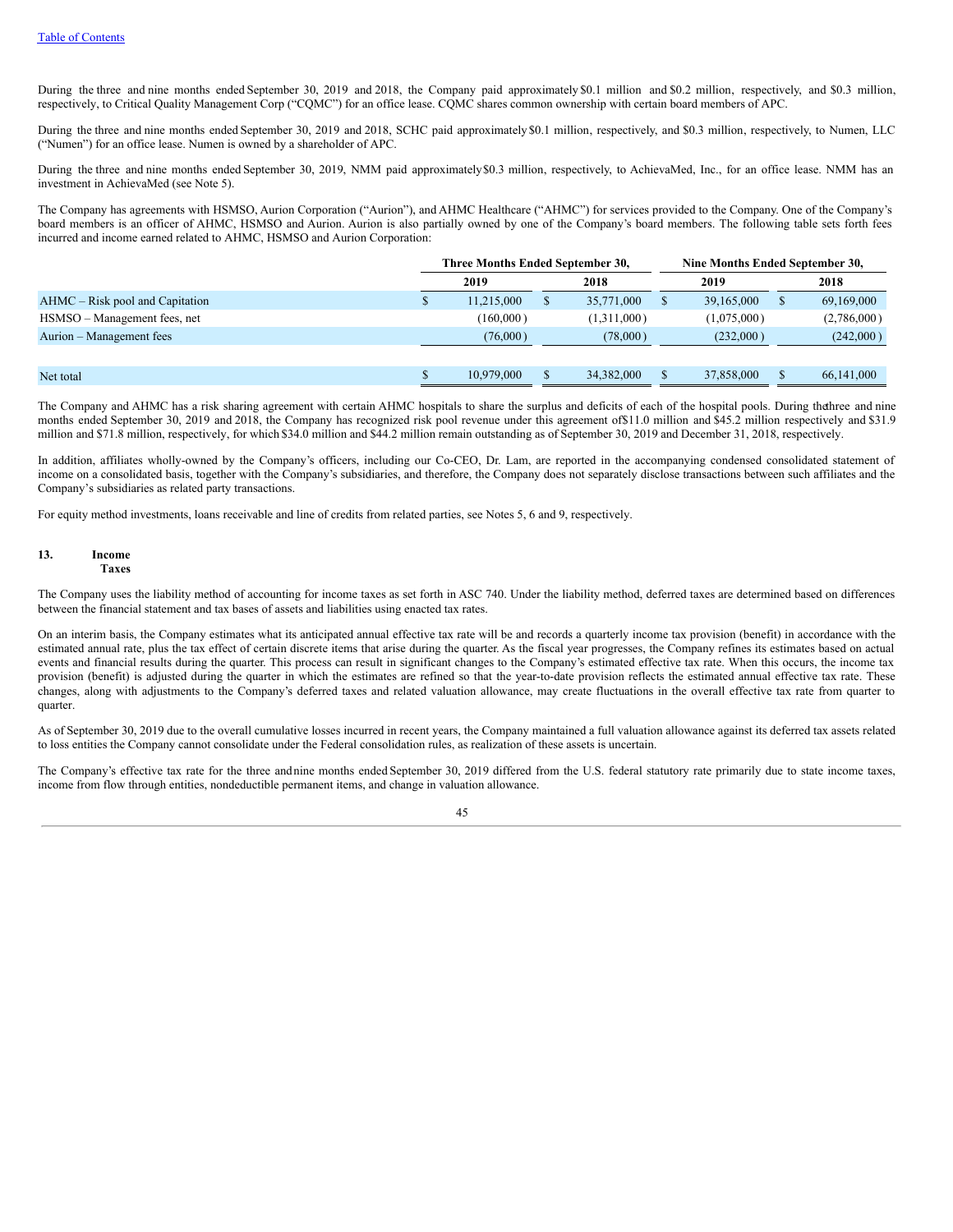As of September 30, 2019, the Company does not have any unrecognized tax benefits related to various federal and state income tax matters. The Company will recognize accrued interest and penalties related to unrecognized tax benefits in income tax expense.

The Company is subject to U.S. federal income tax as well as income tax in California. The Company and its subsidiaries' state and Federal income tax returns are open to audit under the statute of limitations for the years ended December 31, 2014 through December 31, 2017 and for the years ended December 31, 2015 throughDecember 31, 2017, respectively. The Company does not anticipate material unrecognized tax benefits within the next 12 months.

#### **14. Earnings Per Share**

Basic earnings per share is calculated using the weighted average number of shares of the Company's common stock issued and outstanding during a certain period, and is calculated by dividing net income attributable to Apollo Medical Holdings, Inc. by the weighted average number of shares of the Company's common stock issued and outstanding during such period. Diluted earnings per share is calculated using the weighted average number of shares of common stock and potentially dilutive shares of common stock outstanding during the period, using the as-if converted method for secured convertible notes, preferred stock, and the treasury stock method for options and common stock warrants.

Pursuant to the Merger Agreement, ApolloMed held back 10% of the shares of its common stock that were issuable to NMM shareholders ("Holdback Shares") to secure indemnification of ApolloMed and its affiliates under the Merger Agreement. The Holdback Shares will be held for a period of up to 24 months, with 50% issued on the first anniversary of the merger and the remaining 50% issued on the second anniversary, after the closing of the Merger (to be distributed on a pro-rata basis to former NMM shareholders), during which ApolloMed may seek indemnification for any breach of, or noncompliance with, any provision of the Merger Agreement, by NMM. These Holdback Shares are excluded from the computation of basic earnings per share, but included in diluted earnings per share. As of September 30, 2019 and December 31, 2018 APC held 16,790,576 and 1,682,110 shares of ApolloMed's common stock, respectively, which are treated as treasury shares for accounting purposes and not included in the number of shares of common stock outstanding used to calculate earnings per share.

Below is a summary of the earnings per share computations:

| Three Months Ended September 30,                              |   | 2019       |  | 2018         |
|---------------------------------------------------------------|---|------------|--|--------------|
| Earnings per share $-$ basic                                  |   | 0.11       |  | 0.28         |
| Earnings per share – diluted                                  | S | 0.10       |  | 0.24         |
| Weighted average shares of common stock outstanding – basic   |   | 34,643,754 |  | 32,917,007   |
| Weighted average shares of common stock outstanding – diluted |   | 37,792,266 |  | 38, 387, 700 |
| Nine Months Ended September 30,                               |   | 2019       |  | 2018         |
|                                                               |   |            |  |              |
| Earnings per share – basic                                    |   | 0.21       |  | 0.43         |
| Earnings per share – diluted                                  |   | 0.20       |  | 0.37         |
| Weighted average shares of common stock outstanding – basic   |   | 34,555,124 |  | 32,672,793   |

Below is a summary of the shares included in the diluted earnings per share computations:

| Three Months Ended September 30,                              | 2019       | 2018         |
|---------------------------------------------------------------|------------|--------------|
| Weighted average shares of common stock outstanding – basic   | 34,643,754 | 32,917,007   |
| 10% shares held back pursuant to indemnification clause       | 1,511,332  | 3,039,609    |
| Stock options                                                 | 299,536    | 648,724      |
| Warrants                                                      | 1.337.644  | 1,782,360    |
| Weighted average shares of common stock outstanding – diluted | 37,792,266 | 38, 387, 700 |

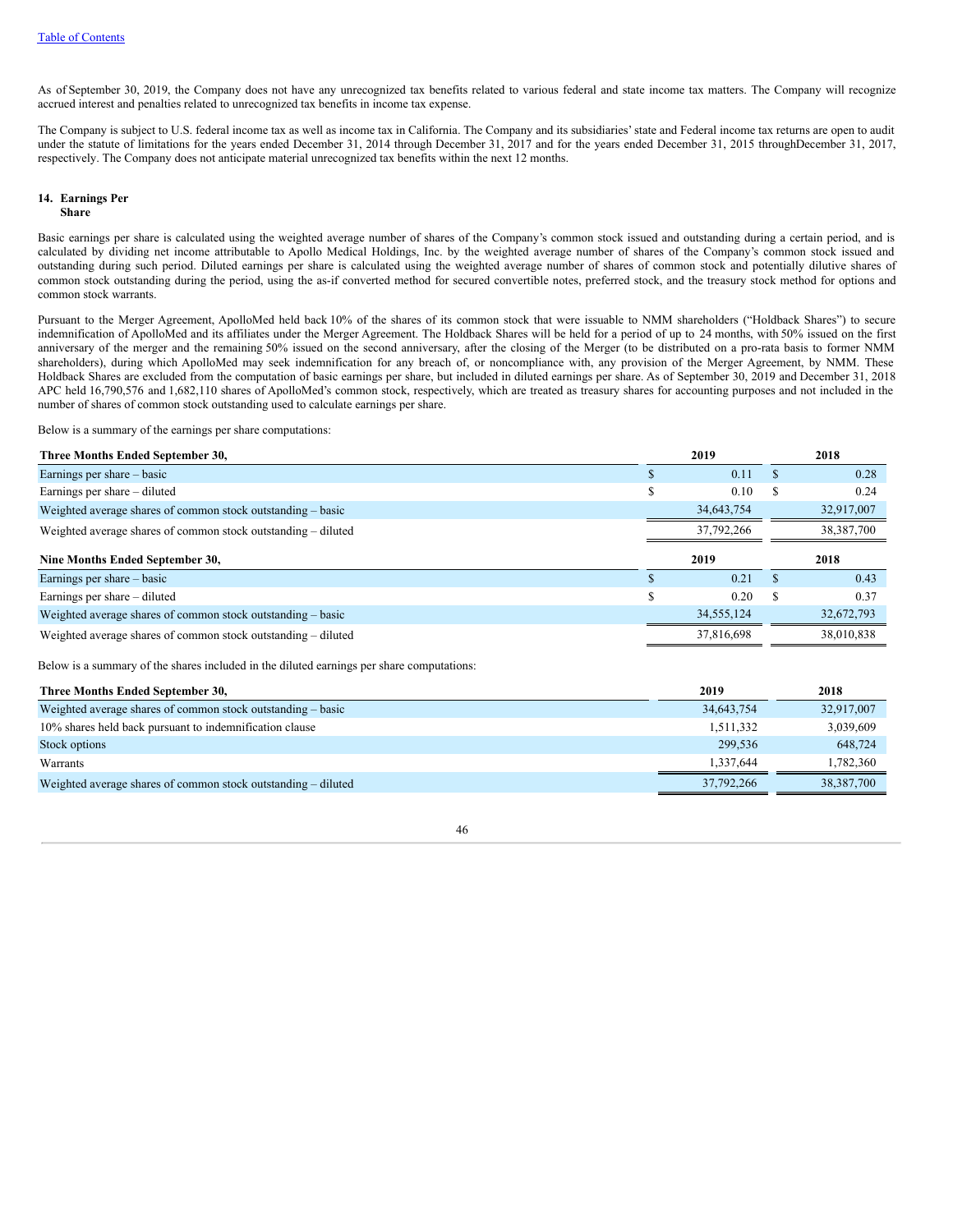### Table of [Contents](#page-1-0)

| Nine Months Ended September 30,                               | 2019       | 2018       |
|---------------------------------------------------------------|------------|------------|
| Weighted average shares of common stock outstanding – basic   | 34.555.124 | 32,672,793 |
| 10% shares held back pursuant to indemnification clause       | 1,511,332  | 3,039,609  |
| Stock options                                                 | 307.665    | 633,131    |
| Warrants                                                      | 1.442.577  | 1.665.305  |
| Weighted average shares of common stock outstanding – diluted | 37,816,698 | 38,010,838 |

# **15. Variable Interest Entities**

**(VIEs)**

A VIE is defined as a legal entity whose equity owners do not have sufficient equity at risk, or, as a group, the holders of the equity investment at risk lack any of the following three characteristics: decision-making rights, the obligation to absorb losses, or the right to receive the expected residual returns of the entity. The primary beneficiary is identified as the variable interest holder that has both the power to direct the activities of the VIE that most significantly affect the entity's economic performance and the obligation to absorb expected losses or the right to receive benefits from the entity that could potentially be significant to the VIE.

The Company follows guidance on the consolidation of VIEs that requires companies to utilize a qualitative approach to determine whether it is the primary beneficiary of a VIE. See Note 2 – "Basis of Presentation and Summary of Significant Accounting Policies" to the accompanying condensed consolidated financial statements for information on how the Company determines VIEs and its treatment.

The following table includes assets that can only be used to settle the liabilities of APC, including Alpha Care and Accountable Health Care, and the creditors of APC, including Alpha Care and Accountable Health Care, have no recourse to the Company, nor do creditors of the Company have recourse against the assets of APC, including Alpha Care and Accountable Health Care. These assets and liabilities, with the exception of the investment in a privately held entity that does not report net asset value per share and amounts due to affiliates, which are eliminated upon consolidation with NMM, are included in the accompanying condensed consolidated balance sheets.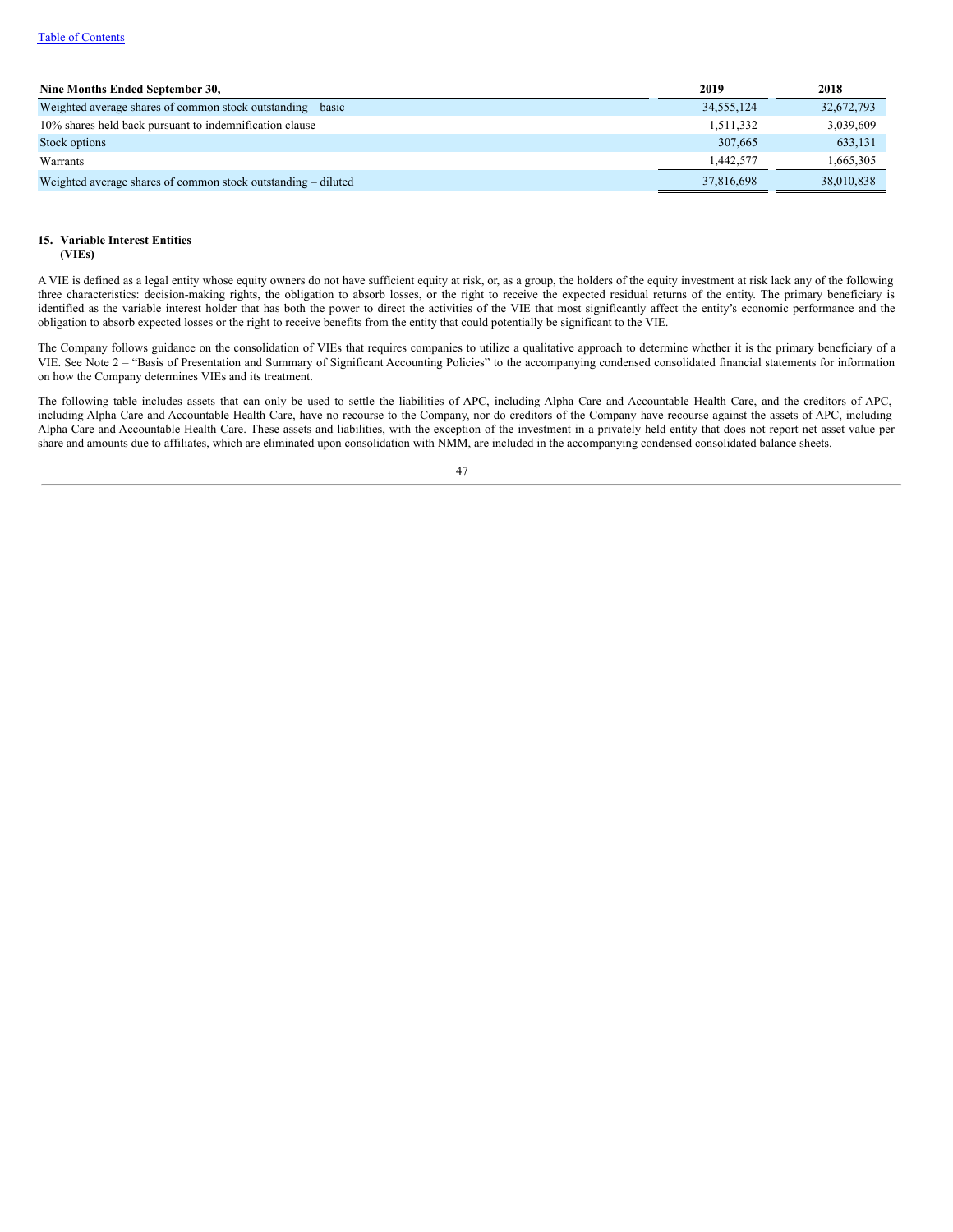|                                                                                      | September 30,<br>2019 |               | December 31,<br>2018 |             |
|--------------------------------------------------------------------------------------|-----------------------|---------------|----------------------|-------------|
| <b>Assets</b>                                                                        |                       |               |                      |             |
| <b>Current assets</b>                                                                |                       |               |                      |             |
| Cash and cash equivalents                                                            | $\mathbb{S}$          | 201,806,867   | $\mathbb{S}$         | 71,726,342  |
| Restricted cash                                                                      |                       | 20,150        |                      |             |
| Investment in marketable securities                                                  |                       | 1,087,197     |                      | 1,066,103   |
| Receivables, net                                                                     |                       | 17,992,524    |                      | 3,904,586   |
| Receivables, net - related party                                                     |                       | 36,046,032    |                      | 45,258,916  |
| Prepaid expenses and other current assets                                            |                       | 5,557,928     |                      | 3,647,654   |
| Loan receivable - related party, short term                                          |                       | 6,425,000     |                      |             |
| Total current assets                                                                 |                       | 268,935,698   |                      | 125,603,601 |
|                                                                                      |                       |               |                      |             |
| <b>Noncurrent assets</b>                                                             |                       |               |                      |             |
| Land, property and equipment, net                                                    |                       | 9,698,849     |                      | 9,602,228   |
| Intangible assets, net                                                               |                       | 91,539,651    |                      | 58,984,420  |
| Goodwill                                                                             |                       | 107,551,295   |                      | 56,213,450  |
| Loans receivable - related parties                                                   |                       | 12,500,000    |                      | 12,500,000  |
| Investment in a privately held entity that does not report net asset value per share |                       | 4,725,000     |                      | 4,725,000   |
| Investments in other entities - equity method                                        |                       | 35,840,977    |                      | 26,707,404  |
| Restricted cash                                                                      |                       |               |                      |             |
|                                                                                      |                       | 746,104       |                      | 745,470     |
| Right-of-use assets<br>Other assets                                                  |                       | 3,758,391     |                      |             |
|                                                                                      |                       | 1,058,601     |                      | 839,085     |
| Total noncurrent assets                                                              |                       | 267,418,868   |                      | 170,317,057 |
|                                                                                      |                       |               |                      |             |
|                                                                                      |                       |               |                      |             |
| <b>Total assets</b>                                                                  | $\mathbb{S}$          | 536, 354, 566 | $\mathbb{S}$         | 295,920,658 |
|                                                                                      |                       |               |                      |             |
| <b>Current liabilities</b>                                                           |                       |               |                      |             |
| Accounts payable and accrued expenses                                                | \$                    | 8,811,988     | \$                   | 6,378,751   |
| Fiduciary accounts payable                                                           |                       | 1,734,142     |                      | 1,538,598   |
| Medical liabilities                                                                  |                       | 48,759,183    |                      | 24,983,110  |
| Income taxes payable                                                                 |                       | 1,393,492     |                      | 11,621,861  |
| Amount due to affiliate                                                              |                       | 26,859,007    |                      | 11,505,680  |
| Bank loan                                                                            |                       |               |                      | 40,257      |
|                                                                                      |                       | 271,279       |                      |             |
| Dividends payable<br>Lease liabilities                                               |                       | 837,984       |                      |             |
| Capital lease obligations                                                            |                       | 101,741       |                      | 101,741     |
|                                                                                      |                       |               |                      |             |
| Total current liabilities                                                            |                       | 88,768,816    |                      | 56,169,998  |
|                                                                                      |                       |               |                      |             |
| <b>Noncurrent liabilities</b>                                                        |                       |               |                      |             |
| Lines of credit                                                                      |                       |               |                      |             |
| Deferred tax liability                                                               |                       | 23,765,062    |                      | 15,693,159  |
| Liability for unissued equity shares                                                 |                       | 1,185,025     |                      | 1,185,025   |
| Lease liabilities                                                                    |                       | 2,861,560     |                      |             |
| Capital lease obligations                                                            |                       | 441,241       |                      | 517,261     |
|                                                                                      |                       |               |                      |             |
| Total noncurrent liabilities                                                         |                       | 28,252,888    |                      | 17,395,445  |
|                                                                                      |                       |               |                      |             |
| <b>Total liabilities</b>                                                             | $\mathbb{S}$          | 117,021,704   | \$                   | 73,565,443  |

The assets of the Company's other consolidated VIEs were not considered significant.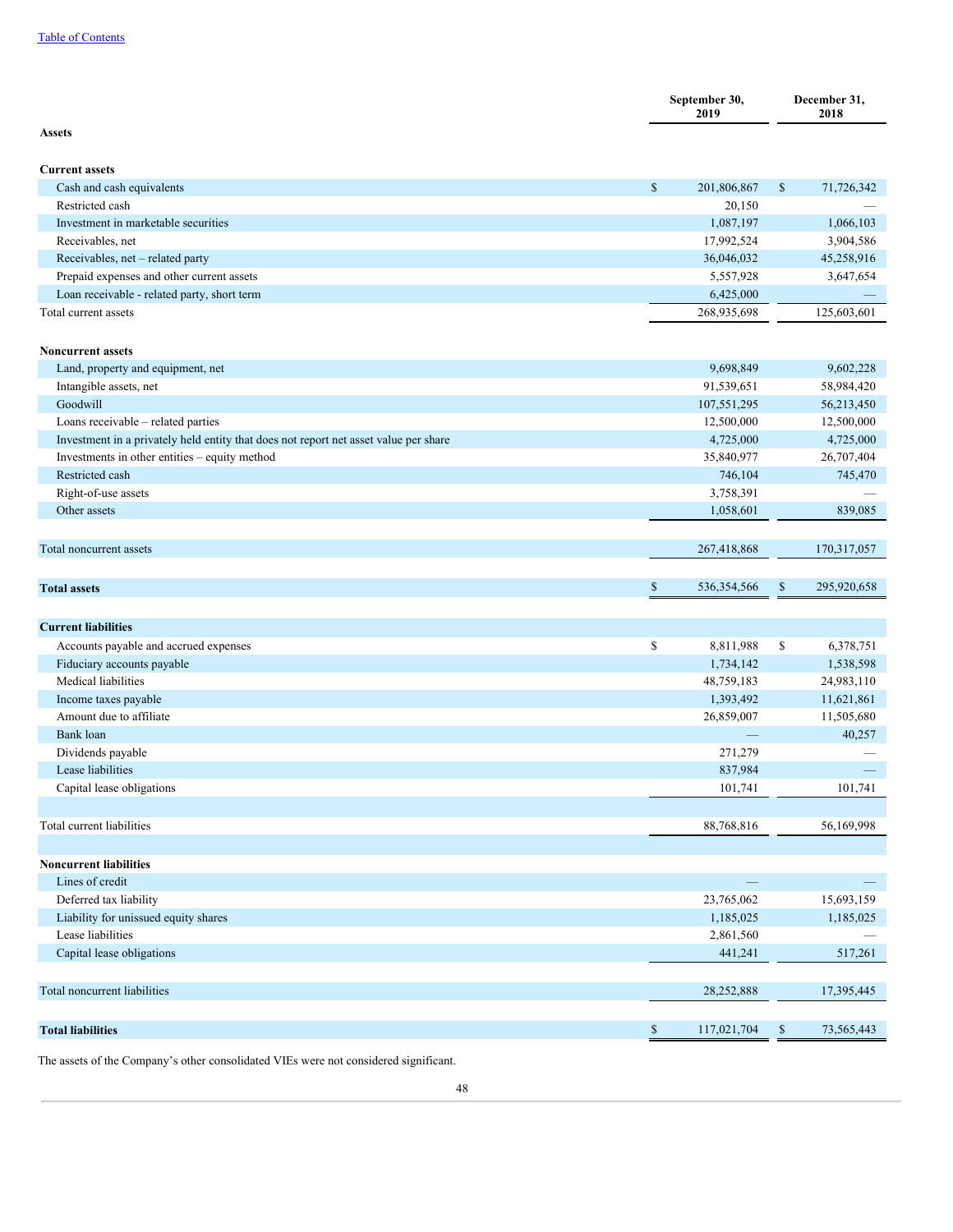## **16. Leases**

The Company has operating and finance leases for corporate offices, doctors' offices, and certain equipment. These leases have remaining lease terms of1 month to 5 years, some of which may include options to extend the leases for up to 10 years, and some of which may include options to terminate the leases within one year. As ofSeptember 30, 2019 and December 31, 2018, assets recorded under finance leases were\$0.5 million and \$0.6 million, respectively, and accumulated depreciation associated with finance leases was \$0.2 million, respectively.

Also, the Company rents or subleases certain real estate to third parties, which are accounted for as operating leases.

Leases with an initial term of12 months or less are not recorded on the balance sheet.

The components of lease expense were as follows:

|                               |    | <b>Three Months</b><br><b>Ended September</b><br>30, 2019 |            |              |            | <b>Nine Months Ended</b><br>September 30, 2019 |  |
|-------------------------------|----|-----------------------------------------------------------|------------|--------------|------------|------------------------------------------------|--|
| Operating lease cost          |    | \$                                                        | 1,488,706  | $\mathbb{S}$ | 3,831,665  |                                                |  |
| Finance lease cost            |    |                                                           |            |              |            |                                                |  |
| Amortization of lease expense |    | S                                                         | 25,530     |              | 76,019     |                                                |  |
| Interest on lease liabilities |    |                                                           | 4,200      |              | 13,170     |                                                |  |
|                               |    |                                                           |            |              |            |                                                |  |
| Sublease income               |    | ¢<br>Эħ.                                                  | (102, 849) | -S           | (308, 929) |                                                |  |
|                               |    |                                                           |            |              |            |                                                |  |
| Total finance lease cost, net |    |                                                           | 1,415,587  | $\mathbb{S}$ | 3,611,925  |                                                |  |
|                               | 49 |                                                           |            |              |            |                                                |  |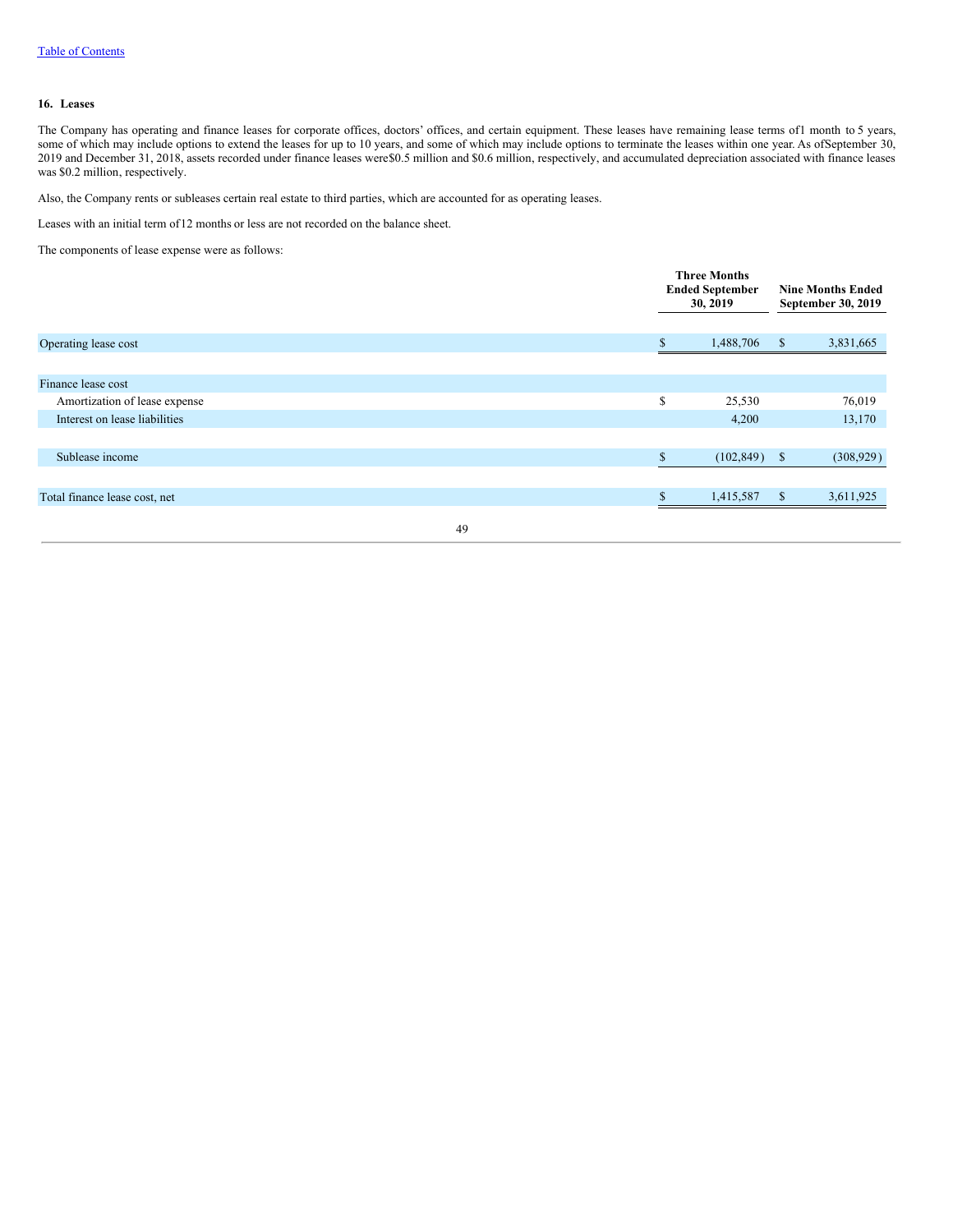Other information related to leases was as follows:

|                                                                         | <b>Three Months Ended</b><br>September 30, 2019 |           | <b>Nine Months Ended</b><br>September 30, 2019 |
|-------------------------------------------------------------------------|-------------------------------------------------|-----------|------------------------------------------------|
| <b>Supplemental Cash Flows Information</b>                              |                                                 |           |                                                |
|                                                                         |                                                 |           |                                                |
| Cash paid for amounts included in the measurement of lease liabilities: |                                                 |           |                                                |
| Operating cash flows from operating leases                              | \$                                              | 1,676,800 | \$<br>3,949,665                                |
| Operating cash flows from finance leases                                |                                                 | 4,200     | 13,170                                         |
| Financing cash flows from finance leases                                |                                                 | 25,530    | 76,019                                         |
|                                                                         |                                                 |           |                                                |
| Right-of-use assets obtained in exchange for lease liabilities:         |                                                 |           |                                                |
| Operating leases                                                        |                                                 |           | 15,417,482                                     |
| Finance leases                                                          |                                                 |           |                                                |
|                                                                         |                                                 |           |                                                |
|                                                                         |                                                 |           | <b>Nine Months Ended</b>                       |
|                                                                         |                                                 |           | September 30, 2019                             |
| <b>Weighted Average Remaining Lease Term</b>                            |                                                 |           |                                                |
|                                                                         |                                                 |           |                                                |
| Operating leases                                                        |                                                 |           | 6.80 years                                     |
| Finance leases                                                          |                                                 |           | 4.92 years                                     |
|                                                                         |                                                 |           |                                                |
| <b>Weighted Average Discount Rate</b>                                   |                                                 |           |                                                |

| $6.12\%$   |
|------------|
| $3.00\,\%$ |
|            |

Future minimum lease payments under non-cancellable leases as of September 30, 2019 and December 31, 2018 were as follows:

| September 30, 2019                                        | <b>Operating Leases</b> |            |   |         |
|-----------------------------------------------------------|-------------------------|------------|---|---------|
| 2019 (excluding the nine months ended September 30, 2019) | \$                      | 956,587    | S | 29,730  |
| 2020                                                      |                         | 3,375,924  |   | 118,920 |
| 2021                                                      |                         | 2,281,608  |   | 118,920 |
| 2022                                                      |                         | 1,979,546  |   | 118,920 |
| 2023                                                      |                         | 1,723,977  |   | 118,920 |
| Thereafter                                                |                         | 6,368,798  |   | 79,278  |
|                                                           |                         |            |   |         |
| Total future minimum lease payments                       |                         | 16,686,440 |   | 584,688 |
| Less: imputed interest                                    |                         | 3,180,066  |   | 41,706  |
| Total lease liabilities                                   |                         | 13,506,374 |   | 542,982 |
| Less: current portion                                     |                         | 2,836,010  |   | 101,741 |
| Long-term lease liabilities                               |                         | 10,670,364 |   | 441,241 |
|                                                           |                         |            |   |         |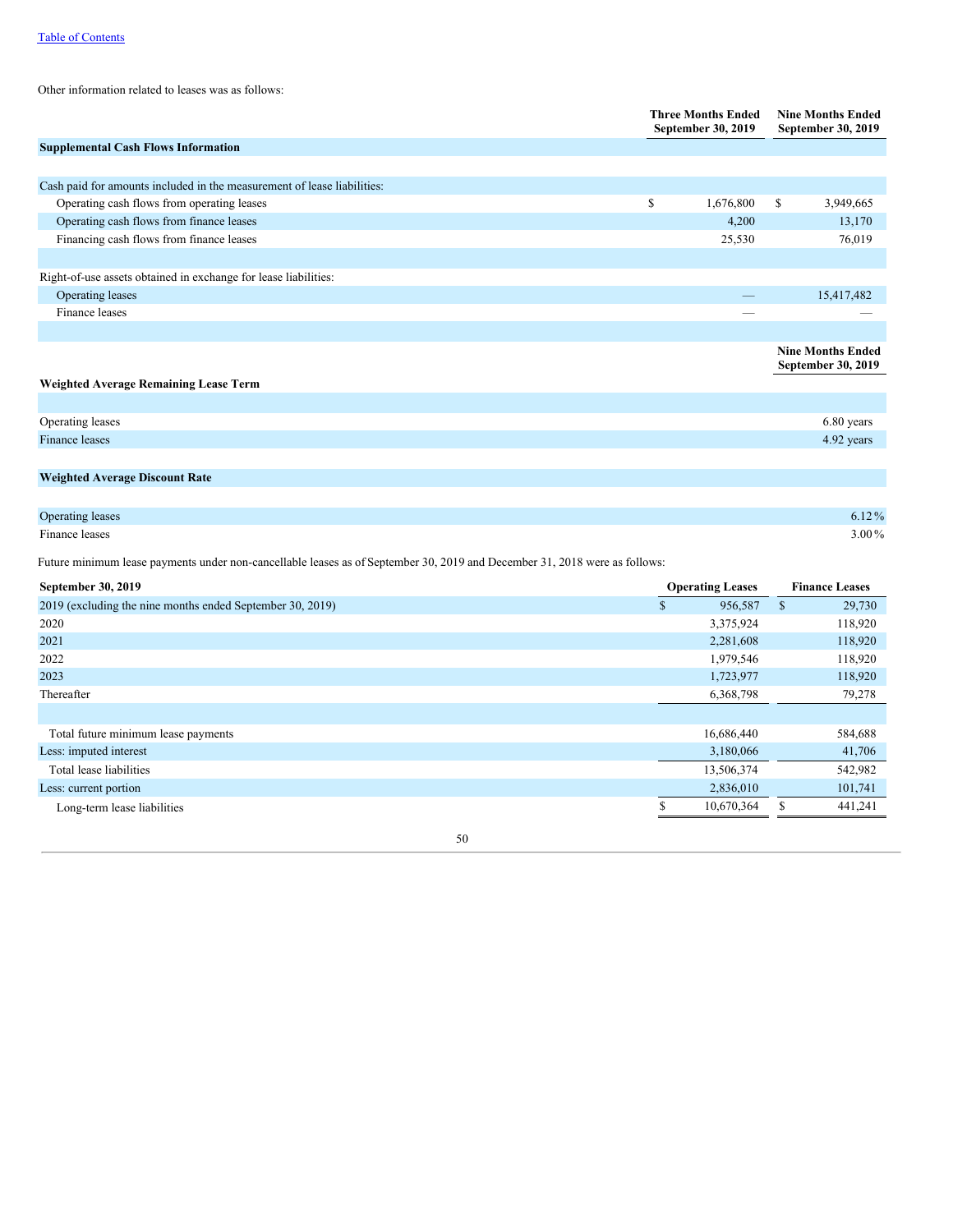## Table of [Contents](#page-1-0)

| December 31, 2018                   | <b>Operating Leases</b> |           | <b>Finance Leases</b> |         |
|-------------------------------------|-------------------------|-----------|-----------------------|---------|
| 2019                                | ٠D                      | 2,848,000 | -\$                   | 119,000 |
| 2020                                |                         | 2,267,000 |                       | 119,000 |
| 2021                                |                         | 783,000   |                       | 119,000 |
| 2022                                |                         | 487,000   |                       | 119,000 |
| 2023                                |                         | 489,000   |                       | 119,000 |
| Thereafter                          |                         | 243,000   |                       | 79,000  |
|                                     |                         |           |                       |         |
| Total future minimum lease payments |                         | 7,117,000 | <b>S</b>              | 674,000 |

As of September 30, 2019, the Company does not have additional operating and finance leases that have not yet commenced.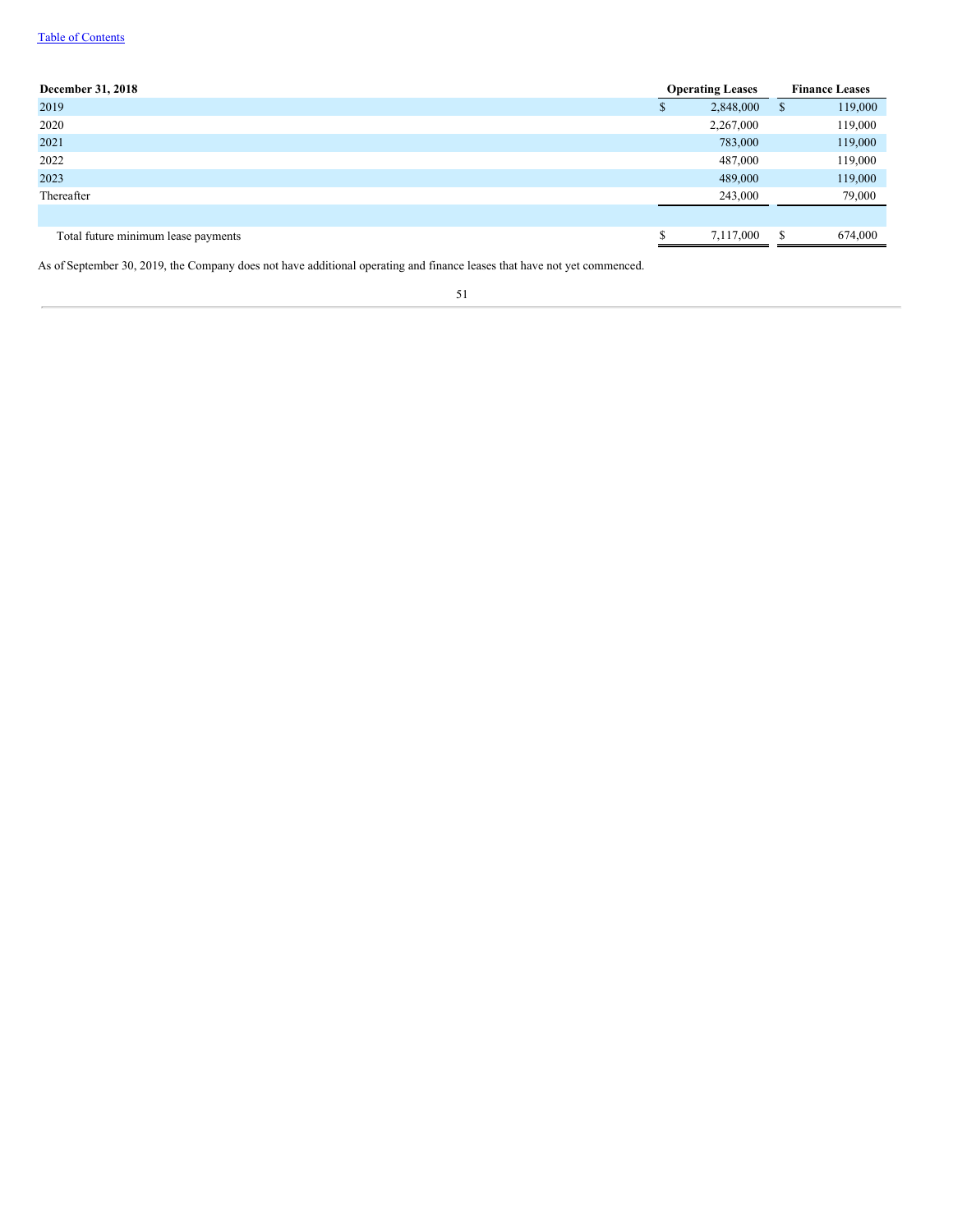## **ITEM 2. MANAGEMENT'S DISCUSSION AND ANALYSIS OF FINANCIAL CONDITION AND RESULTS OF OPERATIONS**

The following management's discussion and analysis should be read in conjunction with the unaudited condensed consolidated financial statements and the notes thereto included in Part I, Item 1, "Financial Statements" of this Quarterly Report on Form 10-Q. In addition, reference is made to our audited consolidated financial statements and notes thereto and related Management's Discussion and Analysis of Financial Condition and Results of Operations included in our Annual Report on Form 10-K for the year ended December 31, 2018, filed with the U.S. Securities and Exchange Commission ("SEC") on March 18, 2019.

The following management's discussion and analysis contain forward-looking statements that reflect our plans, estimates, and beliefs as discussed under "Forward-Looking Statements" at the beginning of this Quarterly Report on Form 10-Q. Our actual results could differ materially from those plans, estimates, and beliefs. Factors that could cause or contribute to these differences include those discussed below and elsewhere in this Quarterly Report on Form 10-Q as well as the factors discussed in Part I, Item 1A, *"Risk Factors" in our Annual Report on Form 10-K for the year ended December 31, 2018.*

In this section, "we," "our," "ours" and "us" refer to Apollo Medical Holdings, Inc. and its consolidated subsidiaries and affiliated entities, as appropriate, including its *consolidated variable interest entities ("VIEs").*

## **Overview**

We, together with our affiliated physician groups and consolidated entities, are a physician-centric integrated population health management company providing coordinated, outcomes-based medical care in a cost-effective manner and serving patients in California, the majority of whom are covered by private or public insurance provided through Medicare, Medicaid and health maintenance organizations ("HMOs"), with a small portion of our revenue coming from non-insured patients. We provide care coordination services to each major constituent of the healthcare delivery system, including patients, families, primary care physicians, specialists, acute care hospitals, alternative sites of inpatient care, physician groups and health plans. Our physician network consists of primary care physicians, specialist physicians and hospitalists. We operate primarily through Apollo Medical Holdings, Inc. ("ApolloMed") and the following subsidiaries: Network Medical Management ("NMM"), Apollo Medical Management, Inc. ("AMM"), APA ACO, Inc. ("APAACO") and Apollo Care Connect, Inc. ("Apollo Care Connect"), and their consolidated entities, including consolidated variable interest entities ("VIE").

Through our next generation accountable care organization ("NGACO") model and a network of independent practice associations ("IPAs") with more than 6,000 contracted physicians, which physician groups have agreements with various health plans, hospitals and other HMOs, we are currently responsible for coordinating the care for over 1,000,000 patients in California. These covered patients are comprised of managed care members whose health coverage is provided through their employers or who have acquired health coverage directly from a health plan or as a result of their eligibility for Medicaid or Medicare benefits. Our managed patients benefit from an integrated approach that places physicians at the center of patient care and utilizes sophisticated risk management techniques and clinical protocols to provide high-quality, cost effective care. To implement a patient-centered, physician-centric experience, we also have other integrated and synergistic operations, including (i) MSOs that provide management and other services to our affiliated IPAs, (ii) outpatient clinics and (iii) hospitalists that coordinate the care of patients in hospitals.

This Quarterly Report on Form 10-Q contains forward-looking statements within the meaning of the federal securities laws. Statements contained in this Quarterly Report on Form 10-Q that are not historical facts are forward-looking statements that the Company intends to be covered by the safe harbor provisions for forward-looking statements contained in the Private Securities Litigation Reform Act of 1995. Statements that are predictive in nature, that depend on or refer to future events or conditions, or that include words such as "anticipates," "believes," "could," "estimates," "expects," "intends," "may," "plans," "potential," "predicts," "projects," "should," "will," "would," and similar expressions are forward-looking statements. These forward-looking statements include, but are not limited to statements regarding: our liquidity, including cash flows from operations and as payments under the \$545.0 million loan we made to AP-AMH Medical Corporation; accounting treatment; net income; and future contractual obligations; and our outlook regarding our NGACO, and our strategic transactions. These forward-looking statements are subject to risks and uncertainties that could cause actual results and events to differ materially from those included in forward-looking statements. Factors that might cause or contribute to such differences include, but are not limited to, those discussed in our Annual Report on Form 10-K, for the year ended December 31, 2018 filed with the Securities and Exchange Commission ("SEC") on March 18, 2019, in particular the risk factors discussed under the heading "Risk Factors" in Part I, Item IA. We assume no obligation to revise or publicly release any revision to any forwardlooking statements contained in this Quarterly Report on Form 10-Q, unless required by law.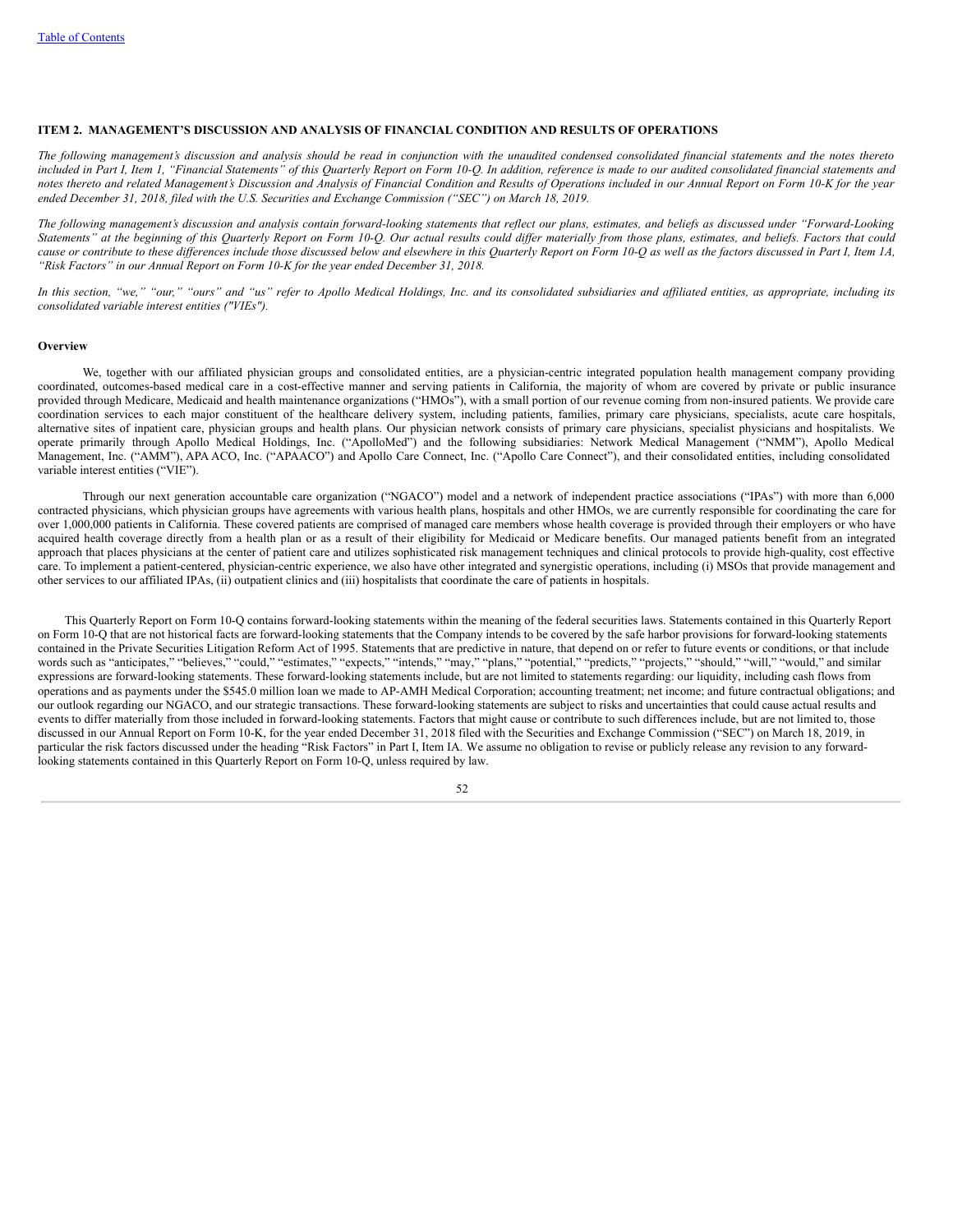## **Recent Developments**

The following describes certain recent developments that are important to understanding our overall results of operations and financial condition.

#### *Acquisitions*

On August 30, 2019, Allied Physicians of California, a Professional Medical Corporation d.b.a. Allied Pacific of California ("APC") and APC-LSMA Designated Shareholder Medical Corporation ("APC-LSMA") have acquired all of the outstanding shares of capital stock in Accountable Health Care IPA, a Professional Medical Corporation ("Accountable Health Care"). In connection with the settlement of a dispute with Dr. Jayatilaka and Accountable Health Care, APC-LSMA acquired all shares of Accountable Health Care's capital stock held by Dr. Jayatilaka (comprising 75% of the outstanding shares of Accountable Health Care capital stock) in exchange for a cash payment of \$7.3 million and assumption of all assets and liabilities of Accountable Health Care. APC previously owned the remaining 25% of the outstanding shares of Accountable Health Care capital stock.

On September 10, 2019, APC and APC-LSMA purchased all of the shares of all shareholders of AMG, a professional medical corporation ("AMG") for \$1.7 million. AMG is a network of family practice clinics operating out of three main locations in Southern California. AMG provides professional and post-acute care services to Medicare, Medi-Cal/Medicaid, and Commercial patients through its networks of doctors and nurse practitioners.

## *Closing of the APC Business Transactions*

On September 11, 2019, the Company, AP-AMH, APC and NMM concurrently closed the series of inter-connected transactions (the "APC Transactions") as agreed upon on May 10, 2019. The closing included the following events:

- 1. The Company loaned AP-AMH \$545.0 million pursuant to a ten-year secured loan agreement. The loan will bear interest at a rate of10% per annum simple interest, is not prepayable (except in certain limited circumstances), requires quarterly payments of interest only in arrears, and is secured by a first priority security interest in all of AP-AMH's assets, including the shares of APC Series A Preferred Stock to be purchased by AP-AMH. To the extent that AP-AMH is unable to make any interest payment when due because it has received dividends on the APC Series A Preferred Stock insufficient to pay in full such interest payment, then the outstanding principal amount of the loan will be increased by the amount of any such accrued but unpaid interest, and any such increased principal amounts will bear interest at the rate of 10.75% per annum simple interest.
- 2. AP-AMH purchased 1,000,000 shares of APC Series A Preferred Stock for total aggregate consideration of \$545.0 million in a private placement. Under the terms of the APC Certificate of Determination of Preferences of Series A Preferred Stock (the "Certificate of Determination"), AP-AMH is entitled to receive preferential, cumulative dividends that accrue on a daily basis and that are equal to the sum of (i) APC's net income from Healthcare Services (as defined in the Certificate of Determination), plus (ii) any dividends received by APC from certain of APC's affiliated entities, less (iii) any Retained Amounts (as defined in the Certificate of Determination).
- 3. APC purchased 15,015,015 shares of the Company's common stock for total consideration of\$300.0 million in private placement. In connection therewith, the Company granted APC certain registration rights with respect to the Company's common stock that APC purchased, and APC agreed that APC votes in excess of 9.99% of the Company's then outstanding shares will be voted by proxy given to the Company's management, and that those proxy holders will cast the excess votes in the same proportion as all other votes cast on any specific proposal coming before the Company's stockholders
- 4. The Company licensed to AP-AMH the right to use certain tradenames for certain specified purposes for a fee equal to a percentage of the aggregate gross revenues of AP-AMH. The license fee is payable out of any Series A Preferred Stock dividends received by AP-AMH from APC.
- 5. Through its subsidiary, NMM, the Company has agreed to provide certain administrative services to AP-AMH for a fee equal to a percentage of the aggregate gross revenues of AP-AMH. The administrative fee also is payable out of any APC Series A Preferred Stock dividends received by AP-AMH from APC.

## *Other*

On September 29, 2019, the Company's Board of Directors appointed Matthew Mazdyasni as a board member and appointed Brandon Sim as the Company's interim Chief Technology Officer.

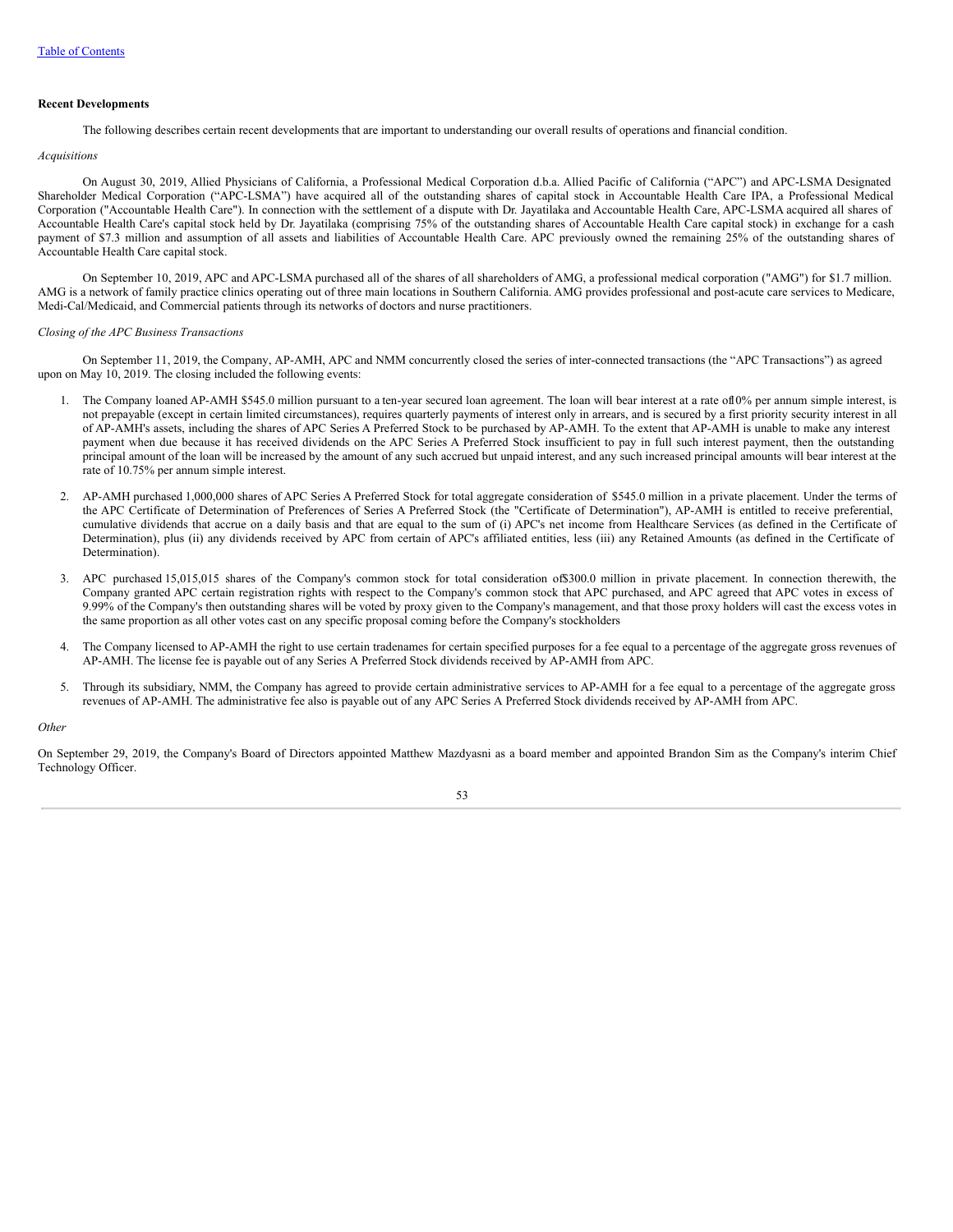On September 30, 2019, the Company appointed Kenneth Sim, M.D. to serve as Co-Chief Executive Officer and Thomas Lam, M.D., M.P.H. to serve as President of the Company. Dr. Sim will continue to serve as the Company's Executive Chairman and Dr. Lam will continue to serve as its Co-Chief Executive Officer.

On October 2, 2019, the Company entered into a new MSA, effective January 1, 2020, to provide select management services, via a subcontract agreement, to an IPA. The IPA currently serves approximately 145,000 members in three main markets within Southern California; South Los Angeles, San Fernando Valley, and Antelope Valley. The majority of the members are enrolled in Medi-Cal, with members also enrolled in Medicare Advantage and Commercial health plans, and are supported by a network of hundreds of primary care physicians and nearly a thousand specialists.

## **Key Financial Measures and Indicators**

## *Operating Revenues*

Our revenue primarily consists of capitation revenue, risk pool settlements and incentives, NGACO All-Inclusive Population-Based Payments ("AIPBP") revenue, management fee income and fee-for-services ("FFS") revenue. The form of billing and related risk of collection for such services may vary by type of revenue and the customer.

## *Operating Expenses*

Our largest expense is the patient care cost paid to contracted physicians, and the cost of providing management and administrative support services to our affiliated physician groups. These services include payroll, benefits, human resource services, physician practice billing, revenue cycle services, physician practice management, administrative oversight, coding services, and other consulting services.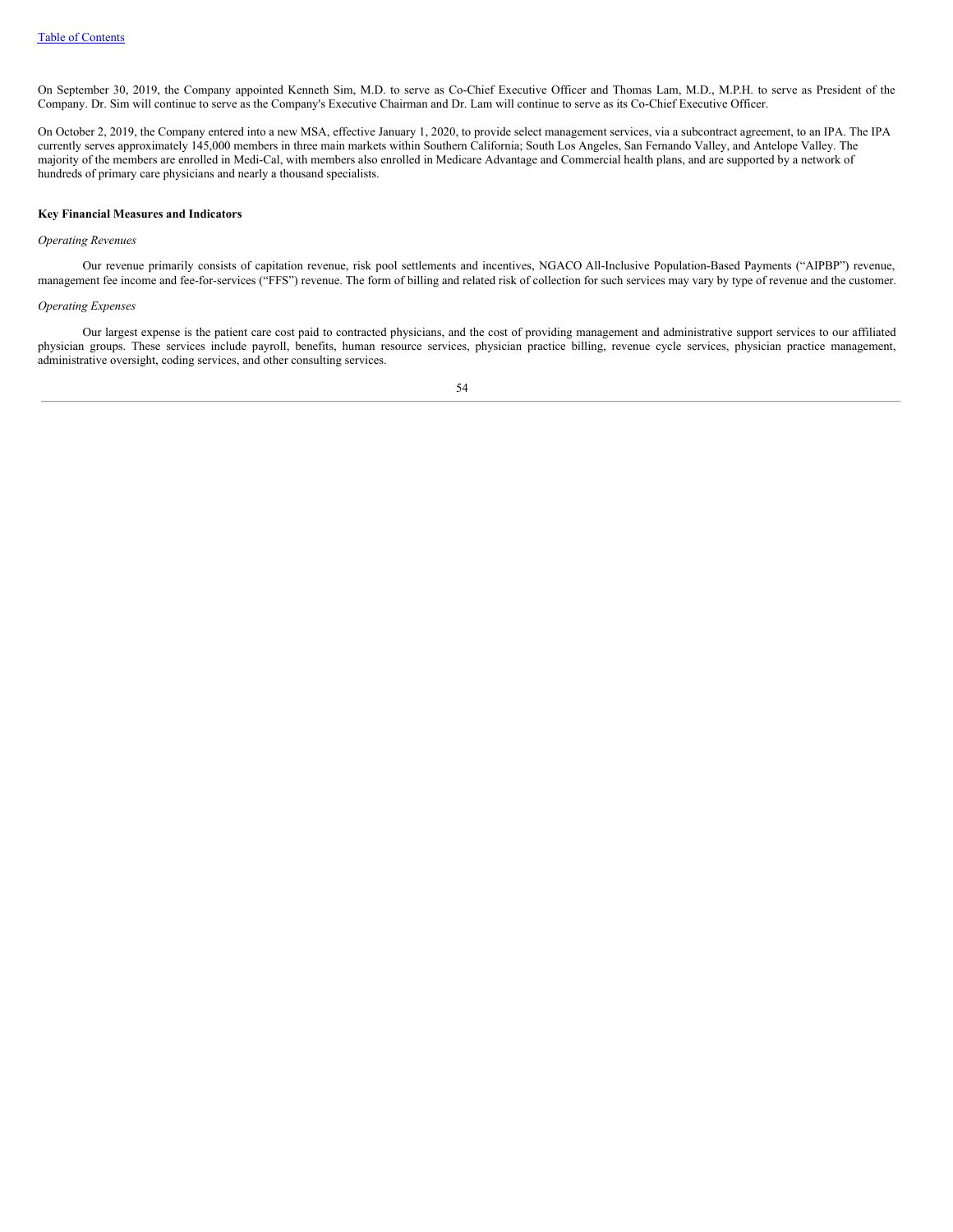## **Results of Operations**

## **Apollo Medical Holdings, Inc. Consolidated Condensed Statements of Income (Unaudited)**

## **For the Three Months Ended**

|                                                          |              | September 30, 2019 |              | September 30, 2018 |              | \$ Change      | $\frac{0}{0}$<br>Change |
|----------------------------------------------------------|--------------|--------------------|--------------|--------------------|--------------|----------------|-------------------------|
| <b>Revenue</b>                                           |              |                    |              |                    |              |                |                         |
| Capitation, net                                          | S            | 130,807,706        | S.           | 90,612,720         | \$           | 40,194,986     | 44 %                    |
| Risk pool settlements and incentives                     |              | 11,355,069         |              | 57,788,932         |              | (46, 433, 863) | $(80)\%$                |
| Management fee income                                    |              | 8,517,586          |              | 12,851,178         |              | (4,333,592)    | $(34)\%$                |
| Fee-for-services, net                                    |              | 4,099,660          |              | 4,723,809          |              | (624, 149)     | $(13)\%$                |
| Other income                                             |              | 1,280,203          |              | 752,642            |              | 527,561        | 70 %                    |
| Total revenue                                            |              | 156,060,224        |              | 166,729,281        |              | (10,669,057)   | $(6)$ %                 |
| <b>Operating expenses</b>                                |              |                    |              |                    |              |                |                         |
| Cost of services                                         |              | 131,129,813        |              | 96,268,804         |              | 34,861,009     | $36\%$                  |
| General and administrative expenses                      |              | 7,949,814          |              | 9,040,336          |              | (1,090,522)    | $(12)\%$                |
| Depreciation and amortization                            |              | 4,920,429          |              | 4,843,037          |              | 77,392         | $2 \frac{9}{6}$         |
| Impairment of intangibles                                |              | 1,994,000          |              |                    |              | 1,994,000      | $-$ %                   |
| Total expenses                                           |              | 145,994,056        |              | 110,152,177        |              | 35,841,879     | 33 %                    |
| <b>Income from operations</b>                            |              | 10,066,168         |              | 56,577,104         |              | (46, 510, 936) | $(82)\%$                |
| Other income (expense)                                   |              |                    |              |                    |              |                |                         |
| Income (loss) from equity method investments             |              | 2,053,730          |              | (4,215,056)        |              | 6,268,786      | (149)%                  |
| Interest expense                                         |              | (827,905)          |              | (178, 318)         |              | (649, 587)     | 364 %                   |
| Interest income                                          |              | 508,856            |              | 418,449            |              | 90,407         | $22\%$                  |
| Other income                                             |              | 2,620,485          |              | 609,203            |              | 2,011,282      | 330 %                   |
| Total other income (expense), net                        |              | 4,355,166          |              | (3,365,722)        |              | 7,720,888      | $(229)\%$               |
| Income before provision for income taxes                 |              | 14,421,334         |              | 53, 211, 382       |              | (38,790,048)   | (73)%                   |
| Provision for income taxes                               |              | 3,682,472          |              | 14,585,942         |              | (10,903,470)   | (75)%                   |
| <b>Net income</b>                                        | $\mathbb{S}$ | 10,738,862         | $\mathbb{S}$ | 38,625,440         | $\mathbb{S}$ | (27,886,578)   | (72)%                   |
| Net income attributable to noncontrolling interests      |              | 7,034,688          |              | 29,519,043         |              | (22, 484, 355) | (76)%                   |
| Net income attributable to Apollo Medical Holdings, Inc. | S            | 3,704,174          | \$           | 9,106,397          | \$           | (5,402,223)    | (59)%                   |
|                                                          |              | 55                 |              |                    |              |                |                         |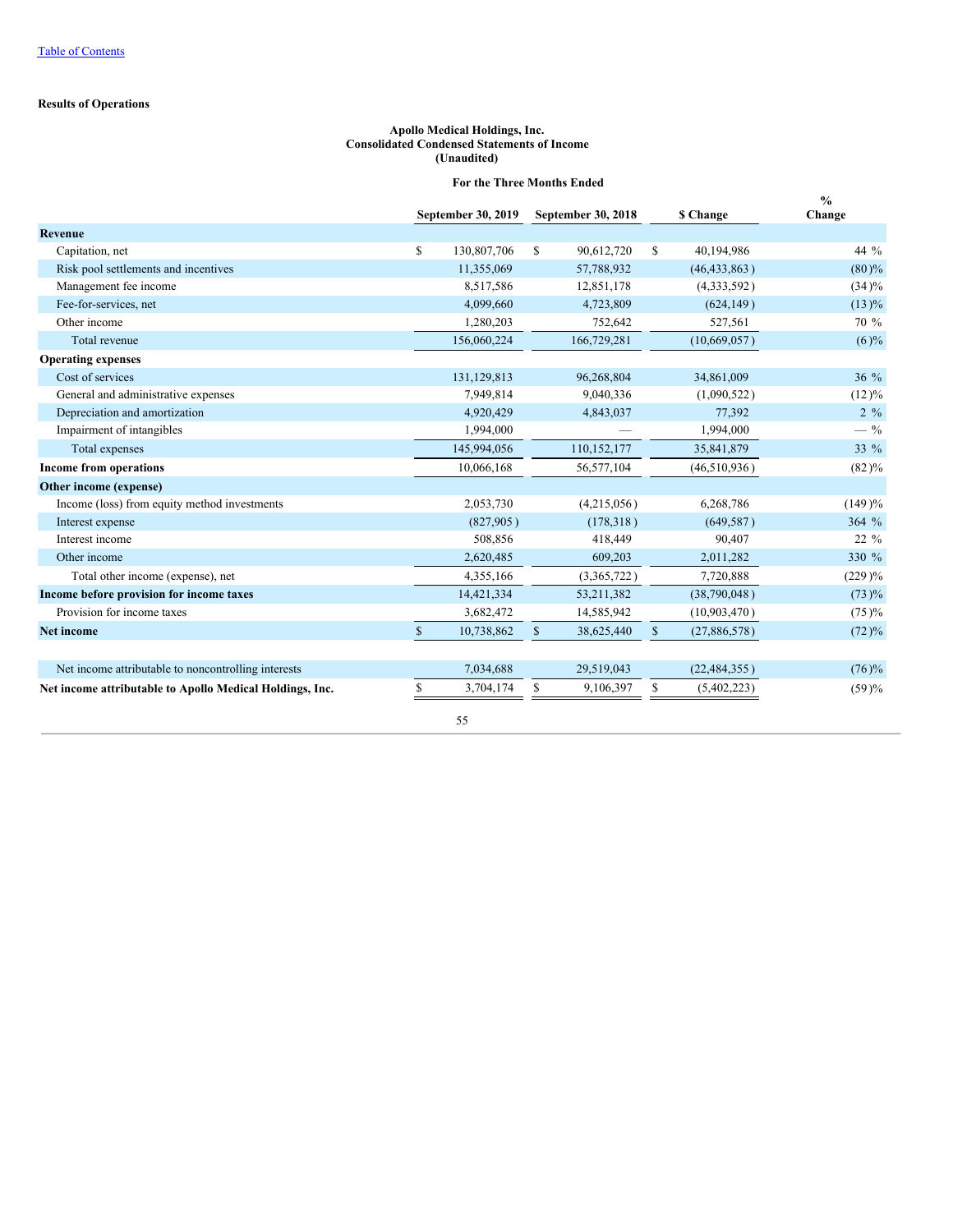#### **For the Nine Months Ended**

|                                                          |               | September 30, 2019 | September 30, 2018 |             |              | <b>S</b> Change | $\frac{6}{6}$<br>Change |
|----------------------------------------------------------|---------------|--------------------|--------------------|-------------|--------------|-----------------|-------------------------|
| <b>Revenue</b>                                           |               |                    |                    |             |              |                 |                         |
| Capitation, net                                          | <sup>\$</sup> | 305,548,176        | S.                 | 266,834,186 | S            | 38,713,990      | $15\%$                  |
| Risk pool settlements and incentives                     |               | 32,639,960         |                    | 89,641,885  |              | (57,001,925)    | (64)%                   |
| Management fee income                                    |               | 27,866,805         |                    | 37,297,358  |              | (9,430,553)     | $(25)\%$                |
| Fee-for-services, net                                    |               | 12,058,762         |                    | 15,524,149  |              | (3,465,387)     | $(22)\%$                |
| Other income                                             |               | 3,753,258          |                    | 4,021,480   |              | (268, 222)      | (7)%                    |
| Total revenue                                            |               | 381,866,961        |                    | 413,319,058 |              | (31, 452, 097)  | (8)%                    |
| <b>Operating expenses</b>                                |               |                    |                    |             |              |                 |                         |
| Cost of services                                         |               | 315,925,388        |                    | 280,589,061 |              | 35,336,327      | 13 $%$                  |
| General and administrative expenses                      |               | 30,031,329         |                    | 31,481,810  |              | (1,450,481)     | (5)%                    |
| Depreciation and amortization                            |               | 13,792,581         |                    | 14,819,627  |              | (1,027,046)     | (7)%                    |
| Provision for bad debt                                   |               | (1,363,415)        |                    |             |              | (1,363,415)     | $-$ %                   |
| Impairment of intangibles                                |               | 1,994,000          |                    |             |              | 1,994,000       | $-$ %                   |
| Total expenses                                           |               | 360,379,883        |                    | 326,890,498 |              | 33,489,385      | $10\%$                  |
| <b>Income from operations</b>                            |               | 21,487,078         |                    | 86,428,560  |              | (64, 941, 482)  | (75)%                   |
| Other income (expense)                                   |               |                    |                    |             |              |                 |                         |
| Income (loss) from equity method investments             |               | 1,161,791          |                    | (2,573,219) |              | 3,735,010       | $(145)\%$               |
| Interest expense                                         |               | (1,349,933)        |                    | (374,002)   |              | (975, 931)      | 261 %                   |
| Interest income                                          |               | 1,305,528          |                    | 1,180,990   |              | 124,538         | $11\%$                  |
| Other income                                             |               | 2,831,830          |                    | 884,948     |              | 1,946,882       | 220 %                   |
| Total other income (expense), net                        |               | 3,949,216          |                    | (881, 283)  |              | 4,830,499       | $(548)\%$               |
| Income before provision for income taxes                 |               | 25,436,294         |                    | 85,547,277  |              | (60, 110, 983)  | (70)%                   |
| Provision for income taxes                               |               | 6,483,630          |                    | 23,338,589  |              | (16, 854, 959)  | (72)%                   |
| Net income                                               | <sup>\$</sup> | 18,952,664         | \$                 | 62,208,688  | $\mathbb{S}$ | (43, 256, 024)  | (70)%                   |
|                                                          |               |                    |                    |             |              |                 |                         |
| Net income attributable to noncontrolling interests      |               | 11,563,610         |                    | 48,277,734  |              | (36,714,124)    | $(76)\%$                |
| Net income attributable to Apollo Medical Holdings, Inc. | $\mathbb{S}$  | 7,389,054          | $\mathbb{S}$       | 13,930,954  | $\mathbb{S}$ | (6,541,900)     | (47)%                   |
|                                                          |               |                    |                    |             |              |                 |                         |

## *Net Income Attributable to Apollo Medical Holdings, Inc.*

Our net income attributable to Apollo Medical Holdings, Inc. for the three months ended September 30, 2019 was \$3.7 million, as compared to net income of\$9.1 million for the same period in 2018, a decrease of \$5.4 million or 59%. The decrease in net income attributable to Apollo Medical Holdings, Inc. was primarily attributable to the decrease to revenue as discussed in the section below.

Our net income attributable to Apollo Medical Holdings, Inc. for thenine months ended September 30, 2019 was \$7.4 million, as compared to net income of\$13.9 million for the same period in 2018, a decrease of \$6.5 million or 47%. The decrease in net income attributable to Apollo Medical Holdings, Inc. was primarily attributable to the decrease to revenue as discussed in the section below.

## *Physician Groups and Patients*

As of September 30, 2019 and 2018, the total number of affiliated physician groups managed by us was 12 and 12 groups, respectively, and the total number of patients for whom we managed the delivery of healthcare services was approximately 1,000,000 and 1,039,859, respectively. The decrease was due to the closure of an affiliated physician group on January 31, 2019 as their primary health plan cancelled their contract.

*Revenue*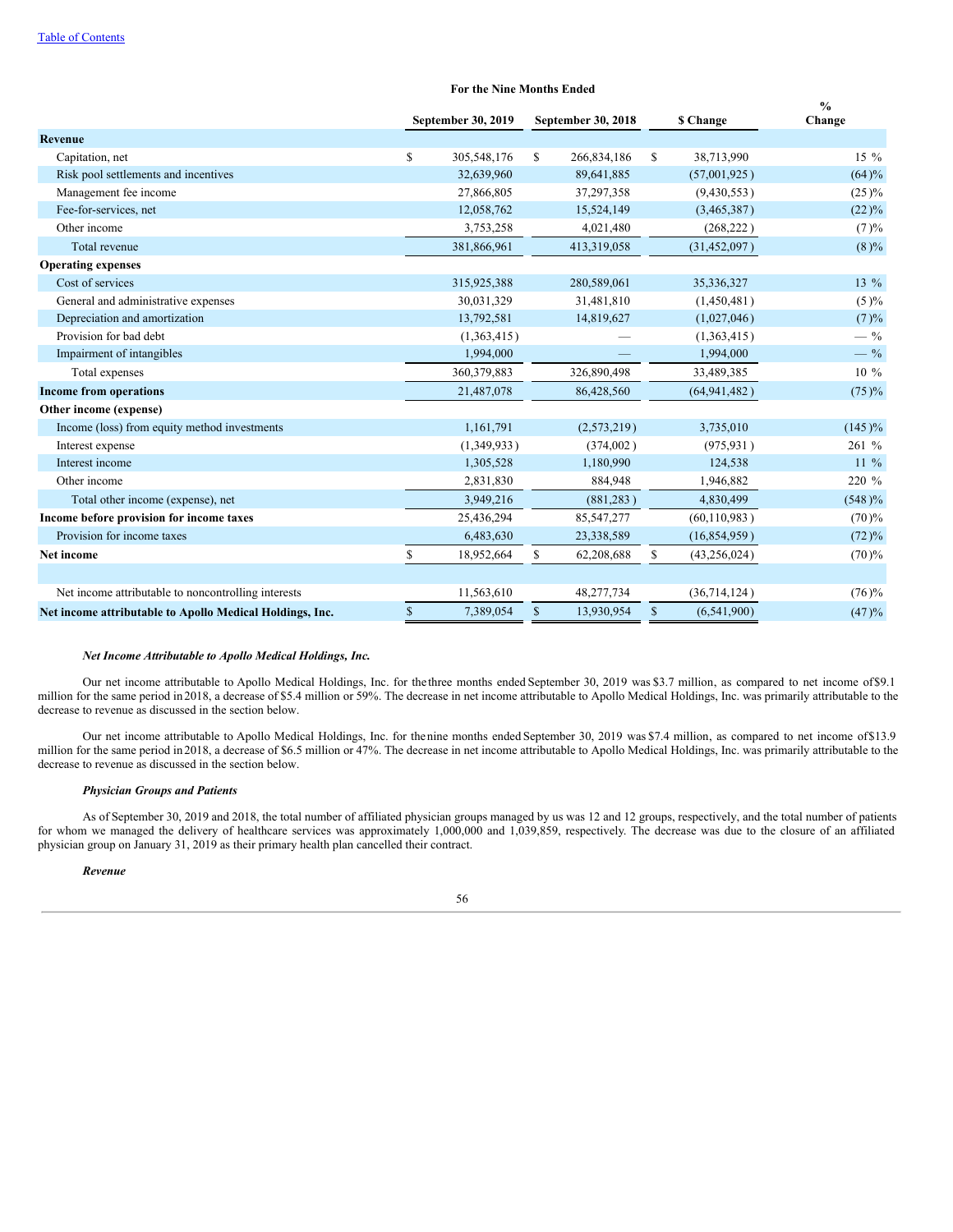Our revenue for the three months ended September 30, 2019 was \$156.1 million, as compared to \$166.7 million for the three months ended September 30, 2018, a decrease of \$10.6 million, or 6%. The decrease in revenue was primarily attributable to the following;

(i) Capitation revenues increased by approximately\$40.2 million primarily due to the acquisition of Alpha Care as of May 31, 2019 and Accountable Health Care as of August 30, 2019 which contributed revenues of approximately \$34.5 million and \$4.6 million, respectively, for the three months ended September 30, 2019.

(ii) Risk pool revenue decreased by \$46.4 million due to the refinement of the assumptions used to estimate the amount of net surplus expected to be received from the affiliated hospitals' risk pools. Our estimated risk pool receivable is calculated based on reports received from our hospital partners and on management's estimate of the Company's portion of any estimated risk pool surpluses in which payments have not been received. The actual risk pool surpluses are settled approximately 18 months later.

(iii) Management fee income decreased by\$4.3 million mainly due to the acquisition of Accountable Health Care and a decrease in the number of patients served by some of our affiliated physician groups, including an affiliated physician group that ceased operations on January 31, 2019 as their primary health plan canceled their contract.

(iv) Fee-for-service revenue decreased by \$0.6 million due to strategic decisions in 2018 to wind down several medical groups affiliated with Apollo Medical Holdings, Inc. prior to the Merger. The operations of these medical groups, BAHA, AKM, and MMG, were not consistent with the Company's future business plans.

(v) Other income increased by \$0.5 million as a result of changes in the accrual of revenue related to maternity supplemental payments.

Our revenue for the nine months ended September 30, 2019 was \$381.9 million, as compared to \$413.3 million for the nine months ended September 30, 2018, a decrease of \$31.4 million, or 8%. The decrease in revenue was primarily attributable to the following:

(i) Capitation revenues increased by approximately\$38.7 million primarily due to the acquisitions of Alpha Care and Accountable Health Care which were acquired as of May 31, 2019 and August 30, 2019, respectively, and contributed approximately \$45.9 million and \$4.6 million of revenue, respectively, for the nine month period ended September 30, 2019. This increase was offset by the delayed commencement by the Centers for Medicare & Medicaid Services ("CMS") of APAACO's 2019 Next Generation ACO performance year to April 1, 2019 which resulted in decreased revenue of approximately \$11.8 million.

(ii) Risk pool revenue decreased by \$57.0 million due to the refinement of the assumptions used to estimate the amount of net surplus expected to be received from the affiliated hospitals' risk pools. Our estimated risk pool receivable is calculated based on reports received from our hospital partners and on management's estimate of the Company's portion of any estimated risk pool surpluses in which payments have not been received. The actual risk pool surpluses are settled approximately 18 months later.

(iii) Management fee income decreased by\$9.4 million mainly due to the acquisition of Accountable Health Care and a decrease in the number of patients served by some of our affiliated physician groups, including an affiliated physician group that ceased operations on January 31, 2019 as their primary health plan canceled their contract.

(iv) Fee-for-service revenue decreased by \$3.4 million due to strategic decisions in 2018 to wind down several medical groups affiliated with Apollo Medical Holdings, Inc. prior to the Merger. The operations of these medical groups, BAHA, AKM, and MMG, were not consistent with the Company's future business plans.

(v) Other income decreased by \$0.3 million as a result of changes in the accrual of revenue related to maternity supplemental payments.

## *Cost of Services*

Expenses related to cost of services for thethree months ended September 30, 2019 were \$131.1 million, as compared to \$96.3 million for the same period in 2018, an increase of \$34.8 million, or 36%. The overall increase was due to a\$37.6 million increase in medical claims, capitation and other health services expenses, primarily driven by the Alpha Care and Accountable Health Care acquisitions, and \$1.9 million increase in management fee expense paid to the prior MSO related to Alpha Care's transition, offset with a decrease in provider bonus payment of \$4.7 million.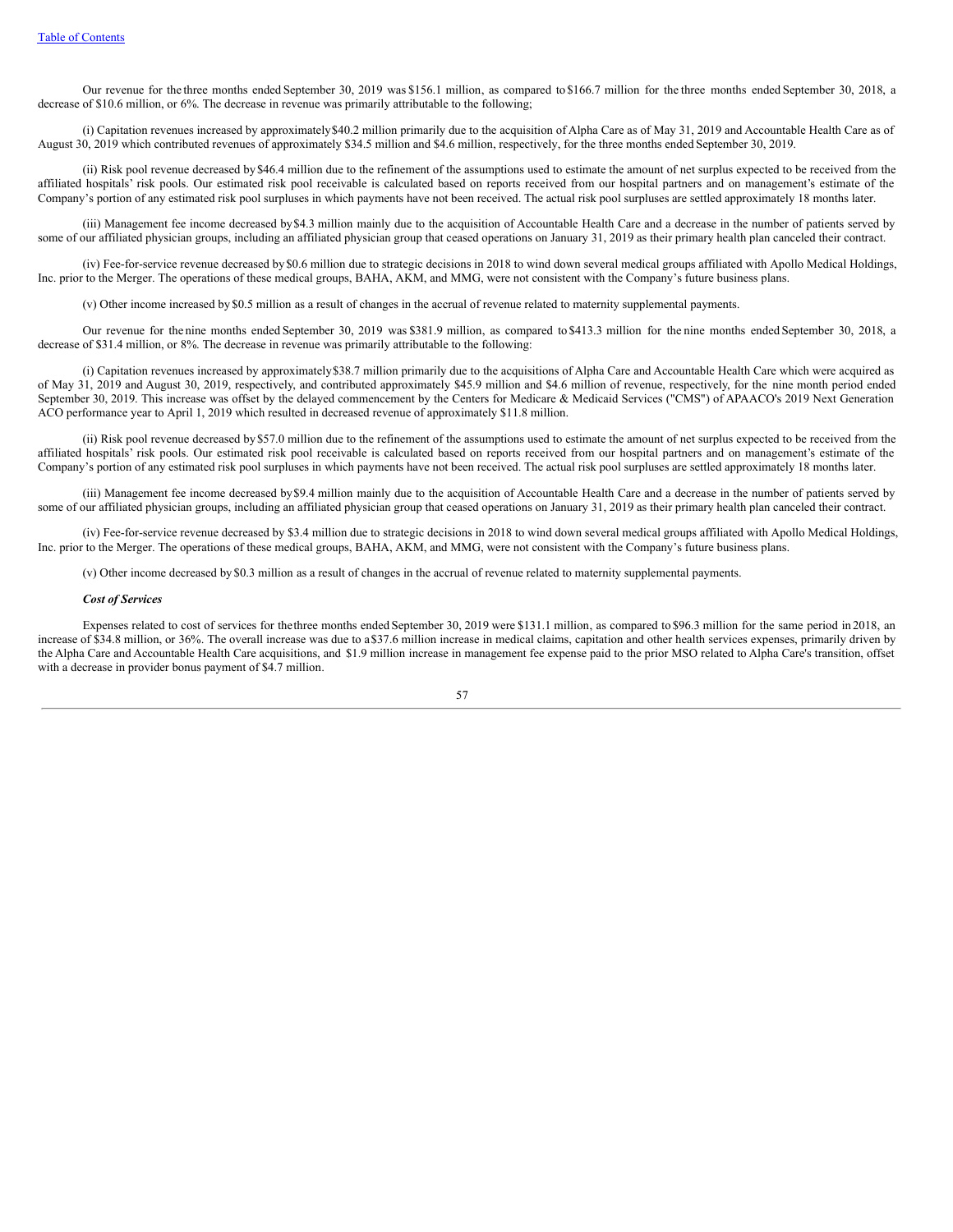Expenses related to cost of services for thenine months ended September 30, 2019 were \$315.9 million, as compared to \$280.6 million for the same period in 2018, an increase of \$35.3 million, or 13%. The overall increase was due to a\$34.9 million increase in medical claims, capitation and other health services expenses, primarily driven by the Alpha Care and Accountable Health Care acquisitions, a \$2.8 million increase in management fee expense related to Alpha Care's transition, and an increase of\$1.7 million in personnel costs to support the continued growth in depth and breadth of our operations. These increases were offset with a decrease in provider bonus payment of \$4.1 million.

## *General and Administrative Expenses*

General and administrative expenses for the three months ended September 30, 2019 were \$7.9 million, as compared to \$9.0 million for the same period in 2018, a decrease of \$1.1 million, or 12%. The overall decrease is primarily due to a reduction in professional services costs of \$2.0 million specific only to three months ended September 30, 2019. Net of this reduction, general and administrative expenses increased by \$0.9 million from the continued growth in depth and breadth of our operations.

General and administrative expenses for the nine months ended September 30, 2019 were \$30.0 million, as compared to \$31.5 million for the same period in 2018, a decrease of \$1.5 million, or 5%. The overall decrease is primarily due to a reduction in professional services costs of \$2.0 million specific only to three months ended September 30, 2019. Net of this reduction, general and administrative expenses increased by \$0.5 million from the continued growth in depth and breadth of our operations.

#### *Depreciation and Amortization*

Depreciation and amortization expense for the three and nine months ended September 30, 2019 were \$4.9 million and \$13.8 million, respectively, as compared to \$4.8 million and \$14.8 million, respectively, for the same period in2018. This amount includes depreciation of property and equipment and the amortization of intangible assets.

#### *Provision for Doubtful Accounts*

For the nine months ended September 30, 2019, we released reserves related to certain management fees in the amount of \$3.8 million as collectability of the outstanding amount is no longer in doubt. These reserves were related to Accountable Health Care and no longer necessary as a result of our acquisition. As such our provision for doubtful accounts was a negative \$1.4 million for the nine months ended September 30, 2019, respectively.

## *Impairment of Intangibles*

For the three and nine months ended September 30, 2019, we impaired intangible assets totaling \$2.0 million related to Medicare licenses obtained as part of the Merger. We will no longer utilize the licenses and as such will not receive future economic benefits.

## *Income (Loss) from Equity Method Investments*

Income from equity method investments for thethree months ended September 30, 2019 was \$2.1 million, as compared to loss from equity method investments of\$4.2 million for the same period in 2018, an increase of \$6.3 million, or 149%. The increase was primarily due to a \$1.8 million gain recognized in our investment of Accountable Health Care and equity earnings from our investments in UCI, DMG, and PMIOC of \$0.9 million, offset with equity losses in our investments in LMA's IPA line of business, MWN, and 531 College LLC, of \$0.6 million for the three months ended September 30, 2019 as compared to equity losses from our investment in UCI of \$4.6 million offset with equity earnings from our investments LMA's IPA line of business, DMG, PASC, and PMIOC of \$0.4 million in the same period in 2018.

Income from equity method investments for thenine months ended September 30, 2019 was \$1.2 million, as compared to loss from equity method investments of\$2.6 million for the same period in 2018, an increase of \$3.8 million, or 145%. The increase was primarily due to equity earnings from our investments in UCI, DMG, and PMIOC of \$7.0 million offset by equity losses in our investments of Accountable Health Care, LMA's IPA line of business, MWN, and 531 College LLC, of \$5.5 million in the nine months ended September 30, 2019. In addition to the recognition of an impairment loss of \$0.3 million related to our investment in PASC as we do not expect to recover our investment. This is compared to equity losses in our investments of UCI and LMA's IPA line of business of \$3.7 million offset by equity earnings from our investments in DMG, PASC, and PMIOC of \$1.1 million in the same period in 2018.

#### *Interest Expense*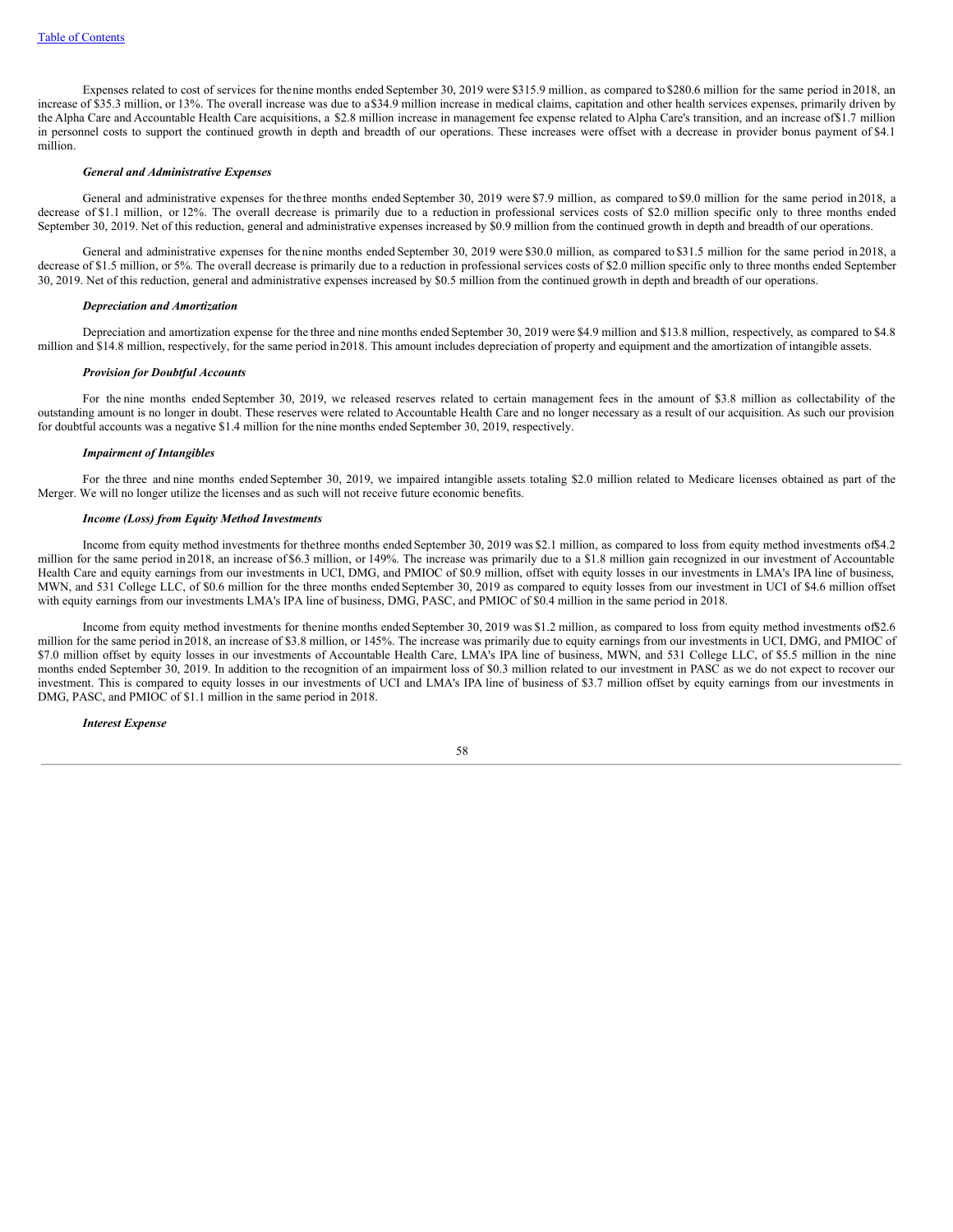Interest expense for the three months ended September 30, 2019 was \$0.8 million, as compared to \$0.2 million for the same period in 2018, an increase of \$0.6 million, or 364%. The increase was primarily due to new credit facility secured in September 2019 to fund growth, primarily through acquisitions.

Interest expense for nine months ended September 30, 2019 was \$1.3 million, as compared to \$0.4 million for the same period in 2018, an increase of \$0.9 million, or 261%. The increase was primarily due to increased borrowings on our line of credits and the new credit facility secured in September 2019 to fund growth, primarily through acquisitions.

#### *Interest Income*

Interest income for the three and nine months ended September 30, 2019 was \$0.5 million and \$1.3 million, respectively, as compared to \$0.4 million and \$1.2 million, respectively, for the three and nine months ended September 30, 2018. Interest income reflects interest earned on cash held in money market accounts and the interest from notes receivable.

#### *Other Income*

Other income for the three and nine months ended September 30, 2019 was \$2.6 million and \$2.8 million, respectively, as compared to \$0.6 million and \$0.9 million, respectively for the same periods in 2018. Increase in other income is primarily driven by the assumption of a loan receivable as a result of the Accountable Health Care acquisition.

#### *Income Tax (Benefit) Provision*

Income tax expense was \$3.7 million for the three months ended September 30, 2019, as compared to \$14.6 million for the same period in 2018. The decrease in tax expense was due to decreased income in the three months ended September 30, 2019 period as compared to the same period in2018, as described above.

Income tax expense was \$6.5 million for the nine months ended September 30, 2019, as compared to \$23.3 million for the same period in 2018. The decrease in tax expense was due to lower earnings in the nine months ended September 30, 2019 period as compared to the same period in2018, as described above.

### *Net Income Attributable to Noncontrolling Interests*

Net income attributable to noncontrolling interests was\$7.0 million for the three months ended September 30, 2019 compared to \$29.5 million for the same period in 2018, a decrease of \$22.5 million, or 76%. The decrease was primarily due to a decrease in risk pool revenue generated from APC mainly attributable to the refinement of the assumptions used to estimate the amount of net surplus expected to be received from the affiliated hospitals' risk pools and the close of the series of transaction resulting in guaranteed dividends being allocated to ApolloMed and reducing noncontrolling interest by \$1.6 million.

Net income attributable to noncontrolling interests was\$11.6 million for the nine months ended September 30, 2019, compared to \$48.3 million for the same period in 2018, a decrease of \$36.7 million, or 76%. This decrease was primarily due to a decrease in risk pool revenue generated from APC mainly attributable to the refinement of the assumptions used to estimate the amount of net surplus expected to be received from the affiliated hospitals' risk pools and the close of the series of transaction resulting in guaranteed dividends being allocated to ApolloMed and reducing noncontrolling interest by \$1.6 million.

#### **Liquidity and Capital Resources**

Cash, cash equivalents and investment in marketable securities atSeptember 30, 2019 totaled \$231.5 million. Working capital totaled \$216.2 million at September 30, 2019, compared to \$100.8 million at December 31, 2018, an increase of \$115.4 million, or 114.5%.

We have historically financed our operations primarily through internally generated funds. We generate cash primarily from capitations, risk pool settlements and incentives, fees for medical management services provided to our affiliated physician groups, as well as fee-for-service reimbursements. We generally invest cash in money market accounts, which are classified as cash and cash equivalents. We believe we have sufficient liquidity to fund our operations at least through the next twelve months.

Our cash, cash equivalents and restricted cash increased by \$123.5 million from\$107.6 million at December 31, 2018 to \$231.1 million at September 30, 2019. Cash provided by operating activities during the nine months ended September 30, 2019 was \$10.1 million. The cash provided by operations during thenine months ended September 30, 2019 is a function of net income of \$19.0 million, adjusted for the following non-cash operating items: depreciation and amortization of \$13.8 million, impairment of intangible assets of \$2.0 million, and share-based compensation of \$1.0 million, offset by earnings from equity method investments of approximately \$1.1 million, release of provision for doubtful accounts of \$1.4 million, gain related to assumption

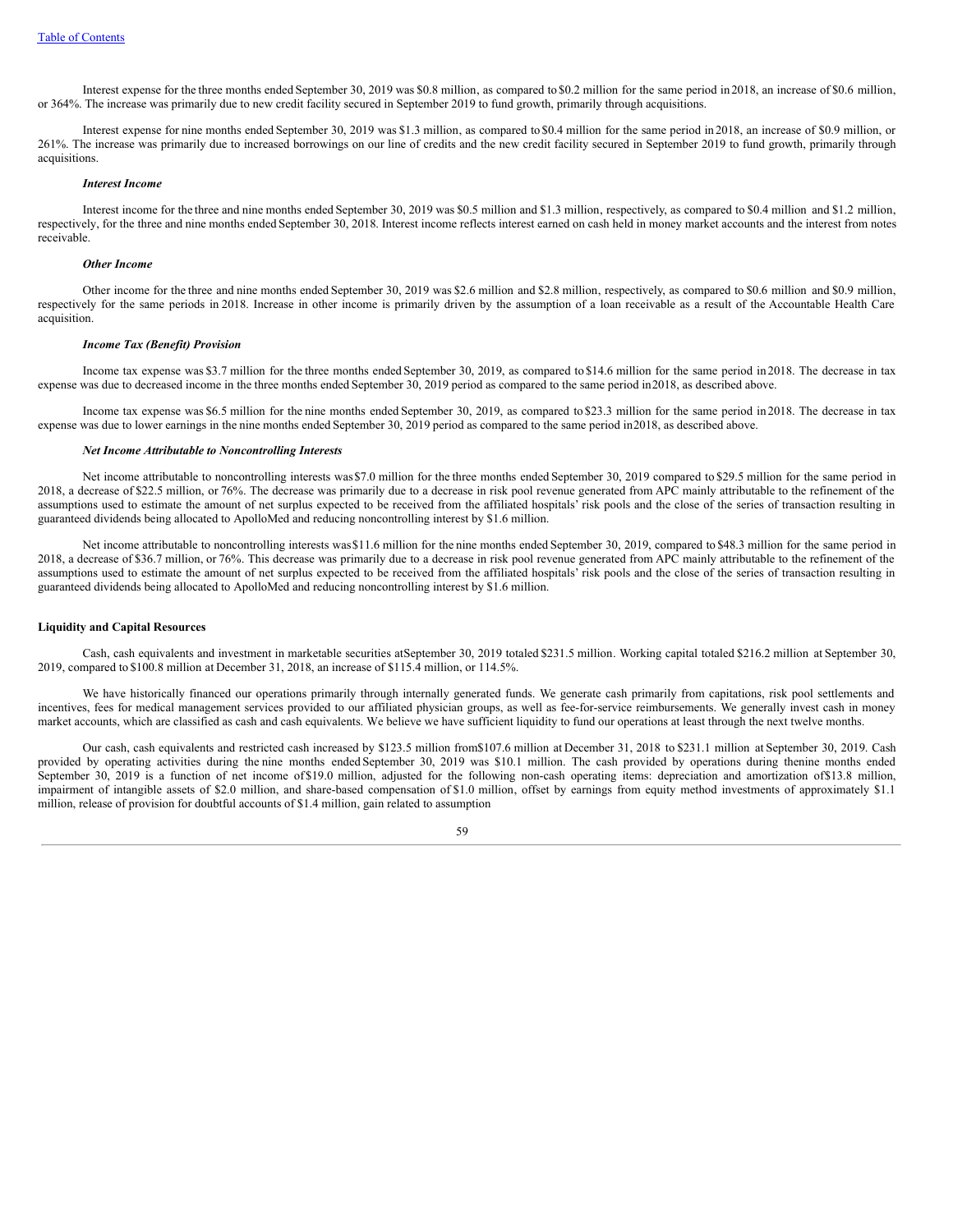of loan receivables of \$2.3 million and a change in deferred tax liability of\$0.2 million. Our cash provided by operating activities includes a net decrease in operating assets and liabilities of \$20.7 million.

Cash used in investing activities during the nine months ended September 30, 2019 was \$60.4 million, due primarily to the acquisitions of several businesses, net of cash, totaling \$49.4 million, a loan advance of \$7.4 million, funding for an equity method investment of \$3.0 million, and capital expenditures (mainly purchases of property and equipment) of \$0.8 million, offset with dividends received of \$0.2 million during the nine months ended September 30, 2019.

Cash provided by financing activities during thenine months ended September 30, 2019 was \$173.7 million primarily due to net borrowings of\$237.0 million and proceeds from exercise of stock options and warrants of \$3.1 million offset by dividend payments of \$60.7 million and costs of debt and equity issuance costs of\$5.7 million during the nine months ended September 30, 2019.

## **Credit Facilities**

#### *Credit Facility*

On September 11, 2019, the Company entered into a secured credit agreement (the "Credit Agreement") with SunTrust Bank, in its capacity as administrative agent for the lenders (in such capacity, the "Agent"), as a lender, an issuer of letters of credit and as swingline lender, and Preferred Bank, JPMorgan Chase Bank, N.A., MUFG Union Bank, N.A., Royal Bank of Canada, Fifth Third Bank and City National Bank, as lenders (the "Lenders"). In connection with the closing of the Credit Agreement, the Company, its subsidiary, NMM, and the Agent entered into a Guaranty and Security Agreement (the "Guaranty and Security Agreement"), pursuant to which, among other things, NMM guaranteed the obligations of the Company under the Credit Agreement.

The Credit Agreement provides for a five-year revolving credit facility to the Company of \$100.0 million ("Revolver Loan"), which includes a letter of credit subfacility of up to \$25.0 million. The Credit Agreement also provides for a term loan of \$190.0 million, ("Term Loan A"). The unpaid principal amount of the term loan is payable in quarterly installments on the last day of each fiscal quarter commencing on December 31, 2019. The principal payment for each of the first eight fiscal quarters is \$2.4 million, for the following eight fiscal quarters is \$3.6 million and for the following three fiscal quarters is \$4.8 million. The remaining principal payment on the term loan is due on September 11, 2024.

The proceeds of the term loan and up to \$60.0 million of the revolving credit facility may be used to (i) finance a portion of the\$545.0 million loan made by the Company to AP-AMH Medical Corporation, a California professional medical corporation ("AP-AMH"), concurrently with the closing of the Credit Agreement (the "AP-AMH Loan") as described in the May 13, 2019 Current Report and the August 29, 2019 Current Report, (ii) refinance certain indebtedness of the Company and its subsidiaries and, indirectly, Allied Physicians of California, a Professional Medical Corporation, a California professional medical corporation ("APC"), (iii) pay transaction costs and expenses arising in connection with the Credit Agreement, the AP-AMH Loan and certain other related transactions and (iv) provide for working capital, capital expenditures and other general corporate purposes. The remainder of the revolving credit facility will be used to finance future acquisitions and investments and to provide for working capital needs, capital expenditures and other general corporate purposes.

The Company is required to pay an annual facility fee of0.20% to 0.35% on the available commitments under the Credit Agreement, regardless of usage, with the applicable fee determined on a quarterly basis based on the Company's leverage ratio. The Company is also required to pay customary fees as specified in a separate fee agreement between the Company and SunTrust Robinson Humphrey, Inc., the lead arranger of the Credit Agreement.

Amounts borrowed under the Credit Agreement will bear interest at an annual rate equal to either, at the Company's option, (a) the rate for Eurocurrency deposits for the corresponding deposits of U.S. dollars appearing on Reuters LIBOR01screen page ("LIBOR"), adjusted for any reserve requirement in effect, plus a spread of from 2.00% to 3.00%, as determined on a quarterly basis based on the Company's leverage ratio, or (b) a base rate, plus a spread of1.00% to 2.00%, as determined on a quarterly basis based on the Company's leverage ratio. The base rate is defined in a manner such that it will not be less than LIBOR. The Company will pay fees for standby letters of credit at an annual rate equal to 2.00% to 3.00%, as determined on a quarterly basis based on the Company's leverage ratio, plus facing fees and standard fees payable to the issuing bank on the respective letter of credit. Loans outstanding under the Credit Agreement may be prepaid at any time without penalty, except for LIBOR breakage costs and expenses. If LIBOR ceases to be reported, the Credit Agreement requires the Company and the Agent to endeavor to establish a commercially reasonable alternative rate of interest and until they are able to do so, all borrowings must be at the base rate.

The Credit Agreement requires the Company and its subsidiaries to comply with various affirmative covenants, including, without limitation, furnishing updated financial and other information, preserving existence and entitlements, maintaining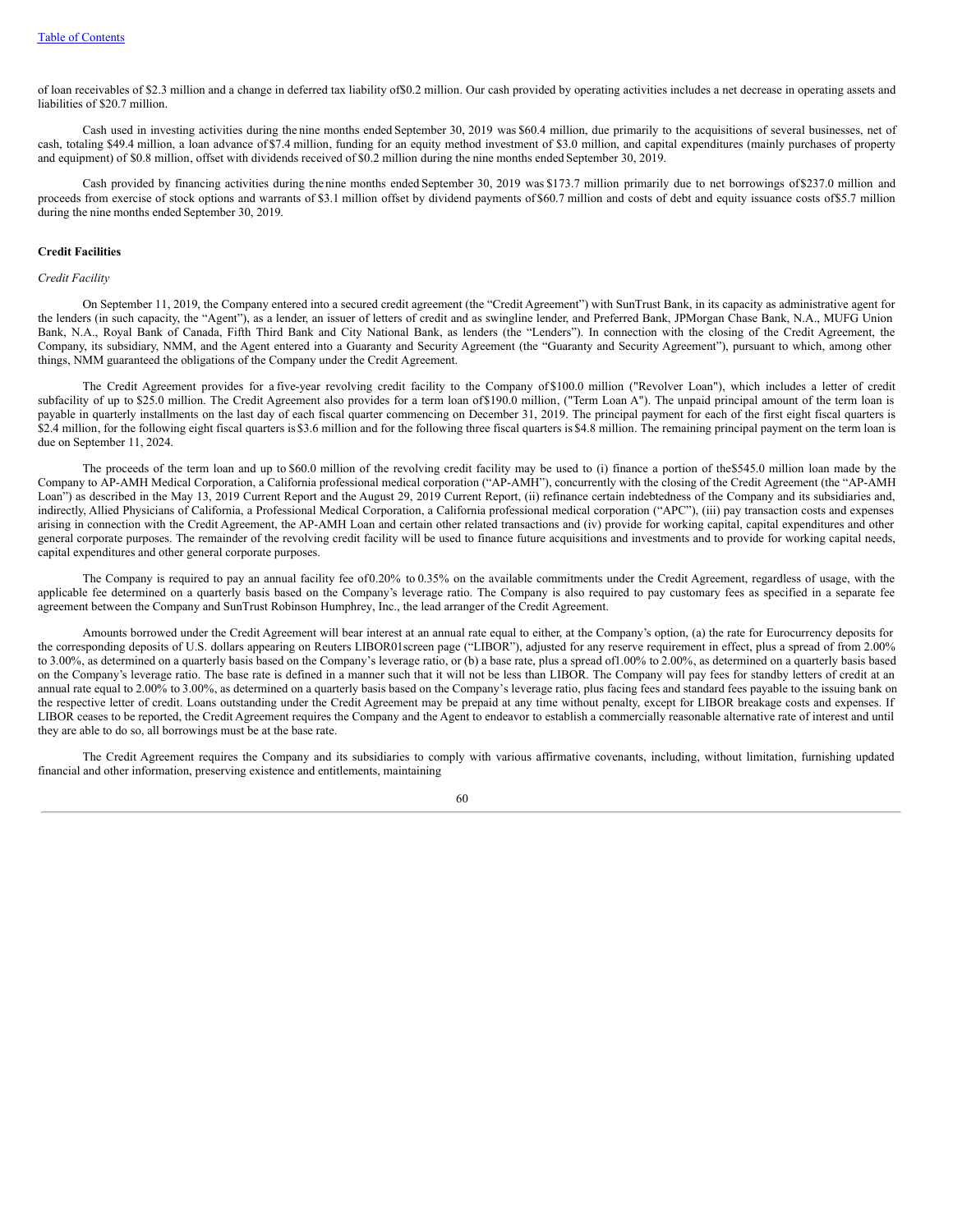properties and insurance, complying with laws, maintaining books and records, requiring any new domestic subsidiary meeting a materiality threshold specified in the Credit Agreement to become a guarantor thereunder and paying obligations. The Credit Agreement requires the Company and its subsidiaries to comply with, and to use commercially reasonable efforts to the extent permitted by law to cause certain material associated practices of the Company, including APC, to comply with, restrictions on liens, indebtedness and investments (including restrictions on acquisitions by the Company), subject to specified exceptions. The Credit Agreement also contains various other negative covenants binding the Company and its subsidiaries, including, without limitation, restrictions on fundamental changes, dividends and distributions, sales and leasebacks, transactions with affiliates, burdensome agreements, use of proceeds, maintenance of business, amendments of organizational documents, accounting changes and prepayments and modifications of subordinated debt.

The Credit Agreement requires the Company to comply with two key financial ratios, each calculated on a consolidated basis. The Company must maintain a maximum consolidated leverage ratio of not greater than 3.75 to 1.00 as of the last day of each fiscal quarter. The maximum consolidated leverage ratio decreases by0.25 each year, until it is reduced to 3.00 to 1.00 for each fiscal quarter ending afterSeptember 30, 2022. The Company must maintain a minimum consolidated interest coverage ratio of not less than 3.25 to 1.00 as of the last day of each fiscal quarter. As ofSeptember 30, 2019, the Company was in compliance with the covenants relating to its credit facility.

Pursuant to the Guaranty and Security Agreement, the Company and NMM have granted the Lenders a security interest in all of their assets, including, without limitation, all stock and other equity issued by their subsidiaries (including NMM) and all rights with respect to the AP-AMH Loan. The Guaranty and Security Agreement requires the Company and NMM to comply with various affirmative and negative covenants, including, without limitation, covenants relating to maintaining perfected security interests, providing information and documentation to the Agent, complying with contractual obligations relating to the collateral, restricting the sale and issuance of securities by their respective subsidiaries and providing the Agent access to the collateral.

The Credit Agreement contains events of default, including, without limitation, failure to make a payment when due, default on various covenants in the Credit Agreement, breach of representations or warranties, cross-default on other material indebtedness, bankruptcy or insolvency, occurrence of certain judgments and certain events under the Employee Retirement Income Security Act of 1974 aggregating more than \$10.0 million, invalidity of the loan documents, any lien under the Guaranty and Security Agreement ceasing to be valid and perfected, any change in control, as defined in the Credit Agreement, an event of default under the AP-AMH Loan, failure by APC to pay dividends in cash for any period of two consecutive fiscal quarters, failure by AP-AMH to pay cash interest to the Company, or if any modification is made to the Certificate of Determination or the Special Purpose Shareholder Agreement that directly or indirectly restricts, conditions, impairs, reduces or otherwise limits the payment of the Series A Preferred dividend by APC to AP-AMH. In addition, it will constitute an event of default under the Credit Agreement if APC uses all or any portion of the consideration received by APC from AP-AMH on account of AP-AMH's purchase of Series A Preferred Stock for any purpose other than certain specific approved uses described in the following sentence, unless not less than 50.01% of all holders of common stock of APC at such time approve such use; provided that APC may use up to\$50.0 million in the aggregate of such consideration for any purpose without any requirement to obtain such approval of the holders of common stock of APC. The approved uses include (i) any permitted investment, (ii) any dividend or distribution to the holders of the common stock of APC, (iii) any repurchase of common stock of APC, (iv) paying taxes relating to or arising from certain assets and transactions, or (v) funding losses, deficits or working capital support on account of certain non-healthcare assets in an amount not to exceed \$125.0 million. If any event of default occurs and is continuing under the Credit Agreement, the Lenders may terminate their commitments, and may require the Company and its guarantors to repay outstanding debt and/or to provide a cash deposit as additional security for outstanding letters of credit. In addition, the Agent, on behalf of the Lenders, may pursue remedies under the Guaranty and Security Agreement, including, without limitation, transferring pledged securities of the Company's subsidiaries in the name of the Agent and exercising all rights with respect thereto (including the right to vote and to receive dividends), collect on pledged accounts, instruments and other receivables (including the AP-AMH Loan), and all other rights provided by law or under the loan documents and the AP-AMH Loan.

In the ordinary course of business, certain of the Lenders under the Credit Agreement and their affiliates have provided to the Company and its subsidiaries and the associated practices, and may in the future provide, (i) investment banking, commercial banking (including pursuant to certain existing business loan and credit agreements being terminated in connection with entering into the Credit Agreement), cash management, foreign exchange or other financial services, and (ii) services as a bond trustee and other trust and fiduciary services, for which they have received compensation and may receive compensation in the future.

## *Deferred Financing Costs*

The Company recorded deferred financing costs of \$6.4 million related to the issuance of the Credit Facility. This amount was recorded as a direct reduction of the carrying amount of the related debt liability. The deferred financing costs will be amortized over the life of the Credit Facility using the effective interest rate method.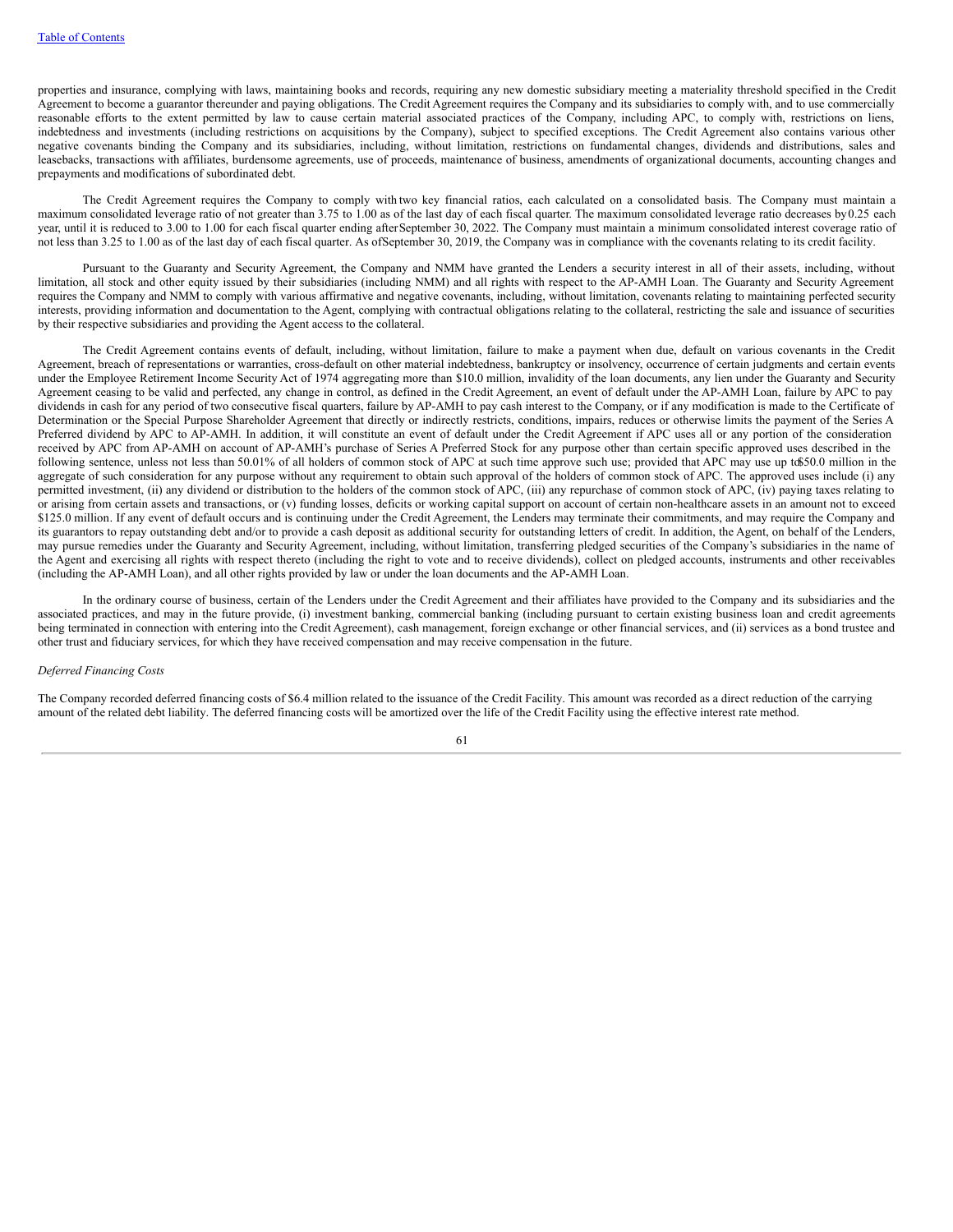#### *Ef ective Interest Rate*

The Company's average effective interest rate on its total debt during thethree and nine months ended September 30, 2019 was 1.02% and 0.56%, respectively.

#### *Lines of Credit* – *Related Party*

### *NMM Business Loan*

On June 14, 2018, NMM amended its promissory note agreement with Preferred Bank ("NMM Business Loan Agreement"), which provides for loan availability of up to \$20 million with a maturity date of June 22, 2020. One of the Company's board members is the Chairman and CEO of Preferred Bank. The NMM Business Loan Agreement was subsequently amended on September 1, 2018 to temporarily increase the loan availability from \$20 million to \$27 million for the period from September 1, 2018 through January 31, 2019, further extended to October 31, 2019 to facilitate the issuance of an additional standby letter of credit for the benefit of CMS. The interest rate is based on the Wall Street Journal "prime rate" plus 0.125%, or 5.125% as of September 30, 2019 and 5.625% as of December 31, 2018. The loan was guaranteed by Apollo Medical Holdings, Inc. and is collateralized by substantially all of the assets of NMM. The amounts outstanding as of June 30, 2019 of \$5.0 million was fully repaid on September 11, 2019.

On September 5, 2018, NMM entered into a non-revolving line of credit agreement with Preferred Bank, which provides for loan availability of up to\$20.0 million with a maturity date of September 5, 2019. This credit facility was subsequently amended on April 17, 2019 and July 29, 2019 to reduce the loan availability from \$20.0 million to \$16.0 million and from \$16.0 million to \$2.2 million, respectively. The interest rate is based on the Wall Street Journal "prime rate" plus0.125%, or 5.125% as of September 30, 2019 and 5.625% as of December 31, 2018. The line of credit is guaranteed by Apollo Medical Holdings, Inc. and is collateralized by substantially all assets of NMM. NMM obtained this line of credit to finance potential acquisitions. Each drawdown from the line of credit is converted into a five-year term loan with monthly principal payments plus interest based on a five-year amortization schedule.

On September 11, 2019, the Business Loan Agreement, dated as ofJune 14, 2018, between NMM and Preferred Bank, as amended, and the Line of Credit Agreement, dated as of September 5, 2018, between NMM and Preferred Bank, as amended, was terminated in connection with the closing of the Credit Facility. Certain letters of credit issued by Preferred Bank under the Line of Credit Agreement was terminated and reissued under the Credit Agreement. These outstanding letters of credit totaled \$14.8 million as of September 30, 2019 and the company has \$10.2 million available under the revolving credit facility.

#### *APC Business Loan*

On June 14, 2018, APC amended its promissory note agreement with Preferred Bank, which provides for loan availability of up to\$10.0 million with a maturity date of June 22, 2020. This credit facility was subsequently amended onApril 17, 2019 and June 11, 2019 to increase the loan availability from\$10.0 million to \$40.0 million and extend the maturity date through December 31, 2020. On August 1, 2019 and September 10, 2019, this credit facility was further amended to increase loan availability from \$40.0 million to \$43.8 million, and decrease loan availability from \$43.8 million to \$4.1 million, respectively. This decrease further limited the purpose of the indebtedness under APC Business Loan Agreement to the issuance of standby letters of credit, and added as a permitted lien the security interest in all of its assets granted by APC in favor of NMM under a Security Agreement dated on or about September 11, 2019 securing APC's obligations to NMM under, and as required pursuant to, that certain Management Services Agreement dated as of July 1, 1999, as amended. The interest rate is based on the Wall Street Journal "prime rate" plus 0.125%, or 5.125% and 5.625% as of September 30, 2019 and December 31, 2018, respectively.

During the nine month period ended September 30, 2019, the Company drew down \$39.6 million for capital to acquire Alpha Care. On September 11, 2019 in connection with the closing of the APC transaction the outstanding amount was fully repaid.

In connection with the closing of the Credit Agreement, there were no amounts outstanding as of September 30, 2019 and December 31, 2018. As of September 30, 2019 and December 31, 2018, availability under this line of credit was\$0.0 million and \$9.7 million, respectively.

#### *Bank Loan*

In December 2010, ICC obtained a loan of\$4.6 million from a financial institution. The loan bears interest based on the Wall Street Journal "prime rate", or 5.50% per annum, as of December 31, 2018. The loan is collateralized by the medical equipment ICC owns and guaranteed by one of ICC's shareholders. The loan matured on December 31, 2018 and final payment was made in January 2019.

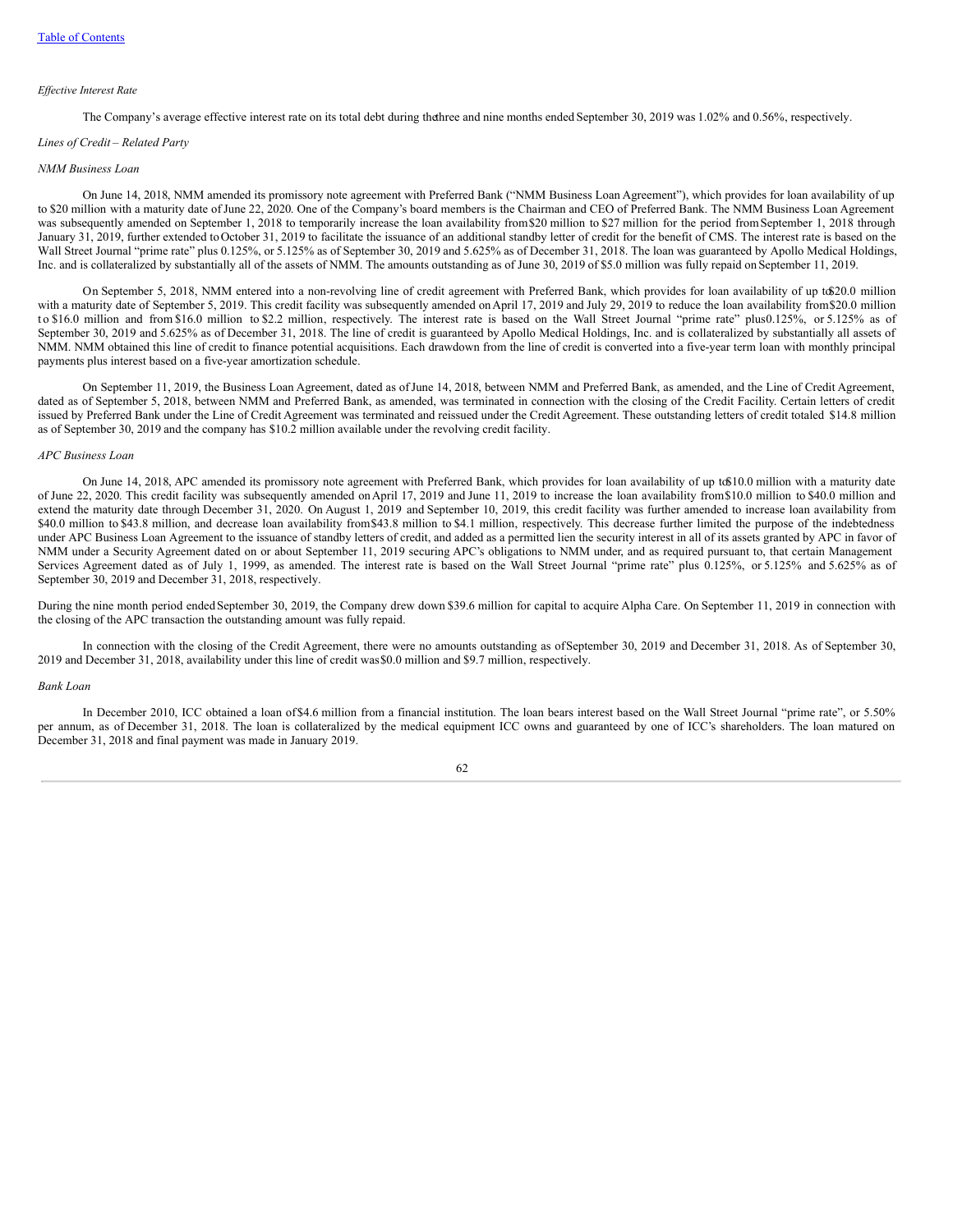### *Intercompany Loans*

Each of AMH, MMG, BAHA, ACC, AKM and SCHC has entered into an Intercompany Loan Agreement with AMM under which AMM has agreed to provide a revolving loan commitment to each such affiliated entities in an amount set forth in each Intercompany Loan Agreement. Each Intercompany Loan Agreement provides that AMM's obligation to make any advances automatically terminates concurrently with the termination of the management agreement with the applicable affiliated entity. In addition, each Intercompany Loan Agreement provides that (i) any material breach by the shareholder of record of the applicable Physician Shareholder Agreement or (ii) the termination of the management agreement with the applicable affiliated entity constitutes an event of default under the Intercompany Loan Agreement. All the intercompany loans have been eliminated in consolidation. The following is a summary of the intercompany loans during the nine-month period ended September 30, 2019:

|             |   |            |                                      | Nine Months Ended September 30, 2019 |                                                      |               |                          |               |                                               |               |                                             |
|-------------|---|------------|--------------------------------------|--------------------------------------|------------------------------------------------------|---------------|--------------------------|---------------|-----------------------------------------------|---------------|---------------------------------------------|
| Entity      |   | Facility   | <b>Interest</b><br>rate<br>per Annum |                                      | <b>Maximum</b><br><b>Balance</b><br>During<br>Period |               | Ending<br><b>Balance</b> |               | <b>Principal Paid</b><br><b>During Period</b> |               | <b>Interest</b><br>Paid<br>During<br>Period |
| <b>AMH</b>  | ъ | 10,000,000 | $10\%$                               | S                                    | 5,601,308                                            | <sup>\$</sup> | 5,601,308                | <sup>\$</sup> | 770,000                                       | <sup>\$</sup> |                                             |
| <b>ACC</b>  |   | 1.000.000  | $10\%$                               |                                      | 1,288,643                                            |               | 1,283,078                |               | 5,565                                         |               |                                             |
| <b>MMG</b>  |   | 3,000,000  | $10\%$                               |                                      | 3,310,270                                            |               | 3,310,270                |               |                                               |               |                                             |
| <b>AKM</b>  |   | 5,000,000  | $10\%$                               |                                      | __                                                   |               |                          |               |                                               |               |                                             |
| <b>SCHC</b> |   | 5,000,000  | $10\%$                               |                                      | 4,508,707                                            |               | 4,507,214                |               |                                               |               |                                             |
| <b>BAHA</b> |   | 250,000    | $10\%$                               |                                      | 4,065,992                                            |               | 4.065.992                |               |                                               |               |                                             |
|             |   | 24,250,000 |                                      |                                      | 18,774,920                                           | \$            | 18,767,862               | S             | 775,565                                       | <sup>\$</sup> |                                             |

## **Critical Accounting Policies and Estimates**

The preparation of financial statements and related disclosures in conformity with accounting principles generally accepted in the United States of America ("U.S. GAAP") requires our management to make judgments, assumptions and estimates that affect the amounts of revenue, expenses, income, assets and liabilities, reported in our condensed consolidated financial statements and accompanying notes. Actual results and the timing of recognition of such amounts could differ from those judgments, assumptions and estimates. In addition, judgments, assumptions and estimates routinely require adjustment based on changing circumstances and the receipt of new or better information. Understanding our accounting policies and the extent to which our management uses judgment, assumptions and estimates in applying these policies, therefore, is integral to understanding our financial statements. Critical accounting policies and estimates are defined as those that are reflective of significant judgments and uncertainties, and potentially result in materially different results under different assumptions and conditions. We summarize our most significant accounting policies in relation to the accompanying condensed consolidated financial statements in Note 2 thereto. Please also refer to the Critical Accounting Policies section of Management's Discussion and Analysis of Financial Condition and Results of Operations included in our Annual Report on Form 10-K for the fiscal year ended December 31, 2018.

#### **New Accounting Pronouncements**

See Note 2 to the accompanying condensed consolidated financial statements for recently issued accounting pronouncements, including information on new accounting standards and the future adoption of such standards.

#### **Off Balance Sheet Arrangements**

As of September 30, 2019, we had no off-balance sheet arrangements.

## **Inflation**

Inflation and changing prices have had no effect on our continuing operations over our two most recent fiscal years.

### **ITEM 3. QUANTITATIVE AND QUALITATIVE DISCLOSURES ABOUT MARKET RISK**

Not applicable.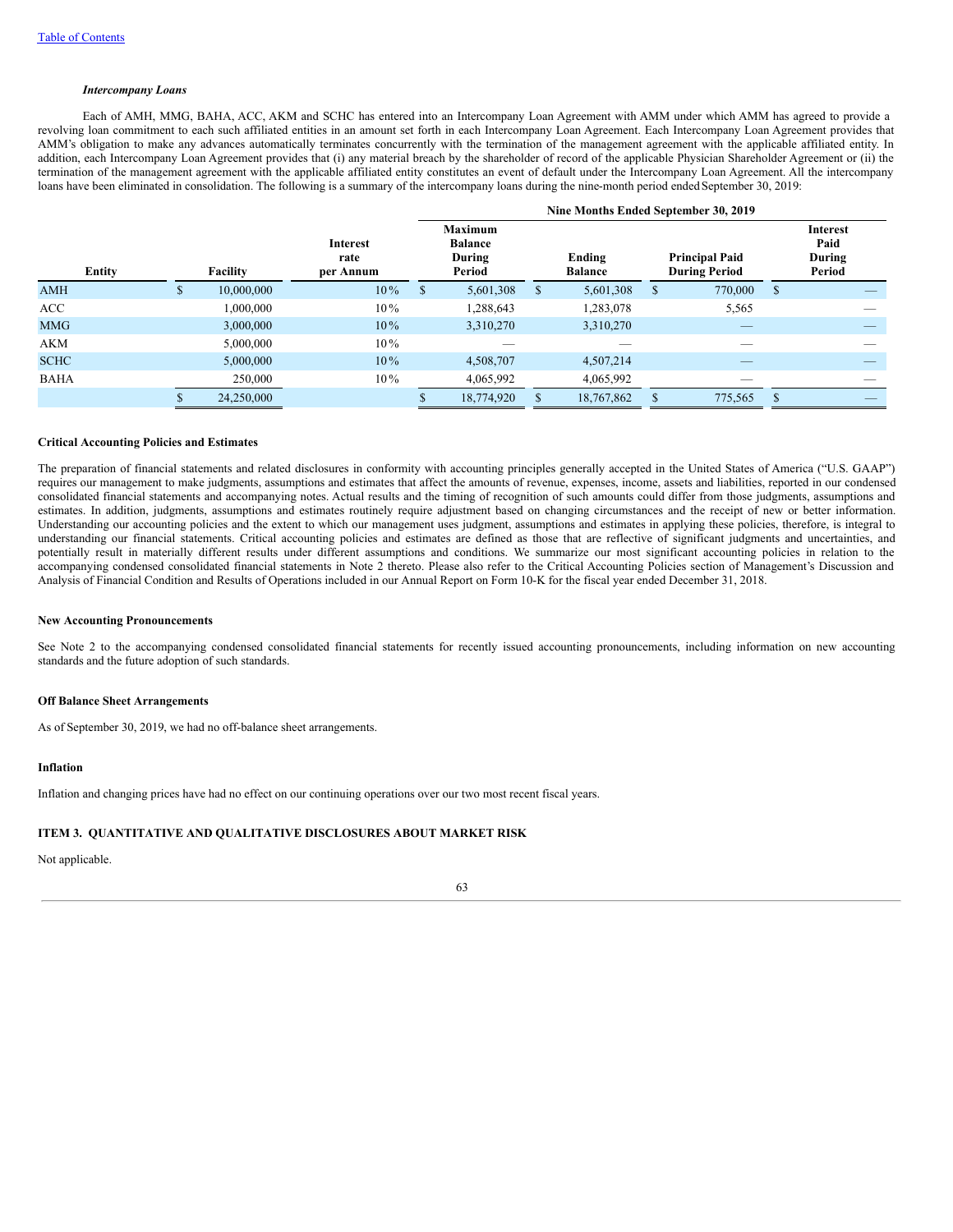## **ITEM 4. CONTROLS AND PROCEDURES**

We conducted an evaluation, under the supervision and with the participation of management, including our chief executive officer and chief financial officer, of the effectiveness of the design and operation of our disclosure controls and procedures (as defined in Rules  $13a-15(e)$  and  $15d-15(e)$  under the Securities Exchange Act of 1934, as amended) as of the end of the period covered by this quarterly report. Based on this evaluation, our chief executive officer and chief financial officer concluded that, as of the evaluation date, our disclosure controls and procedures were not effective at the reasonable assurance level.

Our disclosure controls and procedures are designed to ensure that the information relating to our company, including our consolidated subsidiaries, required to be disclosed in our SEC reports is recorded, processed, summarized and reported within the time periods specified in SEC rules and forms, and is accumulated and communicated to our management, including our chief executive officer and chief financial officer, as appropriate to allow for timely decisions regarding required disclosure.

Our management, including our chief executive officer and chief financial officer, does not expect that our disclosure controls or our internal control over financial reporting will prevent or detect all errors and all fraud. A control system, no matter how well designed and operated, can provide only reasonable, not absolute, assurance that the control system's objectives will be met. The design of any system of controls is based in part on certain assumptions about the likelihood of future events, and there can be no assurance that any design will succeed in achieving its stated goals under all potential future conditions, and must reflect the facts that there are resource constraints and that the benefits of controls have to be considered relative to their costs. The inherent limitations in internal control over financial reporting include the realities that judgments can be faulty and that breakdowns can occur because of simple error or mistake. Controls also can be circumvented by the individual acts of some persons, by collusion of two or more people, or by management override of controls. In addition, over time, controls may become inadequate because of changes in circumstances, or the degree of compliance with the policies and procedures may deteriorate.

Based on management's assessment of our internal control over financial reporting as ofSeptember 30, 2019, the following material weakness existed as of that date:

The Company did not maintain effective internal controls over the review of completeness and accuracy of data included in the full risk pool reports provided by an external party based on which material amounts of revenue were recognized. These reports are used to record an adjustment to accrue for additional surplus amounts, which represents a significant estimate of the expected variable consideration to be received upon settlement, primarily as it relates to revenue adjustments. As a result, unless remediated, there is a reasonable possibility that the Company's controls will fail to prevent or detect a misstatement related to full risk pools; and inaccuracies in the full risk pool reports could result in a potential material misstatement if not detected.

Notwithstanding the material weakness discussed above, our management, including our chief executive officer and chief financial officer, concluded that the condensed consolidated financial statements in this Report on Form 10-Q fairly present, in all material respects, the Company's financial condition, results of operations and cash flows for the periods presented, in conformity with U.S. GAAP.

## *Remediation Plan for Material Weakness in Internal Control over Financial Reporting*

We are currently in the process of implementing our remediation plans. To date, we have implemented and are continuing to implement a number of measures to address the material weakness identified. Our management has taken the following actions that materially affect, or are reasonably likely to materially affect, our internal control over financial reporting: The Company continues to design new procedures to test the reliability of the information included in future full risk pool reports prepared for the Company by an external party and expects to implement these procedures during 2019 to remediate this control gap.

## *Changes in Internal Control Over Financial Reporting*

Beginning January 1, 2019, we implemented ASC 842, Leases. Although the new leasing standard did not have a material impact on our results of operations or cash flows, it did have a material impact on our financial position due to the recording of an operating lease right-of-use asset and operating lease liability beginning January 1, 2019. As a result, we implemented changes to our processes related to leases and the control activities within them during the three months ended March 31, 2019. These included ongoing contract review requirements and gathering of information provided for disclosures, as well as other requirements of the new lease guidance.

There were no other changes in our internal control over financial reporting (as defined in Rule 13a-15(f) under the Securities Exchange Act of 1934, as amended) during the period covered by this quarterly report that have materially affected, or are reasonably likely to materially affect, our internal control over financial reporting.

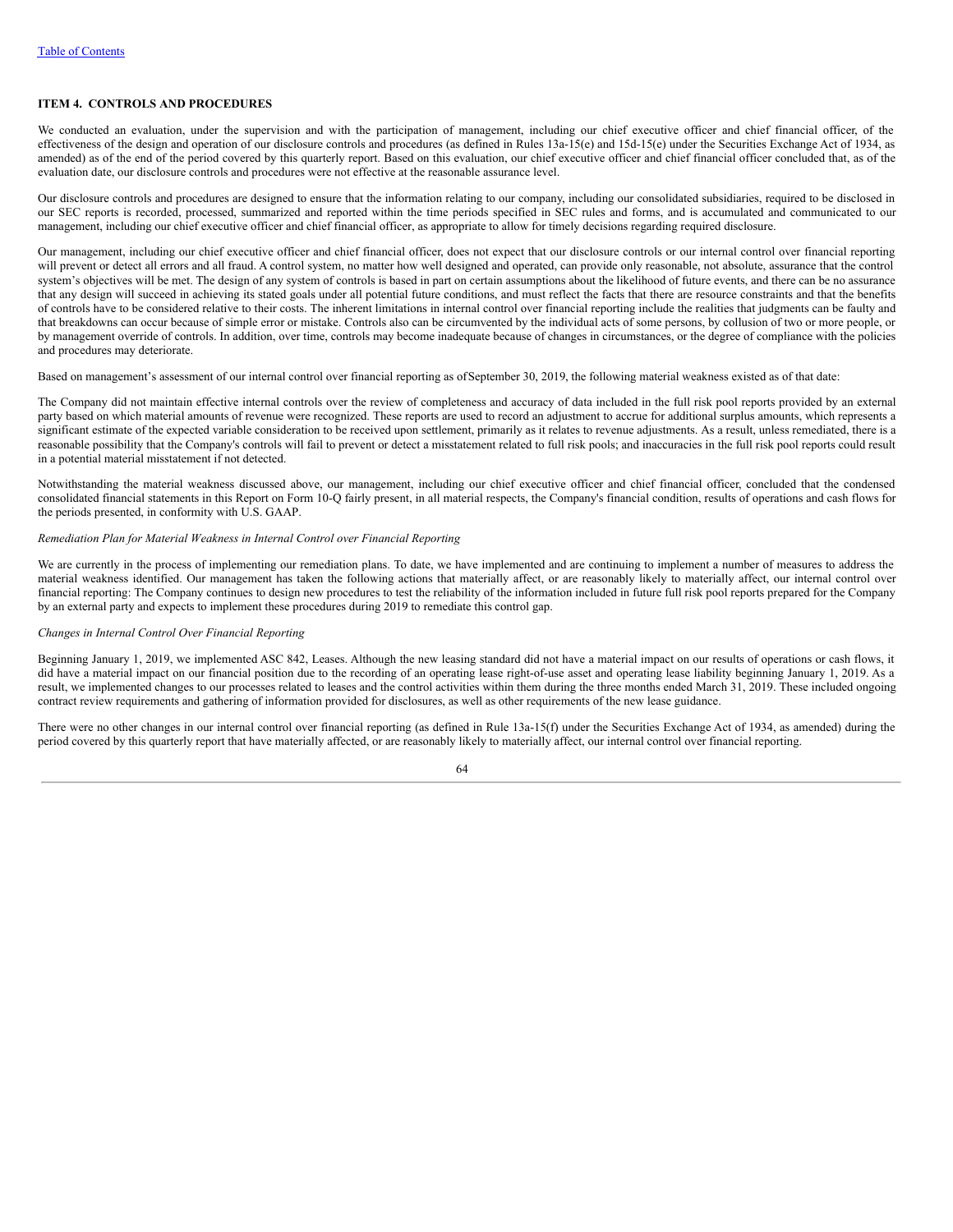## **PART II – OTHER INFORMATION**

## **ITEM 1. LEGAL PROCEEDINGS**

In the ordinary course of our business, we from time to time become involved in pending and threatened legal actions and proceedings, most of which involve claims of medical malpractice related to medical services that are provided by our affiliated hospitalists. Many of the Company's payor and provider contracts are complex in nature and may be subject to differing interpretations regarding amounts due for the provision of medical services, which may not come to light until a substantial period of time has passed following contract implementation. We may also become subject to other lawsuits which could involve significant claims and/or significant defense costs, but as of the date of this Quarterly Report on Form 10-Q, except as disclosed, we are not a party to any lawsuit or proceeding, which in the opinion of management is expected to individually or in the aggregate have a material adverse effect on us or our business. Nonetheless, the resolution of any claim or litigation is subject to inherent uncertainty and could have a material adverse effect on the Company's financial condition, cash flows or results of operations.

## **ITEM 1A. RISK FACTORS**

Our business, financial condition and operating results are affected by a number of factors, whether currently known or unknown, including risks specific to us or the healthcare industry as well as risks that affect businesses in general. In addition to the information and risk factors set forth in this Quarterly Report, you should carefully consider the factors discussed in Part I, Item 1A, "Risk Factors" in our Annual Report on Form 10-K for the year ended December 31, 2018 filed with the SEC on March 18, 2019. The risks disclosed in such Annual Report and in this Quarterly Report could materially adversely affect our business, financial condition, cash flows or results of operations and thus our stock price. We believe there have been no material changes in our risk factors from those disclosed in the Annual Report except as described below. However, additional risks and uncertainties not currently known or we currently deem to be immaterial may also materially adversely affect our business, financial condition or results of operations.

These risk factors may be important to understanding other statements in this Quarterly Report and should be read in conjunction with the condensed consolidated financial statements and related notes in Part I, Item 1, "Financial Statements" and Part I, Item 2, "Management's Discussion and Analysis of Financial Condition and Results of Operations" of this Quarterly Report. Because of such risk factors, as well as other factors affecting the Company's financial condition and operating results, past financial performance should not be considered to be a reliable indicator of future performance, and investors should not use historical trends to anticipate results or trends in future periods.

## *Risks Related to the Proposed APC Transaction.*

On September 11, 2019, ApolloMed, AP-AMH, and APC, concurrently consummated a series of interrelated transactions (collectively, the "APC Transactions"). As disclosed elsewhere in this Quarterly Report and in ApolloMed's other reports on file with the SEC, the APC Transactions included the following agreements and transactions: (i) ApolloMed made a \$545.0 million ten-year secured loan to AP-AMH Loan; (ii) AP-AMH used all of the proceeds of that loan to purchase 1,000,000 shares of Series A Preferred Stock of APC; (iii) ApolloMed obtained the funds to make the AP-AMH Loan (x) by entering into a \$290.0 million senior secured credit facility (the "Credit Facility") with SunTrust Bank, in its capacity as administrative agent for various lenders, and then immediately drawing down \$250.0 million in cash, and (y) by selling \$300.0 million shares of ApolloMed common stock to APC, the purchase price of which was offset against \$300.0 million of AP-AMH's purchase price for its APC Preferred Stock. NMM guaranteed the obligations of ApolloMed under the Credit Facility, and both ApolloMed and NMM have granted the lenders a security interest in all of their assets, including, without limitation, in all stock and other equity issued by their subsidiaries (including the shares of NMM) and all rights with respect to the AP-AMH Loan.

The APC Transactions may expose ApolloMed, its subsidiaries and its VIEs to additional risks, including without limitation, the following: AP-AMH may never be able to repay the AP-AMH Loan; even if AP-AMH does not, or cannot repay the loan, ApolloMed will be obligated to pay principal and interest on the \$290.0 million Credit Facility; in connection with the Credit Facility, the lenders were granted a first priority perfected security interest over all of the assets of ApolloMed and its subsidiaries, and such lenders have the right to foreclose on those assets if ApolloMed defaults on its obligations under the Credit Facility; a disconnect could arise between APC achieving net income, declaring and paying dividends to AP-AMH, and AP-AMH making its required payments to ApolloMed, which disconnect could materially impact ApolloMed's financial results and its ability to make its required payments under the Credit Facility; APC may be prohibited from paying, or may be unable to pay the dividends on its Series A Preferred Stock, including under the California Corporations Code; regulators could determine that the current, post-APC Transactions consolidated structure amounts to ApolloMed violating California's corporate practice of medicine doctrine; and ApolloMed may be deemed an investment company, which could impose burdensome compliance requirements on ApolloMed and restrict its future activities.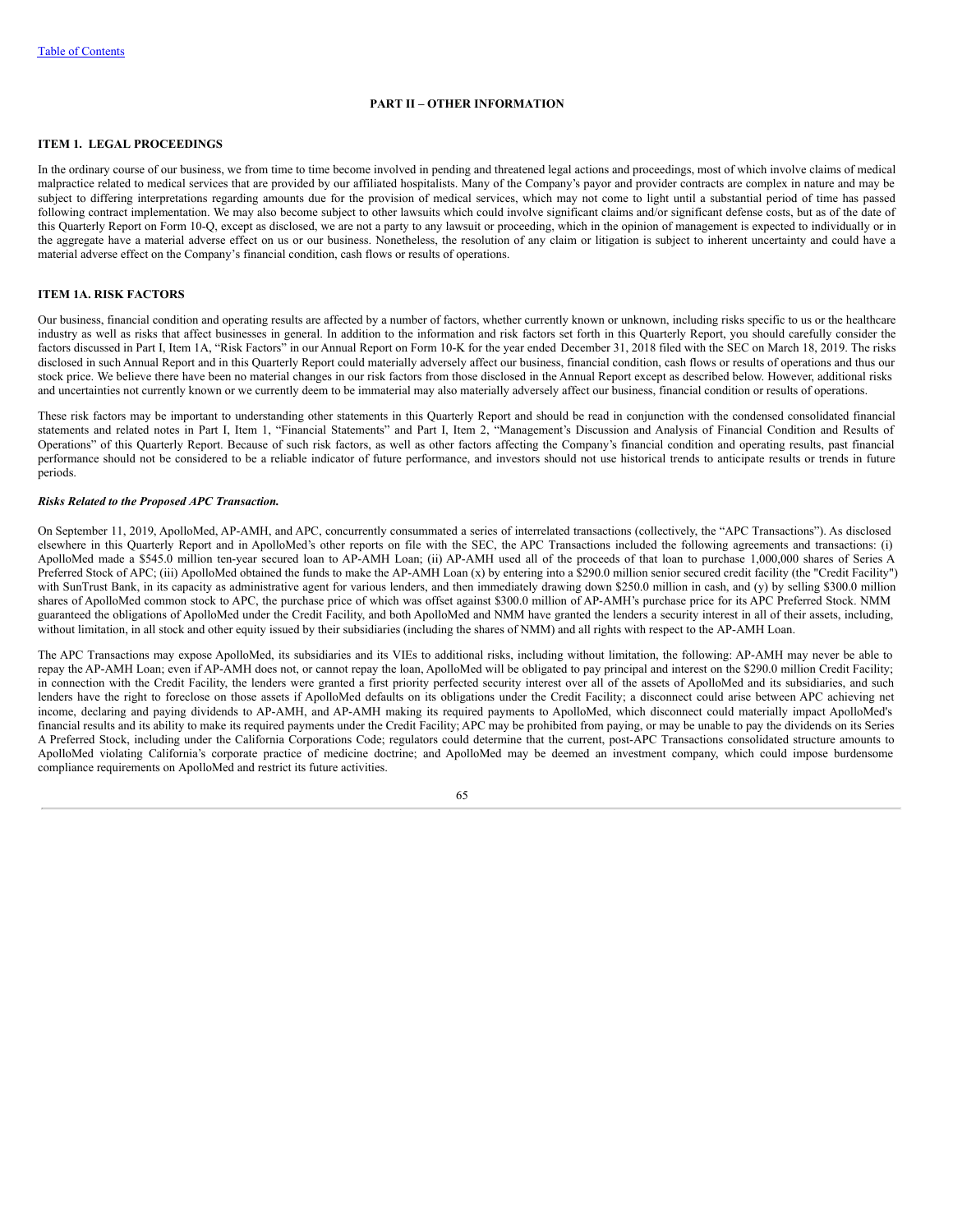The "Risk Factors" section of the definitive proxy statement of ApolloMed's board of directors that ApolloMed filed with the SEC on July 31, 2019 (the "Proxy Statement") described these and certain other risks related to the APC Transactions that could arise if the APC Transactions are consummated. Since the APC Transactions have now closed, the APC Transactions-related risk factors described in the "Risk [Factors"](http://www.sec.gov/Archives/edgar/data/1083446/000114420419036907/tv525673-def14a.htm#t26RI) portion of the Proxy Statement, including the risks described in the Proxy Statement under the headings listed below, are hereby incorporated herein by reference:

- AP-AMH may never be able to repay the AP-AMH Loan.
- Whether or not AP-AMH pays us, we will be obligated to pay principal and interest on the secured senior credit facility we are entering into in order to make the AP-AMH Loan.
- The terms of the credit agreement we will need to secure could restrict our operations, particularly our ability to respond to changes in our business or to take specified actions, and an event of default under such credit agreement could harm our business.
- In connection with the credit facility, the creditor will have a first priority perfected security interest over all of our assets and those of our subsidiaries, and such creditor would be able to foreclose on our assets if we default on our obligations under the credit facility and security agreement.
- AP-AMH will be required to fund APC losses and deficits but may not have the funds to do so.
- There may be a timing disconnect between APC achieving net income subject to the Series A Dividend, declaring and paying dividends to AP-AMH and AP-AMH's payments to ApolloMed, and any failure to pay or late payment of dividends could materially impact our financial results.
- The impact of the APC Transactions may prove to be negative in future periods.
- If there is a change in accounting principles or the interpretation thereof affecting our anticipated accounting treatment for the APC Transactions, it could impact our earnings per share.
- The Series A Dividends payable to AP-AMH must be declared by the APC board, and that board could fail to do so.
- APC may be prohibited from paying or unable to pay the Series A Dividends, including under the California Corporations Code, which could cause the APC Transactions structure to collapse.
- We may have no recourse against AP-AMH if it is unable to make its payments to ApolloMed and NMM.
- The entitlement to receive the Series A Dividend will not necessarily mean that AP-AMH will be distributing all of the net income from APC's Healthcare Services business and assets.
- Regulators could determine that the post-APC Transactions consolidated structure amounts to ApolloMed violating California's corporate practice of medicine doctrine.
- ApolloMed could be subject to the California Finance Lenders Law as a result of the AP-AMH Loan.
- We may be deemed an investment company, which could impose on us burdensome compliance requirements and restrict our activities.

## **ITEM 2. UNREGISTERED SALES OF EQUITY SECURITIES AND USE OF PROCEEDS**

During the three months ended September 30, 2019, the Company issued an aggregate of 89,661 shares of common stock and received approximately\$814,506 from the exercise of certain warrants at an exercise price of \$9.00 - \$10.00 per share. The foregoing issuances were exempt from the registration provisions of the Securities Act of 1933, as amended, pursuant to Section 4(a)(2) thereof, and/or Regulation D promulgated thereunder.

## **ITEM 3. DEFAULTS UPON SENIOR SECURITIES**

None

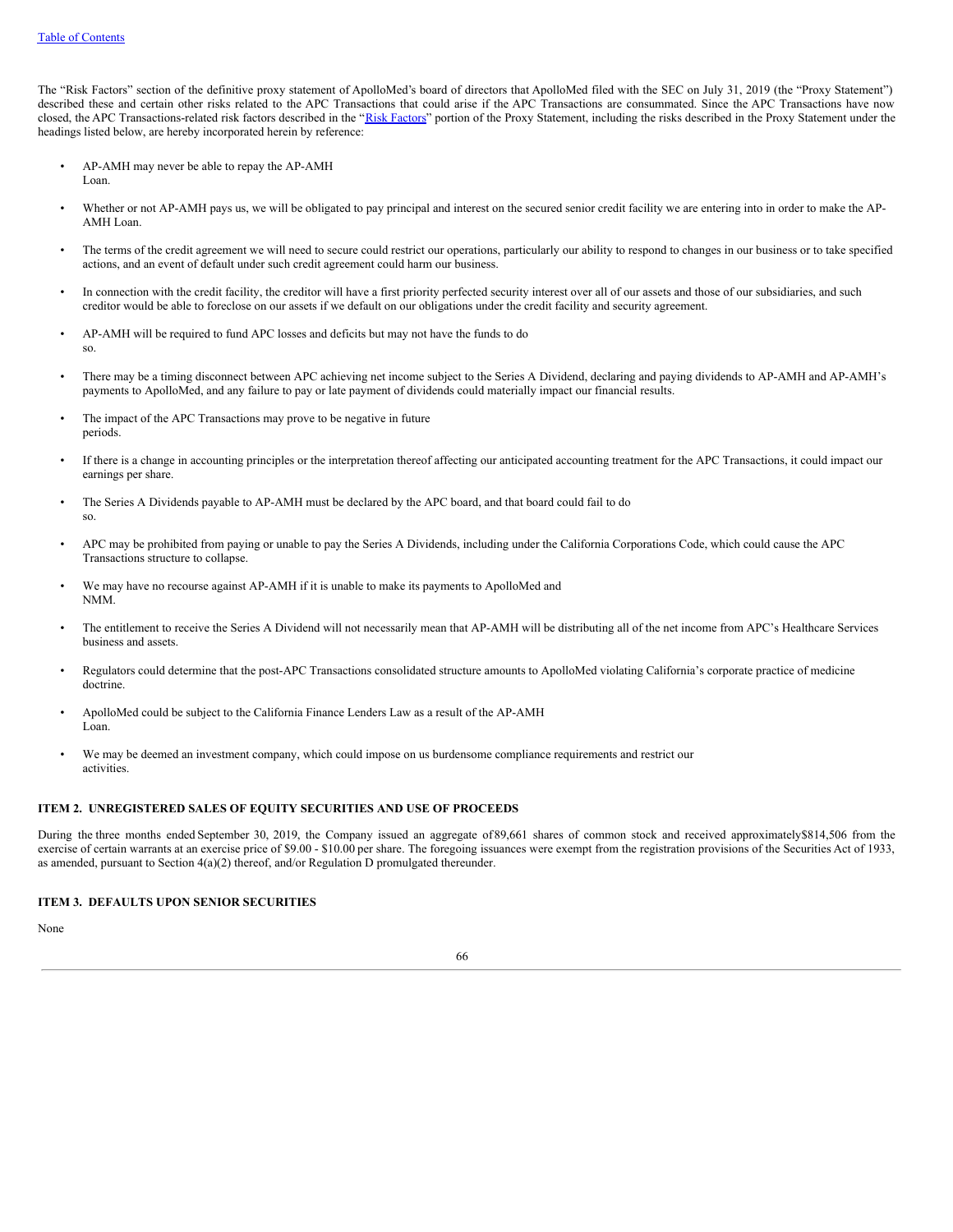## **ITEM 4. MINE SAFETY DISCLOSURES**

Not applicable.

## **ITEM 5. OTHER INFORMATION**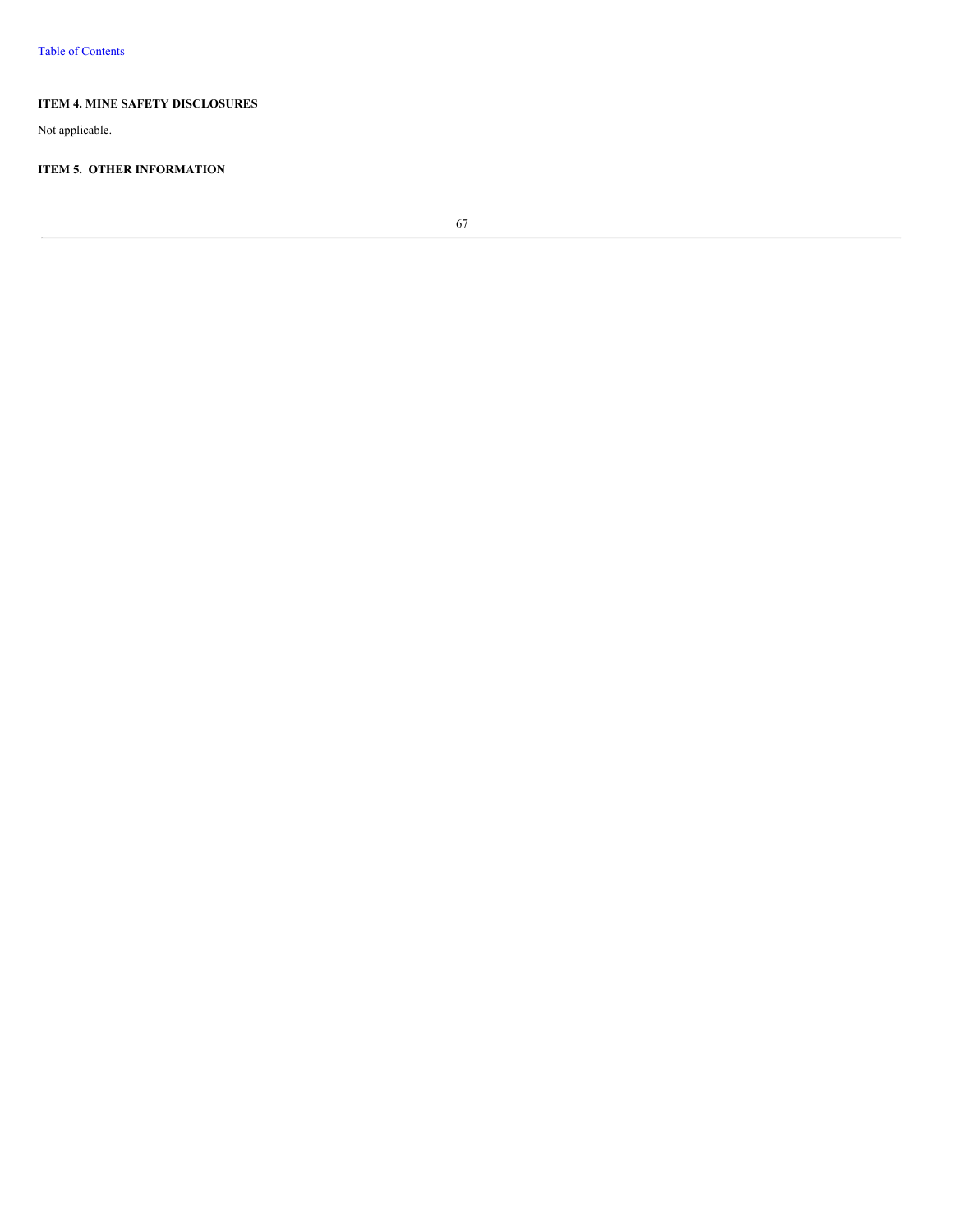# **ITEM 6. EXHIBITS**

The following exhibits are either incorporated by reference into or filed or furnished with this Quarterly Report on Form 10-Q, as indicated below.

| <b>Exhibit</b><br>No. | <b>Description</b>                                                                                                                                                                                                                                                                                                                                                                                              |
|-----------------------|-----------------------------------------------------------------------------------------------------------------------------------------------------------------------------------------------------------------------------------------------------------------------------------------------------------------------------------------------------------------------------------------------------------------|
| 2.11                  | Agreement and Plan of Merger, dated December 21, 2016, among Apollo Medical Holdings, Inc., Network Medical Management, Inc., Apollo<br>Acquisition Corp. and Kenneth Sim, M.D. (the "Merger Agreement") (incorporated herein by reference to Annex A to the joint proxy<br>statement/prospectus filed pursuant to Rule 424(b)(3) on November 15, 2017 that is a part of a Registration Statement on Form S-4). |
| 2.2                   | Amendment to the Merger Agreement, dated March 30, 2017, among Apollo Medical Holdings, Inc., Network Medical Management, Inc., Apollo<br>Acquisition Corp. and Kenneth Sim, M.D. (incorporated herein by reference to Annex A to the joint proxy statement/prospectus filed pursuant to Rule<br>$424(b)(3)$ on November 15, 2017 that is a part of a Registration Statement on Form S-4).                      |
| 2.3                   | Amendment No. 2 to the Merger Agreement, dated October 17, 2017, among Apollo Medical Holdings, Inc., Network Medical Management, Inc.,<br>Apollo Acquisition Corp. and Kenneth Sim, M.D. (incorporated herein by reference to Annex A to the joint proxy statement/prospectus filed pursuant<br>to Rule $424(b)(3)$ on November 15, 2017 that is a part of a Registration Statement on Form S-4).              |
| 2.4                   | Stock purchase agreement dated March 15, 2019.                                                                                                                                                                                                                                                                                                                                                                  |
| 3.1                   | Restated Certificate of Incorporation (incorporated herein by reference to Exhibit 3.1 to the Company's Current Report on Form 8-K filed on January<br>21, 2015).                                                                                                                                                                                                                                               |
| 3.2                   | Certificate of Amendment of Restated Certificate of Incorporation (incorporated herein by reference to Exhibit 3.1 to the Company's Current Report<br>on Form 8-K filed on April 27, 2015).                                                                                                                                                                                                                     |
| 3.3                   | Certificate of Amendment of Restated Certificate of Incorporation (incorporated herein by reference to Exhibit 3.1 to the Company's Current Report<br>on Form 8-K filed on December 13, 2017).                                                                                                                                                                                                                  |
| 3.4                   | Certificate of Amendment of Restated Certificate of Incorporation (incorporated herein by reference to Exhibit 3.1 to the Company's Current Report<br>on Form 8-K filed June 21, 2018).                                                                                                                                                                                                                         |
| <u>3.5</u>            | Restated Bylaws (incorporated herein by reference to Exhibit 3.2 to the Company's Quarterly Report on Form 10-Q filed on November 16, 2015).                                                                                                                                                                                                                                                                    |
| 3.6                   | Amendment to Sections 3.1 and 3.2 of Article III of Bylaws (incorporated herein by reference to Exhibit 3.2 to the Company's Current Report on Form<br>8-K filed on December 13, 2017).                                                                                                                                                                                                                         |
| 3.7                   | Amendment to Sections 3.1 and 3.2 of Article III of Bylaws (incorporated herein by reference to Exhibit 3.2 to the Company's Current Report on Form<br>8-K filed on June 21, 2018).                                                                                                                                                                                                                             |
| 10.1                  | First Amendment to the Stock Purchase Agreement dated August 26, 2019, by and between Allied Physicians of California, a California Professional<br>Medical Corporation and Apollo Medical Holdings, Inc. (incorporated herein by reference to Exhibit 10.1 to the Company's Current Report on Form 8-<br>K filed on August 29, 2019).                                                                          |
| 10.2                  | First Amendment to the Series A Preferred Stock Purchase Agreement dated August 26, 2019, by and between Allied Physicians of California, a<br>California Professional Medical Corporation and AP-AMH Medical Corporation, a Professional Medical Corporation (incorporated herein by<br>reference to Exhibit 10.2 to the Company's Current Report on Form 8-K filed on August 29, 2019).                       |
| 10.3                  | First Amendment to the Loan Agreement dated August 26, 2019, by and between Apollo Medical Holdings, Inc. and AP-AMH Medical Corporation, a<br>Professional Medical Corporation (incorporated herein by reference to Exhibit 10.2 to the Company's Current Report on Form 8-K filed on August 29.<br>2019).                                                                                                     |
| 10.4                  | Credit Agreement dated as of September 11, 2019, by and among Apollo Medical Holdings, Inc., as Borrower, the Lenders from time to time party<br>thereto, and SunTrust Bank, in its capacity as administrative agent for the Lenders, as issuing bank and as swingline lender (incorporated herein by<br>reference to Exhibit 10.1 to the Company's Current Report on Form 8-K filed on September 12, 2019).    |
| 10.5                  | Guaranty and Security Agreement dated as of September 11, 2019, by and among Apollo Medical Holdings, Inc., as Borrower, and Network Medical<br>Management, Inc., as Guarantor, in favor of SunTrust Bank, as administrative agent for the Secured Parties (incorporated herein by reference to<br>Exhibit 10.2 to the Company's Current Report on Form 8-K filed on September 12, 2019).                       |
|                       | 68                                                                                                                                                                                                                                                                                                                                                                                                              |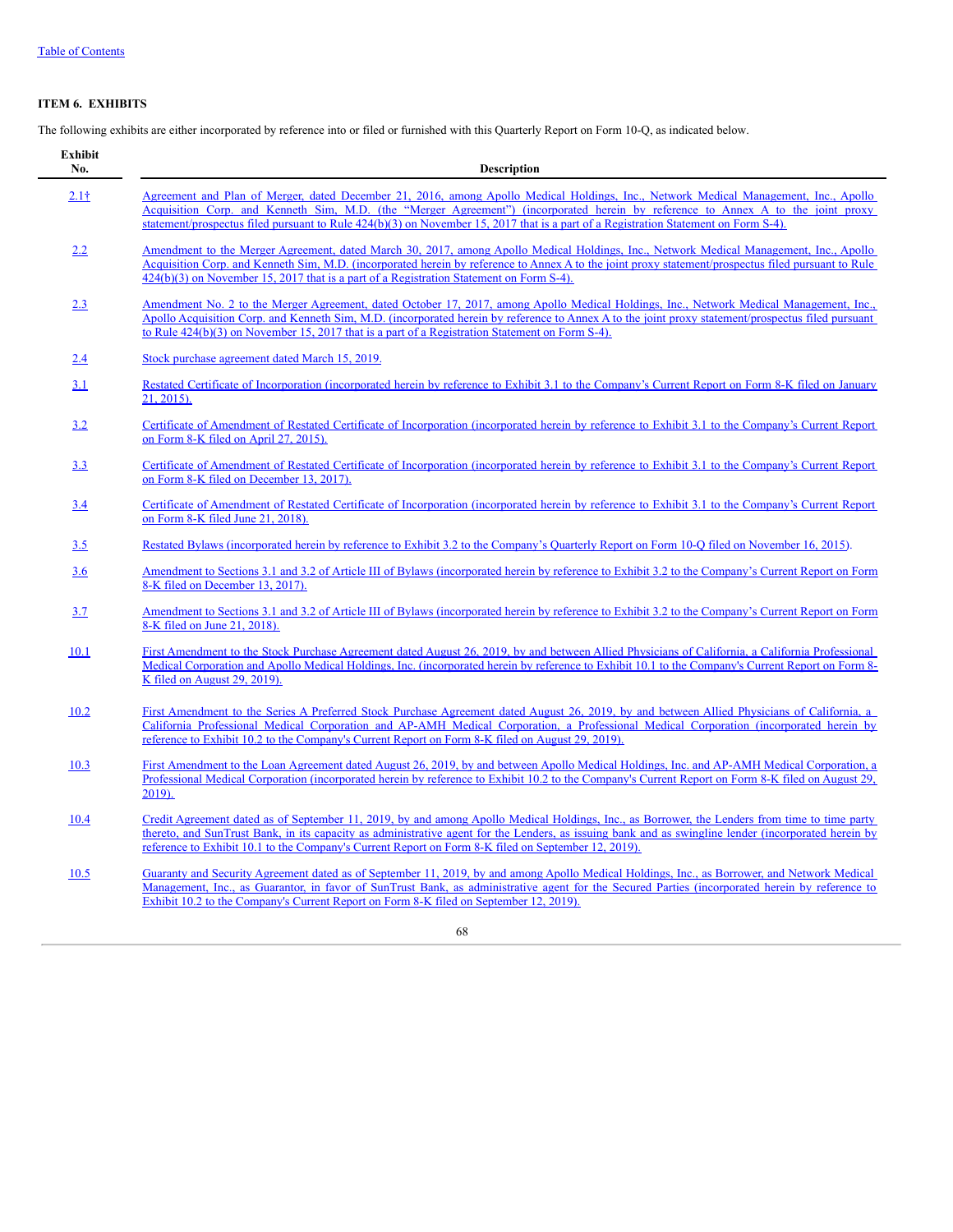- [10.6](http://www.sec.gov/Archives/edgar/data/1083446/000114420419044449/tv529206_ex10-3.htm) Second Amendment to Series A Stock Purchase Agreement dated as of September 9, 2019, by and between Allied Physicians of California, Professional Medical Corporation and AP-AMH Medical Corporation, a California professional medical corporation [\(incorporated](http://www.sec.gov/Archives/edgar/data/1083446/000114420419044449/tv529206_ex10-3.htm) herein by reference to Exhibit 10.3 to the Company's Current Report on Form 8-K filed on September 12, 2019).
- [10.7](http://www.sec.gov/Archives/edgar/data/1083446/000114420419044449/tv529206_ex10-4.htm) First Amendment to Special Purpose Shareholder Agreement, dated as of September 11, 2019, by and between Allied Physicians of California, a Professional Medical Corporation and AP-AMH Medical Corporation, a California professional medical corporation [\(incorporated](http://www.sec.gov/Archives/edgar/data/1083446/000114420419044449/tv529206_ex10-4.htm) herein by reference to Exhibit 10.4 to the Company's Current Report on Form 8-K filed on September 12, 2019).
- [10.8](http://www.sec.gov/Archives/edgar/data/1083446/000114420419044449/tv529206_ex10-5.htm) First Amendment to Tradename Licensing Agreement, dated as of September 10, 2019, by and between Apollo Medical Holdings, Inc., a Delaware corporation, and AP-AMH Medical Corporation, a California professional medical corporation [\(incorporated](http://www.sec.gov/Archives/edgar/data/1083446/000114420419044449/tv529206_ex10-5.htm) herein by reference to Exhibit 10.5 to the Company's Current Report on Form 8-K filed on September 12, 2019).
- [10.9](http://www.sec.gov/Archives/edgar/data/1083446/000114420419044449/tv529206_ex10-6.htm) First Amendment to [Administrative](http://www.sec.gov/Archives/edgar/data/1083446/000114420419044449/tv529206_ex10-6.htm) Services Agreement, dated as of September 10, 2019, by and between Network Medical Management, Inc., a California corporation, and AP-AMH Medical Corporation, a California professional medical corporation (incorporated herein by reference to Exhibit 10.6 to the Company's Current Report on Form 8-K filed on September 12, 2019).
- [10.10](http://www.sec.gov/Archives/edgar/data/1083446/000114420419044449/tv529206_ex10-7.htm) Security Agreement, dated as of September 11, 2019, by and between Apollo Medical Holdings, Inc., a Delaware corporation, and AP-AMH Medical Corporation, a California professional medical corporation [\(incorporated](http://www.sec.gov/Archives/edgar/data/1083446/000114420419044449/tv529206_ex10-7.htm) herein by reference to Exhibit 10.7 to the Company's Current Report on Form 8-K filed on September 12, 2019).
- [10.11](http://www.sec.gov/Archives/edgar/data/1083446/000114420419044449/tv529206_ex10-8.htm) Certificate of [Determination](http://www.sec.gov/Archives/edgar/data/1083446/000114420419044449/tv529206_ex10-8.htm) of Preferences of Series A Preferred Stock of Allied Physicians of California, a Professional Medical Corporation (incorporated herein by reference to Exhibit 10.8 to the Company's Current Report on Form 8-K filed on September 12, 2019).
- [10.12](http://www.sec.gov/Archives/edgar/data/1083446/000114420419044449/tv529206_ex10-9.htm) Voting and Registration Rights Agreement, dated as of September 11, 2019, by and between Apollo Medical Holdings, Inc., a Delaware corporation, and Allied Physicians of California, a Professional Medical Corporation [\(incorporated](http://www.sec.gov/Archives/edgar/data/1083446/000114420419044449/tv529206_ex10-9.htm) herein by reference to Exhibit 10.9 to the Company's Current Report on Form 8-K filed on September 12, 2019).
- [10.13](http://www.sec.gov/Archives/edgar/data/1083446/000114420419044449/tv529206_ex10-10.htm) Second Amendment to Loan Agreement, dated September 11, 2019, by and between Apollo Medical Holdings, Inc., a Delaware corporation and AP-AMH Medical Corporation, a California professional medical corporation [\(incorporated](http://www.sec.gov/Archives/edgar/data/1083446/000114420419044449/tv529206_ex10-10.htm) herein by reference to Exhibit 10.10 to the Company's Current Report on Form 8-K filed on September 12, 2019).
- [10.14\\*](#page-71-0) Form of [Amendment](#page-71-0) to Stockholder Lock-up Agreement entered into on or about September 26, 2019.
- [10.15††](http://www.sec.gov/Archives/edgar/data/1083446/000114420419046557/tv530294_ex10-1.htm) Board of Directors Agreement, dated September 29, 2019, with Matthew Mazdyasni [\(incorporated](http://www.sec.gov/Archives/edgar/data/1083446/000114420419046557/tv530294_ex10-1.htm) herein by reference to Exhibit 10.1 to the Company's Current Report on Form 8-K filed on September 30, 2019).
- [31.1\\*](#page-72-0) Certification by the Co-Chief Executive Officer pursuant to Section 302 of the [Sarbanes-Oxley](#page-72-0) Act of 2002 and Rules 13a-14 and 15d-14 under the Securities Exchange Act of 1934.
- [31.2\\*](#page-73-0) Certification by the Co-Chief Executive Officer pursuant to Section 302 of the [Sarbanes-Oxley](#page-73-0) Act of 2002 and Rules 13a-14 and 15d-14 under the Securities Exchange Act of 1934.
- [31.3\\*](#page-74-0) Certification by the Chief Financial Officer pursuant to Section 302 of the [Sarbanes-Oxley](#page-74-0) Act of 2002 and Rules 13a-14 and 15d-14 under the Securities Exchange Act of 1934.
- [32\\*\\*](#page-75-0) Certification of Periodic Financial Report by the Chief Executive Officer and Chief Financial Officer pursuant to 18 U.S.C. §1350, as adopted pursuant to pursuant to Section 906 of the [Sarbanes-Oxley](#page-75-0) Act of 2002.
- 101.INS\* XBRL Instance Document
- 101.SCH\* XBRL Taxonomy Extension Schema Document
- 101.CAL\* XBRL Taxonomy Extension Calculation Linkbase Document
- 101.DEF\* XBRL Taxonomy Extension Definition Linkbase
- 101.LAB\* XBRL Taxonomy Extension Label Linkbase Document
- 101.PRE\* XBRL Taxonomy Extension Presentation Linkbase Document
- †† Management contract or compensatory plan or arrangement.
- Filed herewith.

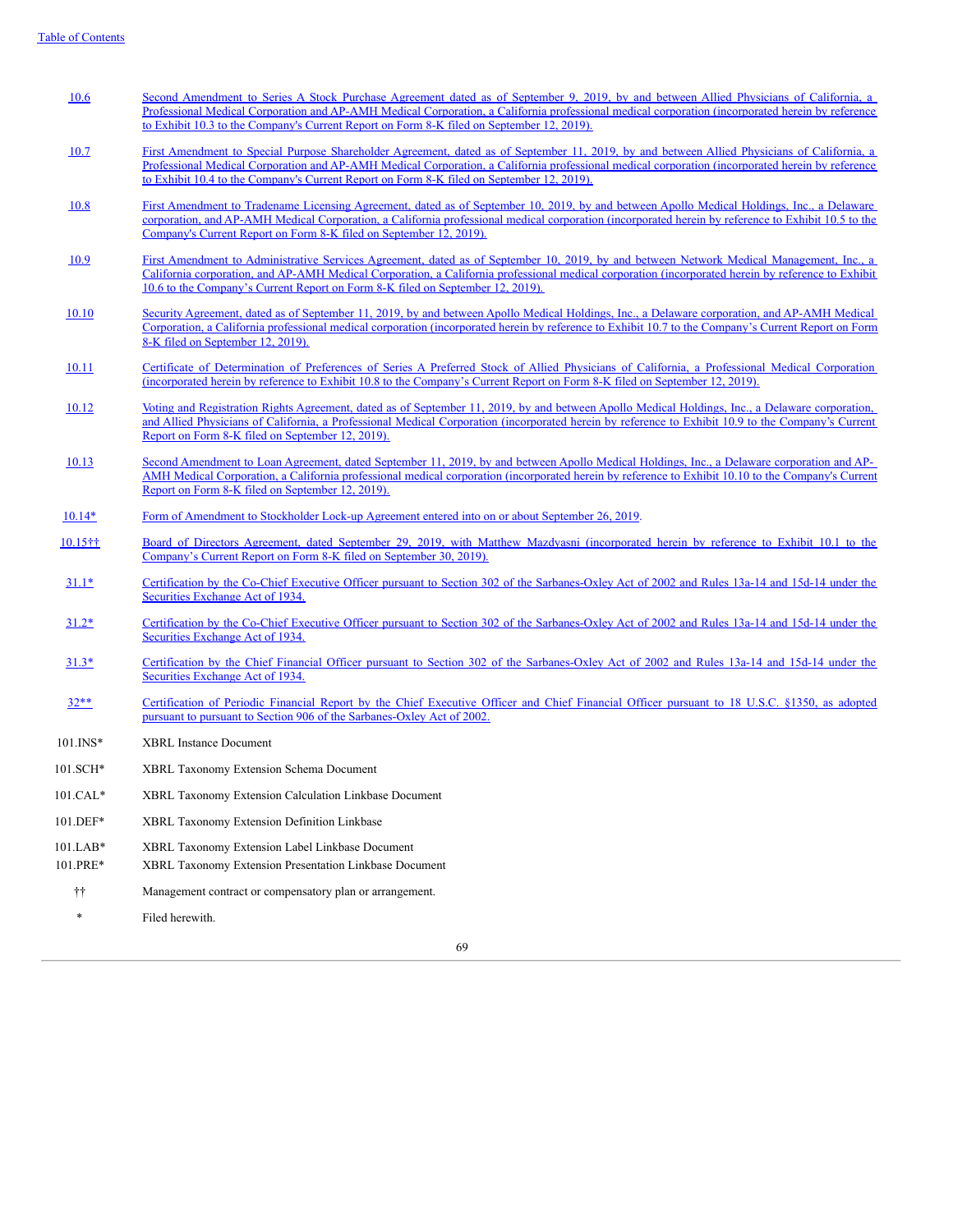\*\* Furnished herewith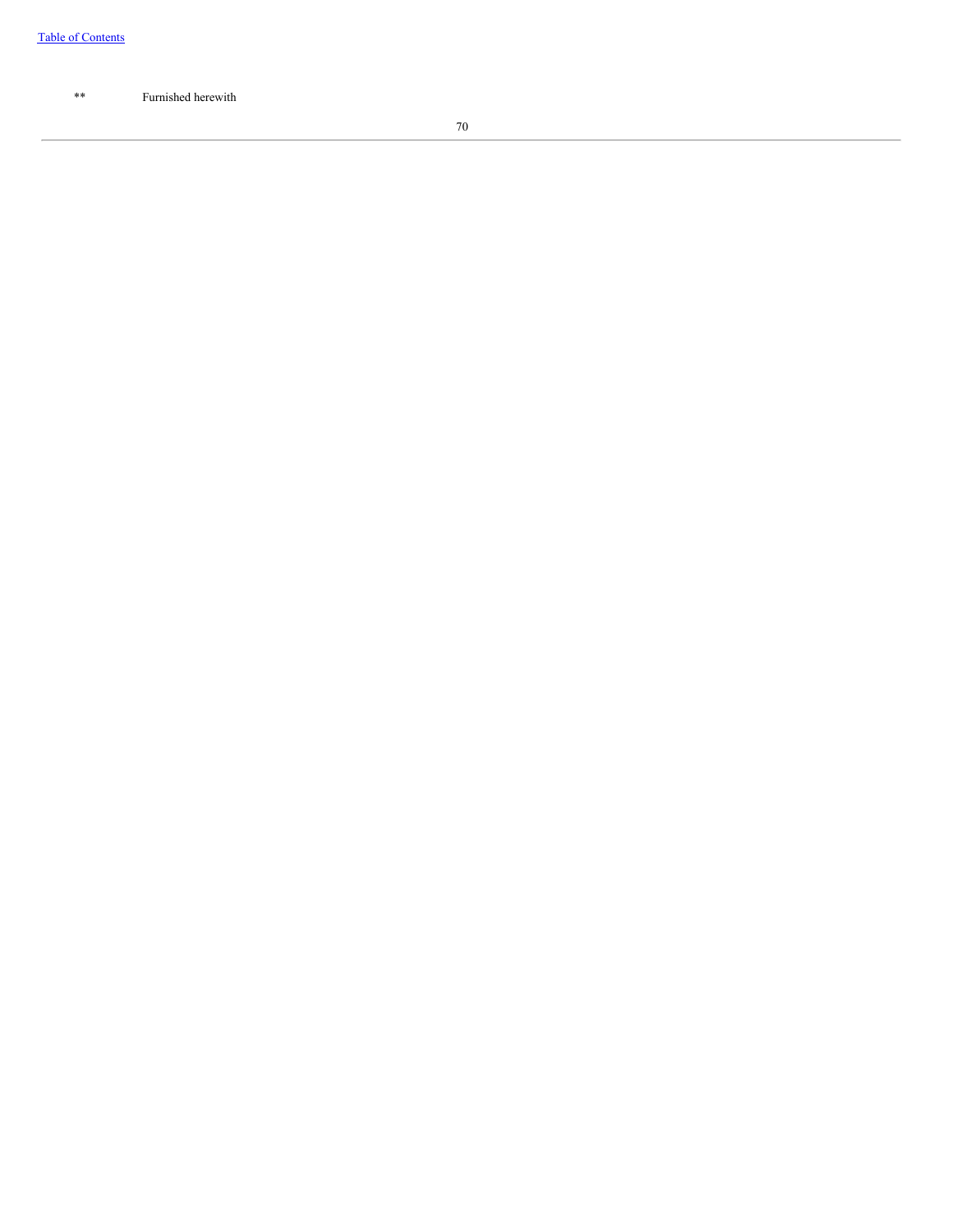## SIGNATURE

Pursuant to the requirements of the Securities Exchange Act of 1934, the registrant has duly caused this report to be signed on its behalf by the undersigned thereunto duly authorized.

Dated: November 8, 2019 By: /s/ Kenneth Sim

Dated: November 8, 2019 By: /s/ Thomas Lam

Dated: November 8, 2019 By: /s/ Eric Chin

**APOLLO MEDICAL HOLDINGS, INC.**

Kenneth Sim, M.D. Executive Chairman & Co-Chief Executive Officer (Principal Executive Officer)

Thomas Lam, M.D., M.P.H. Co-Chief Executive Officer & President (Principal Executive Officer)

Eric Chin Chief Financial Officer (Principal Financial Officer)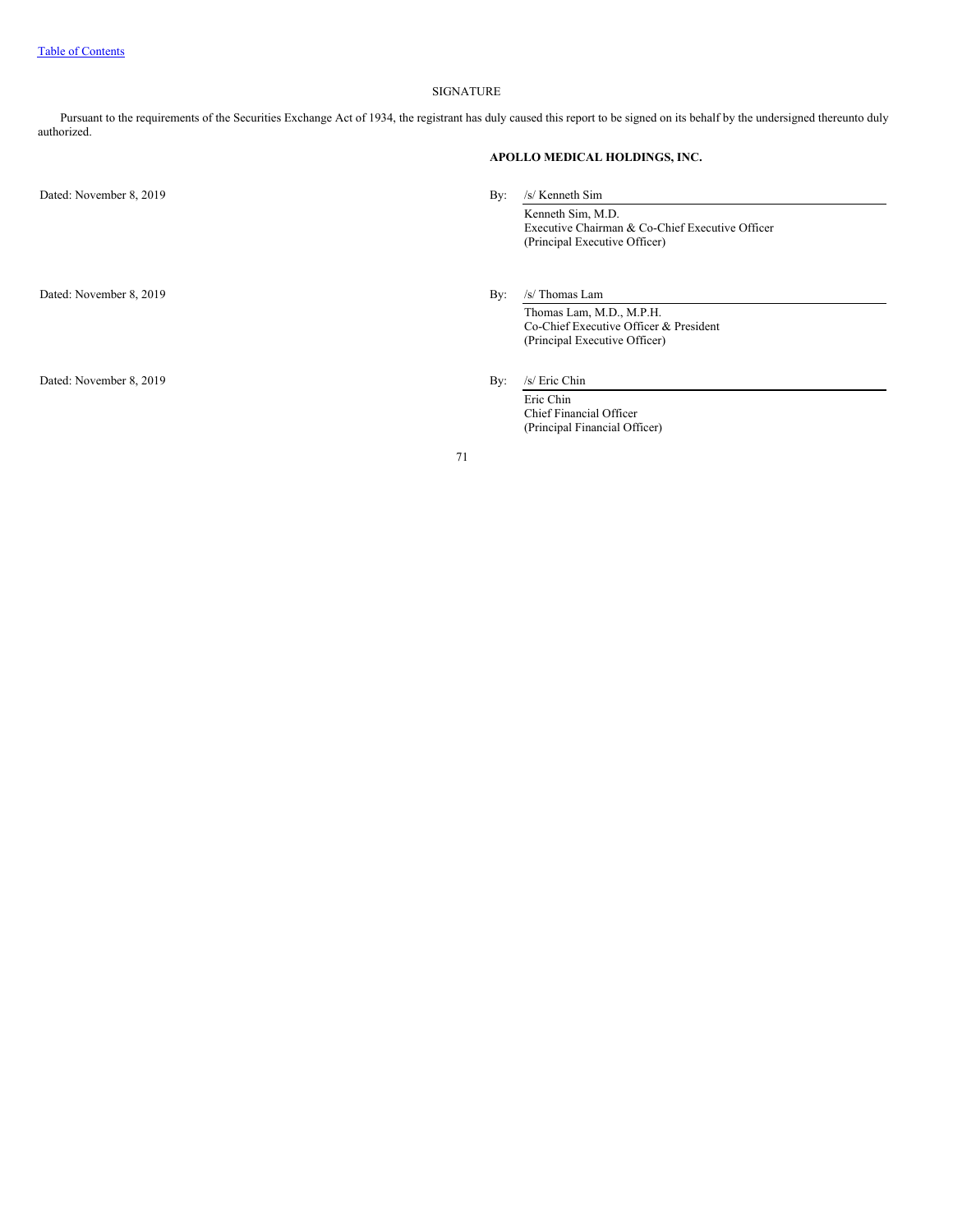## **AMENDMENT TO LOCK-UP AGREEMENT**

<span id="page-71-0"></span>Reference is made to a certain Lock-Up Agreement dated as of December 6, 20 17 (the "Lock-Up Agreement"), between the undersigned shareholder ("Shareholder") and Apollo Medical Holdings, Inc., a Delaware corporation ("Apollo"). Capitalized terms used but not otherwise defined herein shall have the same meanings given to such terms in the Lock-Up Agreement.

For valuable consideration, the receipt and sufficiency of which are hereby acknowledged, Apollo and Shareholder agree that the expiration date of the "First Lock-Up Period" (as defined in the Lock Up Agreement), which was previously extended to and including September 30, 2019, is hereby further extended to and including January 31, 2020. Except as expressly amended above, all of the terms and conditions of the Lock-Up Agreement remain unchanged and in full force and effect.

AGREED:

**"Apollo" "Shareholder"**

 $\mathbf{By:}$ 

Mitchell Kitayama Lead Independent Committee Director

By:

Eric Chin Chief Financial Officer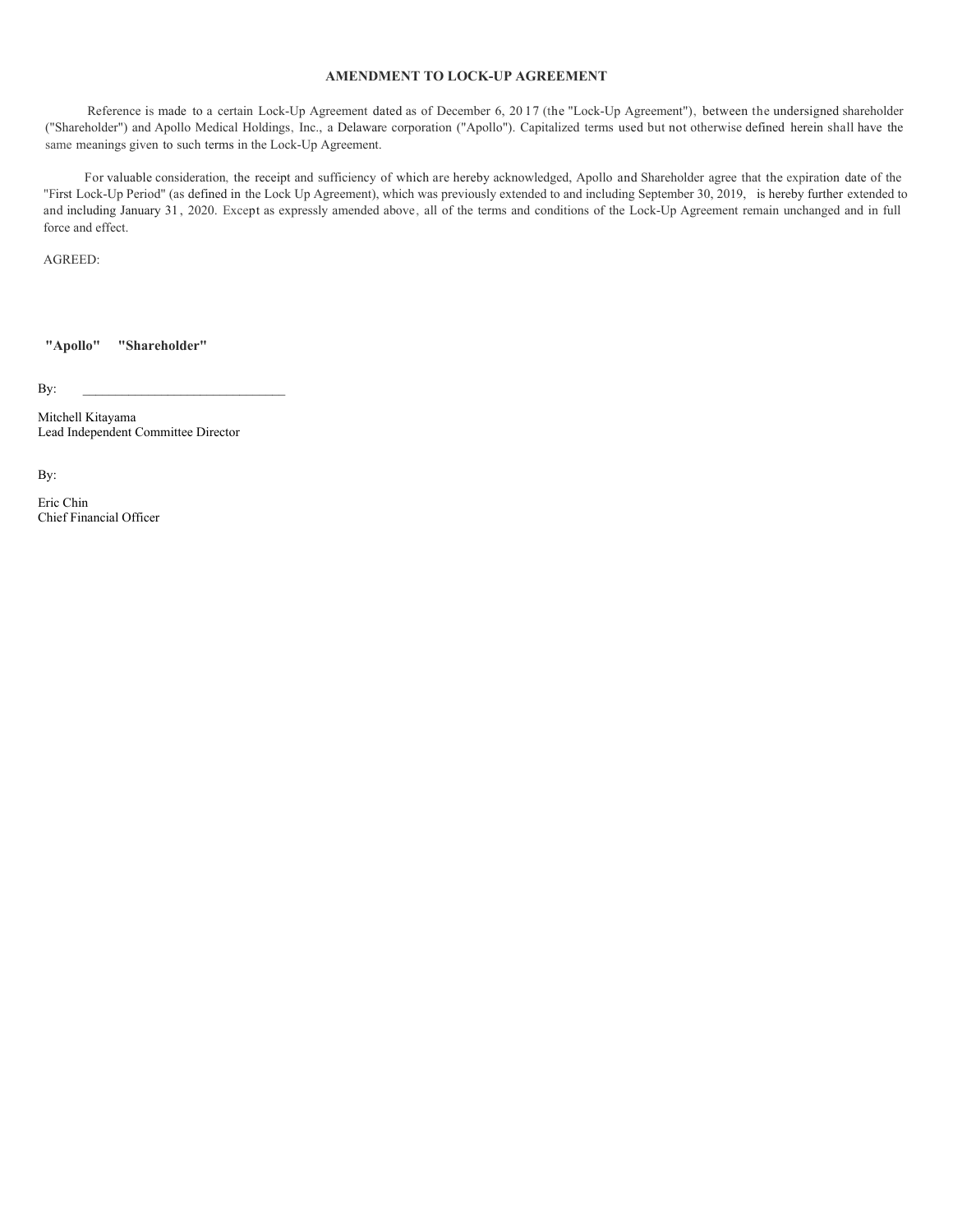## **Certification of Co-Chief Executive Officer Pursuant to Section 302 of the Sarbanes-Oxley Act of 2002 and Rules 13a-14 and 15d-14 under the Securities Exchange Act of 1934**

I, Kenneth Sim, certify that:

1. I have reviewed this Quarterly Report on Form 10-Q of Apollo Medical Holdings, Inc.;

2. Based on my knowledge, this report does not contain any untrue statement of a material fact or omit to state a material fact necessary to make the statements made, in light of the circumstances under which such statements were made, not misleading with respect to the period covered by this report;

3. Based on my knowledge, the financial statements, and other financial information included in this report, fairly present in all material respects the financial condition, results of operations and cash flows of the registrant as of, and for, the periods presented in this report;

4. The registrant's other certifying officer(s) and I are responsible for establishing and maintaining disclosure controls and procedures (as defined in Exchange Act Rules 13a-15(e) and 15d-15(e)) and internal control over financial reporting (as defined in Exchange Act Rules 13a-15(f) and 15(d)-15(f)) for the registrant and have:

- (a) Designed such disclosure controls and procedures, or caused such disclosure controls and procedures to be designed under our supervision, to ensure that material information relating to the registrant, including its consolidated subsidiaries, is made known to us by others within those entities, particularly during the period in which this report is being prepared;
- (b) Designed such internal control over financing reporting, or caused such internal control over financial reporting to be designed under our supervision, to provide reasonable assurance regarding the reliability of financial reporting and the preparation of financial statements for external purposes in accordance with generally accepted accounting principles;
- (c) Evaluated the effectiveness of the registrant's disclosure controls and procedures and presented in this report our conclusions about the effectiveness of the disclosure controls and procedures, as of the end of the period covered by this report based on such evaluation; and
- (d) Disclosed in this report any change in the registrant's internal control over financial reporting that occurred during the registrant's most recent fiscal quarter (the registrant's fourth fiscal quarter in the case of an annual report) that has materially affected, or is reasonably likely to materially affect, the registrant's internal control over financial reporting; and

5. The registrant's other certifying officer(s) and I have disclosed, based on our most recent evaluation of internal control over financial reporting, to the registrant's auditors and the audit committee of the registrant's board of directors (or persons performing the equivalent functions):

- (a) All significant deficiencies and material weaknesses in the design or operation of internal control over financial reporting which are reasonably likely to adversely affect the registrant's ability to record, process, summarize and report financial information; and
- (b) Any fraud, whether or not material, that involves management or other employees who have a significant role in the registrant's internal control over financial reporting.

Date: November 8, 2019

/s/ Kenneth Sim

**Kenneth Sim Co-Chief Executive Officer**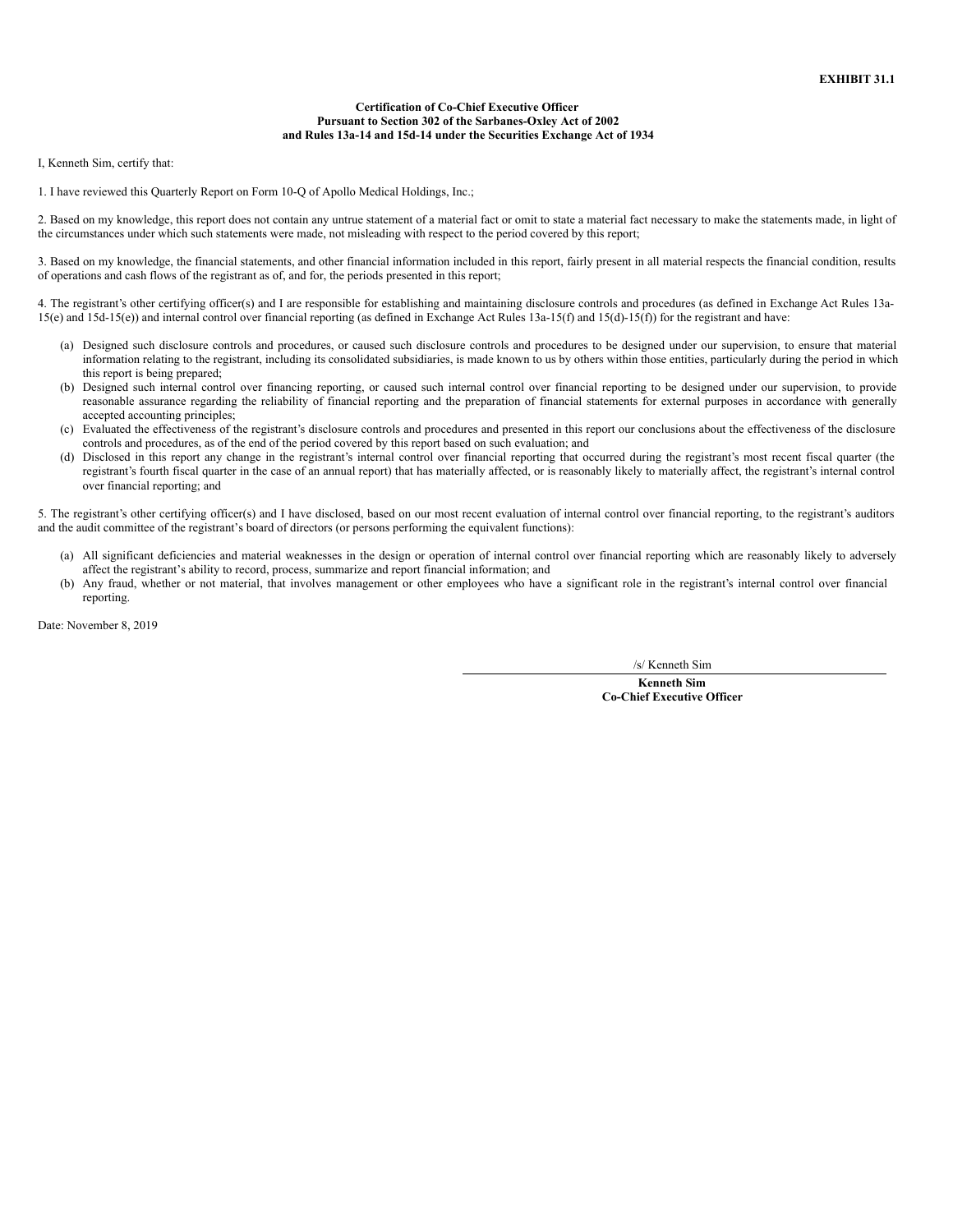## **Certification of Co-Chief Executive Officer Pursuant to Section 302 of the Sarbanes-Oxley Act of 2002 and Rules 13a-14 and 15d-14 under the Securities Exchange Act of 1934**

I, Thomas Lam, certify that:

1. I have reviewed this Quarterly Report on Form 10-Q of Apollo Medical Holdings, Inc.;

2. Based on my knowledge, this report does not contain any untrue statement of a material fact or omit to state a material fact necessary to make the statements made, in light of the circumstances under which such statements were made, not misleading with respect to the period covered by this report;

3. Based on my knowledge, the financial statements, and other financial information included in this report, fairly present in all material respects the financial condition, results of operations and cash flows of the registrant as of, and for, the periods presented in this report;

4. The registrant's other certifying officer(s) and I are responsible for establishing and maintaining disclosure controls and procedures (as defined in Exchange Act Rules 13a-15(e) and 15d-15(e)) and internal control over financial reporting (as defined in Exchange Act Rules 13a-15(f) and 15(d)-15(f)) for the registrant and have:

- (a) Designed such disclosure controls and procedures, or caused such disclosure controls and procedures to be designed under our supervision, to ensure that material information relating to the registrant, including its consolidated subsidiaries, is made known to us by others within those entities, particularly during the period in which this report is being prepared;
- (b) Designed such internal control over financing reporting, or caused such internal control over financial reporting to be designed under our supervision, to provide reasonable assurance regarding the reliability of financial reporting and the preparation of financial statements for external purposes in accordance with generally accepted accounting principles;
- (c) Evaluated the effectiveness of the registrant's disclosure controls and procedures and presented in this report our conclusions about the effectiveness of the disclosure controls and procedures, as of the end of the period covered by this report based on such evaluation; and
- (d) Disclosed in this report any change in the registrant's internal control over financial reporting that occurred during the registrant's most recent fiscal quarter (the registrant's fourth fiscal quarter in the case of an annual report) that has materially affected, or is reasonably likely to materially affect, the registrant's internal control over financial reporting; and

5. The registrant's other certifying officer(s) and I have disclosed, based on our most recent evaluation of internal control over financial reporting, to the registrant's auditors and the audit committee of the registrant's board of directors (or persons performing the equivalent functions):

- (a) All significant deficiencies and material weaknesses in the design or operation of internal control over financial reporting which are reasonably likely to adversely affect the registrant's ability to record, process, summarize and report financial information; and
- (b) Any fraud, whether or not material, that involves management or other employees who have a significant role in the registrant's internal control over financial reporting.

Date: November 8, 2019

/s/ Thomas Lam

**Thomas Lam Co-Chief Executive Officer**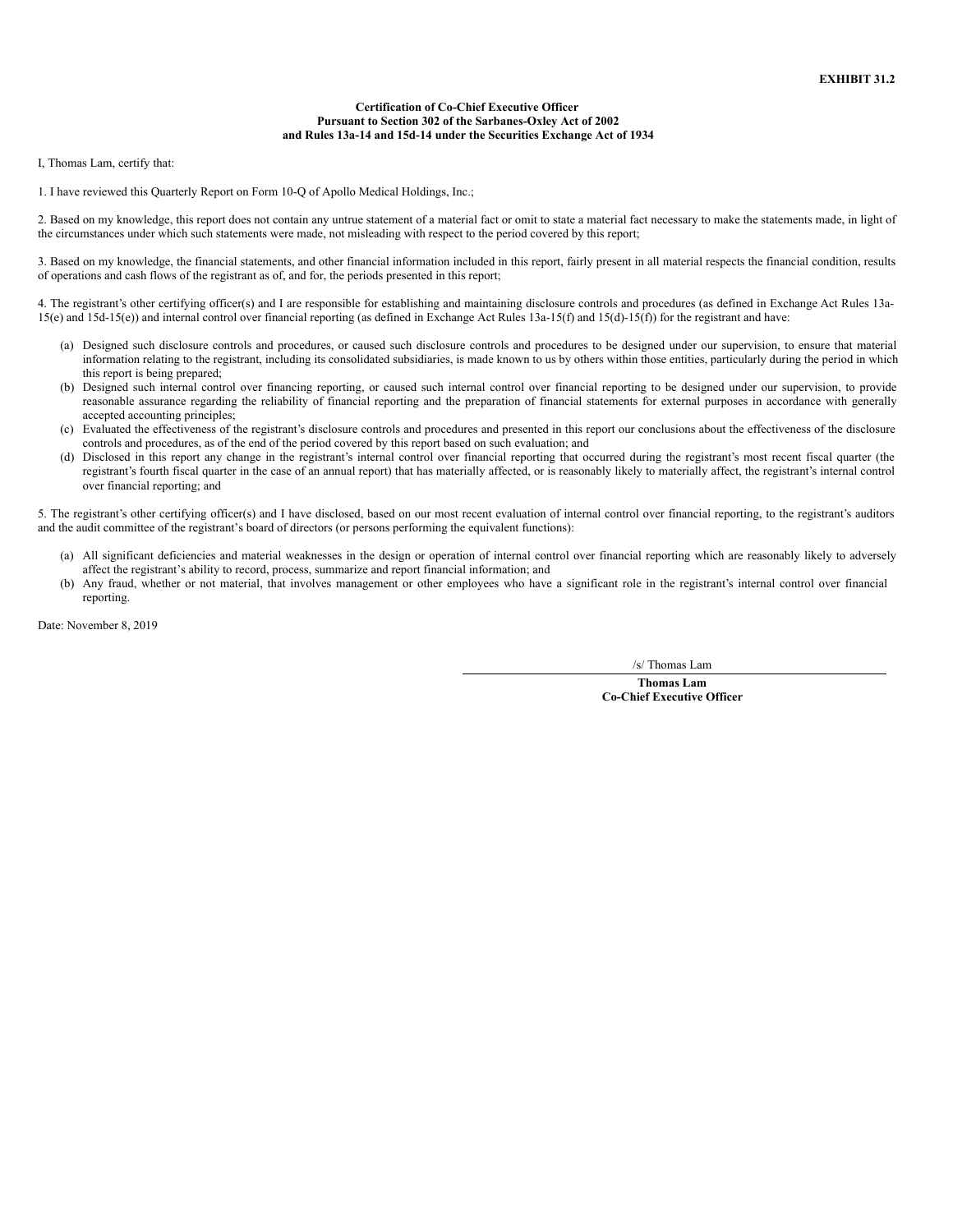## **Certification of Chief Financial Officer Pursuant to Section 302 of the Sarbanes-Oxley Act of 2002 and Rules 13a-14 and 15d-14 under the Securities Exchange Act of 1934**

I, Eric Chin, certify that:

1. I have reviewed this Quarterly Report on Form 10-Q of Apollo Medical Holdings, Inc.;

2. Based on my knowledge, this report does not contain any untrue statement of a material fact or omit to state a material fact necessary to make the statements made, in light of the circumstances under which such statements were made, not misleading with respect to the period covered by this report;

3. Based on my knowledge, the financial statements, and other financial information included in this report, fairly present in all material respects the financial condition, results of operations and cash flows of the registrant as of, and for, the periods presented in this report;

4. The registrant's other certifying officer(s) and I are responsible for establishing and maintaining disclosure controls and procedures (as defined in Exchange Act Rules 13a-15(e) and 15d-15(e)) and internal control over financial reporting (as defined in Exchange Act Rules 13a-15(f) and 15(d)-15(f)) for the registrant and have:

- (a) Designed such disclosure controls and procedures, or caused such disclosure controls and procedures to be designed under our supervision, to ensure that material information relating to the registrant, including its consolidated subsidiaries, is made known to us by others within those entities, particularly during the period in which this report is being prepared;
- (b) Designed such internal control over financing reporting, or caused such internal control over financial reporting to be designed under our supervision, to provide reasonable assurance regarding the reliability of financial reporting and the preparation of financial statements for external purposes in accordance with generally accepted accounting principles;
- (c) Evaluated the effectiveness of the registrant's disclosure controls and procedures and presented in this report our conclusions about the effectiveness of the disclosure controls and procedures, as of the end of the period covered by this report based on such evaluation; and
- (d) Disclosed in this report any change in the registrant's internal control over financial reporting that occurred during the registrant's most recent fiscal quarter (the registrant's fourth fiscal quarter in the case of an annual report) that has materially affected, or is reasonably likely to materially affect, the registrant's internal control over financial reporting; and

5. The registrant's other certifying officer(s) and I have disclosed, based on our most recent evaluation of internal control over financial reporting, to the registrant's auditors and the audit committee of the registrant's board of directors (or persons performing the equivalent functions):

- (a) All significant deficiencies and material weaknesses in the design or operation of internal control over financial reporting which are reasonably likely to adversely affect the registrant's ability to record, process, summarize and report financial information; and
- (b) Any fraud, whether or not material, that involves management or other employees who have a significant role in the registrant's internal control over financial reporting.

Date: November 8, 2019

/s/ Eric Chin

**Eric Chin Chief Financial Officer**